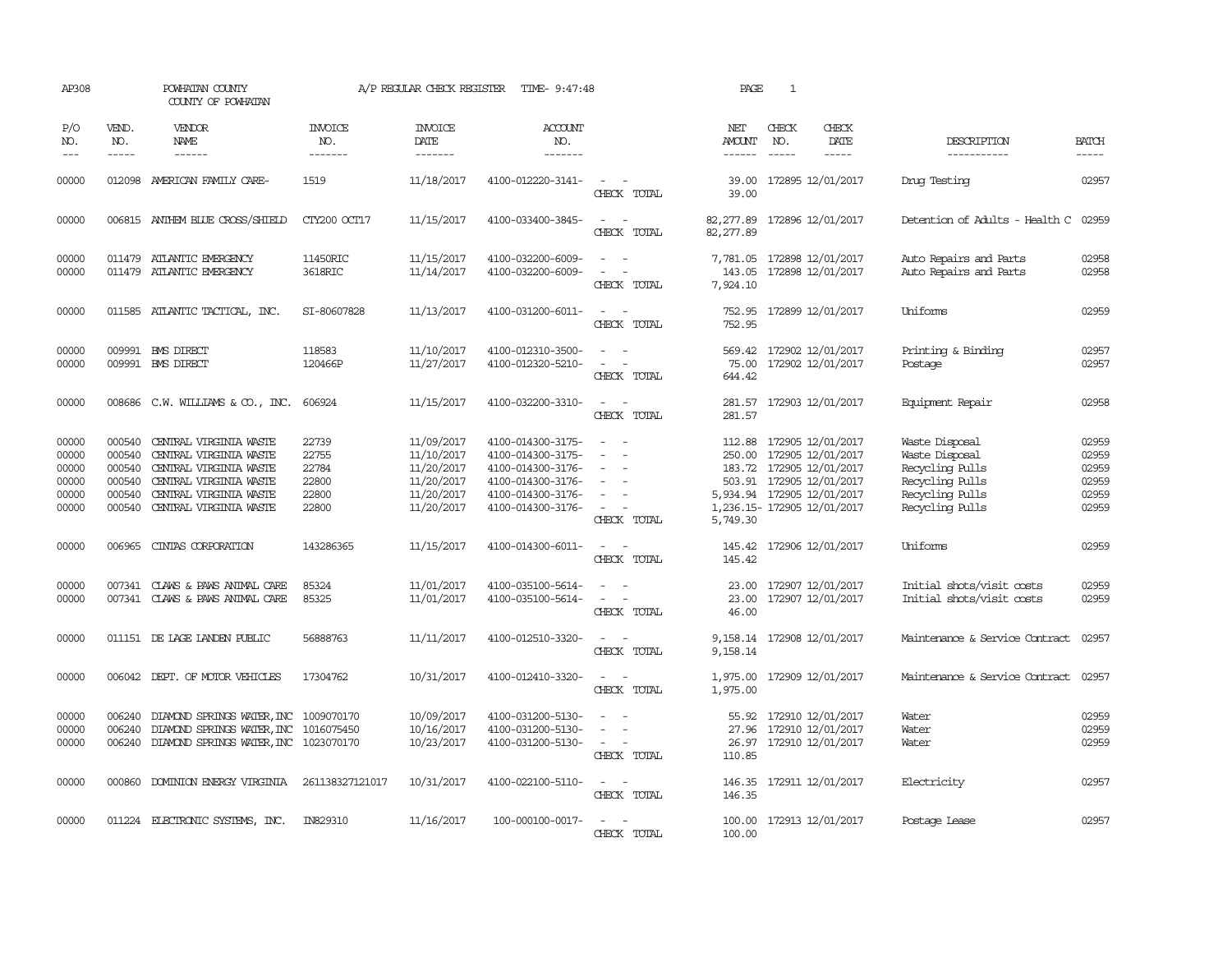| AP308                   |                             | POWHATAN COUNTY<br>COUNTY OF POWHATAN                                                                             |                                          | A/P REGULAR CHECK REGISTER               | TIME- 9:47:48                                               |                                                     | PAGE                           | 2                           |                                                                         |                                                                      |                         |
|-------------------------|-----------------------------|-------------------------------------------------------------------------------------------------------------------|------------------------------------------|------------------------------------------|-------------------------------------------------------------|-----------------------------------------------------|--------------------------------|-----------------------------|-------------------------------------------------------------------------|----------------------------------------------------------------------|-------------------------|
| P/O<br>NO.<br>$---$     | VEND.<br>NO.<br>$- - - - -$ | VENDOR<br>NAME<br>$- - - - - -$                                                                                   | <b>INVOICE</b><br>NO.<br>-------         | <b>INVOICE</b><br><b>DATE</b><br>------- | <b>ACCOUNT</b><br>NO.<br>-------                            |                                                     | NET<br>AMOUNT<br>$- - - - - -$ | CHECK<br>NO.<br>$- - - - -$ | CHECK<br>DATE<br>$- - - - -$                                            | DESCRIPTION<br>-----------                                           | <b>BATCH</b><br>-----   |
| 00000                   | 009763                      | ENGLISBY, MARK E. PC                                                                                              | 8035944                                  | 11/13/2017                               | 4100-021200-3150-                                           | $\sim$<br>$\sim$<br>CHECK TOTAL                     | 136.00<br>136.00               |                             | 172914 12/01/2017                                                       | Outside Counsel                                                      | 02957                   |
| 00000                   |                             | 007620 GILLESPIE, CYNTHIA T.                                                                                      | $11/17$ CONF                             | 11/12/2017                               | 4100-031210-5510-                                           | $\sim$<br>$\sim$<br>CHECK TOTAL                     | 5.00<br>5.00                   |                             | 172915 12/01/2017                                                       | Travel - Mileage                                                     | 02957                   |
| 00000                   |                             | 006763 GREENBERG & ASSOCIATES                                                                                     | 2960                                     | 11/12/2017                               | 4100-031200-3110-                                           | $\equiv$<br>$\sim$<br>CHECK TOTAL                   | 420.00<br>420.00               |                             | 172916 12/01/2017                                                       | Professional Health Services                                         | 02959                   |
| 00000                   |                             | 011666 HAMILL, JAMIE                                                                                              | NJ TURNPIKE                              | 11/15/2017                               | 4100-031200-5550-                                           | $ -$<br>CHECK TOTAL                                 | 13.85<br>13.85                 |                             | 172918 12/01/2017                                                       | Prisoner Extradition                                                 | 02960                   |
| 00000                   |                             | 010231 J & K HEAVY TRUCKS &                                                                                       | 9852                                     | 11/17/2017                               | 4100-032200-6009-                                           | $\sim$<br>CHECK TOTAL                               | 668.60<br>668.60               |                             | 172921 12/01/2017                                                       | Auto Repairs and Parts                                               | 02958                   |
| 00000                   |                             | 009552 MANSFIELD OIL COMPANY                                                                                      | SOLCD-369519                             | 11/20/2017                               | 4100-032200-5120-                                           | $\sim$<br>$\sim$<br>CHECK TOTAL                     | 284.81                         |                             | 284.81 172923 12/01/2017                                                | Apparatus Fuel                                                       | 02958                   |
| 00000<br>00000<br>00000 |                             | 011354 MATTHEW BENDER & CO, INC.<br>011354 MATTHEW BENDER & CO, INC.<br>011354 MATTHEW BENDER & CO, INC. 97680141 | 97664340<br>97679380                     | 11/09/2017<br>11/09/2017<br>11/09/2017   | 4100-012210-6012-<br>4100-011010-3002-<br>4100-031200-5810- | $\equiv$<br>CHECK TOTAL                             | 22.94<br>68.82                 |                             | 172924 12/01/2017<br>22.94 172924 12/01/2017<br>22.94 172924 12/01/2017 | Books & Subscriptions<br>County Code<br>Dues/Association Memberships | 02957<br>02957<br>02960 |
| 00000                   |                             | 006146 MCCLELLAN, WENDY SUSAN                                                                                     | TRNG 11/15-16                            | 11/16/2017                               | 4100-031710-5540-                                           | $\sim$<br>$\sim$<br>CHECK TOTAL                     | 60.55                          |                             | 60.55 172925 12/01/2017                                                 | Travel - Convention & Educatio                                       | 02960                   |
| 00000                   |                             | 011840 MCI COMM SERVICE                                                                                           | 2DG92625 11/17                           | 11/11/2017                               | 4100-031210-5240-                                           | $\sim$<br>CHECK TOTAL                               | 60.44                          |                             | 60.44 172926 12/01/2017                                                 | Long Distance                                                        | 02957                   |
| 00000<br>00000          |                             | 010290 MCINTOSH, A. CHRISTIAN<br>010290 MCINTOSH, A. CHRISTIAN                                                    | HVAC EXAM TRNG<br><b>MASTERELECTRIAN</b> | 11/21/2017<br>11/21/2017                 | 4100-014400-5540-<br>4100-014100-5540-                      | $\equiv$<br>CHECK TOTAL                             | 395.00<br>39.00<br>434.00      |                             | 172927 12/01/2017<br>172927 12/01/2017                                  | Travel - Convention & Educatio<br>Conferences & Training             | 02957<br>02960          |
| 00000<br>00000          | 012169                      | MICHAEL NEWAN<br>012169 MICHAEL NEWPAN                                                                            | FAIRFAX 11517<br><b>PER DIEM 12317</b>   | 11/28/2017<br>11/28/2017                 | 4100-032200-5540-<br>4100-032200-5540-                      | $\sim$<br>$\sim$<br>CHECK TOTAL                     | 108.00<br>152.00<br>260.00     |                             | 172928 12/01/2017<br>172928 12/01/2017                                  | Travel - Convention & Educatio<br>Travel - Convention & Educatio     | 02961<br>02961          |
| 00000                   |                             | 011646 PEOPLEREADY, INC                                                                                           | 22918193                                 | 11/14/2017                               | 4100-014300-3200-                                           | $\equiv$<br>$\sim$<br>CHECK TOTAL                   | 114.21                         |                             | 114.21 172930 12/01/2017                                                | Temporary Labor                                                      | 02960                   |
| 00000                   |                             | 007962 PITNEY BOWES GLOBAL                                                                                        | 3304767537                               | 11/01/2017                               | 4100-021600-3122-                                           | $ -$<br>CHECK TOTAL                                 | 150.00<br>150.00               |                             | 172931 12/01/2017                                                       | Clerk's Audit of Public Accoun 02958                                 |                         |
| 00000<br>00000          |                             | 006914 POWHATAN AUTO REPAIR<br>006914 POWHATAN AUTO REPAIR                                                        | 926<br>927                               | 11/20/2017<br>11/20/2017                 | 4100-031200-6009-<br>4100-031200-6008-                      | $\equiv$<br>$\overline{\phantom{a}}$<br>CHECK TOTAL | 114.88<br>49.88<br>164.76      |                             | 172932 12/01/2017<br>172932 12/01/2017                                  | Auto Parts/Repairs<br>Gas/Grease/Oil                                 | 02960<br>02960          |
| 00000                   | 012064                      | POWHATAN COUNTY TREASURER                                                                                         | 192 11/17                                | 11/15/2017                               | 4100-035100-5140-                                           | $\sim$ $\sim$<br>CHECK TOTAL                        | 352.53<br>352.53               |                             | 172933 12/01/2017                                                       | Sewer                                                                | 02960                   |
| 00000                   |                             | 006474 PROGRESSIVE AUTO WORKS                                                                                     | 0034825                                  | 9/13/2017                                | 4100-031200-6009-                                           | $\hspace{0.1mm}-\hspace{0.1mm}$                     |                                |                             | 766.10 172934 12/01/2017                                                | Auto Parts/Repairs                                                   | 02960                   |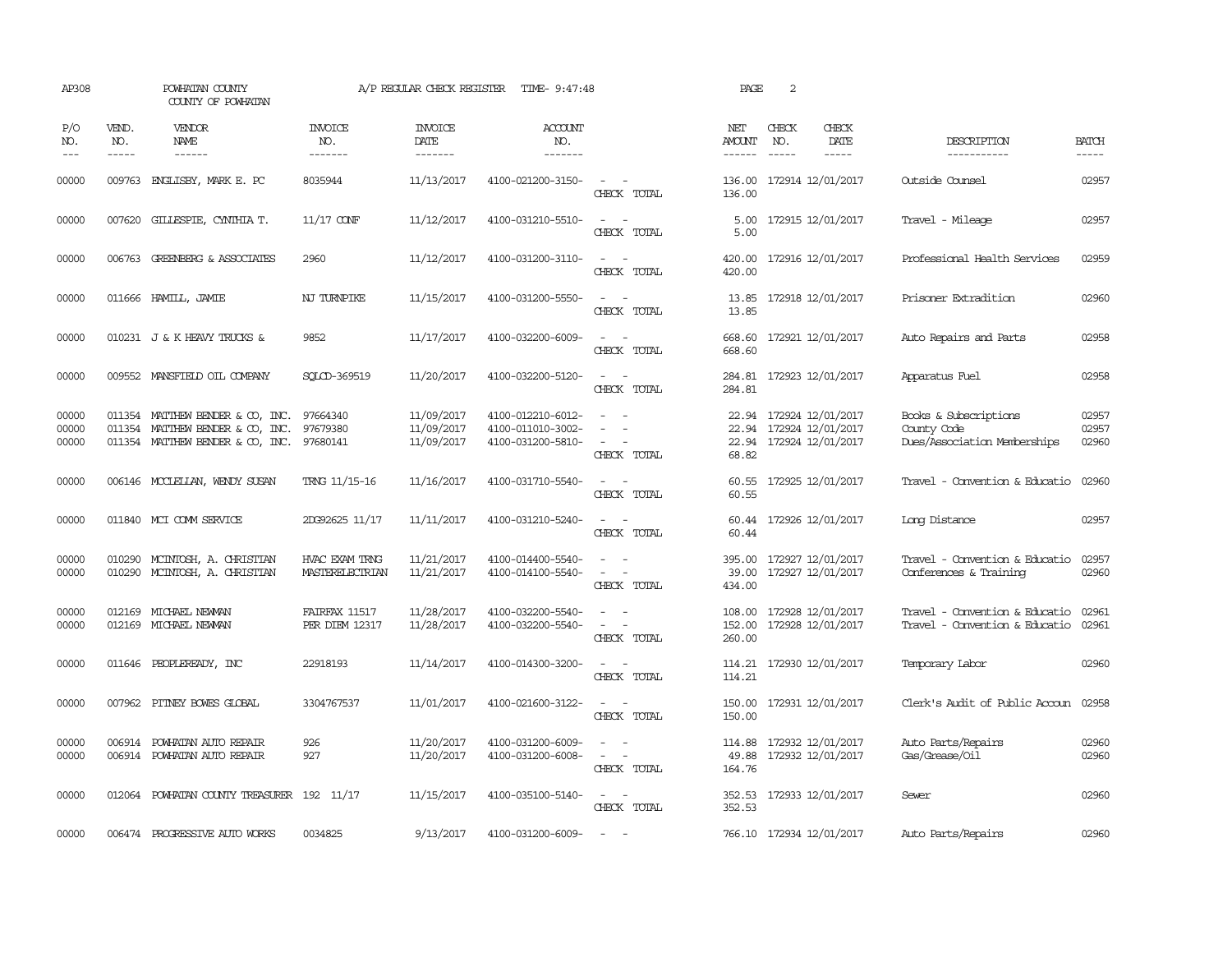| AP308          |                  | POWHATAN COUNTY<br>COUNTY OF POWHATAN            |                       | A/P REGULAR CHECK REGISTER | TIME- 9:47:48                          |                                                                                                                             | PAGE                                     | 3             |                                                 |                                          |                |
|----------------|------------------|--------------------------------------------------|-----------------------|----------------------------|----------------------------------------|-----------------------------------------------------------------------------------------------------------------------------|------------------------------------------|---------------|-------------------------------------------------|------------------------------------------|----------------|
| P/O<br>NO.     | VEND.<br>NO.     | VENDOR<br>NAME                                   | <b>INVOICE</b><br>NO. | <b>INVOICE</b><br>DATE     | <b>ACCOUNT</b><br>NO.                  |                                                                                                                             | NET<br><b>AMOUNT</b>                     | CHECK<br>NO.  | CHECK<br>DATE                                   | DESCRIPTION                              | <b>BATCH</b>   |
| $\frac{1}{2}$  | -----            | ------                                           | -------               | -------                    | -------                                |                                                                                                                             | $- - - - - -$                            | $\frac{1}{2}$ | -----                                           | -----------                              |                |
| 00000<br>00000 | 006474<br>006474 | PROGRESSIVE AUTO WORKS<br>PROGRESSIVE AUTO WORKS | 0035129<br>0035130    | 10/04/2017<br>10/04/2017   | 4100-031200-6009-<br>4100-031200-6009- | $\overline{\phantom{a}}$                                                                                                    | 607.43                                   |               | 1,315.40 172934 12/01/2017<br>172934 12/01/2017 | Auto Parts/Repairs<br>Auto Parts/Repairs | 02960<br>02960 |
| 00000          | 006474           | PROGRESSIVE AUTO WORKS                           | 0035460               | 11/14/2017                 | 4100-031200-6009-                      |                                                                                                                             | 71.86                                    |               | 172934 12/01/2017                               | Auto Parts/Repairs                       | 02960          |
| 00000          |                  | 006474 PROGRESSIVE AUTO WORKS                    | 0035464               | 11/14/2017                 | 4100-031200-6008-                      | $\equiv$                                                                                                                    |                                          |               | 55.86 172934 12/01/2017                         | Gas/Grease/Oil                           | 02960          |
| 00000          |                  | 006474 PROGRESSIVE AUTO WORKS                    | 0035471               | 11/16/2017                 | 4100-031200-6008-                      |                                                                                                                             |                                          |               | 55.86 172934 12/01/2017                         | Gas/Grease/Oil                           | 02960          |
| 00000          | 006474           | PROGRESSIVE AUTO WORKS                           | 0035477               | 11/16/2017                 | 4100-031200-6009-                      |                                                                                                                             |                                          |               | 74.16 172934 12/01/2017                         | Auto Parts/Repairs                       | 02960          |
| 00000          |                  | 006474 PROGRESSIVE AUTO WORKS                    | 0035491               | 11/17/2017                 | 4100-031200-6009-                      | $\overline{\phantom{a}}$                                                                                                    |                                          |               | 370.60 172934 12/01/2017                        | Auto Parts/Repairs                       | 02960          |
|                |                  |                                                  |                       |                            |                                        | CHECK TOTAL                                                                                                                 | 3,317.27                                 |               |                                                 |                                          |                |
| 00000          | 006523           | PURCHASE POWER                                   | 08561578 12/17        | 11/17/2017                 | 4100-021600-5210-                      | $\overline{\phantom{a}}$<br>$\sim$                                                                                          |                                          |               | 200.56 172935 12/01/2017                        | Postage                                  | 02957          |
| 00000          |                  | 006523 PURCHASE POWER                            | 08561578 11/17        | 11/17/2017                 | 4100-021600-5210-                      | $\overline{\phantom{a}}$<br>$\sim$                                                                                          | 200.56                                   |               | 172935 12/01/2017                               | Postage                                  | 02958          |
|                |                  |                                                  |                       |                            |                                        | CHECK TOTAL                                                                                                                 | 401.12                                   |               |                                                 |                                          |                |
| 00000          | 000780           | <b>CUILL CORPORATION</b>                         | 2449278               | 11/13/2017                 | 4100-012310-6001-                      |                                                                                                                             | 120.20                                   |               | 172936 12/01/2017                               | Office Supplies                          | 02957          |
| 00000          | 000780           | <b>QUILL CORPORATION</b>                         | 2454615               | 11/14/2017                 | 4100-012310-6001-                      |                                                                                                                             | 18.48                                    |               | 172936 12/01/2017                               | Office Supplies                          | 02957          |
| 00000          | 000780           | <b>CUILL CORPORATION</b>                         | 2497471               | 11/15/2017                 | 4100-012310-6001-                      |                                                                                                                             |                                          |               | 109.78 172936 12/01/2017                        | Office Supplies                          | 02957          |
| 00000          | 000780           | <b>QUILL CORPORATION</b>                         | 2528158               | 11/15/2017                 | 4100-012310-6001-                      | $\sim$<br>CHECK TOTAL                                                                                                       | 312.42                                   |               | 63.96 172936 12/01/2017                         | Office Supplies                          | 02957          |
| 00000          | 006466           | RADIO COMMUNICATION OF VA 602001271-1            |                       | 10/17/2017                 | 4100-032200-6009-                      |                                                                                                                             | 78.75                                    |               | 172939 12/01/2017                               | Auto Repairs and Parts                   | 02958          |
|                |                  |                                                  |                       |                            |                                        | CHECK TOTAL                                                                                                                 | 78.75                                    |               |                                                 |                                          |                |
| 00000          |                  | 006579 RICHMOND ALARM COMPANY                    | 219326                | 12/01/2017                 | 4100-012410-3320-                      | CHECK TOTAL                                                                                                                 | 400.00<br>400.00                         |               | 172940 12/01/2017                               | Maintenance & Service Contract           | 02958          |
| 00000          |                  | 008190 RICHMOND REGIONAL PLAN-                   | 2018 DUES             | 6/16/2017                  | 4100-081200-0020-                      | CHECK TOTAL                                                                                                                 | 17,393.00 172941 12/01/2017<br>17,393.00 |               |                                                 | RRPDC-Dues                               | 02957          |
| 00000          |                  | 011644 SANTANDER BANK, N.A.                      | 2064305               | 11/10/2017                 | 4100-095101-9190-                      |                                                                                                                             | 144,344.67                               |               | 172942 12/01/2017                               | Bus Lease - Principal                    | 02957          |
| 00000          |                  | 011644 SANTANDER BANK, N.A.                      | 2064305               | 11/10/2017                 | 4100-095101-9191-                      | $\frac{1}{2} \left( \frac{1}{2} \right) \left( \frac{1}{2} \right) = \frac{1}{2} \left( \frac{1}{2} \right)$                | 10, 191.33 172942 12/01/2017             |               |                                                 | Bus Lease - Interest                     | 02957          |
|                |                  |                                                  |                       |                            |                                        | CHECK TOTAL                                                                                                                 | 154,536.00                               |               |                                                 |                                          |                |
| 00000          |                  | 009701 SHI INTERNATIONAL CORP.                   | B07377438             | 11/16/2017                 | 4100-031210-6001-                      | $\frac{1}{2} \left( \frac{1}{2} \right) \left( \frac{1}{2} \right) = \frac{1}{2} \left( \frac{1}{2} \right)$<br>CHECK TOTAL | 247.59                                   |               | 247.59 172944 12/01/2017                        | Office Supplies                          | 02957          |
| 00000          |                  | 006594 SOUTHSIDE ELECTRIC COOP                   | 63504004 11/17        | 11/16/2017                 | 4100-035100-5110-                      | $\frac{1}{2} \left( \frac{1}{2} \right) \left( \frac{1}{2} \right) = \frac{1}{2} \left( \frac{1}{2} \right)$<br>CHECK TOTAL | 313.97                                   |               | 313.97 172945 12/01/2017                        | Electricity                              | 02960          |
|                |                  |                                                  |                       |                            |                                        |                                                                                                                             |                                          |               |                                                 |                                          |                |
| 00000          | 008578           | STAPLES BUSINESS AD-                             | 3358935286            | 11/09/2017                 | 4100-022100-6001-                      |                                                                                                                             | 139.62                                   |               | 172947 12/01/2017                               | Office Supplies                          | 02957          |
| 00000          | 008578           | STAPLES BUSINESS AD-                             | 3359600232            | 11/16/2017                 | 4100-012200-6001-                      |                                                                                                                             |                                          |               | 25.18 172947 12/01/2017                         | Office Supplies                          | 02957          |
| 00000          | 008578           | STAPLES BUSINESS AD-                             | 3359600232            | 11/16/2017                 | 4100-012100-6001-                      | $\equiv$                                                                                                                    |                                          |               | 11.08 172947 12/01/2017                         | Office Supplies                          | 02957          |
| 00000          | 008578           | STAPLES BUSINESS AD-                             | 3359600233            | 11/16/2017                 | 4100-021600-6001-                      |                                                                                                                             |                                          |               | 49.64 172947 12/01/2017                         | Office Supplies                          | 02957          |
| 00000          | 008578           | STAPLES BUSINESS AD-                             | 3358935289            | 11/09/2017                 | 4100-032200-6001-                      |                                                                                                                             |                                          |               | 9.89 172947 12/01/2017                          | Stationery/Office Supplies               | 02958          |
| 00000          |                  | 008578 STAPLES BUSINESS AD-                      | 3358935288            | 11/09/2017                 | 4100-031200-6001-                      | $\sim$<br>CHECK TOTAL                                                                                                       | 310.57                                   |               | 75.16 172947 12/01/2017                         | Office Supplies                          | 02960          |
| 00000          |                  | 007543 SYDNOR, LEON                              | EVOC OCT'17           | 10/21/2017                 | 4100-032200-5815-                      | $\omega_{\rm{max}}$ and $\omega_{\rm{max}}$                                                                                 |                                          |               | 384.00 172949 12/01/2017                        | Training/Seminars                        | 02957          |
|                |                  |                                                  |                       |                            |                                        | CHECK TOTAL                                                                                                                 | 384.00                                   |               |                                                 |                                          |                |
| 00000          |                  | 000845 TOWN POLICE SUPPLY OF                     | 9271                  | 11/17/2017                 | 4100-031200-6011-                      | $\overline{\phantom{a}}$<br>$\overline{\phantom{a}}$                                                                        |                                          |               | 29.99 172950 12/01/2017                         | Uniforms                                 | 02960          |
|                |                  |                                                  |                       |                            |                                        | CHECK TOTAL                                                                                                                 | 29.99                                    |               |                                                 |                                          |                |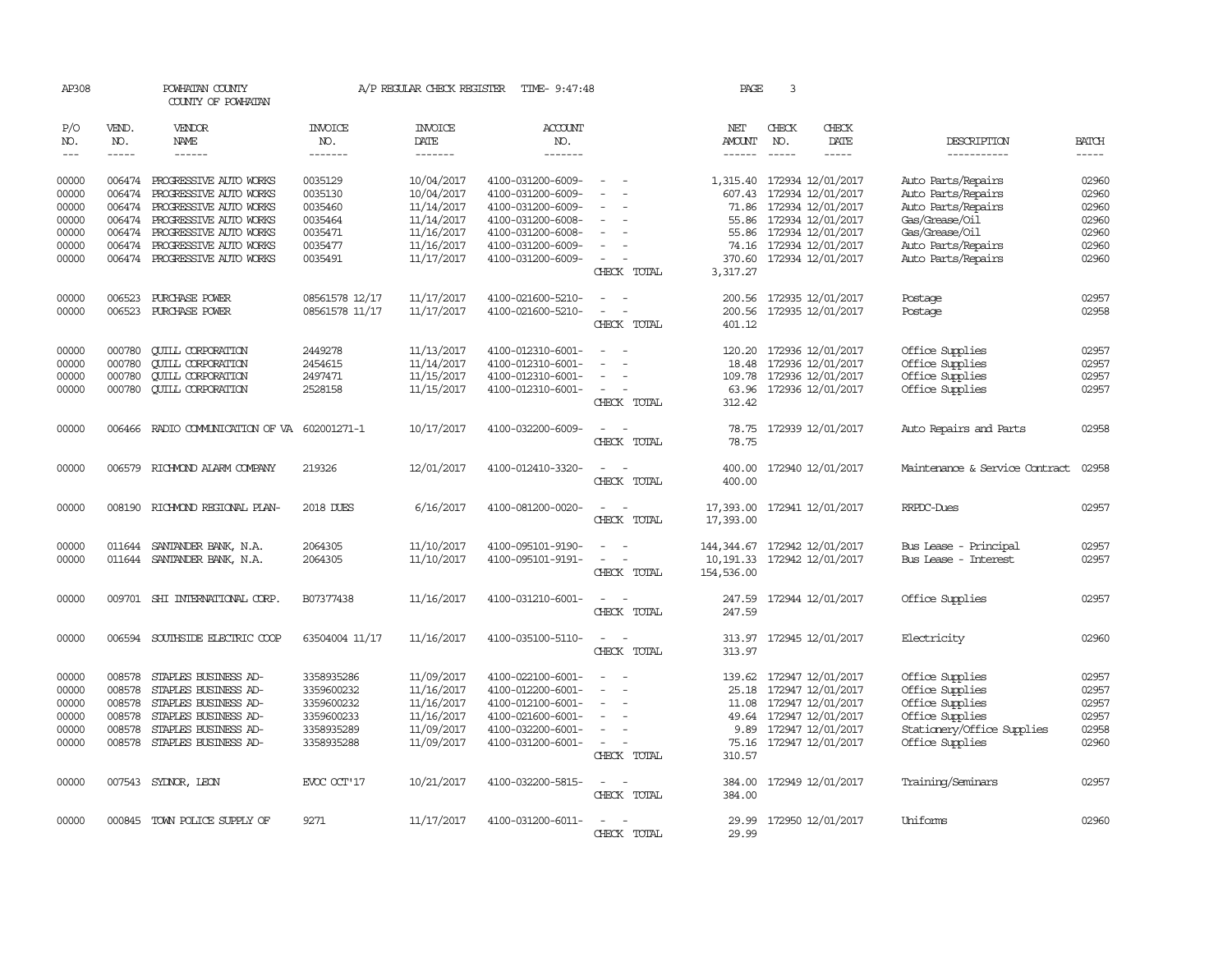| AP308                                     |                             | POWHATAN COUNTY<br>COUNTY OF POWHATAN                                                                                                              |                                                                                   | A/P REGULAR CHECK REGISTER                                         | TIME- 9:47:48                                                                                         |                                                                                                                             | PAGE                                                  | 4                             |                                                                                                                               |                                                                              |                                           |
|-------------------------------------------|-----------------------------|----------------------------------------------------------------------------------------------------------------------------------------------------|-----------------------------------------------------------------------------------|--------------------------------------------------------------------|-------------------------------------------------------------------------------------------------------|-----------------------------------------------------------------------------------------------------------------------------|-------------------------------------------------------|-------------------------------|-------------------------------------------------------------------------------------------------------------------------------|------------------------------------------------------------------------------|-------------------------------------------|
| P/O<br>NO.<br>$---$                       | VEND.<br>NO.<br>$- - - - -$ | VENDOR<br>NAME                                                                                                                                     | <b>INVOICE</b><br>NO.<br>-------                                                  | <b>INVOICE</b><br><b>DATE</b><br>-------                           | <b>ACCOUNT</b><br>NO.<br>-------                                                                      |                                                                                                                             | NET<br><b>AMOUNT</b><br>------                        | CHECK<br>NO.<br>$\frac{1}{2}$ | CHECK<br>DATE<br>$- - - - -$                                                                                                  | DESCRIPTION<br>-----------                                                   | <b>BATCH</b><br>-----                     |
| 00000                                     | 006501                      | TREASURER OF VIRGINIA                                                                                                                              | 18-145C-RMS-1                                                                     | 11/20/2017                                                         | 4100-021600-6014-                                                                                     | $\frac{1}{2} \left( \frac{1}{2} \right) \left( \frac{1}{2} \right) = \frac{1}{2} \left( \frac{1}{2} \right)$<br>CHECK TOTAL | 3,750.00<br>3,750.00                                  |                               | 172951 12/01/2017                                                                                                             | Other Operating Expenses                                                     | 02957                                     |
| 00000                                     | 011729 VACAP                |                                                                                                                                                    | VACAP CONF 1/18                                                                   | 11/28/2017                                                         | 4100-053910-5643-                                                                                     | $\frac{1}{2} \left( \frac{1}{2} \right) \left( \frac{1}{2} \right) = \frac{1}{2} \left( \frac{1}{2} \right)$<br>CHECK TOTAL | 100.00                                                |                               | 100.00 172953 12/01/2017                                                                                                      | PCCAA Services - Federal CSBG                                                | 02958                                     |
| 00000<br>00000<br>00000<br>00000          |                             | 008351 VACORP<br>008351 VACORP<br>008351 VACORP<br>008351 VACORP                                                                                   | LODA-17-18<br>LODA-17-18<br>LODA-17-18<br>LODA-17-18                              | 7/01/2017<br>7/01/2017<br>7/01/2017<br>7/01/2017                   | 4100-032200-2410-<br>4100-031200-2410-<br>4100-032200-2410-<br>4100-031200-2410-                      | $\sim$<br>$\sim$<br>$\sim$<br>$\sim$<br>$\sim$<br>CHECK TOTAL                                                               | 12,000.00<br>17,020.00 172954 12/01/2017<br>38,045.00 |                               | 1,440.00 172954 12/01/2017<br>172954 12/01/2017<br>7,585.00 172954 12/01/2017                                                 | Line of Duty Act<br>Line of Duty Act<br>Line of Duty Act<br>Line of Duty Act | 02957<br>02957<br>02957<br>02957          |
| 00000<br>00000<br>00000                   |                             | 008126 VERIZON<br>008126 VERIZON<br>008126 VERIZON                                                                                                 | 9795770210<br>9795770210<br>9795770210                                            | 11/06/2017<br>11/06/2017<br>11/06/2017                             | 100-000100-0006-<br>4100-012510-5260-<br>4100-035500-5260-                                            | $\equiv$<br>$\overline{\phantom{a}}$<br>$\sim$<br>CHECK TOTAL                                                               | 40.01<br>120.05                                       |                               | 40.03 172955 12/01/2017<br>40.01 172955 12/01/2017<br>172955 12/01/2017                                                       | Due from Other Agencies<br>Internet Usage<br>Internet                        | 02957<br>02957<br>02957                   |
| 00000                                     | 006503 VLGMA                |                                                                                                                                                    | MEMBERSHIP                                                                        | 11/28/2017                                                         | 4100-012100-5810-                                                                                     | $\sim$<br>CHECK TOTAL                                                                                                       | 458.00<br>458.00                                      |                               | 172956 12/01/2017                                                                                                             | Dues/Association Memberships                                                 | 02957                                     |
| 00000                                     |                             | 011811 VOORHEES, THEODORE                                                                                                                          | VACO CONF 11/17                                                                   | 11/21/2017                                                         | 4100-012100-5540-                                                                                     | $\sim$ $\sim$<br>CHECK TOTAL                                                                                                | 265.28                                                |                               | 265.28 172957 12/01/2017                                                                                                      | Conference & Training                                                        | 02957                                     |
| 00000                                     |                             | 008083 WELDON COOPER CENTER FOR                                                                                                                    | <b>BARTON</b>                                                                     | 11/20/2017                                                         | 4100-012410-5810-                                                                                     | $\sim$ $ \sim$<br>CHECK TOTAL                                                                                               | 125.00                                                |                               | 125.00 172958 12/01/2017                                                                                                      | Dues/Association Memberships                                                 | 02957                                     |
| 00000<br>00000                            |                             | 007755 WITMER ASSOCIATES INC.<br>007755 WITMER ASSOCIATES INC.                                                                                     | 1809161<br>1815856                                                                | 11/17/2017<br>11/20/2017                                           | 4100-031200-6011-<br>4100-031200-6011-                                                                | $\sim$<br>CHECK TOTAL                                                                                                       | 45.00<br>299.00                                       |                               | 172959 12/01/2017<br>254.00 172959 12/01/2017                                                                                 | Uniforms<br>Uniforms                                                         | 02960<br>02960                            |
| 00000                                     |                             | 001890 X-ZACT                                                                                                                                      | 3811                                                                              | 11/16/2017                                                         | 4100-031200-6001-                                                                                     | $\sim$<br>CHECK TOTAL                                                                                                       | 100.00<br>100.00                                      |                               | 172960 12/01/2017                                                                                                             | Office Supplies                                                              | 02960                                     |
| 00000<br>00000                            | 010688                      | A&B CLEANING SERVICE, INC.<br>010688 A&B CLEANING SERVICE, INC. 11922                                                                              | 11922                                                                             | 11/17/2017<br>11/17/2017                                           | 4100-014100-3180-<br>4100-032220-3180-                                                                | $\sim$<br>$\overline{\phantom{a}}$<br>CHECK TOTAL                                                                           | 2,966.84                                              |                               | 2,720.69 173074 12/08/2017<br>246.15 173074 12/08/2017                                                                        | Cleaning Service<br>Cleaning Service                                         | 02962<br>02962                            |
| 00000                                     |                             | 011434 AGA JANITORIAL SOLUTIONS,                                                                                                                   | 2216                                                                              | 11/27/2017                                                         | 4100-014100-3180-                                                                                     | CHECK TOTAL                                                                                                                 | 772.00                                                |                               | 772.00 173075 12/08/2017                                                                                                      | Cleaning Service                                                             | 02962                                     |
| 00000                                     |                             | 000020 ALEXANDER, NANCY N.                                                                                                                         | 0000201712                                                                        | 12/07/2017                                                         | 4100-031200-2310-                                                                                     | $\sim$ $\sim$<br>CHECK TOTAL                                                                                                | 108.00                                                |                               | 108.00 173077 12/08/2017                                                                                                      | Medical Insurance                                                            | 02965                                     |
| 00000                                     |                             | 010780 ALL GOOD AUTOMOTIVE LLC                                                                                                                     | 5835                                                                              | 12/04/2017                                                         | 4100-031200-6009-                                                                                     | $\sim$ $\sim$<br>CHECK TOTAL                                                                                                | 293.93                                                |                               | 293.93 173078 12/08/2017                                                                                                      | Auto Parts/Repairs                                                           | 02962                                     |
| 00000<br>00000<br>00000<br>00000<br>00000 |                             | 007436 AQUA VIRGINIA, INC.<br>007436 AQUA VIRGINIA, INC.<br>007436 AQUA VIRGINIA, INC.<br>007436 AQUA VIRGINIA, INC.<br>007436 AQUA VIRGINIA, INC. | 0559913 11/17<br>0574341 11/17<br>0574622 11/17<br>0575072 11/17<br>0575528 11/17 | 11/08/2017<br>11/08/2017<br>11/08/2017<br>11/08/2017<br>11/08/2017 | 4100-014100-5130-<br>4100-022100-5130-<br>4100-014100-5130-<br>4100-014100-5130-<br>4100-032210-5130- | $\overline{\phantom{a}}$<br>$\overline{\phantom{a}}$<br>$\sim$                                                              | 31.82                                                 |                               | 22.18 173080 12/08/2017<br>173080 12/08/2017<br>71.16 173080 12/08/2017<br>80.79 173080 12/08/2017<br>71.67 173080 12/08/2017 | Water<br>Water<br>Water<br>Water<br>Water                                    | 02962<br>02962<br>02962<br>02962<br>02962 |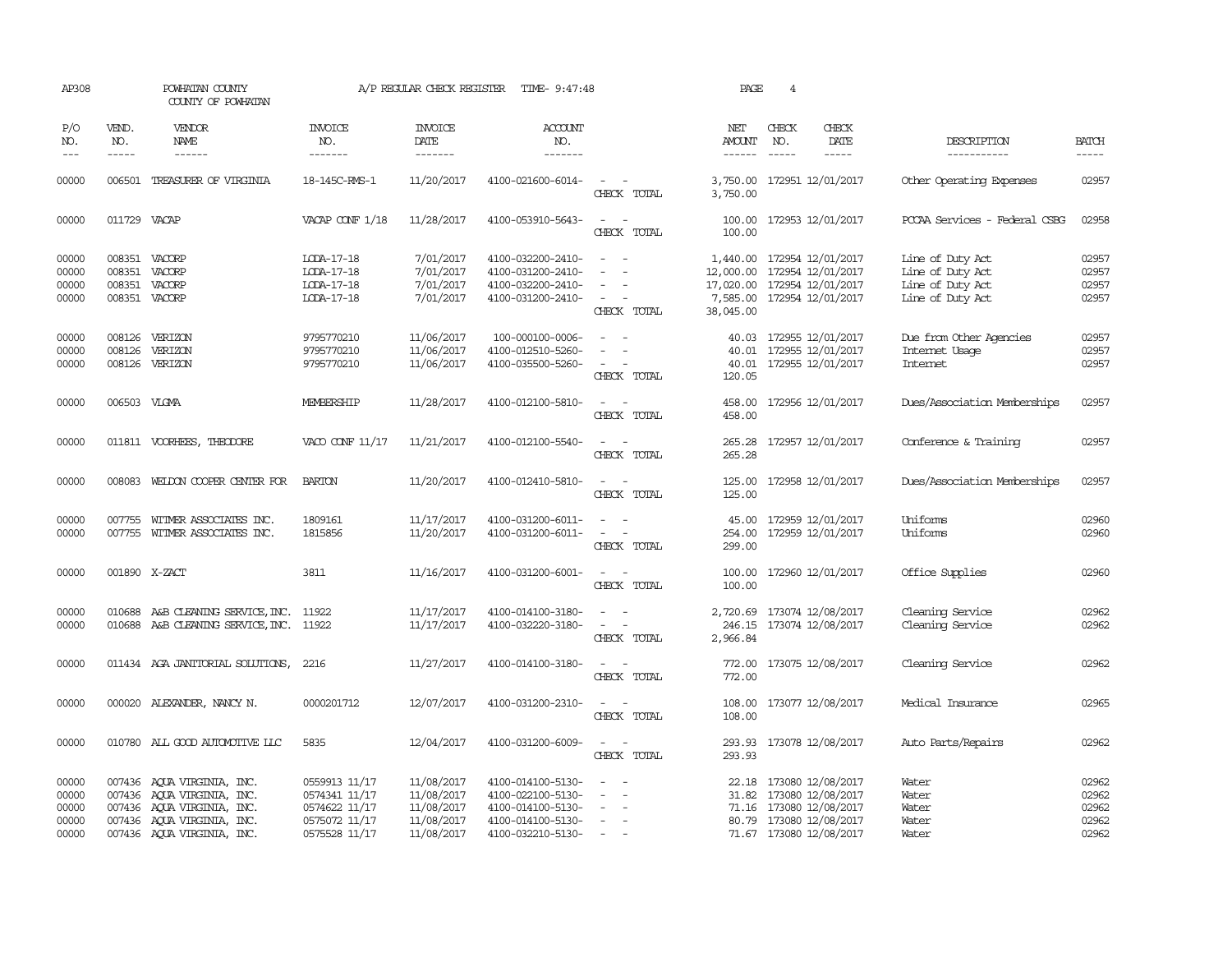| AP308                       |                             | POWHATAN COUNTY<br>COUNTY OF POWHATAN |                                  | A/P REGULAR CHECK REGISTER                | TIME- 9:47:48                    |                                                                                                              | PAGE                           | 5            |                            |                            |                             |
|-----------------------------|-----------------------------|---------------------------------------|----------------------------------|-------------------------------------------|----------------------------------|--------------------------------------------------------------------------------------------------------------|--------------------------------|--------------|----------------------------|----------------------------|-----------------------------|
| P/O<br>NO.<br>$\frac{1}{2}$ | VEND.<br>NO.<br>$- - - - -$ | <b>VENDOR</b><br>NAME<br>------       | <b>INVOICE</b><br>NO.<br>------- | <b>INVOICE</b><br>DATE<br>$- - - - - - -$ | <b>ACCOUNT</b><br>NO.<br>------- |                                                                                                              | NET<br>AMOUNT<br>$- - - - - -$ | CHECK<br>NO. | CHECK<br>DATE<br>-----     | DESCRIPTION<br>----------- | <b>BATCH</b><br>$- - - - -$ |
|                             |                             |                                       |                                  |                                           |                                  |                                                                                                              |                                |              |                            |                            |                             |
| 00000                       |                             | 007436 AOUA VIRGINIA, INC.            | 0620830 11/17                    | 11/08/2017                                | 4100-014100-5130-                | $\overline{\phantom{a}}$                                                                                     | 95.19                          |              | 173080 12/08/2017          | Water                      | 02962                       |
| 00000                       | 007436                      | AQUA VIRGINIA, INC.                   | 0620830 11/17                    | 11/08/2017                                | 4100-031200-5130-                | $\sim$                                                                                                       | 95.20                          |              | 173080 12/08/2017          | Water                      | 02962                       |
| 00000                       |                             | 007436 AOUA VIRGINIA, INC.            | 0621132 11/17                    | 11/08/2017                                | 4100-014600-5130-                |                                                                                                              |                                |              | 200.11 173080 12/08/2017   | Water - Field Irrigation   | 02962                       |
| 00000                       |                             | 007436 AQUA VIRGINIA, INC.            | 0621730 11/17                    | 11/08/2017                                | 4100-014100-5130-                | $\sim$                                                                                                       |                                |              | 175.18 173080 12/08/2017   | Water                      | 02962                       |
| 00000                       |                             | 007436 AQUA VIRGINIA, INC.            | 0621781 11/17                    | 11/08/2017                                | 4100-014100-5130-                | $\equiv$                                                                                                     | 23.70                          |              | 173080 12/08/2017          | Water                      | 02962                       |
| 00000                       |                             | 007436 AQUA VIRGINIA, INC.            | 0621784 11/17                    | 11/08/2017                                | 4100-014100-5130-                |                                                                                                              |                                |              | 62.04 173080 12/08/2017    | Water                      | 02962                       |
|                             |                             |                                       |                                  |                                           |                                  | CHECK TOTAL                                                                                                  | 929.04                         |              |                            |                            |                             |
| 00000                       |                             | 007436 AQUA VIRGINIA, INC.            | 0621788 11/17                    | 11/08/2017                                | 4100-073100-5130-                |                                                                                                              |                                |              | 69.64 173081 12/08/2017    | Water                      | 02962                       |
| 00000                       | 007436                      | AOUA VIRGINIA, INC.                   | 0621880 11/17                    | 11/08/2017                                | 4100-014600-5130-                | $\equiv$                                                                                                     | 17.62                          |              | 173081 12/08/2017          | Water - Field Irrigation   | 02962                       |
| 00000                       |                             | 007436 AQUA VIRGINIA, INC.            | 1100656 11/17                    | 11/08/2017                                | 4100-014600-5130-                | $\equiv$                                                                                                     | 393.19                         |              | 173081 12/08/2017          | Water - Field Irrigation   | 02962                       |
| 00000                       |                             | 007436 AQUA VIRGINIA, INC.            | 1100657 11/17                    | 11/08/2017                                | 4100-014100-5130-                | $\sim$                                                                                                       |                                |              | 185.32 173081 12/08/2017   | Water                      | 02962                       |
| 00000                       |                             | 007436 AQUA VIRGINIA, INC.            | 1401897 11/17                    | 11/08/2017                                | 4100-014600-5130-                | $\overline{\phantom{a}}$                                                                                     |                                |              | 18.63 173081 12/08/2017    | Water - Field Irrigation   | 02962                       |
|                             |                             |                                       |                                  |                                           |                                  | CHECK TOTAL                                                                                                  | 684.40                         |              |                            |                            |                             |
| 00000                       |                             | 012170 ARRINGTON, OBIE                | PER DIEM 12/17                   | 11/28/2017                                | 4100-031200-5540-                | $\sim$ $ \sim$                                                                                               |                                |              | 152.00 173082 12/08/2017   | Conferences & Training     | 02962                       |
|                             |                             |                                       |                                  |                                           |                                  | CHECK TOTAL                                                                                                  | 152.00                         |              |                            |                            |                             |
| 00000                       | 007941                      | BAKER & TAYLOR                        | B68151530                        | 11/21/2017                                | 4100-073100-6012-                |                                                                                                              |                                |              | 35.13 173083 12/08/2017    | Books & Subscriptions      | 02962                       |
| 00000                       | 007941                      | BAKER & TAYLOR                        | Q04441680                        | 11/20/2017                                | 4100-073100-6012-                | $\equiv$<br>$\overline{\phantom{a}}$                                                                         | 78.10                          |              | 173083 12/08/2017          | Books & Subscriptions      | 02962                       |
| 00000                       |                             | 007941 BAKER & TAYLOR                 | Q07339960                        | 12/01/2017                                | 4100-073100-6012-                | $\sim$                                                                                                       | 17.22                          |              | 173083 12/08/2017          | Books & Subscriptions      | 02962                       |
| 00000                       | 007941                      | BAKER & TAYLOR                        | 5014772240                       | 11/20/2017                                | 4100-073100-6012-                |                                                                                                              |                                |              | 306.49 173083 12/08/2017   | Books & Subscriptions      | 02962                       |
| 00000                       | 007941                      | BAKER & TAYLOR                        | 5014776755                       | 11/22/2017                                | 4100-073100-6012-                |                                                                                                              | 209.80                         |              | 173083 12/08/2017          | Books & Subscriptions      | 02962                       |
| 00000                       |                             | 007941 BAKER & TAYLOR                 | 5014787070                       | 12/01/2017                                | 4100-073100-6012-                |                                                                                                              | 111.31                         |              | 173083 12/08/2017          | Books & Subscriptions      | 02962                       |
|                             |                             |                                       |                                  |                                           |                                  | CHECK TOTAL                                                                                                  | 758.05                         |              |                            |                            |                             |
| 00000                       | 011590                      | BERRIMAN, WHITNEY                     | 0115201712                       | 12/07/2017                                | 4100-073100-5250-                | $\equiv$                                                                                                     | 30.00                          |              | 173084 12/08/2017          | Cell Phones                | 02965                       |
|                             |                             |                                       |                                  |                                           |                                  | CHECK TOTAL                                                                                                  | 30.00                          |              |                            |                            |                             |
| 00000                       |                             | 000045 BLANKENSHIP, SUSAN M.          | 0000201712                       | 12/07/2017                                | 4100-012310-2310-                | $\sim$                                                                                                       | 104.00                         |              | 173085 12/08/2017          | Medical Insurance          | 02965                       |
|                             |                             |                                       |                                  |                                           |                                  | CHECK TOTAL                                                                                                  | 104.00                         |              |                            |                            |                             |
| 00000                       | 006655                      | BLOSSMAN GAS COMPANIES,               | 1951940                          | 10/23/2017                                | 4100-014100-5120-                | $\sim$                                                                                                       |                                |              | 78.15 173086 12/08/2017    | Fuel                       | 02962                       |
| 00000                       | 006655                      | BLOSSMAN GAS COMPANIES,               | 2157128                          | 11/06/2017                                | 4100-032210-5120-                |                                                                                                              | 550.75                         |              | 173086 12/08/2017          | Fuel                       | 02962                       |
| 00000                       | 006655                      | BLOSSMAN GAS COMPANIES,               | 2245037                          | 11/06/2017                                | 4100-035100-5120-                |                                                                                                              |                                |              | 317.95 173086 12/08/2017   | Fuel                       | 02962                       |
| 00000                       |                             | 006655 BLOSSMAN GAS COMPANIES,        | 2264115                          | 11/06/2017                                | 4100-032210-5120-                | $\overline{\phantom{a}}$                                                                                     | 145.21                         |              | 173086 12/08/2017          | Fuel                       | 02962                       |
|                             |                             |                                       |                                  |                                           |                                  | CHECK TOTAL                                                                                                  | 1,092.06                       |              |                            |                            |                             |
| 00000                       |                             | 008713 BLUE RIDGE RESCUE              | 42571                            | 11/17/2017                                | 4100-032200-6011-                | $\frac{1}{2} \left( \frac{1}{2} \right) \left( \frac{1}{2} \right) = \frac{1}{2} \left( \frac{1}{2} \right)$ | 1,810.00                       |              | 173087 12/08/2017          | Protective Gear/Uniforms   | 02962                       |
|                             |                             |                                       |                                  |                                           |                                  | CHECK TOTAL                                                                                                  | 1,810.00                       |              |                            |                            |                             |
| 00000                       | 011010                      | BOX ALARM TEES                        | 165                              | 10/17/2017                                | 4100-032200-6011-                |                                                                                                              | 80.00                          |              | 173088 12/08/2017          | Protective Gear/Uniforms   | 02962                       |
| 00000                       |                             | 011010 BOX ALARM TEES                 | 181                              | 11/28/2017                                | 4100-032200-6011-                | $\equiv$<br>$\overline{\phantom{a}}$                                                                         | 499.20                         |              | 173088 12/08/2017          | Protective Gear/Uniforms   | 02962                       |
|                             |                             |                                       |                                  |                                           |                                  | CHECK TOTAL                                                                                                  | 579.20                         |              |                            |                            |                             |
| 00000                       |                             | 009984 BRAME SPECIALITY CO., INC.     | 7245526                          | 11/12/2017                                | 4100-014100-6005-                | $\frac{1}{2} \left( \frac{1}{2} \right) \left( \frac{1}{2} \right) = \frac{1}{2} \left( \frac{1}{2} \right)$ |                                |              | 1,250.34 173089 12/08/2017 | Cleaning Supplies          | 02962                       |
|                             |                             |                                       |                                  |                                           |                                  | CHECK TOTAL                                                                                                  | 1,250.34                       |              |                            |                            |                             |
| 00000                       |                             | 007037 BRODART CO.                    | M155110                          | 11/26/2017                                | 4100-073100-6012-                |                                                                                                              | 1,932.00                       |              | 173090 12/08/2017          | Books & Subscriptions      | 02962                       |
|                             |                             |                                       |                                  |                                           |                                  | CHECK TOTAL                                                                                                  | 1,932.00                       |              |                            |                            |                             |
|                             |                             |                                       |                                  |                                           |                                  |                                                                                                              |                                |              |                            |                            |                             |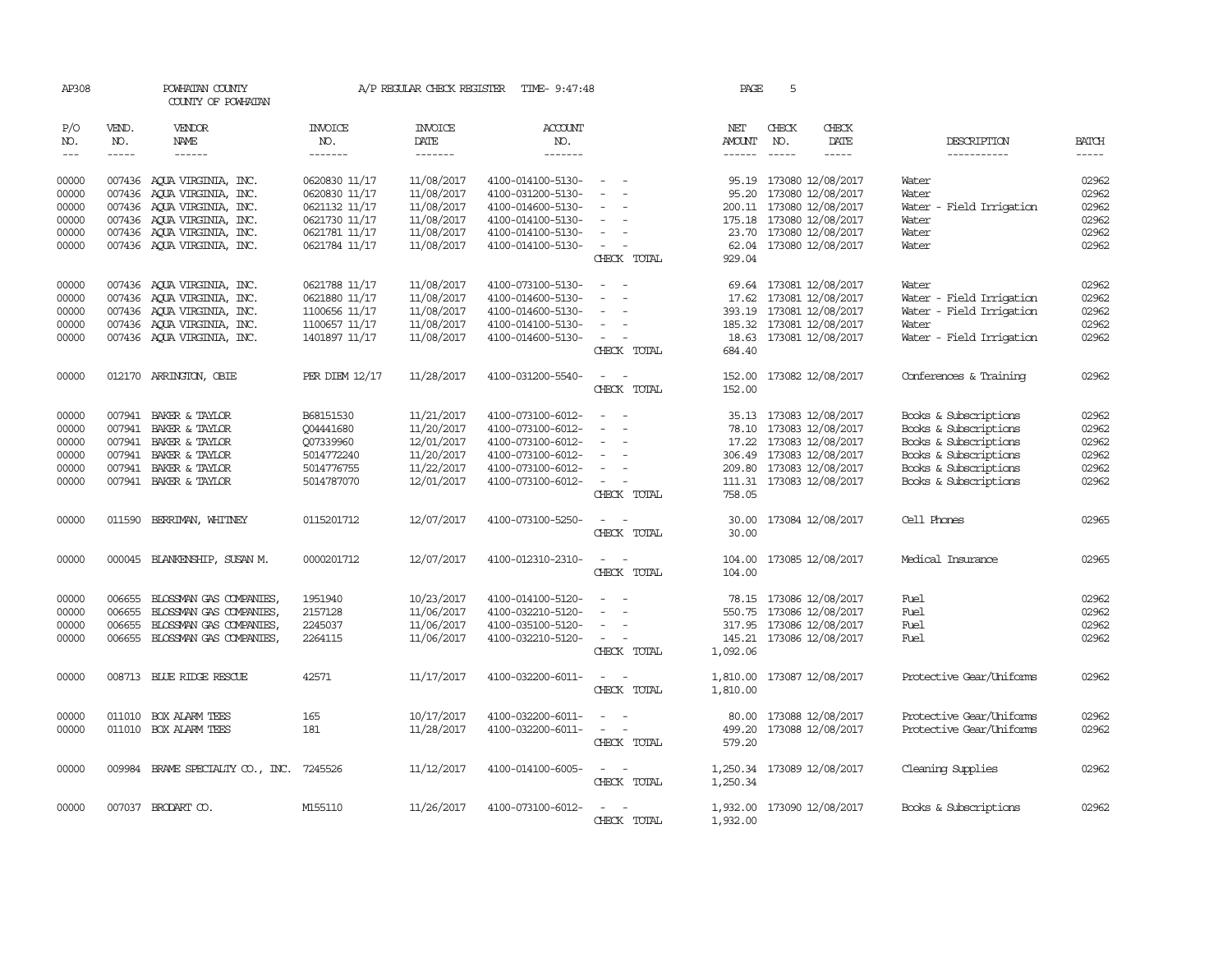| AP308                                                       |                                                          | POWHATAN COUNTY<br>COUNTY OF POWHATAN                                                                                                                                                     |                                                                            | A/P REGULAR CHECK REGISTER                                                                   | TIME- 9:47:48                                                                                                                                   |                                                   | PAGE                                  | 6                                                                                                                                                                                      |                                                                                                                                                                                    |                                                             |
|-------------------------------------------------------------|----------------------------------------------------------|-------------------------------------------------------------------------------------------------------------------------------------------------------------------------------------------|----------------------------------------------------------------------------|----------------------------------------------------------------------------------------------|-------------------------------------------------------------------------------------------------------------------------------------------------|---------------------------------------------------|---------------------------------------|----------------------------------------------------------------------------------------------------------------------------------------------------------------------------------------|------------------------------------------------------------------------------------------------------------------------------------------------------------------------------------|-------------------------------------------------------------|
| P/O<br>NO.<br>$---$                                         | VEND.<br>NO.<br>$- - - - -$                              | VENDOR<br>NAME                                                                                                                                                                            | <b>INVOICE</b><br>NO.<br>-------                                           | <b>INVOICE</b><br>DATE<br>-------                                                            | <b>ACCOUNT</b><br>NO.<br>-------                                                                                                                |                                                   | NET<br><b>AMOUNT</b><br>$- - - - - -$ | CHECK<br>CHECK<br>DATE<br>NO.<br>$- - - - -$<br>$- - - - -$                                                                                                                            | DESCRIPTION<br>-----------                                                                                                                                                         | <b>BATCH</b><br>-----                                       |
| 00000                                                       | 007838                                                   | BROUGHTON, THOMAS B. JR.                                                                                                                                                                  | 0078201712                                                                 | 12/07/2017                                                                                   | 4100-031200-2310-                                                                                                                               | $\overline{\phantom{a}}$<br>CHECK TOTAL           | 92.00<br>92.00                        | 173091 12/08/2017                                                                                                                                                                      | Medical Insurance                                                                                                                                                                  | 02965                                                       |
| 00000                                                       |                                                          | 012175 BROWN, CRICKETT                                                                                                                                                                    | <b>REFUND</b>                                                              | 9/11/2017                                                                                    | 3100-014020-0001-                                                                                                                               | $\sim$<br>CHECK TOTAL                             | 14.00<br>14.00                        | 173092 12/08/2017                                                                                                                                                                      | Library Fines - Lost Books, Et                                                                                                                                                     | 02962                                                       |
| 00000<br>00000                                              | 008686<br>008686                                         | C.W. WILLIAMS & CO., INC.<br>C.W. WILLIAMS & CO., INC.                                                                                                                                    | 607008<br>607025                                                           | 11/21/2017<br>11/21/2017                                                                     | 4100-032200-3310-<br>4100-032200-3310-                                                                                                          | $\sim$<br>$\sim$<br>CHECK TOTAL                   | 27.58<br>153.20                       | 125.62 173094 12/08/2017<br>173094 12/08/2017                                                                                                                                          | Equipment Repair<br>Equipment Repair                                                                                                                                               | 02962<br>02962                                              |
| 00000<br>00000<br>00000<br>00000<br>00000<br>00000          | 000540<br>000540<br>000540<br>000540<br>000540           | CENTRAL VIRGINIA WASTE<br>CENTRAL VIRGINIA WASTE<br>CENTRAL VIRGINIA WASTE<br>CENTRAL VIRGINIA WASTE<br>CENTRAL VIRGINIA WASTE<br>000540 CENTRAL VIRGINIA WASTE                           | 22769<br>22769<br>22769<br>22769<br>22769<br>22769                         | 11/13/2017<br>11/13/2017<br>11/13/2017<br>11/13/2017<br>11/13/2017<br>11/13/2017             | 4100-014600-3185-<br>4100-014100-3185-<br>4100-035100-3185-<br>4100-073100-3185-<br>4100-032210-3185-<br>4100-032220-3185-                      | $\overline{\phantom{a}}$<br>$\sim$<br>CHECK TOTAL | 293.55<br>195.72<br>570.82            | 173096 12/08/2017<br>173096 12/08/2017<br>16.31 173096 12/08/2017<br>32.62 173096 12/08/2017<br>16.31 173096 12/08/2017<br>16.31 173096 12/08/2017                                     | Trash Removal<br>Trash Removal<br>Trash Removal<br>Trash Removal<br>Trash Removal<br>Trash Removal                                                                                 | 02962<br>02962<br>02962<br>02962<br>02962<br>02962          |
| 00000                                                       | 010808                                                   | CERULLO, ROBERT                                                                                                                                                                           | 0108201712                                                                 | 12/07/2017                                                                                   | 4100-022100-5250-                                                                                                                               | CHECK TOTAL                                       | 30.00<br>30.00                        | 173097 12/08/2017                                                                                                                                                                      | Cell Phones                                                                                                                                                                        | 02965                                                       |
| 00000<br>00000<br>00000<br>00000<br>00000<br>00000          | 006965<br>006965<br>006965<br>006965<br>006965<br>006965 | CINIAS CORPORATION<br>CINIAS CORPORATION<br>CINIAS CORPORATION<br>CINTAS CORPORATION<br>CINIAS CORPORATION<br>CINIAS CORPORATION                                                          | 143286364<br>143286364<br>143290350<br>143290350<br>143294245<br>143294245 | 11/15/2017<br>11/15/2017<br>11/22/2017<br>11/22/2017<br>11/29/2017<br>11/29/2017             | 4100-014100-6011-<br>4100-014500-6011-<br>4100-014100-6011-<br>4100-014500-6011-<br>4100-014100-6011-<br>4100-014500-6011-                      | CHECK TOTAL                                       | 79.50<br>80.93<br>67.54<br>433.45     | 173098 12/08/2017<br>173098 12/08/2017<br>67.54 173098 12/08/2017<br>68.97 173098 12/08/2017<br>173098 12/08/2017<br>68.97 173098 12/08/2017                                           | Uniforms<br>Uniforms<br>Uniforms<br>Uniforms<br>Uniforms<br>Uniforms                                                                                                               | 02962<br>02962<br>02962<br>02962<br>02962<br>02962          |
| 00000                                                       |                                                          | 006171 CMI, INC.                                                                                                                                                                          | 8007590                                                                    | 11/29/2017                                                                                   | 4100-031200-6014-                                                                                                                               | $ -$<br>CHECK TOTAL                               | 130.00<br>130.00                      | 173099 12/08/2017                                                                                                                                                                      | Other Operating Supplies                                                                                                                                                           | 02962                                                       |
| 00000                                                       |                                                          | 009178 COMCAST                                                                                                                                                                            | 012009741511/17                                                            | 11/18/2017                                                                                   | 4100-073100-5260-                                                                                                                               | CHECK TOTAL                                       | 219.90<br>219.90                      | 173100 12/08/2017                                                                                                                                                                      | Internet.                                                                                                                                                                          | 02962                                                       |
| 00000<br>00000<br>00000<br>00000<br>00000<br>00000<br>00000 | 007294<br>007294<br>007294<br>007294<br>007294<br>007294 | CUMBERLAND FARM & AUTO<br>CUMBERLAND FARM & AUTO<br>CUMBERLAND FARM & AUTO<br>CUMBERLAND FARM & AUTO<br>CUMBERLAND FARM & AUTO<br>CUMBERLAND FARM & AUTO<br>007294 CUMBERLAND FARM & AUTO | 171718<br>183399 JE<br>956513<br>956559<br>957102<br>957282<br>957473      | 9/11/2017<br>8/03/2017<br>10/30/2017<br>10/31/2017<br>11/06/2017<br>11/07/2017<br>11/09/2017 | 4100-032200-6009-<br>4100-032200-6009-<br>4100-032200-6009-<br>4100-032200-6009-<br>4100-032200-6009-<br>4100-032200-6009-<br>4100-032200-6009- | $\sim$<br>CHECK TOTAL                             | 42.88<br>209.99                       | 180.44- 173101 12/08/2017<br>180.44 173101 12/08/2017<br>28.68 173101 12/08/2017<br>99.99 173101 12/08/2017<br>23.47 173101 12/08/2017<br>173101 12/08/2017<br>14.97 173101 12/08/2017 | Auto Repairs and Parts<br>Auto Repairs and Parts<br>Auto Repairs and Parts<br>Auto Repairs and Parts<br>Auto Repairs and Parts<br>Auto Repairs and Parts<br>Auto Repairs and Parts | 02962<br>02962<br>02962<br>02962<br>02962<br>02962<br>02962 |
| 00000                                                       |                                                          | 010079 DEAL & LACHENEY P.C.                                                                                                                                                               | NOVEMBER 2017                                                              | 12/04/2017                                                                                   | 4100-012210-3150-                                                                                                                               | $\sim$<br>CHECK TOTAL                             | 10,000.00<br>10,000.00                | 173102 12/08/2017                                                                                                                                                                      | Contracted County Attomey                                                                                                                                                          | 02962                                                       |
| 00000                                                       |                                                          | 000076 DELL MARKETING L.P.                                                                                                                                                                | 10199463924                                                                | 10/30/2017                                                                                   | 4100-012510-3320-                                                                                                                               | $\sim$ $\sim$<br>CHECK TOTAL                      | 692.66<br>692.66                      | 173103 12/08/2017                                                                                                                                                                      | Maintenance & Service Contract                                                                                                                                                     | 02962                                                       |
| 00000                                                       |                                                          | 011224 ELECTRONIC SYSTEMS, INC.                                                                                                                                                           | IN832708                                                                   | 11/22/2017                                                                                   | 4100-035100-3320-                                                                                                                               | $\sim$                                            |                                       | 25.83 173104 12/08/2017                                                                                                                                                                | Landscaping - Animal Control                                                                                                                                                       | 02962                                                       |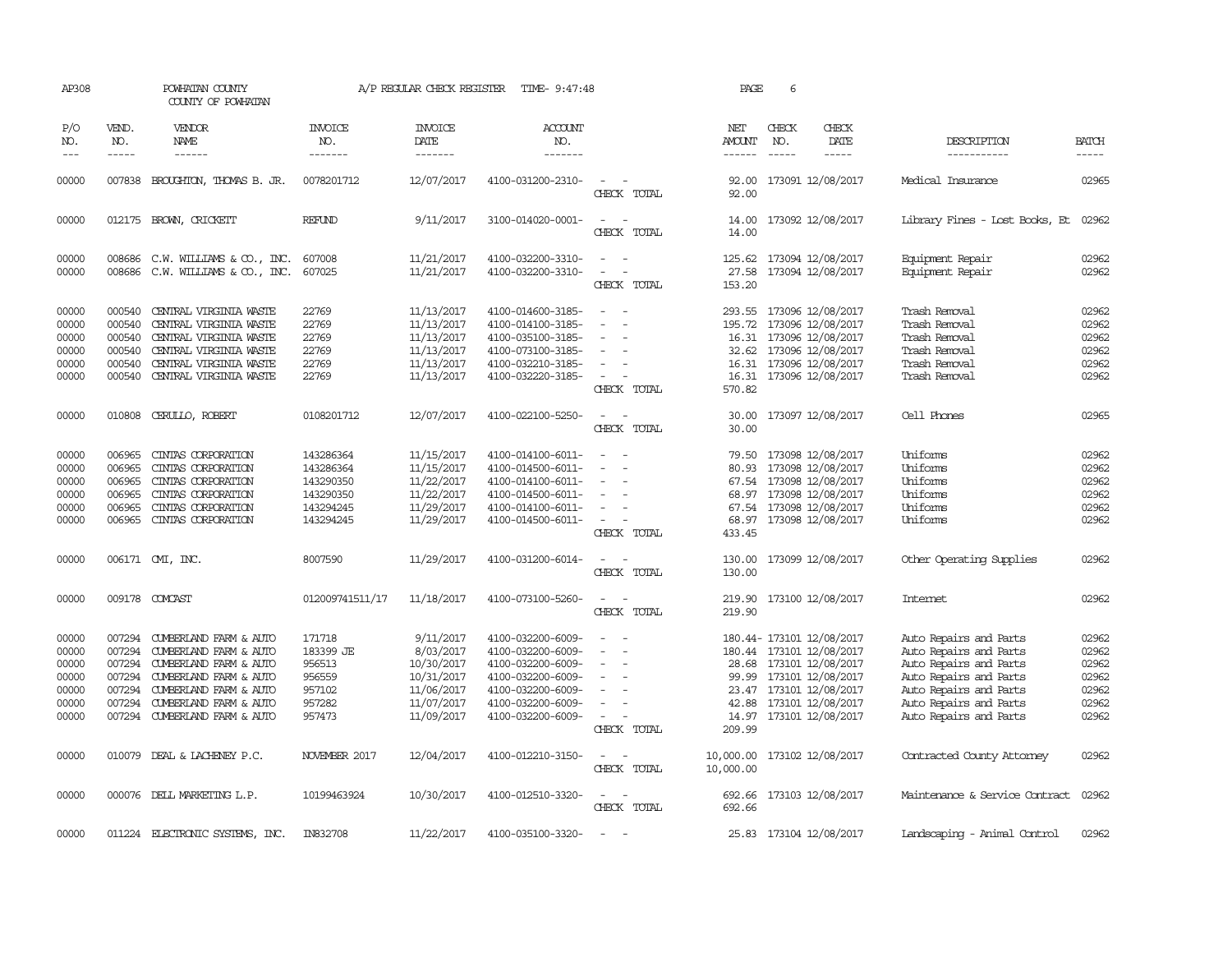| AP308 |             | POWHATAN COUNTY<br>COUNTY OF POWHATAN |                      | A/P REGULAR CHECK REGISTER | TIME- 9:47:48     |                                                                                                              | PAGE          | 7           |                          |                                      |              |
|-------|-------------|---------------------------------------|----------------------|----------------------------|-------------------|--------------------------------------------------------------------------------------------------------------|---------------|-------------|--------------------------|--------------------------------------|--------------|
| P/O   | VEND.       | <b>VENDOR</b>                         | <b>INVOICE</b>       | <b>INVOICE</b>             | ACCOUNT           |                                                                                                              | NET           | CHECK       | CHECK                    |                                      |              |
| NO.   | NO.         | NAME                                  | NO.                  | DATE                       | NO.               |                                                                                                              | AMOUNT        | NO.         | DATE                     | DESCRIPTION                          | <b>BATCH</b> |
| $ -$  | $- - - - -$ | ------                                | -------              | -------                    | -------           |                                                                                                              | $- - - - - -$ | $- - - - -$ | -----                    | -----------                          | $- - - - -$  |
| 00000 |             | 011224 ELECTRONIC SYSTEMS, INC.       | IN832708             | 11/22/2017                 | 4100-014300-3320- | $\overline{\phantom{a}}$                                                                                     |               |             | 14.00 173104 12/08/2017  | Maintenance and Service Contra 02962 |              |
| 00000 | 011224      | ELECTRONIC SYSTEMS,<br>INC.           | IN832708             | 11/22/2017                 | 4100-012100-3320- |                                                                                                              | 39.83         |             | 173104 12/08/2017        | Maintenance & Service Contract       | 02962        |
| 00000 | 011224      | ELECTRONIC SYSTEMS, INC.              | IN832708             | 11/22/2017                 | 4100-012310-3320- |                                                                                                              |               |             | 105.49 173104 12/08/2017 | Maintenance & Service Contract       | 02962        |
| 00000 |             | 011224 ELECTRONIC SYSTEMS, INC.       | IN832708             | 11/22/2017                 | 4100-031210-3320- | $\overline{\phantom{a}}$                                                                                     |               |             | 65.66 173104 12/08/2017  | Maintenance and Service Contra       | 02962        |
| 00000 |             | 011224 ELECTRONIC SYSTEMS, INC.       | IN832708             | 11/22/2017                 | 4100-012200-3320- |                                                                                                              |               |             | 25.83 173104 12/08/2017  | Maintenance & Service Contract       | 02962        |
| 00000 | 011224      | ELECTRONIC SYSTEMS, INC.              | IN832708             | 11/22/2017                 | 4100-012220-3320- |                                                                                                              |               |             | 25.83 173104 12/08/2017  | Maintenance and service contra       | 02962        |
| 00000 | 011224      | ELECTRONIC SYSTEMS, INC.              | IN832708             | 11/22/2017                 | 4100-071110-3320- |                                                                                                              |               |             | 14.00 173104 12/08/2017  | General Maintenance                  | 02962        |
|       |             |                                       |                      |                            |                   |                                                                                                              | 14.00         |             |                          | Maintenance & Service Contract 02962 |              |
| 00000 | 011224      | ELECTRONIC SYSTEMS, INC.              | IN832708             | 11/22/2017                 | 4100-014100-3320- |                                                                                                              |               |             | 173104 12/08/2017        |                                      | 02962        |
| 00000 | 011224      | ELECTRONIC SYSTEMS, INC.              | IN832708             | 11/22/2017                 | 4100-031200-3320- |                                                                                                              |               |             | 177.49 173104 12/08/2017 | Maintenance & Service Contract       |              |
| 00000 | 011224      | ELECTRONIC SYSTEMS, INC.              | IN832708             | 11/22/2017                 | 4100-012410-3320- |                                                                                                              |               |             | 191.66 173104 12/08/2017 | Maintenance & Service Contract       | 02962        |
| 00000 |             | 011224 ELECTRONIC SYSTEMS, INC.       | IN832708             | 11/22/2017                 | 4100-012510-3320- | $\sim$                                                                                                       |               |             | 25.80 173104 12/08/2017  | Maintenance & Service Contract       | 02962        |
|       |             |                                       |                      |                            |                   | CHECK TOTAL                                                                                                  | 725.42        |             |                          |                                      |              |
| 00000 |             | 001380 FORD, SUSAN P.                 | 0013201712           | 12/07/2017                 | 4100-012310-2310- | $\sim$<br>$\sim$                                                                                             |               |             | 104.00 173106 12/08/2017 | Medical Insurance                    | 02965        |
|       |             |                                       |                      |                            |                   | CHECK TOTAL                                                                                                  | 104.00        |             |                          |                                      |              |
|       |             |                                       |                      |                            |                   |                                                                                                              |               |             |                          |                                      |              |
| 00000 |             | 012176 HARMON, SHAWN                  | EMS CONFERENCE       | 11/11/2017                 | 4100-032200-5815- |                                                                                                              |               |             | 550.70 173108 12/08/2017 | Training/Seminars                    | 02962        |
|       |             |                                       |                      |                            |                   | CHECK TOTAL                                                                                                  | 550.70        |             |                          |                                      |              |
| 00000 |             | 006097 HERTZLER FARM & FEED, INC      |                      | /0000                      | 4100-035100-6022- | $\sim$                                                                                                       |               |             | 14.99 173109 12/08/2017  | Dog Food/Supplies                    | 02962        |
|       |             |                                       |                      |                            |                   | CHECK TOTAL                                                                                                  | 14.99         |             |                          |                                      |              |
|       |             |                                       |                      |                            |                   |                                                                                                              |               |             |                          |                                      |              |
| 00000 |             | 010487 IBM CORPORATION                | <b>O5153FX</b>       | 12/01/2017                 | 4100-095101-9300- |                                                                                                              |               |             | 816.08 173110 12/08/2017 | AS400 Lease - Principal              | 02963        |
| 00000 | 010487      | IBM CORPORATION                       | Q5153FX              | 12/01/2017                 | 4100-095101-9301- | $\sim$ $ \sim$                                                                                               |               |             | 38.49 173110 12/08/2017  | AS400 Lease - Interest               | 02963        |
|       |             |                                       |                      |                            |                   | CHECK TOTAL                                                                                                  | 854.57        |             |                          |                                      |              |
|       |             |                                       |                      |                            |                   |                                                                                                              |               |             |                          |                                      |              |
| 00000 |             | 007874 JONES, LINDA HOLLIN            | 0078201712           | 12/07/2017                 | 4100-012220-5250- | $\sim$<br>$\sim$                                                                                             |               |             | 30.00 173112 12/08/2017  | Cell Phones                          | 02965        |
|       |             |                                       |                      |                            |                   | CHECK TOTAL                                                                                                  | 30.00         |             |                          |                                      |              |
| 00000 |             | 011973 KURNOS, JULIANNE N.            | 0119201712           | 12/07/2017                 | 4100-081100-5250- | $\overline{\phantom{a}}$                                                                                     |               |             | 30.00 173113 12/08/2017  | Cell Phones                          | 02965        |
|       |             |                                       |                      |                            |                   | CHECK TOTAL                                                                                                  | 30.00         |             |                          |                                      |              |
|       |             |                                       |                      |                            |                   |                                                                                                              |               |             |                          |                                      |              |
| 00000 |             | 009743 LEETE TIRE & AUTO CENTER,      | 428153               | 7/20/2017                  | 4100-032200-6009- |                                                                                                              | 964.98        |             | 173114 12/08/2017        | Auto Repairs and Parts               | 02963        |
|       |             |                                       |                      |                            |                   | CHECK TOTAL                                                                                                  | 964.98        |             |                          |                                      |              |
|       |             |                                       |                      |                            |                   |                                                                                                              |               |             |                          |                                      |              |
| 00000 |             | 009164 LIBRARY IDEAS, LLC             | 59426                | 11/28/2017                 | 4100-073100-6012- | $\sim$                                                                                                       | 258.00        |             | 173115 12/08/2017        | Books & Subscriptions                | 02963        |
|       |             |                                       |                      |                            |                   | CHECK TOTAL                                                                                                  | 258.00        |             |                          |                                      |              |
|       |             |                                       |                      |                            |                   |                                                                                                              |               |             |                          |                                      |              |
| 00000 |             | 008885 MARTIN, PEGGY                  | LUNCH MIG 12/1       | 12/01/2017                 | 4100-073100-5510- | $\overline{\phantom{a}}$                                                                                     | 32.42         |             | 173117 12/08/2017        | Travel/Mileage/Parking/Tolls         | 02963        |
|       |             |                                       |                      |                            |                   | CHECK TOTAL                                                                                                  | 32.42         |             |                          |                                      |              |
|       |             |                                       |                      |                            |                   |                                                                                                              |               |             |                          |                                      |              |
| 00000 |             | 006146 MCCLELLAN, WENDY SUSAN         | <b>MILEAGE 11/17</b> | 12/01/2017                 | 4100-031710-5510- | $\frac{1}{2} \left( \frac{1}{2} \right) \left( \frac{1}{2} \right) = \frac{1}{2} \left( \frac{1}{2} \right)$ |               |             | 89.24 173118 12/08/2017  | Travel/Mileage/Parking/Tolls         | 02963        |
|       |             |                                       |                      |                            |                   | CHECK TOTAL                                                                                                  | 89.24         |             |                          |                                      |              |
|       |             |                                       |                      |                            |                   |                                                                                                              |               |             |                          |                                      |              |
| 00000 |             | 011840 MCI COMM SERVICE               | 2DG98147 11/17       | 11/17/2017                 | 4100-021100-5230- | $\overline{\phantom{a}}$<br>$\sim$                                                                           |               |             | 31.07 173119 12/08/2017  | Telephone Services                   | 02963        |
|       |             |                                       |                      |                            |                   | CHECK TOTAL                                                                                                  | 31.07         |             |                          |                                      |              |
|       |             |                                       |                      |                            |                   |                                                                                                              |               |             |                          |                                      |              |
| 00000 |             | 010086 MEDPROUS                       | MC32657              | 12/01/2017                 | 4100-032200-3320- | $\frac{1}{2} \left( \frac{1}{2} \right) \left( \frac{1}{2} \right) = \frac{1}{2} \left( \frac{1}{2} \right)$ |               |             | 395.83 173120 12/08/2017 | Maintenance & Service Contract       | 02963        |
|       |             |                                       |                      |                            |                   | CHECK TOTAL                                                                                                  | 395.83        |             |                          |                                      |              |
| 00000 |             | 006610 MO-JOHNS SANITATION            | 105094               | 11/16/2017                 | 4100-014600-3311- | $\sim$                                                                                                       |               |             | 51.50 173121 12/08/2017  | Portable Bathrooms                   | 02963        |
|       |             |                                       |                      |                            |                   |                                                                                                              |               |             |                          |                                      |              |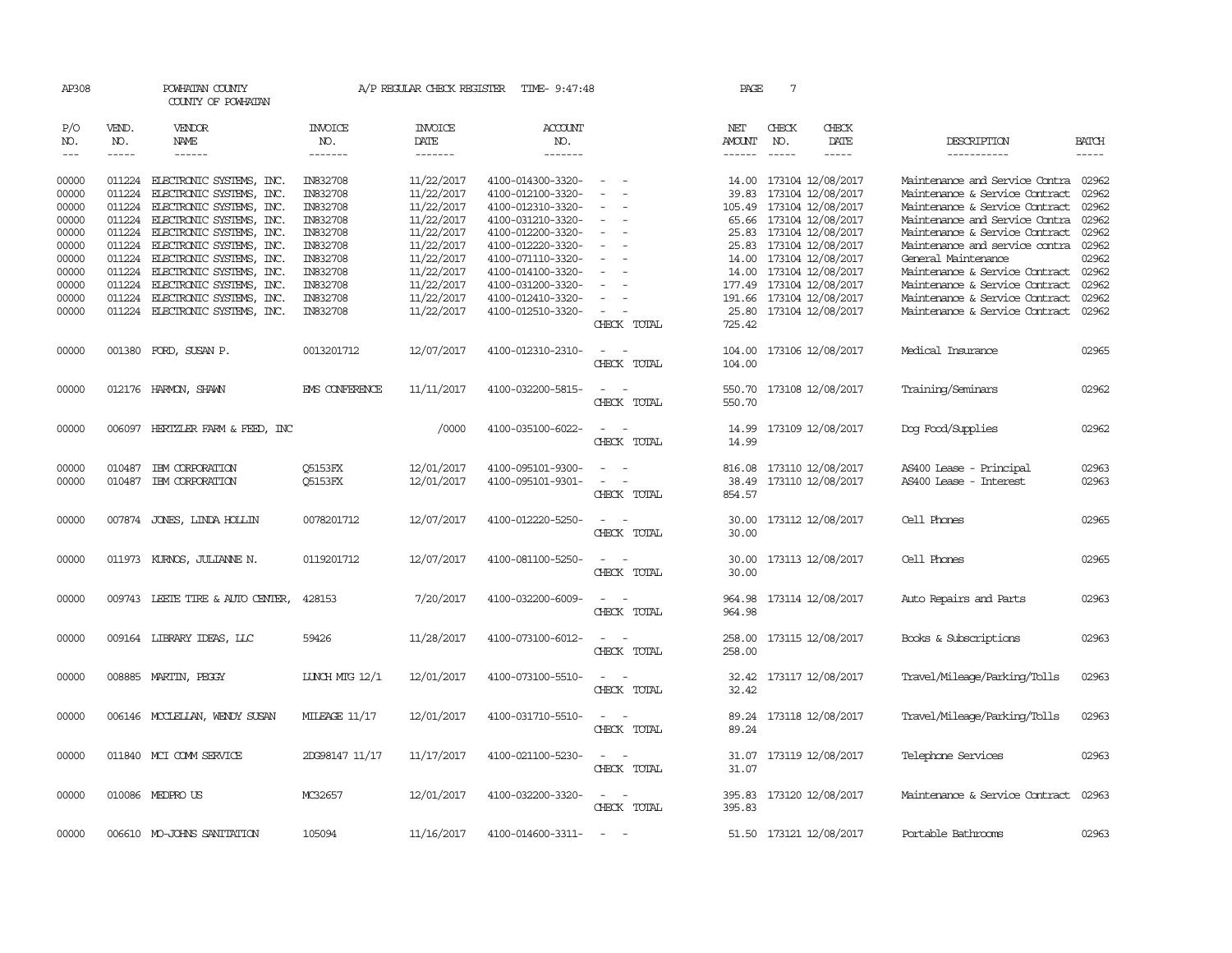| AP308                       |                             | POWHATAN COUNTY<br>COUNTY OF POWHATAN |                           | A/P REGULAR CHECK REGISTER        | TIME- 9:47:48                    |                                             | PAGE                                  | 8                           |                              |                                |                       |
|-----------------------------|-----------------------------|---------------------------------------|---------------------------|-----------------------------------|----------------------------------|---------------------------------------------|---------------------------------------|-----------------------------|------------------------------|--------------------------------|-----------------------|
| P/O<br>NO.<br>$\frac{1}{2}$ | VEND.<br>NO.<br>$- - - - -$ | VENDOR<br><b>NAME</b><br>------       | INVOICE<br>NO.<br>------- | <b>INVOICE</b><br>DATE<br>------- | <b>ACCOUNT</b><br>NO.<br>------- |                                             | NET<br><b>AMOUNT</b><br>$- - - - - -$ | CHECK<br>NO.<br>$- - - - -$ | CHECK<br>DATE<br>$- - - - -$ | DESCRIPTION<br>-----------     | <b>BATCH</b><br>----- |
| 00000                       |                             | 006610 MO-JOHNS SANITATION            | 105096                    | 11/16/2017                        | 4100-014600-3311-                | $\sim$                                      |                                       |                             | 103.00 173121 12/08/2017     | Portable Bathrooms             | 02963                 |
| 00000                       |                             | 006610 MO-JOHNS SANITATION            | 105097                    | 11/16/2017                        | 4100-014600-3311-                |                                             |                                       |                             | 51.50 173121 12/08/2017      | Portable Bathrooms             | 02963                 |
| 00000                       |                             | 006610 MO-JOHNS SANITATION            | 105098                    | 11/16/2017                        | 4100-014600-3311-                | $\equiv$                                    |                                       |                             | 64.00 173121 12/08/2017      | Portable Bathrooms             | 02963                 |
| 00000                       |                             | 006610 MO-JOHNS SANITATION            | 105099                    | 11/16/2017                        | 4100-014600-3311-                | $\overline{\phantom{a}}$                    |                                       |                             | 51.50 173121 12/08/2017      | Portable Bathrooms             | 02963                 |
| 00000                       |                             | 006610 MO-JOHNS SANITATION            | 105100                    | 11/16/2017                        | 4100-014600-3311-                | $\overline{\phantom{a}}$                    |                                       |                             | 51.50 173121 12/08/2017      | Portable Bathrooms             | 02963                 |
| 00000                       |                             | 006610 MO-JOHNS SANITATION            | 105101                    | 11/16/2017                        | 4100-014600-3311-                | $\overline{\phantom{a}}$                    |                                       |                             | 51.50 173121 12/08/2017      | Portable Bathrooms             | 02963                 |
| 00000                       |                             | 006610 MO-JOHNS SANITATION            | 105102                    | 11/16/2017                        | 4100-014600-3311-                | $\sim$<br>$\overline{\phantom{a}}$          |                                       |                             | 51.50 173121 12/08/2017      | Portable Bathrooms             | 02963                 |
| 00000                       |                             | 006610 MO-JOHNS SANITATION            | 105103                    | 11/16/2017                        | 4100-014600-3311-                |                                             |                                       |                             | 167.00 173121 12/08/2017     | Portable Bathrooms             | 02963                 |
| 00000                       |                             | 006610 MO-JOHNS SANITATION            | 105104                    | 11/16/2017                        | 4100-014600-3311-                | $\sim$                                      |                                       |                             | 51.50 173121 12/08/2017      | Portable Bathrooms             | 02963                 |
|                             |                             |                                       |                           |                                   |                                  | CHECK TOTAL                                 | 694.50                                |                             |                              |                                |                       |
| 00000                       |                             | 006610 MO-JOHNS SANITATION            | 105105                    | 11/16/2017                        | 4100-014600-3311-                | $\overline{\phantom{a}}$<br>$\sim$          |                                       |                             | 51.50 173122 12/08/2017      | Portable Bathrooms             | 02963                 |
| 00000                       |                             | 006610 MO-JOHNS SANITATION            | 105106                    | 11/16/2017                        | 4100-014600-3311-                | $\omega_{\rm{max}}$ and $\omega_{\rm{max}}$ |                                       |                             | 51.50 173122 12/08/2017      | Portable Bathrooms             | 02963                 |
|                             |                             |                                       |                           |                                   |                                  | CHECK TOTAL                                 | 103.00                                |                             |                              |                                |                       |
| 00000                       |                             | 009153 PITNEY BOWES GLOBAL            | 3304963170                | 11/30/2017                        | 4100-021600-3320-                | $\overline{a}$<br>$\sim$                    |                                       |                             | 150.00 173127 12/08/2017     | Maintenance & Service Contract | 02963                 |
|                             |                             |                                       |                           |                                   |                                  | CHECK TOTAL                                 | 150.00                                |                             |                              |                                |                       |
| 00000                       |                             | 009638 POE, INEZ L                    | 0096201712                | 12/07/2017                        | 4100-013200-2310-                | $\sim$                                      | 120.00                                |                             | 173128 12/08/2017            | Medical Insurance              | 02965                 |
|                             |                             |                                       |                           |                                   |                                  | CHECK TOTAL                                 | 120.00                                |                             |                              |                                |                       |
| 00000                       | 011929                      | POMPEI, ANDREW                        | 0119201712                | 12/07/2017                        | 4100-081100-5250-                | $\overline{\phantom{a}}$<br>$\sim$          | 30.00                                 |                             | 173129 12/08/2017            | Cell Phones                    | 02965                 |
|                             |                             |                                       |                           |                                   |                                  | CHECK TOTAL                                 | 30.00                                 |                             |                              |                                |                       |
| 00000                       | 001980                      | POORE, FRANCES                        | 0019201712                | 12/07/2017                        | 4100-012100-2310-                | $\overline{\phantom{a}}$<br>$\sim$          | 88.00                                 |                             | 173130 12/08/2017            | Medical Insurance              | 02965                 |
|                             |                             |                                       |                           |                                   |                                  | CHECK TOTAL                                 | 88.00                                 |                             |                              |                                |                       |
| 00000                       | 006043                      | POWERS, KATHRYN C.                    | 0060201712                | 12/07/2017                        | 4100-021600-2310-                | $\sim$<br>$\sim$                            | 120.00                                |                             | 173131 12/08/2017            | Medical Insurance              | 02965                 |
|                             |                             |                                       |                           |                                   |                                  | CHECK TOTAL                                 | 120.00                                |                             |                              |                                |                       |
| 00000                       | 006914                      | POWHATAN AUTO REPAIR                  | 925                       | 11/13/2017                        | 4100-014100-6009-                |                                             |                                       |                             | 12.50 173132 12/08/2017      | Auto Parts & Repairs           | 02963                 |
| 00000                       | 006914                      | POWHATAN AUTO REPAIR                  | 928                       | 11/28/2017                        | 4100-031200-6008-                | $\sim$                                      |                                       |                             | 47.95 173132 12/08/2017      | Gas/Grease/Oil                 | 02963                 |
| 00000                       | 006914                      | POWHATAN AUTO REPAIR                  | 930                       | 11/30/2017                        | 4100-031200-6009-                |                                             |                                       |                             | 69.88 173132 12/08/2017      | Auto Parts/Repairs             | 02963                 |
| 00000                       |                             | 006914 POWHATAN AUTO REPAIR           | 931                       | 12/01/2017                        | 4100-031200-6009-                | $\sim$                                      |                                       |                             | 516.00 173132 12/08/2017     | Auto Parts/Repairs             | 02963                 |
|                             |                             |                                       |                           |                                   |                                  | CHECK TOTAL                                 | 646.33                                |                             |                              |                                |                       |
| 00000                       | 009612                      | POWHATAN COLLISION AND                | 1204740                   | 11/16/2017                        | 4100-014500-6009-                |                                             | 113.98                                |                             | 173133 12/08/2017            | Auto Parts & Repairs           | 02963                 |
|                             |                             |                                       |                           |                                   |                                  | CHECK TOTAL                                 | 113.98                                |                             |                              |                                |                       |
| 00000                       | 006928                      | POWHATAN COUNTY DEPT. OF              | EMERGGIFTCARDS            | 11/30/2017                        | 4100-053910-5643-                | $\overline{\phantom{a}}$                    |                                       |                             | 350.00 173135 12/08/2017     | PCCAA Services - Federal CSBG  | 02963                 |
|                             |                             |                                       |                           |                                   |                                  | CHECK TOTAL                                 | 350.00                                |                             |                              |                                |                       |
| 00000                       | 008294                      | POWHATAN COUNTY PUBLIC                | 0082201712                | 12/07/2017                        | 4100-031200-2310-                |                                             | 681.50                                |                             | 173136 12/08/2017            | Medical Insurance              | 02965                 |
|                             |                             |                                       |                           |                                   |                                  | CHECK TOTAL                                 | 681.50                                |                             |                              |                                |                       |
| 00000                       | 012064                      | POWHATAN COUNTY TREASURER 113 11/17   |                           | 11/15/2017                        | 4100-032220-5130-                | $\overline{\phantom{a}}$                    |                                       |                             | 288.20 173137 12/08/2017     | Water                          | 02963                 |
| 00000                       | 012064                      | POWHATAN COUNTY TREASURER 113 11/17   |                           | 11/15/2017                        | 4100-032220-5140-                |                                             |                                       |                             | 288.20 173137 12/08/2017     | Sewer                          | 02963                 |
| 00000                       | 012064                      | POWHATAN COUNTY TREASURER 150 11/17   |                           | 11/15/2017                        | 4100-032200-5140-                | $\sim$                                      |                                       |                             | 170.90 173137 12/08/2017     | Sewer                          | 02963                 |
| 00000                       | 012064                      | POWHATAN COUNTY TREASURER 152 11/17   |                           | 11/15/2017                        | 4100-014100-5140-                | $\sim$                                      |                                       |                             | 153.80 173137 12/08/2017     | Sewer                          | 02963                 |
| 00000                       | 012064                      | POWHATAN COUNTY TREASURER 153 11/17   |                           | 11/15/2017                        | 4100-032210-5140-                | $\overline{\phantom{a}}$                    |                                       |                             | 165.66 173137 12/08/2017     | Sewer                          | 02963                 |
| 00000                       | 012064                      | POWHATAN COUNTY TREASURER 161 11/17   |                           | 11/15/2017                        | 4100-014100-5140-                |                                             |                                       |                             | 279.97 173137 12/08/2017     | Sewer                          | 02963                 |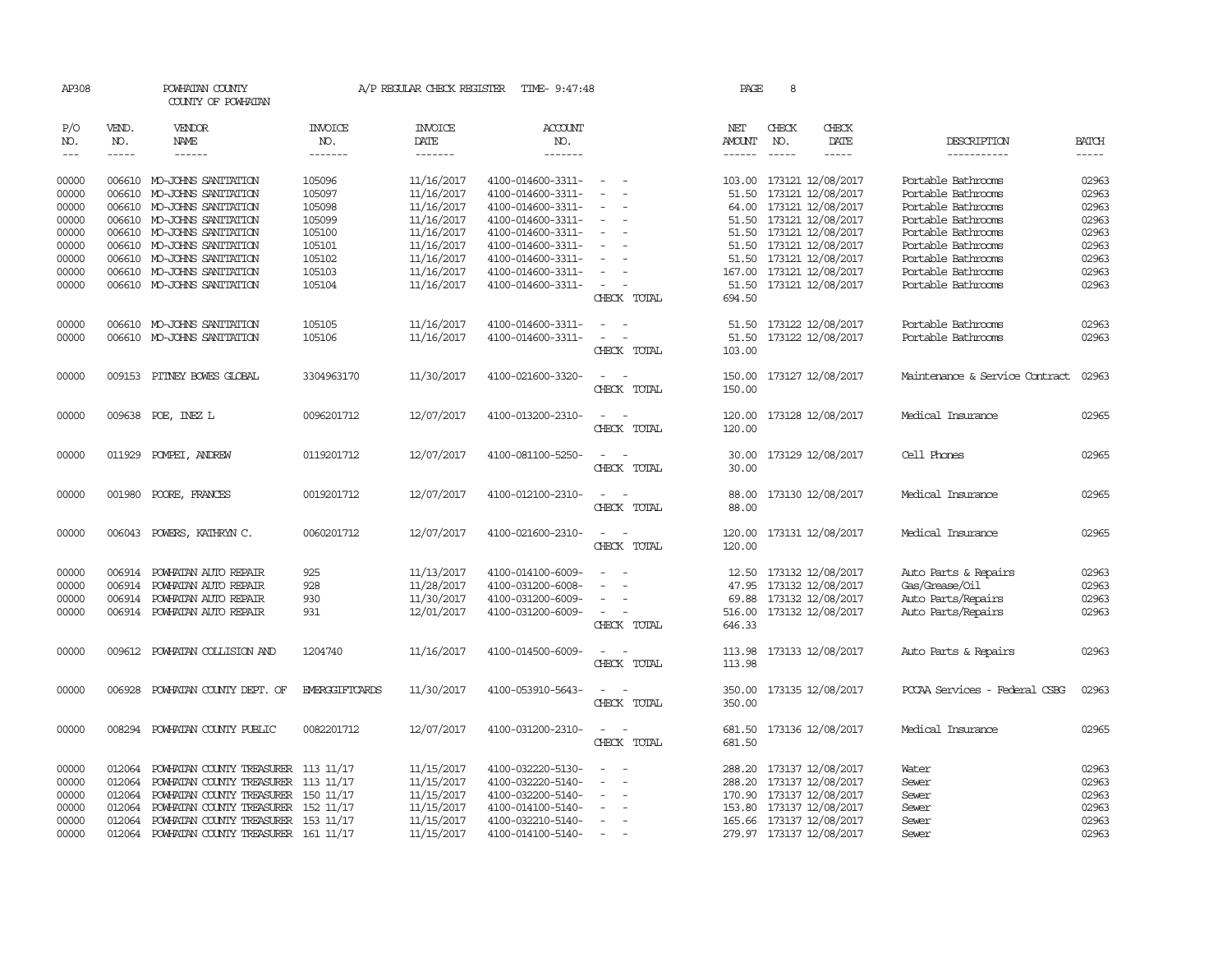| AP308               |                             | POWHATAN COUNTY<br>COUNTY OF POWHATAN      |                                  | A/P REGULAR CHECK REGISTER        | TIME- 9:47:48                    |                                                                                                              | PAGE                           | 9                           |                            |                                |                       |
|---------------------|-----------------------------|--------------------------------------------|----------------------------------|-----------------------------------|----------------------------------|--------------------------------------------------------------------------------------------------------------|--------------------------------|-----------------------------|----------------------------|--------------------------------|-----------------------|
| P/O<br>NO.<br>$---$ | VEND.<br>NO.<br>$- - - - -$ | <b>VENDOR</b><br>NAME<br>$- - - - - -$     | <b>INVOICE</b><br>NO.<br>------- | <b>INVOICE</b><br>DATE<br>------- | <b>ACCOUNT</b><br>NO.<br>------- |                                                                                                              | NET<br>AMOUNT<br>$- - - - - -$ | CHECK<br>NO.<br>$- - - - -$ | CHECK<br>DATE<br>-----     | DESCRIPTION<br>-----------     | <b>BATCH</b><br>----- |
|                     |                             |                                            |                                  |                                   |                                  |                                                                                                              |                                |                             |                            |                                |                       |
| 00000               |                             | 012064 POWHATAN COUNTY TREASURER 161 11/17 |                                  | 11/15/2017                        | 4100-031200-5140-                |                                                                                                              | 279.97                         |                             | 173137 12/08/2017          | Sewer                          | 02963                 |
| 00000               | 012064                      | POWHATAN COUNTY TREASURER 162 11/17        |                                  | 11/15/2017                        | 4100-031200-5140-                |                                                                                                              |                                |                             | 23.36 173137 12/08/2017    | Sewer                          | 02963                 |
| 00000               |                             | 012064 POWHATAN COUNTY TREASURER 162 11/17 |                                  | 11/15/2017                        | 4100-014100-5140-                |                                                                                                              |                                |                             | 23.35 173137 12/08/2017    | Sewer                          | 02963                 |
| 00000               |                             | 012064 POWHATAN COUNTY TREASURER 191 11/17 |                                  | 11/15/2017                        | 4100-073100-5140-                |                                                                                                              |                                |                             | 152.49 173137 12/08/2017   | Sewer                          | 02963                 |
| 00000               |                             | 012064 POWHATAN COUNTY TREASURER 193 11/17 |                                  | 11/15/2017                        | 4100-014100-5140-                |                                                                                                              |                                |                             | 203.08 173137 12/08/2017   | Sewer                          | 02963                 |
| 00000               |                             | 012064 POWHATAN COUNTY TREASURER 94 11/17  |                                  | 11/15/2017                        | 4100-014100-5140-                | $\overline{\phantom{a}}$<br>CHECK TOTAL                                                                      | 2,364.26                       |                             | 335.28 173137 12/08/2017   | Sewer                          | 02963                 |
| 00000               |                             | 006474 PROGRESSIVE AUTO WORKS              | 0035602                          | 12/05/2017                        | 4100-031200-6009-                | $\sim$ $\sim$                                                                                                | 33.85                          |                             | 173138 12/08/2017          | Auto Parts/Repairs             | 02963                 |
|                     |                             |                                            |                                  |                                   |                                  | CHECK TOTAL                                                                                                  | 33.85                          |                             |                            |                                |                       |
| 00000               |                             | 009518 QUARLES PETROLEUM, INC.             | CT-0933854                       | 11/30/2017                        | 4100-031200-6008-                | CHECK TOTAL                                                                                                  | 1,002.53                       |                             | 1,002.53 173139 12/08/2017 | Gas/Grease/Oil                 | 02964                 |
| 00000               | 000780                      | <b>CUILL CORPORATION</b>                   | 2672875                          | 11/21/2017                        | 4100-014400-6001-                | $\overline{a}$<br>$\overline{\phantom{a}}$                                                                   |                                |                             | 4.67 173140 12/08/2017     | Stationery/Office Supplies     | 02964                 |
| 00000               |                             | 000780 CUILL CORPORATION                   | 2672875                          | 11/21/2017                        | 4100-014400-6001-                | $\sim$<br>$\sim$                                                                                             | 32.69                          |                             | 173140 12/08/2017          | Stationery/Office Supplies     | 02964                 |
|                     |                             |                                            |                                  |                                   |                                  | CHECK TOTAL                                                                                                  | 37.36                          |                             |                            |                                |                       |
| 00000               |                             | 000620 R.C. GOODWYN & SONS, INC            | 0789662                          | 11/02/2017                        | 4100-014100-6005-                | $\sim$<br>$\overline{\phantom{a}}$                                                                           | 15.99                          |                             | 173141 12/08/2017          | Cleaning Supplies              | 02964                 |
| 00000               | 000620                      | R. C. GOODWYN & SONS, INC                  | 0790809                          | 11/10/2017                        | 4100-014500-3190-                |                                                                                                              |                                |                             | 841.05 173141 12/08/2017   | Grounds Maintenance            | 02964                 |
| 00000               |                             | 000620 R. C. GOODWYN & SONS, INC 0791262   |                                  | 11/14/2017                        | 4100-014500-3190-                | CHECK TOTAL                                                                                                  | 871.02                         |                             | 13.98 173141 12/08/2017    | Grounds Maintenance            | 02964                 |
| 00000               | 006466                      | RADIO COMMUNICATION OF VA 602001310-1      |                                  | 11/29/2017                        | 4100-031200-6014-                |                                                                                                              | 131.95                         |                             | 173142 12/08/2017          | Other Operating Supplies       | 02964                 |
|                     |                             |                                            |                                  |                                   |                                  | CHECK TOTAL                                                                                                  | 131.95                         |                             |                            |                                |                       |
| 00000               | 006945                      | RECORDED BOOKS, LLC                        | 75627432                         | 11/13/2017                        | 4100-073100-6012-                | $\sim$                                                                                                       | 37.10                          |                             | 173143 12/08/2017          | Books & Subscriptions          | 02964                 |
| 00000               | 006945                      | RECORDED BOOKS, LLC                        | 75628668                         | 11/16/2017                        | 4100-073100-6012-                |                                                                                                              |                                |                             | 29.95 173143 12/08/2017    | Books & Subscriptions          | 02964                 |
| 00000               | 006945                      | RECORDED BOOKS, LLC                        | 75629600                         | 11/16/2017                        | 4100-073100-6012-                | $\overline{\phantom{a}}$                                                                                     |                                |                             | 26.70 173143 12/08/2017    | Books & Subscriptions          | 02964                 |
| 00000               | 006945                      | RECORDED BOOKS, LLC                        | 75630574                         | 11/17/2017                        | 4100-073100-6012-                |                                                                                                              | 69.97                          |                             | 173143 12/08/2017          | Books & Subscriptions          | 02964                 |
| 00000               |                             | 006945 RECORDED BOOKS, LLC                 | 75632940                         | 11/22/2017                        | 4100-073100-6012-                | $\sim$<br>$\overline{\phantom{a}}$                                                                           |                                |                             | 35.10 173143 12/08/2017    | Books & Subscriptions          | 02964                 |
|                     |                             |                                            |                                  |                                   |                                  | CHECK TOTAL                                                                                                  | 198.82                         |                             |                            |                                |                       |
| 00000               |                             | 011222 RESPONSIBLE FATHERS AND             | DECEMBER 2017                    | 12/04/2017                        | 4100-053910-5643-                | $\frac{1}{2} \left( \frac{1}{2} \right) \left( \frac{1}{2} \right) = \frac{1}{2} \left( \frac{1}{2} \right)$ | 2,940.00                       |                             | 173144 12/08/2017          | PCCAA Services - Federal CSBG  | 02964                 |
|                     |                             |                                            |                                  |                                   |                                  | CHECK TOTAL                                                                                                  | 2,940.00                       |                             |                            |                                |                       |
| 00000               | 009037                      | REYNOLDS LIGHTING SUPPLY                   | 125587                           | 11/06/2017                        | 4100-014100-3310-                | CHECK TOTAL                                                                                                  | 95.40<br>95.40                 |                             | 173145 12/08/2017          | Repairs & Maintenance          | 02964                 |
| 00000               |                             | 009077 REYNOLDS, SHIRLEY                   | 0090201712                       | 12/07/2017                        | 4100-031200-2310-                | $\sim$<br>$\sim$                                                                                             |                                |                             | 173146 12/08/2017          | Medical Insurance              | 02965                 |
|                     |                             |                                            |                                  |                                   |                                  | CHECK TOTAL                                                                                                  | 96.00<br>96.00                 |                             |                            |                                |                       |
| 00000               |                             | 007325 RICHMOND OXYGEN CO.                 | 269991                           | 11/30/2017                        | 4100-032200-3320-                | $\overline{a}$<br>$\sim$                                                                                     | 255.00                         |                             | 173147 12/08/2017          | Maintenance & Service Contract | 02964                 |
|                     |                             |                                            |                                  |                                   |                                  | CHECK TOTAL                                                                                                  | 255.00                         |                             |                            |                                |                       |
| 00000               |                             | 007882 ROSS, ANDREA S.                     | MEETING 12/5/17                  | 12/05/2017                        | 4100-012310-5510-                | $\sim$<br>$\sim$<br>CHECK TOTAL                                                                              | 74.37<br>74.37                 |                             | 173148 12/08/2017          | Travel/Mileage/Parking/Tolls   | 02964                 |
| 00000               |                             | 007062 RUIHERFORD JANITOR SUPPLY 1011844   |                                  | 11/20/2017                        | 4100-032220-6005-                | $\overline{\phantom{a}}$<br>$\sim$                                                                           |                                |                             | 85.72 173149 12/08/2017    | Cleaning Supplies              | 02964                 |
|                     |                             |                                            |                                  |                                   |                                  | CHECK TOTAL                                                                                                  | 85.72                          |                             |                            |                                |                       |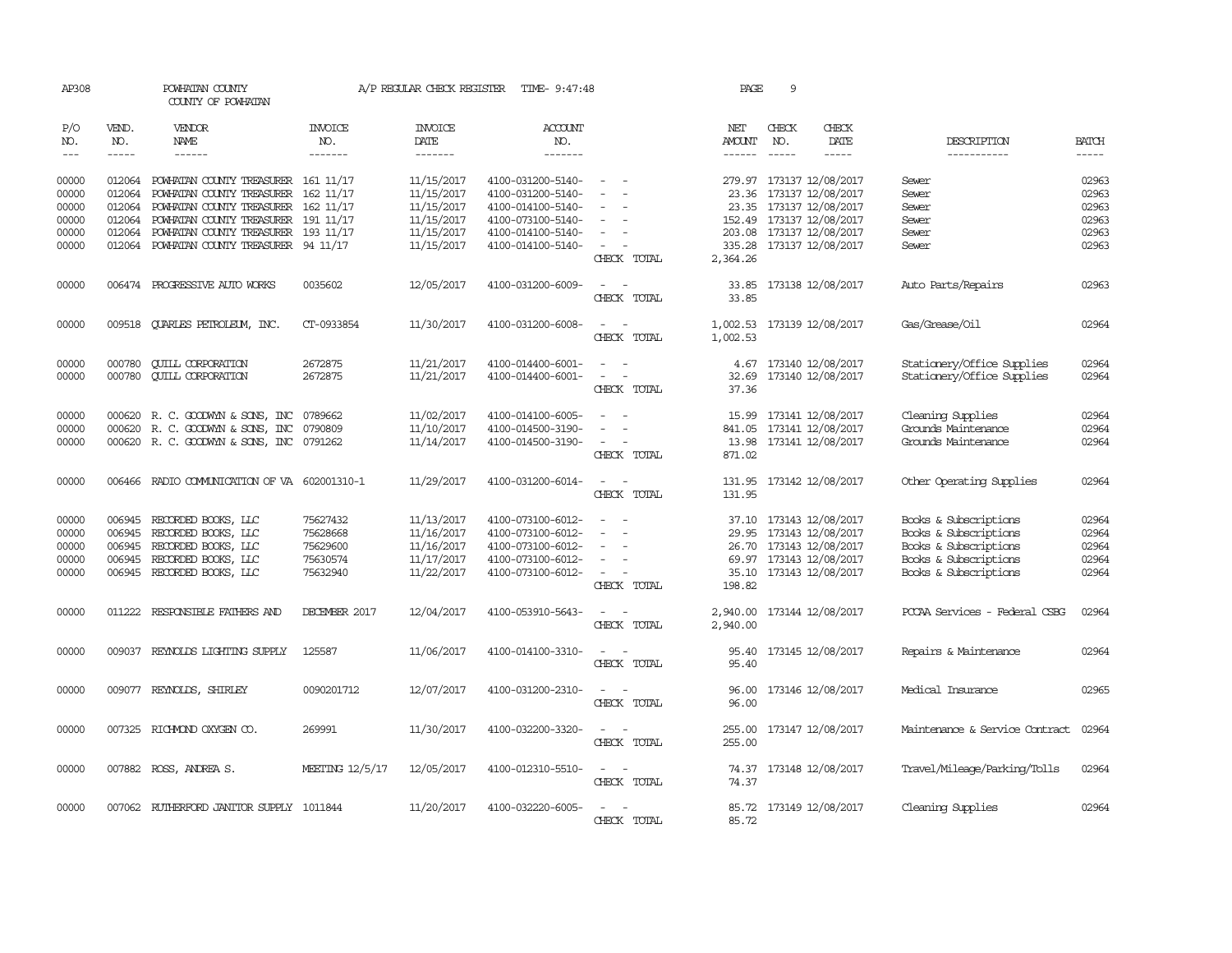| AP308          |                  | POWHATAN COUNTY<br>COUNTY OF POWHATAN                     |                                  | A/P REGULAR CHECK REGISTER | TIME- 9:47:48                          |                                                                     | PAGE                 | 10           |                                                        |                                        |                |
|----------------|------------------|-----------------------------------------------------------|----------------------------------|----------------------------|----------------------------------------|---------------------------------------------------------------------|----------------------|--------------|--------------------------------------------------------|----------------------------------------|----------------|
| P/O<br>NO.     | VEND.<br>NO.     | <b>VENDOR</b><br>NAME                                     | <b>INVOICE</b><br>NO.            | <b>INVOICE</b><br>DATE     | <b>ACCOUNT</b><br>NO.                  |                                                                     | NET<br><b>AMOUNT</b> | CHECK<br>NO. | CHECK<br>DATE                                          | DESCRIPTION                            | <b>BATCH</b>   |
| $---$          | $\frac{1}{2}$    |                                                           | -------                          | --------                   | -------                                |                                                                     | $- - - - - -$        | $- - - - -$  | $- - - - -$                                            | -----------                            | $- - - - -$    |
| 00000<br>00000 | 006253<br>006253 | SALISBURY TIRE & SERVICE<br>SALISBURY TIRE & SERVICE      | 0099591<br>0099612               | 11/27/2017<br>11/29/2017   | 4100-035100-6008-<br>4100-014500-6009- | $\overline{\phantom{a}}$                                            | 592.75               |              | 41.99 173151 12/08/2017<br>173151 12/08/2017           | Gas/Grease/Oil<br>Auto Parts & Repairs | 02964<br>02964 |
| 00000          | 006253           | SALISBURY TIRE & SERVICE                                  | 0099691                          | 11/29/2017                 | 4100-031200-6008-                      |                                                                     | 61.89                |              | 173151 12/08/2017                                      | Gas/Grease/Oil                         | 02964          |
| 00000          | 006253           | SALISBURY TIRE & SERVICE                                  | 0099717                          | 12/01/2017                 | 4100-031200-6009-                      | $\sim$                                                              |                      |              | 159.64 173151 12/08/2017                               | Auto Parts/Repairs                     | 02964          |
| 00000          | 006253           | SALISBURY TIRE & SERVICE                                  | 0099738                          | 11/30/2017                 | 4100-031200-6009-                      | $\overline{\phantom{a}}$                                            |                      |              | 221.98 173151 12/08/2017                               | Auto Parts/Repairs                     | 02964          |
| 00000          | 006253           | SALISBURY TIRE & SERVICE                                  | 0099740                          | 11/30/2017                 | 4100-031200-6008-                      | $\overline{\phantom{a}}$<br>CHECK TOTAL                             | 1,120.24             |              | 41.99 173151 12/08/2017                                | Gas/Grease/Oil                         | 02964          |
| 00000          |                  | 011800 SCHARDEIN, BRET                                    | 0118201712                       | 12/07/2017                 | 4100-081100-5250-                      | CHECK TOTAL                                                         | 30.00<br>30.00       |              | 173152 12/08/2017                                      | Cell Phones                            | 02965          |
| 00000          |                  | 010282 SCHUBERT, CHARLA                                   | 0102201712                       | 12/07/2017                 | 4100-012200-5250-                      | CHECK TOTAL                                                         | 30.00<br>30.00       |              | 173153 12/08/2017                                      | Cell Phones                            | 02965          |
| 00000          |                  | 006921 SEA-CLEAR AQUARIUM                                 | 5224                             | 11/15/2017                 | 4100-073100-3320-                      | CHECK TOTAL                                                         | 80.00<br>80.00       |              | 173154 12/08/2017                                      | Maintenance & Service Contract         | 02964          |
| 00000          |                  | 006593 SHEEHY FORD                                        | NOHB921437                       | 11/20/2017                 | 4100-031200-6009-                      | $\sim$<br>$\overline{\phantom{a}}$<br>CHECK TOTAL                   | 184.90<br>184.90     |              | 173155 12/08/2017                                      | Auto Parts/Repairs                     | 02964          |
| 00000          |                  | 009701 SHI INTERNATIONAL CORP.                            | B07377417                        | 11/16/2017                 | 4100-032200-6001-                      | $\sim$<br>$\sim$<br>CHECK TOTAL                                     | 495.18               |              | 495.18 173156 12/08/2017                               | Stationery/Office Supplies             | 02964          |
| 00000          | 007157           | SHORES COLLISION, INC.                                    | 17-11660                         | 11/29/2017                 | 4100-031200-6009-                      | $\sim$<br>$\sim$                                                    | 2,809.02             |              | 173157 12/08/2017                                      | Auto Parts/Repairs                     | 02964          |
| 00000          |                  | 007157 SHORES COLLISION, INC.                             | 17-11684                         | 11/29/2017                 | 4100-031200-6009-                      | $\overline{\phantom{a}}$<br>$\overline{\phantom{a}}$<br>CHECK TOTAL | 1,696.88<br>4,505.90 |              | 173157 12/08/2017                                      | Auto Parts/Repairs                     | 02964          |
| 00000          | 006594           | SOUTHSIDE ELECTRIC COOP                                   | 104749002                        | 11/09/2017                 | 4100-053910-5643-                      | $\sim$                                                              |                      |              | 176.23 173158 12/08/2017                               | PCCAA Services - Federal CSBG          | 02964          |
| 00000          | 006594           | SOUTHSIDE ELECTRIC COOP                                   | 529692002 11/17                  | 11/16/2017                 | 4100-053910-5643-                      | $\sim$                                                              | 109.63               |              | 173158 12/08/2017                                      | PCCAA Services - Federal CSBG          | 02964          |
| 00000<br>00000 | 006594           | 006594 SOUTHSIDE ELECTRIC COOP<br>SOUTHSIDE ELECTRIC COOP | 63504001 11/17                   | 11/16/2017<br>11/16/2017   | 4100-073100-5110-                      | $\equiv$                                                            |                      |              | 2,477.93 173158 12/08/2017<br>154.76 173158 12/08/2017 | Electricity                            | 02964<br>02964 |
| 00000          |                  | 006594 SOUTHSIDE ELECTRIC COOP                            | 63504006 11/17<br>63504008 11/17 | 11/16/2017                 | 4100-014600-5110-<br>4100-014600-5110- | $\overline{\phantom{a}}$                                            |                      |              | 842.34 173158 12/08/2017                               | Electricity<br>Electricity             | 02964          |
| 00000          |                  | 006594 SOUTHSIDE ELECTRIC COOP                            | 63504009 11/17                   | 11/16/2017                 | 4100-014600-5110-                      |                                                                     |                      |              | 3,403.31 173158 12/08/2017                             | Electricity                            | 02964          |
| 00000          | 006594           | SOUTHSIDE ELECTRIC COOP                                   | 63504010 11/17                   | 11/16/2017                 | 4100-014600-5110-                      | $\equiv$                                                            |                      |              | 23.40 173158 12/08/2017                                | Electricity                            | 02964          |
| 00000          |                  | 006594 SOUTHSIDE ELECTRIC COOP                            | 63504011 11/17                   | 11/16/2017                 | 4100-014100-6009-                      | $\sim$                                                              |                      |              | 121.99 173158 12/08/2017                               | Auto Parts & Repairs                   | 02964          |
|                |                  |                                                           |                                  |                            |                                        | CHECK TOTAL                                                         | 7,309.59             |              |                                                        |                                        |                |
| 00000          |                  | 012058 SPOSA, JOSEPH                                      | EMS SYMPOSIUM                    | 11/13/2017                 | 4100-032200-5540-                      | $\overline{\phantom{a}}$<br>CHECK TOTAL                             | 413.18               |              | 413.18 173159 12/08/2017                               | Travel - Convention & Educatio         | 02964          |
| 00000          | 001940           | STANDBY SYSTEMS, INC.                                     | 11172511                         | 11/15/2017                 | 4100-035500-6009-                      | $\sim$<br>$\overline{a}$                                            |                      |              | 138.54 173160 12/08/2017                               | Auto Parts/Repairs                     | 02964          |
| 00000          |                  | 001940 STANDBY SYSTEMS, INC.                              | 11172569                         | 11/21/2017                 | 4100-032200-3320-                      | $\sim$<br>$\overline{\phantom{a}}$<br>CHECK TOTAL                   | 368.85               |              | 230.31 173160 12/08/2017                               | Maintenance & Service Contract         | 02964          |
| 00000          |                  | 007384 STANLEY ACCESS TECH                                | 905080888                        | 10/30/2017                 | 4100-014100-3320-                      | $\sim$<br>CHECK TOTAL                                               | 496.62               |              | 496.62 173161 12/08/2017                               | Maintenance & Service Contract 02964   |                |
| 00000          | 008578           | STAPLES BUSINESS AD-                                      | 3358935292                       | 11/09/2017                 | 4100-032200-6001-                      |                                                                     | 11.89                |              | 173162 12/08/2017                                      | Stationery/Office Supplies             | 02964          |
| 00000          | 008578           | STAPLES BUSINESS AD-                                      | 3358935292                       | 11/09/2017                 | 4100-035500-6001-                      | $\overline{\phantom{a}}$                                            | 89.90                |              | 173162 12/08/2017                                      | Office Supplies                        | 02964          |
| 00000          | 008578           | STAPLES BUSINESS AD-                                      | 3358935293                       | 11/09/2017                 | 4100-032200-6011-                      | $\overline{\phantom{a}}$                                            |                      |              | 24.99 173162 12/08/2017                                | Protective Gear/Uniforms               | 02964          |
| 00000          | 008578           | STAPLES BUSINESS AD-                                      | 3359681515                       | 11/17/2017                 | 4100-032200-6001-                      |                                                                     |                      |              | 18.58 173162 12/08/2017                                | Stationery/Office Supplies             | 02964          |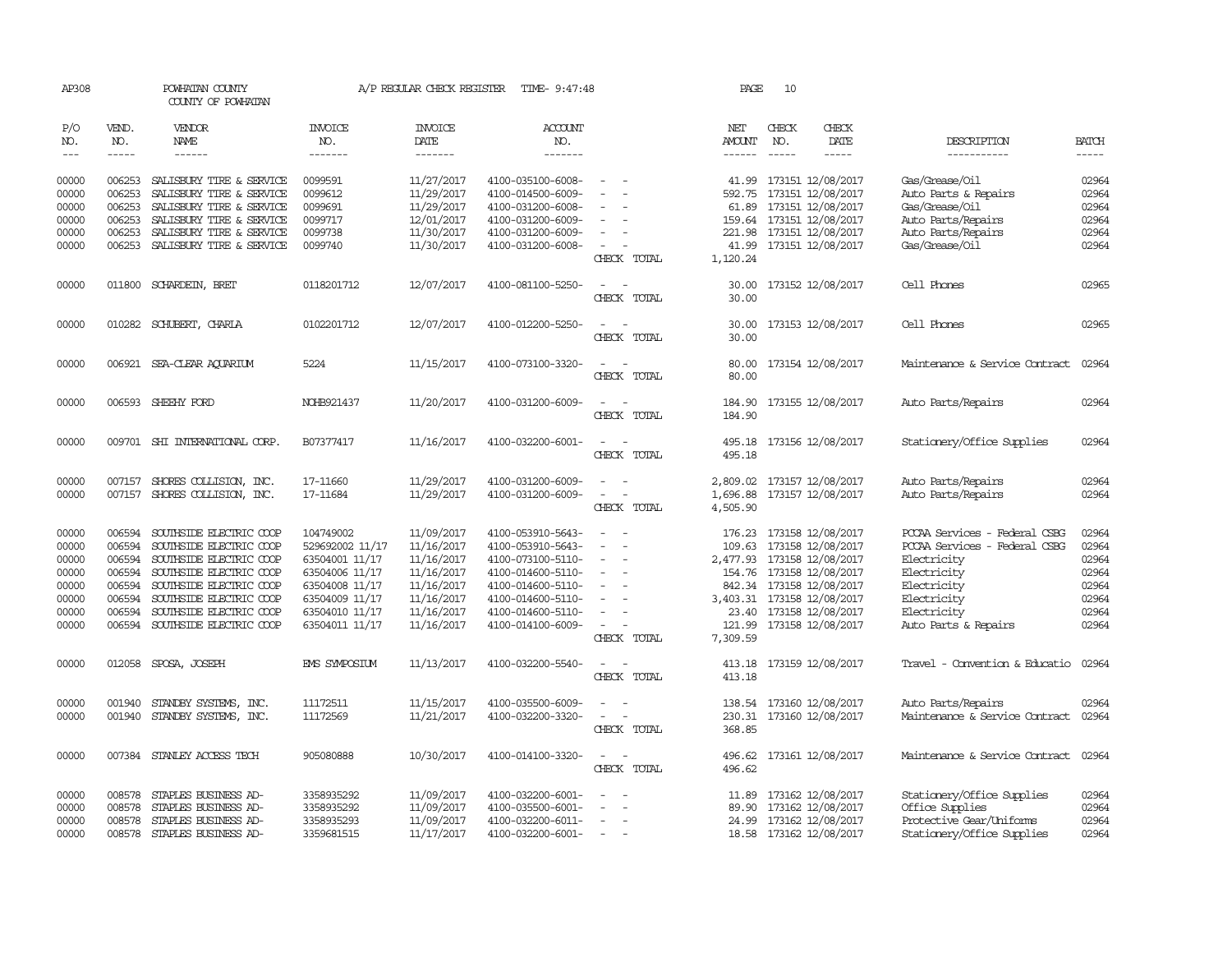| AP308                                                                                                                                                          |                                                                                                                                                              | POWHATAN COUNTY<br>COUNTY OF POWHATAN                                                                                                                                                                                                                                                                                                                                                                                                                                    |                                                                                                                                                                                                                                                     | A/P REGULAR CHECK REGISTER                                                                                                                                                                                                                               | TIME- 9:47:48                                                                                                                                                                                                                                                                                                                                                                          |                                                                                                                                                                                                              | PAGE                                                    | 11                          |                                                                                                                                                                                                                                                                                                                                                                                                                                                                                 |                                                                                                                                                                                                                                                                                                                                                                                                                                                                                                                                                                       |                                                                                                                                                                |
|----------------------------------------------------------------------------------------------------------------------------------------------------------------|--------------------------------------------------------------------------------------------------------------------------------------------------------------|--------------------------------------------------------------------------------------------------------------------------------------------------------------------------------------------------------------------------------------------------------------------------------------------------------------------------------------------------------------------------------------------------------------------------------------------------------------------------|-----------------------------------------------------------------------------------------------------------------------------------------------------------------------------------------------------------------------------------------------------|----------------------------------------------------------------------------------------------------------------------------------------------------------------------------------------------------------------------------------------------------------|----------------------------------------------------------------------------------------------------------------------------------------------------------------------------------------------------------------------------------------------------------------------------------------------------------------------------------------------------------------------------------------|--------------------------------------------------------------------------------------------------------------------------------------------------------------------------------------------------------------|---------------------------------------------------------|-----------------------------|---------------------------------------------------------------------------------------------------------------------------------------------------------------------------------------------------------------------------------------------------------------------------------------------------------------------------------------------------------------------------------------------------------------------------------------------------------------------------------|-----------------------------------------------------------------------------------------------------------------------------------------------------------------------------------------------------------------------------------------------------------------------------------------------------------------------------------------------------------------------------------------------------------------------------------------------------------------------------------------------------------------------------------------------------------------------|----------------------------------------------------------------------------------------------------------------------------------------------------------------|
| P/O<br>NO.<br>$---$                                                                                                                                            | VEND.<br>NO.<br>$- - - - -$                                                                                                                                  | VENDOR<br><b>NAME</b><br>------                                                                                                                                                                                                                                                                                                                                                                                                                                          | <b>INVOICE</b><br>NO.<br>--------                                                                                                                                                                                                                   | <b>INVOICE</b><br>DATE<br>-------                                                                                                                                                                                                                        | <b>ACCOUNT</b><br>NO.<br>-------                                                                                                                                                                                                                                                                                                                                                       |                                                                                                                                                                                                              | NET<br><b>AMOUNT</b><br>$- - - - - -$                   | CHECK<br>NO.<br>$- - - - -$ | CHECK<br>DATE<br>-----                                                                                                                                                                                                                                                                                                                                                                                                                                                          | DESCRIPTION<br>-----------                                                                                                                                                                                                                                                                                                                                                                                                                                                                                                                                            | <b>BATCH</b><br>-----                                                                                                                                          |
| 00000                                                                                                                                                          |                                                                                                                                                              | 008578 STAPLES BUSINESS AD-                                                                                                                                                                                                                                                                                                                                                                                                                                              | 3360335862                                                                                                                                                                                                                                          | 11/25/2017                                                                                                                                                                                                                                               | 4100-032200-6001-                                                                                                                                                                                                                                                                                                                                                                      | $\equiv$<br>CHECK TOTAL                                                                                                                                                                                      | 8.97<br>154.33                                          |                             | 173162 12/08/2017                                                                                                                                                                                                                                                                                                                                                                                                                                                               | Stationery/Office Supplies                                                                                                                                                                                                                                                                                                                                                                                                                                                                                                                                            | 02964                                                                                                                                                          |
| 00000                                                                                                                                                          |                                                                                                                                                              | 009957 STEMMLE PLUMBING REPAIR,                                                                                                                                                                                                                                                                                                                                                                                                                                          | 143961                                                                                                                                                                                                                                              | 10/09/2017                                                                                                                                                                                                                                               | 4100-032210-3310-                                                                                                                                                                                                                                                                                                                                                                      | $\sim$<br>CHECK TOTAL                                                                                                                                                                                        | 3,246.74                                                |                             | 3,246.74 173163 12/08/2017                                                                                                                                                                                                                                                                                                                                                                                                                                                      | Repairs & Maintenance                                                                                                                                                                                                                                                                                                                                                                                                                                                                                                                                                 | 02964                                                                                                                                                          |
| 00000                                                                                                                                                          | 006569                                                                                                                                                       | STICKELS, RANDAL LEE                                                                                                                                                                                                                                                                                                                                                                                                                                                     | 0065201712                                                                                                                                                                                                                                          | 12/07/2017                                                                                                                                                                                                                                               | 4100-031200-2310-                                                                                                                                                                                                                                                                                                                                                                      | $\equiv$<br>CHECK TOTAL                                                                                                                                                                                      | 72.00<br>72.00                                          |                             | 173164 12/08/2017                                                                                                                                                                                                                                                                                                                                                                                                                                                               | Medical Insurance                                                                                                                                                                                                                                                                                                                                                                                                                                                                                                                                                     | 02965                                                                                                                                                          |
| 00000<br>00000                                                                                                                                                 | 007115<br>007115                                                                                                                                             | STOKES, GARLAND KENNETH<br>STOKES, GARLAND KENNETH                                                                                                                                                                                                                                                                                                                                                                                                                       | 07737176648222<br>0071201712                                                                                                                                                                                                                        | 11/25/2017<br>12/07/2017                                                                                                                                                                                                                                 | 4100-031200-6011-<br>4100-031200-2310-                                                                                                                                                                                                                                                                                                                                                 | $\equiv$<br>CHECK TOTAL                                                                                                                                                                                      | 46.98<br>68.00<br>114.98                                |                             | 173165 12/08/2017<br>173165 12/08/2017                                                                                                                                                                                                                                                                                                                                                                                                                                          | Uniforms<br>Medical Insurance                                                                                                                                                                                                                                                                                                                                                                                                                                                                                                                                         | 02964<br>02965                                                                                                                                                 |
| 00000<br>00000                                                                                                                                                 | 009520<br>009520                                                                                                                                             | STONE'S OFFICE EQUIPMENT<br>STONE'S OFFICE EQUIPMENT                                                                                                                                                                                                                                                                                                                                                                                                                     | 92593<br>92594                                                                                                                                                                                                                                      | 11/13/2017<br>11/13/2017                                                                                                                                                                                                                                 | 4100-073100-3320-<br>4100-073100-3320-                                                                                                                                                                                                                                                                                                                                                 | $\sim$<br>$\sim$<br>CHECK TOTAL                                                                                                                                                                              | 460.69<br>146.63<br>607.32                              |                             | 173166 12/08/2017<br>173166 12/08/2017                                                                                                                                                                                                                                                                                                                                                                                                                                          | Maintenance & Service Contract<br>Maintenance & Service Contract                                                                                                                                                                                                                                                                                                                                                                                                                                                                                                      | 02964<br>02964                                                                                                                                                 |
| 00000                                                                                                                                                          |                                                                                                                                                              | 011169 VERIZON                                                                                                                                                                                                                                                                                                                                                                                                                                                           | 804598567111/17                                                                                                                                                                                                                                     | 11/11/2017                                                                                                                                                                                                                                               | 4100-073100-5230-                                                                                                                                                                                                                                                                                                                                                                      | CHECK TOTAL                                                                                                                                                                                                  | 48.58<br>48.58                                          |                             | 173170 12/08/2017                                                                                                                                                                                                                                                                                                                                                                                                                                                               | Telephone Services                                                                                                                                                                                                                                                                                                                                                                                                                                                                                                                                                    | 02964                                                                                                                                                          |
| 00000                                                                                                                                                          |                                                                                                                                                              | 010158 VIRGINIA LIBRARY                                                                                                                                                                                                                                                                                                                                                                                                                                                  | 3512                                                                                                                                                                                                                                                | 12/03/2017                                                                                                                                                                                                                                               | 4100-073100-5810-                                                                                                                                                                                                                                                                                                                                                                      | $ -$<br>CHECK TOTAL                                                                                                                                                                                          | 110.00<br>110.00                                        |                             | 173171 12/08/2017                                                                                                                                                                                                                                                                                                                                                                                                                                                               | Dues/Association Memberships                                                                                                                                                                                                                                                                                                                                                                                                                                                                                                                                          | 02964                                                                                                                                                          |
| 00000<br>00000<br>00000<br>00000<br>00000<br>00000<br>00000<br>00000<br>00000<br>00000<br>00000<br>00000<br>00000<br>00000<br>00000<br>00000<br>00000<br>00000 | 011181<br>011181<br>011181<br>011181<br>011181<br>011181<br>011181<br>011181<br>011181<br>011181<br>011181<br>011181<br>011181<br>011181<br>011181<br>011181 | WEILS FARGO FINANCIAL<br>WELLS FARGO FINANCIAL<br>WELLS FARGO FINANCIAL<br>WELLS FARGO FINANCIAL<br>WEILS FARGO FINANCIAL<br>WELLS FARGO FINANCIAL<br>WELLS FARGO FINANCIAL<br>WEILS FARGO FINANCIAL<br>WELLS FARGO FINANCIAL<br>WELLS FARGO FINANCIAL<br>WEILS FARGO FINANCIAL<br>WELLS FARGO FINANCIAL<br>WEILS FARGO FINANCIAL<br>WEILS FARGO FINANCIAL<br>WEILS FARGO FINANCIAL<br>WEILS FARGO FINANCIAL<br>011181 WELLS FARGO FINANCIAL<br>011698 WESTWOOD PHARMACY | 5004407845<br>5004407845<br>5004407845<br>5004407845<br>5004407845<br>5004407845<br>5004407845<br>5004407845<br>5004407845<br>5004407845<br>5004407845<br>5004407845<br>5004407845<br>5004407845<br>5004407845<br>5004407845<br>5004407845<br>19315 | 11/26/2017<br>11/26/2017<br>11/26/2017<br>11/26/2017<br>11/26/2017<br>11/26/2017<br>11/26/2017<br>11/26/2017<br>11/26/2017<br>11/26/2017<br>11/26/2017<br>11/26/2017<br>11/26/2017<br>11/26/2017<br>11/26/2017<br>11/26/2017<br>11/26/2017<br>11/24/2017 | 4100-012100-3320-<br>4100-012200-3320-<br>4100-012310-3320-<br>4100-012320-3500-<br>4100-012410-3320-<br>4100-012210-3320-<br>4100-012510-3320-<br>4100-013200-3320-<br>4100-021600-8002-<br>4100-021600-8002-<br>4100-022100-3320-<br>4100-031200-3320-<br>4100-031200-3320-<br>4100-034100-3320-<br>4100-035100-3320-<br>4100-081100-3320-<br>4100-021200-8002-<br>4100-033400-3845- | $\equiv$<br>$\equiv$<br>$\equiv$<br>$\overline{\phantom{a}}$<br>$\equiv$<br>$\sim$<br>$\equiv$<br>$\overline{\phantom{a}}$<br>$\overline{\phantom{a}}$<br>$\equiv$<br>$\equiv$<br>CHECK TOTAL<br>CHECK TOTAL | 236.05<br>186.70<br>89.75<br>2,030.02<br>49.21<br>49.21 |                             | 97.76 173172 12/08/2017<br>173172 12/08/2017<br>76.47 173172 12/08/2017<br>33.23 173172 12/08/2017<br>2.16 173172 12/08/2017<br>1.62 173172 12/08/2017<br>19.16 173172 12/08/2017<br>143.19 173172 12/08/2017<br>173172 12/08/2017<br>105.24 173172 12/08/2017<br>175.54 173172 12/08/2017<br>175.54 173172 12/08/2017<br>234.37 173172 12/08/2017<br>173172 12/08/2017<br>92.69 173172 12/08/2017<br>134.62 173172 12/08/2017<br>225.93 173172 12/08/2017<br>173173 12/08/2017 | Maintenance & Service Contract<br>Maintenance & Service Contract<br>Maintenance & Service Contract<br>Printing & Binding<br>Maintenance & Service Contract<br>Maintenance/Service Contracts<br>Maintenance & Service Contract<br>Maintenance & Service Contract<br>Copier Lease<br>Copier Lease<br>Maintenance & Service Contract<br>Maintenance & Service Contract<br>Maintenance & Service Contract<br>Maintenance & Service Contract<br>Landscaping - Animal Control<br>Maintenance & Service Contract<br>Copier Lease Agreement<br>Detention of Adults - Health C | 02964<br>02964<br>02964<br>02964<br>02964<br>02964<br>02964<br>02964<br>02964<br>02964<br>02964<br>02964<br>02964<br>02964<br>02964<br>02964<br>02964<br>02964 |
| 00000                                                                                                                                                          |                                                                                                                                                              | 012063 WINDSTREAM                                                                                                                                                                                                                                                                                                                                                                                                                                                        | 012272474 11/17                                                                                                                                                                                                                                     | 11/28/2017                                                                                                                                                                                                                                               | 4100-012510-5230-                                                                                                                                                                                                                                                                                                                                                                      | $ -$<br>CHECK TOTAL                                                                                                                                                                                          | 757.52<br>757.52                                        |                             | 173174 12/08/2017                                                                                                                                                                                                                                                                                                                                                                                                                                                               | Telephone Services                                                                                                                                                                                                                                                                                                                                                                                                                                                                                                                                                    | 02964                                                                                                                                                          |
| 00000<br>00000                                                                                                                                                 | 007755<br>007755                                                                                                                                             | WITMER ASSOCIATES INC.<br>WITMER ASSOCIATES INC.                                                                                                                                                                                                                                                                                                                                                                                                                         | 1816542<br>1817394                                                                                                                                                                                                                                  | 11/22/2017<br>11/27/2017                                                                                                                                                                                                                                 | 4100-032200-6011-<br>4100-032200-6011-                                                                                                                                                                                                                                                                                                                                                 | CHECK TOTAL                                                                                                                                                                                                  | 770.00<br>780.50                                        |                             | 10.50 173175 12/08/2017<br>173175 12/08/2017                                                                                                                                                                                                                                                                                                                                                                                                                                    | Protective Gear/Uniforms<br>Protective Gear/Uniforms                                                                                                                                                                                                                                                                                                                                                                                                                                                                                                                  | 02964<br>02964                                                                                                                                                 |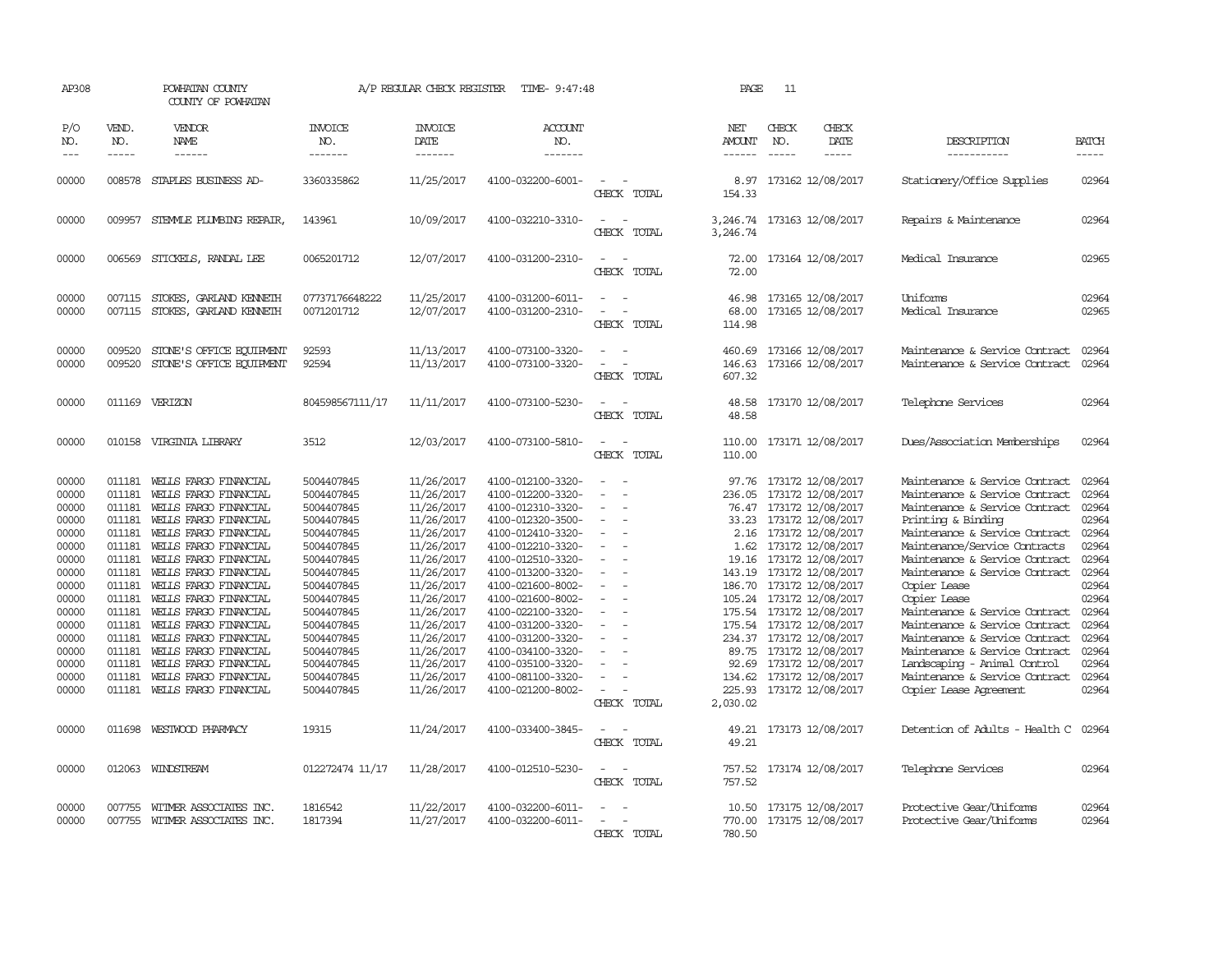| AP308               | POWHATAN COUNTY<br>COUNTY OF POWHATAN |                                           | A/P REGULAR CHECK REGISTER<br>TIME- 9:47:48 |                                           |                                        |                                                      | PAGE                                  | 12                            |                                        |                                                      |                             |
|---------------------|---------------------------------------|-------------------------------------------|---------------------------------------------|-------------------------------------------|----------------------------------------|------------------------------------------------------|---------------------------------------|-------------------------------|----------------------------------------|------------------------------------------------------|-----------------------------|
| P/O<br>NO.<br>$---$ | VEND.<br>NO.<br>$- - - - -$           | VENDOR<br>NAME<br>$- - - - - -$           | <b>INVOICE</b><br>NO.<br>-------            | <b>INVOICE</b><br><b>DATE</b><br>-------- | <b>ACCOUNT</b><br>NO.<br>-------       |                                                      | NET<br><b>AMOUNT</b><br>$- - - - - -$ | CHECK<br>NO.<br>$\frac{1}{2}$ | CHECK<br>DATE<br>-----                 | DESCRIPTION<br>-----------                           | <b>BATCH</b><br>$- - - - -$ |
|                     |                                       |                                           |                                             |                                           |                                        |                                                      |                                       |                               |                                        |                                                      |                             |
| 00000               | 002080                                | WOODCOCK, LYNN T.                         | 0020201712                                  | 12/07/2017                                | 4100-031200-2310-                      | $\sim$<br>CHECK TOTAL                                | 108.00<br>108.00                      |                               | 173176 12/08/2017                      | Medical Insurance                                    | 02965                       |
| 00000               |                                       | 001890 X-ZACT                             | 3816                                        | 11/27/2017                                | 4100-031200-6001-                      | CHECK TOTAL                                          | 190.00                                |                               | 190.00 173177 12/08/2017               | Office Supplies                                      | 02964                       |
| 00000               |                                       | 006175 ADAMS OIL COMPANY, INC.            | 00596 11/15/17                              | 11/15/2017                                | 4100-014500-6008-                      |                                                      | 30.82                                 |                               | 173178 12/14/2017                      | Gas/Grease/Oil                                       | 02966                       |
| 00000               | 006175                                | ADAMS OIL COMPANY, INC.                   | 00596 11/28/17                              | 11/28/2017                                | 4100-014500-6008-                      |                                                      | 58.94                                 |                               | 173178 12/14/2017                      | Gas/Grease/Oil                                       | 02966                       |
| 00000               | 006175                                | ADAMS OIL COMPANY, INC.                   | 00596 11/06/17                              | 11/06/2017                                | 4100-014500-6008-                      |                                                      | 56.09                                 |                               | 173178 12/14/2017                      | Gas/Grease/Oil                                       | 02966                       |
| 00000               |                                       | 006175 ADAMS OIL COMPANY, INC.            | 29656                                       | 11/20/2017                                | 4100-032200-5120-                      | CHECK TOTAL                                          | 157.05                                |                               | 11.20 173178 12/14/2017                | Apparatus Fuel                                       | 02966                       |
|                     |                                       |                                           |                                             |                                           |                                        |                                                      |                                       |                               |                                        |                                                      |                             |
| 00000               |                                       | 010780 ALL GOOD AUTOMOTIVE LLC            | 100105                                      | 12/05/2017                                | 4100-031200-6009-                      |                                                      | 68.37                                 |                               | 173180 12/14/2017                      | Auto Parts/Repairs                                   | 02966                       |
|                     |                                       |                                           |                                             |                                           |                                        | CHECK TOTAL                                          | 68.37                                 |                               |                                        |                                                      |                             |
| 00000               |                                       | 008397 ATCO INTERNATIONAL                 | I0498495                                    | 12/01/2017                                | 4100-014100-3310-                      |                                                      | 157.50                                |                               | 173181 12/14/2017                      | Repairs & Maintenance                                | 02966                       |
|                     |                                       |                                           |                                             |                                           |                                        | CHECK TOTAL                                          | 157.50                                |                               |                                        |                                                      |                             |
| 00000               | 012178                                | BAIN, CHRISTOPHER A.                      | 006587471                                   | 12/01/2017                                | 4100-021200-3150-                      | $\equiv$                                             | 120.00                                |                               | 173182 12/14/2017                      | Outside Counsel                                      | 02966                       |
| 00000               | 012178                                | BAIN, CHRISTOPHER A.                      | 8356586                                     | 12/01/2017                                | 4100-021200-3150-                      |                                                      | 120.00                                |                               | 173182 12/14/2017                      | Outside Counsel                                      | 02966                       |
| 00000               | 012178                                | BAIN,<br>CHRISTOPHER A.                   | 8356587                                     | 12/01/2017                                | 4100-021200-3150-                      |                                                      | 120.00                                |                               | 173182 12/14/2017                      | Outside Counsel                                      | 02966                       |
| 00000               |                                       | 012178 BAIN, CHRISTOPHER A.               | 8356588                                     | 12/01/2017                                | 4100-021200-3150-                      |                                                      | 120.00                                |                               | 173182 12/14/2017                      | Outside Counsel                                      | 02966                       |
|                     |                                       |                                           |                                             |                                           |                                        | CHECK TOTAL                                          | 480.00                                |                               |                                        |                                                      |                             |
| 00000               | 007941                                | BAKER & TAYLOR                            | 5014788799                                  | 12/03/2017                                | 4100-073100-6012-                      |                                                      | 528.90                                |                               | 173183 12/14/2017                      | Books & Subscriptions                                | 02966                       |
| 00000               | 007941                                | BAKER & TAYLOR                            | 5014792371                                  | 12/06/2017                                | 4100-073100-6012-                      | $\equiv$                                             | 352.59                                |                               | 173183 12/14/2017                      | Books & Subscriptions                                | 02966                       |
| 00000               |                                       | 007941 BAKER & TAYLOR                     | 5014792603                                  | 12/06/2017                                | 4100-073100-6012-                      |                                                      | 630.91                                |                               | 173183 12/14/2017                      | Books & Subscriptions                                | 02966                       |
|                     |                                       |                                           |                                             |                                           |                                        | CHECK TOTAL                                          | 1,512.40                              |                               |                                        |                                                      |                             |
| 00000               | 008668                                | BANK OF AMERICA                           | 12/01/2017                                  | 12/01/2017                                | 4100-081500-5810-                      | $\equiv$                                             | .00.                                  |                               | 173184 12/14/2017                      | Dues/Association Memberships                         | 02970                       |
| 00000               | 008668                                | BANK OF AMERICA                           | 12/01/2017                                  | 12/01/2017                                | 4100-081500-5810-                      | $\sim$                                               | 15.00                                 |                               | 173184 12/14/2017                      | Dues/Association Memberships                         | 02970                       |
| 00000               | 008668                                | BANK OF AMERICA                           | 12/01/2017                                  | 12/01/2017                                | 4100-011010-5540-                      |                                                      | 642.98                                |                               | 173184 12/14/2017                      | Travel - Convention & Educatio                       | 02970                       |
| 00000               |                                       | 008668 BANK OF AMERICA                    | 12/01/2017                                  | 12/01/2017                                | 4100-011010-5540-                      | $\equiv$                                             |                                       |                               | 321.49 173184 12/14/2017               | Travel - Convention & Educatio                       | 02970                       |
| 00000               | 008668                                | BANK OF AMERICA                           | 12/01/2017                                  | 12/01/2017                                | 4100-012100-3600-                      | $\equiv$                                             | 481.00                                |                               | 173184 12/14/2017                      | Advertising                                          | 02970                       |
| 00000               |                                       | 008668 BANK OF AMERICA                    | 12/01/2017                                  | 12/01/2017                                | 4100-081500-3600-                      |                                                      | 481.00                                |                               | 173184 12/14/2017                      | Advertising                                          | 02970                       |
| 00000<br>00000      | 008668                                | BANK OF AMERICA<br>008668 BANK OF AMERICA | 12/01/2017<br>12/01/2017                    | 12/01/2017<br>12/01/2017                  | 4100-012410-3321-<br>4100-031210-5540- | $\equiv$                                             | 19.95<br>315.60                       |                               | 173184 12/14/2017<br>173184 12/14/2017 | BAI.NET Credit Card Fees<br>Conferences and Training | 02970<br>02970              |
| 00000               | 008668                                | BANK OF AMERICA                           | 12/01/2017                                  | 12/01/2017                                | 4100-012510-6014-                      | $\equiv$                                             | 4.53                                  |                               | 173184 12/14/2017                      | Other Operating Supplies                             | 02970                       |
| 00000               | 008668                                | BANK OF AMERICA                           | 12/01/2017                                  | 12/01/2017                                | 4100-013200-5210-                      |                                                      | 14.00                                 |                               | 173184 12/14/2017                      | Postage                                              | 02970                       |
| 00000               | 008668                                | BANK OF AMERICA                           | 12/01/2017                                  | 12/01/2017                                | 4100-013200-5210-                      | $\equiv$                                             | 49.00                                 |                               | 173184 12/14/2017                      | Postage                                              | 02970                       |
| 00000               | 008668                                | BANK OF AMERICA                           | 12/01/2017                                  | 12/01/2017                                | 4100-073100-5210-                      | $\equiv$                                             |                                       |                               | 2.97 173184 12/14/2017                 | Postage                                              | 02970                       |
| 00000               | 008668                                | BANK OF AMERICA                           | 12/01/2017                                  | 12/01/2017                                | 4100-073100-5210-                      |                                                      | 8.91                                  |                               | 173184 12/14/2017                      | Postage                                              | 02970                       |
| 00000               | 008668                                | BANK OF AMERICA                           | 12/01/2017                                  | 12/01/2017                                | 4100-073100-5210-                      |                                                      | 5.47                                  |                               | 173184 12/14/2017                      | Postage                                              | 02970                       |
| 00000               |                                       | 008668 BANK OF AMERICA                    | 12/01/2017                                  | 12/01/2017                                | 4100-073100-5210-                      | $\overline{\phantom{a}}$<br>$\overline{\phantom{a}}$ | 3.91                                  |                               | 173184 12/14/2017                      | Postage                                              | 02970                       |
| 00000               |                                       | 008668 BANK OF AMERICA                    | 12/01/2017                                  | 12/01/2017                                | 4100-073100-5210-                      |                                                      | 49.00                                 |                               | 173184 12/14/2017                      | Postage                                              | 02970                       |
| 00000               |                                       | 008668 BANK OF AMERICA                    | 12/01/2017                                  | 12/01/2017                                | 4100-012220-3140-                      |                                                      |                                       |                               | 125.91 173184 12/14/2017               | Professional Services                                | 02970                       |
| 00000               | 008668                                | BANK OF AMERICA                           | 12/01/2017                                  | 12/01/2017                                | 4100-032200-5130-                      |                                                      | 16.32                                 |                               | 173184 12/14/2017                      | Water                                                | 02970                       |
| 00000               | 008668                                | BANK OF AMERICA                           | 12/01/2017                                  | 12/01/2017                                | 4100-014100-3400-                      |                                                      | 25.63                                 |                               | 173184 12/14/2017                      | Misc. Meetings - Set Up                              | 02970                       |
| 00000               | 008668                                | BANK OF AMERICA                           | 12/01/2017                                  | 12/01/2017                                | 4100-034100-5810-                      |                                                      | 45.00                                 |                               | 173184 12/14/2017                      | Dues/Association Memberships                         | 02970                       |
| 00000               | 008668                                | BANK OF AMERICA                           | 12/01/2017                                  | 12/01/2017                                | 4100-021600-6001-                      |                                                      | 12.06                                 |                               | 173184 12/14/2017                      | Office Supplies                                      | 02970                       |
| 00000               |                                       | 008668 BANK OF AMERICA                    | 12/01/2017                                  | 12/01/2017                                | 4100-021600-6001-                      | $\overline{\phantom{a}}$                             |                                       |                               | 70.28 173184 12/14/2017                | Office Supplies                                      | 02970                       |
|                     |                                       |                                           |                                             |                                           |                                        |                                                      |                                       |                               |                                        |                                                      |                             |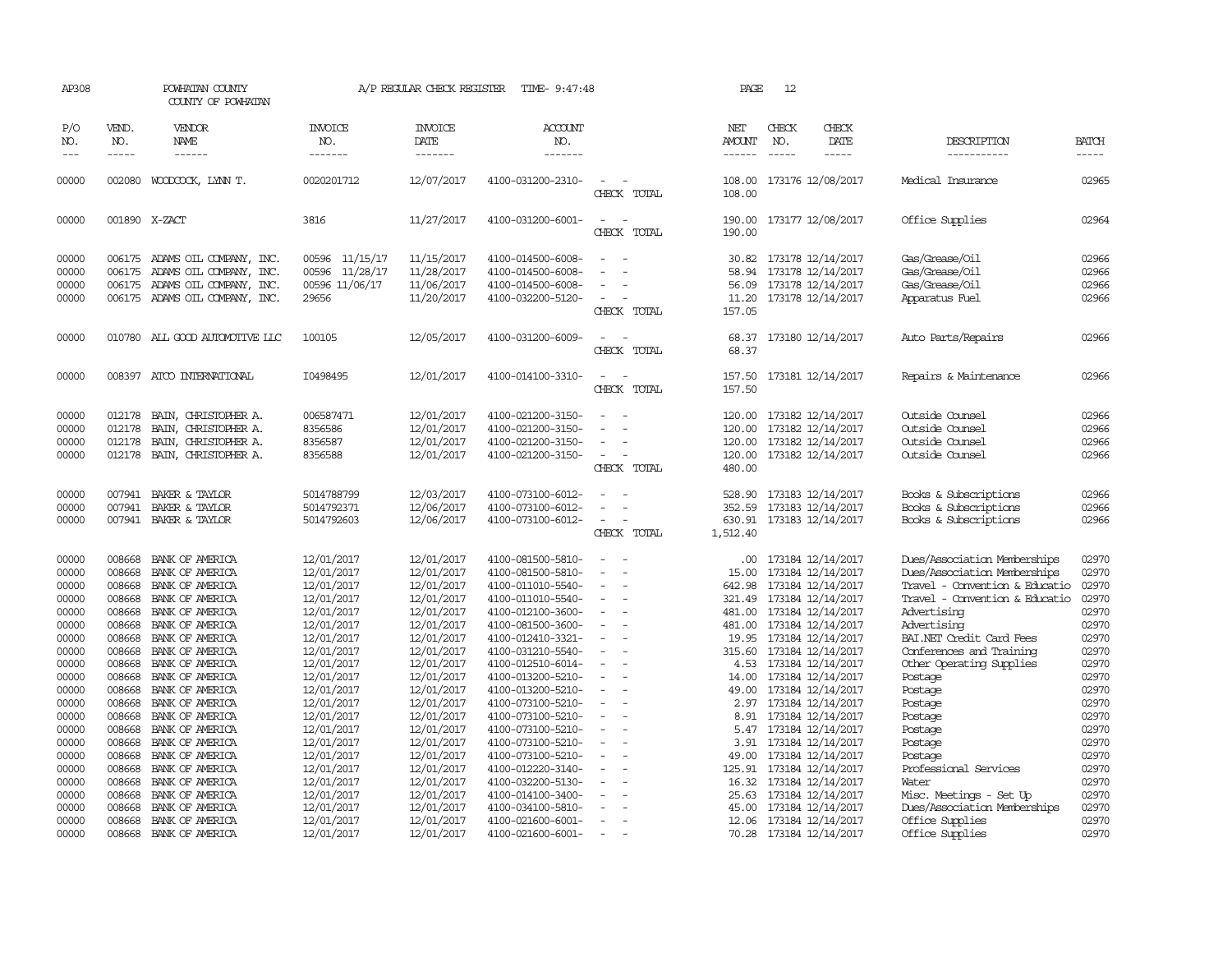| AP308                 |                             | POWHATAN COUNTY<br>COUNTY OF POWHATAN |                                  | A/P REGULAR CHECK REGISTER         | TIME- 9:47:48                          |                          | PAGE                                  | 13                            |                                              |                                |                             |
|-----------------------|-----------------------------|---------------------------------------|----------------------------------|------------------------------------|----------------------------------------|--------------------------|---------------------------------------|-------------------------------|----------------------------------------------|--------------------------------|-----------------------------|
| P/O<br>NO.<br>$- - -$ | VEND.<br>NO.<br>$- - - - -$ | VENDOR<br><b>NAME</b>                 | <b>INVOICE</b><br>NO.<br>------- | <b>INVOICE</b><br>DATE<br>-------- | <b>ACCOUNT</b><br>NO.<br>-------       |                          | NET<br><b>AMOUNT</b><br>$- - - - - -$ | CHECK<br>NO.<br>$\frac{1}{2}$ | CHECK<br>DATE<br>$- - - - -$                 | DESCRIPTION<br>-----------     | <b>BATCH</b><br>$- - - - -$ |
| 00000                 | 008668                      | BANK OF AMERICA                       | 12/01/2017                       | 12/01/2017                         | 4100-021600-6001-                      |                          | 25.98                                 |                               | 173184 12/14/2017                            | Office Supplies                | 02970                       |
| 00000                 | 008668                      | BANK OF AMERICA                       | 12/01/2017                       | 12/01/2017                         | 4100-021600-6001-                      |                          | 64.99                                 |                               | 173184 12/14/2017                            | Office Supplies                | 02970                       |
| 00000                 | 008668                      | BANK OF AMERICA                       | 12/01/2017                       | 12/01/2017                         | 4100-021600-6001-                      | $\overline{\phantom{a}}$ | 10.99                                 |                               | 173184 12/14/2017                            | Office Supplies                | 02970                       |
| 00000                 | 008668                      | BANK OF AMERICA                       | 12/01/2017                       | 12/01/2017                         | 4100-032200-3310-                      | $\equiv$                 | 139.70                                |                               | 173184 12/14/2017                            | Equipment Repair               | 02970                       |
| 00000                 | 008668                      | BANK OF AMERICA                       | 12/01/2017                       | 12/01/2017                         | 4100-032200-6009-                      | $\equiv$                 |                                       |                               | 90.70 173184 12/14/2017                      | Auto Repairs and Parts         | 02970                       |
| 00000                 | 008668                      | BANK OF AMERICA                       | 12/01/2017                       | 12/01/2017                         | 4100-073100-6001-                      | $\overline{\phantom{a}}$ | 40.99                                 |                               | 173184 12/14/2017                            | Office Supplies                | 02970                       |
| 00000                 | 008668                      | BANK OF AMERICA                       | 12/01/2017                       | 12/01/2017                         | 4100-073100-6014-                      | $\overline{\phantom{a}}$ |                                       |                               | 36.84 173184 12/14/2017                      | Library Supplies               | 02970                       |
| 00000                 | 008668                      | BANK OF AMERICA                       | 12/01/2017                       | 12/01/2017                         | 4100-083500-6014-                      |                          | 10.57                                 |                               | 173184 12/14/2017                            | Other Operating Supplies       | 02970                       |
| 00000                 | 008668                      | BANK OF AMERICA                       | 12/01/2017                       | 12/01/2017                         | 4100-083500-6014-                      | $\overline{\phantom{a}}$ |                                       |                               | 18.37 173184 12/14/2017                      | Other Operating Supplies       | 02970                       |
| 00000                 | 008668                      | BANK OF AMERICA                       | 12/01/2017                       | 12/01/2017                         | 4100-012200-6001-                      | $\overline{\phantom{a}}$ |                                       |                               | 22.47 173184 12/14/2017                      | Office Supplies                | 02970                       |
| 00000                 | 008668                      | BANK OF AMERICA                       | 12/01/2017                       | 12/01/2017                         | 4100-014100-6004-                      | $\sim$                   | 428.53                                |                               | 173184 12/14/2017                            | Tools and Equipment            | 02970                       |
| 00000                 | 008668                      | BANK OF AMERICA                       | 12/01/2017                       | 12/01/2017                         | 4100-014100-6004-                      | $\equiv$                 |                                       |                               | 21.57- 173184 12/14/2017                     | Tools and Equipment            | 02970                       |
| 00000                 | 008668                      | BANK OF AMERICA                       | 12/01/2017                       | 12/01/2017                         | 4100-013200-6001-                      | $\overline{\phantom{a}}$ |                                       |                               | 23.16 173184 12/14/2017                      | Office Supplies                | 02970                       |
| 00000                 | 008668                      | BANK OF AMERICA                       | 12/01/2017                       | 12/01/2017                         | 4100-014100-3310-                      | $\overline{\phantom{a}}$ | 57.97                                 |                               | 173184 12/14/2017                            | Repairs & Maintenance          | 02970                       |
| 00000                 | 008668                      | BANK OF AMERICA                       | 12/01/2017                       | 12/01/2017                         | 4100-014100-6004-                      | $\overline{\phantom{a}}$ | 29.98                                 |                               | 173184 12/14/2017                            | Tools and Equipment            | 02970                       |
| 00000<br>00000        | 008668<br>008668            | BANK OF AMERICA<br>BANK OF AMERICA    | 12/01/2017                       | 12/01/2017<br>12/01/2017           | 4100-032200-6014-<br>4100-032200-6014- | $\overline{\phantom{a}}$ | 12.63                                 |                               | 173184 12/14/2017                            | Dry Hydrants<br>Dry Hydrants   | 02970<br>02970              |
| 00000                 | 008668                      | BANK OF AMERICA                       | 12/01/2017<br>12/01/2017         | 12/01/2017                         | 4100-032200-6014-                      | $\equiv$                 | 24.27                                 |                               | 27.18 173184 12/14/2017<br>173184 12/14/2017 | Dry Hydrants                   | 02970                       |
| 00000                 | 008668                      | BANK OF AMERICA                       | 12/01/2017                       | 12/01/2017                         | 4100-011010-5540-                      | $\equiv$                 | 600.00                                |                               | 173184 12/14/2017                            | Travel - Convention & Educatio | 02970                       |
| 00000                 | 008668                      | BANK OF AMERICA                       | 12/01/2017                       | 12/01/2017                         | 4100-012100-5540-                      |                          | 300.00                                |                               | 173184 12/14/2017                            | Conference & Training          | 02970                       |
| 00000                 | 008668                      | BANK OF AMERICA                       | 12/01/2017                       | 12/01/2017                         | 4100-032200-5815-                      | $\overline{\phantom{a}}$ | 50.00                                 |                               | 173184 12/14/2017                            | Training/Seminars              | 02970                       |
| 00000                 | 008668                      | BANK OF AMERICA                       | 12/01/2017                       | 12/01/2017                         | 4100-012100-5530-                      | $\overline{\phantom{a}}$ | 16.58                                 |                               | 173184 12/14/2017                            | <b>Business Meetings</b>       | 02970                       |
| 00000                 | 008668                      | BANK OF AMERICA                       | 12/01/2017                       | 12/01/2017                         | 4100-032200-5815-                      |                          | 65.08                                 |                               | 173184 12/14/2017                            | Training/Seminars              | 02970                       |
| 00000                 | 008668                      | BANK OF AMERICA                       | 12/01/2017                       | 12/01/2017                         | 4100-031210-5540-                      | $\equiv$                 |                                       |                               | 580.10 173184 12/14/2017                     | Conferences and Training       | 02970                       |
| 00000                 | 008668                      | BANK OF AMERICA                       | 12/01/2017                       | 12/01/2017                         | 4100-032200-5815-                      | $\overline{\phantom{a}}$ | 474.36                                |                               | 173184 12/14/2017                            | Training/Seminars              | 02970                       |
| 00000                 | 008668                      | BANK OF AMERICA                       | 12/01/2017                       | 12/01/2017                         | 4100-035500-6008-                      | $\equiv$                 |                                       |                               | 17.74 173184 12/14/2017                      | Gas/Grease/Oil                 | 02970                       |
| 00000                 | 008668                      | BANK OF AMERICA                       | 12/01/2017                       | 12/01/2017                         | 4100-012220-3140-                      | $\equiv$                 | 140.55                                |                               | 173184 12/14/2017                            | Professional Services          | 02970                       |
| 00000                 | 008668                      | BANK OF AMERICA                       | 12/01/2017                       | 12/01/2017                         | 4100-032200-5540-                      | $\overline{\phantom{a}}$ | 881.40                                |                               | 173184 12/14/2017                            | Travel - Convention & Educatio | 02970                       |
| 00000                 | 008668                      | BANK OF AMERICA                       | 12/01/2017                       | 12/01/2017                         | 4100-073100-6012-                      | $\overline{\phantom{a}}$ | 15.00                                 |                               | 173184 12/14/2017                            | Books & Subscriptions          | 02970                       |
| 00000                 | 008668                      | BANK OF AMERICA                       | 12/01/2017                       | 12/01/2017                         | 4100-081100-5810-                      |                          | 656.00                                |                               | 173184 12/14/2017                            | Dues/Association Memberships   | 02970                       |
| 00000                 | 008668                      | BANK OF AMERICA                       | 12/01/2017                       | 12/01/2017                         | 4100-034100-3320-                      | $\overline{\phantom{a}}$ | 49.00                                 |                               | 173184 12/14/2017                            | Maintenance & Service Contract | 02970                       |
| 00000                 | 008668                      | BANK OF AMERICA                       | 12/01/2017                       | 12/01/2017                         | 4100-031210-5540-                      | $\overline{\phantom{a}}$ | 99.00                                 |                               | 173184 12/14/2017                            | Conferences and Training       | 02970                       |
| 00000                 | 008668                      | BANK OF AMERICA                       | 12/01/2017                       | 12/01/2017                         | 4100-032200-3310-                      | $\equiv$                 | 399.98                                |                               | 173184 12/14/2017                            | Equipment Repair               | 02970                       |
| 00000                 | 008668                      | BANK OF AMERICA                       | 12/01/2017                       | 12/01/2017                         | 4100-012510-5260-                      | $\overline{\phantom{a}}$ | 8.70                                  |                               | 173184 12/14/2017                            | Internet Usage                 | 02970                       |
| 00000                 | 008668                      | BANK OF AMERICA                       | 12/01/2017                       | 12/01/2017                         | 4100-012510-5260-                      | $\overline{\phantom{a}}$ | 55.00                                 |                               | 173184 12/14/2017                            | Internet Usage                 | 02970                       |
| 00000                 | 008668                      | BANK OF AMERICA                       | 12/01/2017                       | 12/01/2017                         | 4100-012310-5510-                      | $\overline{\phantom{a}}$ | 14.04                                 |                               | 173184 12/14/2017                            | Travel/Mileage/Parking/Tolls   | 02970                       |
| 00000                 | 008668                      | BANK OF AMERICA                       | 12/01/2017                       | 12/01/2017                         | 4100-012100-3600-                      |                          | 50.00                                 |                               | 173184 12/14/2017                            | Advertising                    | 02970                       |
| 00000                 | 008668                      | BANK OF AMERICA                       | 12/01/2017                       | 12/01/2017                         | 4100-012100-3600-                      | $\overline{\phantom{a}}$ | 25.00                                 |                               | 173184 12/14/2017                            | Advertising                    | 02970                       |
| 00000                 | 008668                      | BANK OF AMERICA                       | 12/01/2017                       | 12/01/2017                         | 4100-081500-3600-                      | $\equiv$                 | 50.00                                 |                               | 173184 12/14/2017                            | Advertising                    | 02970                       |
| 00000                 | 008668                      | BANK OF AMERICA                       | 12/01/2017                       | 12/01/2017                         | 4100-012510-3320-                      | $\equiv$                 | 9.99                                  |                               | 173184 12/14/2017                            | Maintenance & Service Contract | 02970                       |
| 00000                 | 008668                      | BANK OF AMERICA                       | 12/01/2017                       | 12/01/2017                         | 4100-012220-3140-                      | $\overline{\phantom{a}}$ | 139.80                                |                               | 173184 12/14/2017                            | Professional Services          | 02970                       |
| 00000                 | 008668                      | BANK OF AMERICA                       | 12/01/2017                       | 12/01/2017                         | 4100-073100-6002-                      | $\equiv$                 | 50.00                                 |                               | 173184 12/14/2017                            | Computer Equipment-non-capital | 02970                       |
| 00000                 | 008668                      | BANK OF AMERICA                       | 12/01/2017                       | 12/01/2017                         | 4100-012510-3320-                      | $\overline{\phantom{a}}$ | 130.00                                |                               | 173184 12/14/2017                            | Maintenance & Service Contract | 02970                       |
| 00000                 | 008668                      | BANK OF AMERICA                       | 12/01/2017                       | 12/01/2017                         | 4100-081500-3600-                      |                          | 125.00                                |                               | 173184 12/14/2017                            | Advertising                    | 02970                       |
| 00000                 | 008668                      | BANK OF AMERICA                       | 12/01/2017                       | 12/01/2017                         | 4100-013200-3310-                      | $\overline{\phantom{a}}$ | 202.80                                |                               | 173184 12/14/2017                            | Labor - Voting Machines        | 02970                       |
| 00000                 | 008668                      | BANK OF AMERICA                       | 12/01/2017                       | 12/01/2017                         | 4100-012220-5540-                      | $\equiv$                 | 100.00                                |                               | 173184 12/14/2017                            | Travel and Education           | 02970                       |
| 00000                 | 008668                      | BANK OF AMERICA                       | 12/01/2017                       | 12/01/2017                         | 4100-012200-6001-                      | $\overline{\phantom{a}}$ | 60.00                                 |                               | 173184 12/14/2017                            | Office Supplies                | 02970                       |
| 00000                 | 008668                      | BANK OF AMERICA                       | 12/01/2017                       | 12/01/2017                         | 4100-012220-7002-                      | $\overline{\phantom{a}}$ | 60.00                                 |                               | 173184 12/14/2017                            | Criminal Background Checks     | 02970                       |
| 00000                 | 008668                      | BANK OF AMERICA                       | 12/01/2017                       | 12/01/2017                         | 4100-014100-6005-                      | $\overline{\phantom{a}}$ | 63.15                                 |                               | 173184 12/14/2017                            | Cleaning Supplies              | 02970                       |
| 00000                 | 008668                      | BANK OF AMERICA                       | 12/01/2017                       | 12/01/2017                         | 4100-081500-5510-                      | $\overline{\phantom{a}}$ | 158.49                                |                               | 173184 12/14/2017                            | Travel/Mileage/Parking/Tolls   | 02970                       |
| 00000                 | 008668                      | BANK OF AMERICA                       | 12/01/2017                       | 12/01/2017                         | 4100-032200-3310-                      | $\sim$                   |                                       |                               | 29.85 173184 12/14/2017                      | Equipment Repair               | 02970                       |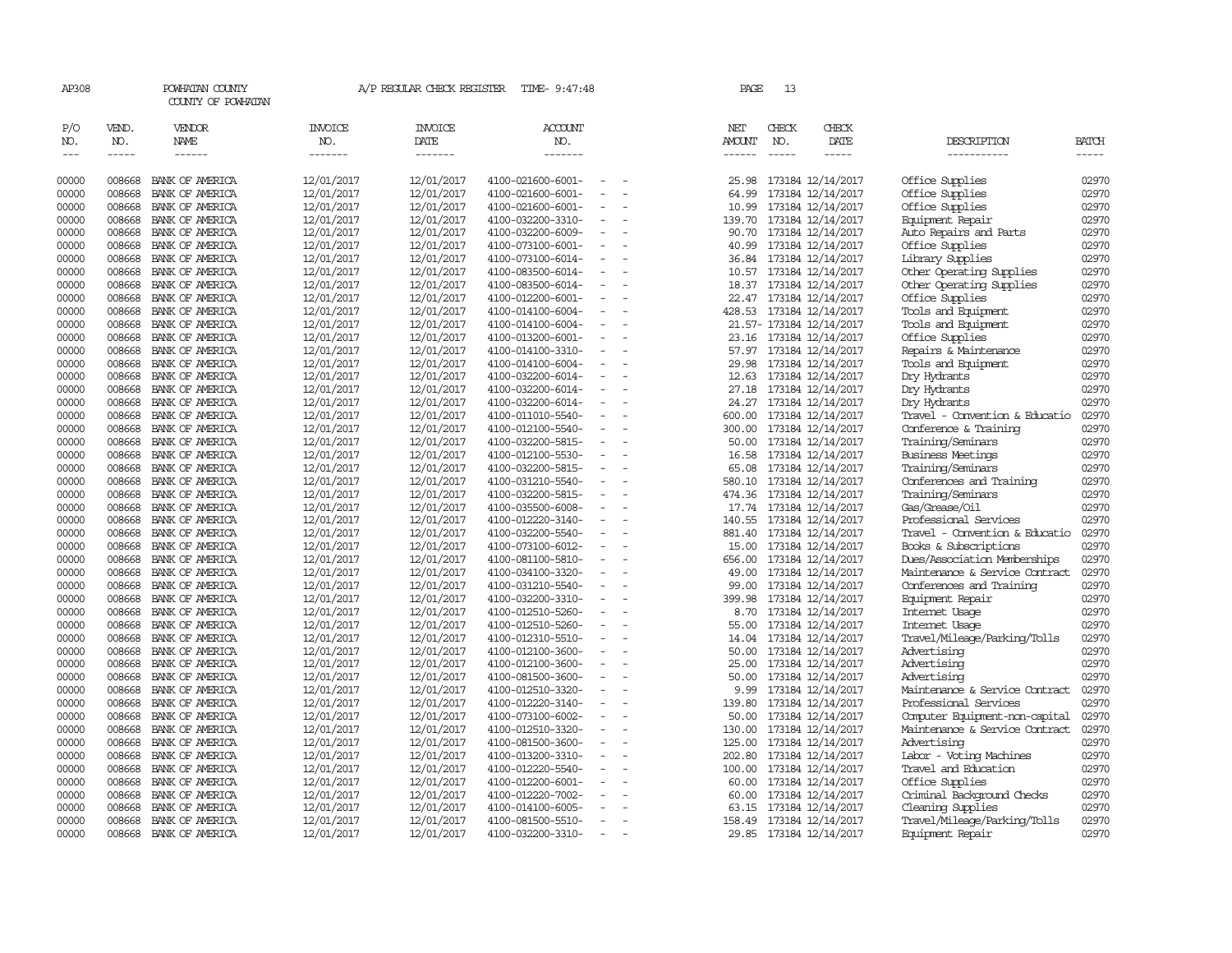| AP308                                                                                                                                        |                                                                              | POWHATAN COUNTY<br>COUNTY OF POWHATAN                                                                                                                                                                                                                                                                                                                                                 |                                                                                                                                                                                                                              | A/P REGULAR CHECK REGISTER                                                                                                                                                                                                   | TIME- 9:47:48                                                                                                                                                                                                                                                                                                                                |                                                                                                                                                                    | PAGE                                                                                              | 14                            |                                                                                                                                                                                                                                                                                                                                                                             |                                                                                                                                                                                                                                                                                                                                                                                                                  |                                                                                                                                              |
|----------------------------------------------------------------------------------------------------------------------------------------------|------------------------------------------------------------------------------|---------------------------------------------------------------------------------------------------------------------------------------------------------------------------------------------------------------------------------------------------------------------------------------------------------------------------------------------------------------------------------------|------------------------------------------------------------------------------------------------------------------------------------------------------------------------------------------------------------------------------|------------------------------------------------------------------------------------------------------------------------------------------------------------------------------------------------------------------------------|----------------------------------------------------------------------------------------------------------------------------------------------------------------------------------------------------------------------------------------------------------------------------------------------------------------------------------------------|--------------------------------------------------------------------------------------------------------------------------------------------------------------------|---------------------------------------------------------------------------------------------------|-------------------------------|-----------------------------------------------------------------------------------------------------------------------------------------------------------------------------------------------------------------------------------------------------------------------------------------------------------------------------------------------------------------------------|------------------------------------------------------------------------------------------------------------------------------------------------------------------------------------------------------------------------------------------------------------------------------------------------------------------------------------------------------------------------------------------------------------------|----------------------------------------------------------------------------------------------------------------------------------------------|
| P/O<br>NO.<br>$\frac{1}{2}$                                                                                                                  | VEND.<br>NO.<br>$- - - - -$                                                  | <b>VENDOR</b><br>NAME<br>------                                                                                                                                                                                                                                                                                                                                                       | <b>INVOICE</b><br>NO.<br>-------                                                                                                                                                                                             | <b>INVOICE</b><br>DATE<br>-------                                                                                                                                                                                            | ACCOUNT<br>NO.<br>-------                                                                                                                                                                                                                                                                                                                    |                                                                                                                                                                    | NET<br>AMOUNT<br>------                                                                           | CHECK<br>NO.<br>$\frac{1}{2}$ | CHECK<br>DATE<br>$- - - - -$                                                                                                                                                                                                                                                                                                                                                | DESCRIPTION<br>-----------                                                                                                                                                                                                                                                                                                                                                                                       | <b>BATCH</b><br>$- - - - -$                                                                                                                  |
| 00000                                                                                                                                        |                                                                              | 008668 BANK OF AMERICA                                                                                                                                                                                                                                                                                                                                                                | 12/01/2017                                                                                                                                                                                                                   | 12/01/2017                                                                                                                                                                                                                   | 4100-035500-5810-                                                                                                                                                                                                                                                                                                                            | CHECK TOTAL                                                                                                                                                        | 70.00<br>9,500.37                                                                                 |                               | 173184 12/14/2017                                                                                                                                                                                                                                                                                                                                                           | Dues/Association Memberships                                                                                                                                                                                                                                                                                                                                                                                     | 02970                                                                                                                                        |
| 00000                                                                                                                                        |                                                                              | 006655 BLOSSMAN GAS COMPANIES                                                                                                                                                                                                                                                                                                                                                         | 2389486                                                                                                                                                                                                                      | 11/28/2017                                                                                                                                                                                                                   | 4100-035100-5120-                                                                                                                                                                                                                                                                                                                            | CHECK TOTAL                                                                                                                                                        | 628.82                                                                                            |                               | 628.82 173187 12/14/2017                                                                                                                                                                                                                                                                                                                                                    | Fuel                                                                                                                                                                                                                                                                                                                                                                                                             | 02966                                                                                                                                        |
| 00000                                                                                                                                        |                                                                              | 009991 BMS DIRECT                                                                                                                                                                                                                                                                                                                                                                     | 118522                                                                                                                                                                                                                       | 11/30/2017                                                                                                                                                                                                                   | 4100-012410-3500-                                                                                                                                                                                                                                                                                                                            | $\equiv$<br>CHECK TOTAL                                                                                                                                            | 516.00<br>516.00                                                                                  |                               | 173189 12/14/2017                                                                                                                                                                                                                                                                                                                                                           | Printing & Binding                                                                                                                                                                                                                                                                                                                                                                                               | 02966                                                                                                                                        |
| 00000                                                                                                                                        | 010665                                                                       | BROWN, EDWARDS & COMPANY                                                                                                                                                                                                                                                                                                                                                              | 1190736                                                                                                                                                                                                                      | 12/04/2017                                                                                                                                                                                                                   | 4100-012200-3120-                                                                                                                                                                                                                                                                                                                            | $\equiv$<br>CHECK TOTAL                                                                                                                                            | 6,800.00                                                                                          |                               | 6,800.00 173190 12/14/2017                                                                                                                                                                                                                                                                                                                                                  | <b>External Audit</b>                                                                                                                                                                                                                                                                                                                                                                                            | 02966                                                                                                                                        |
| 00000<br>00000                                                                                                                               | 001340                                                                       | <b>BUSINESS CARD</b><br>001340 BUSINESS CARD                                                                                                                                                                                                                                                                                                                                          | 11/27/2017<br>11/27/2017                                                                                                                                                                                                     | 11/27/2017<br>11/27/2017                                                                                                                                                                                                     | 4100-031200-6011-<br>4100-031200-6011-                                                                                                                                                                                                                                                                                                       | $\sim$<br>CHECK TOTAL                                                                                                                                              | .00<br>84.23<br>84.23                                                                             |                               | 173191 12/14/2017<br>173191 12/14/2017                                                                                                                                                                                                                                                                                                                                      | Uniforms<br>Uniforms                                                                                                                                                                                                                                                                                                                                                                                             | 02971<br>02971                                                                                                                               |
| 00000<br>00000<br>00000<br>00000<br>00000<br>00000<br>00000<br>00000<br>00000<br>00000<br>00000<br>00000                                     | 011439<br>011439                                                             | 011439 BUSINESS CARD<br>BUSINESS CARD<br>011439 BUSINESS CARD<br>011439 BUSINESS CARD<br>011439 BUSINESS CARD<br>011439 BUSINESS CARD<br>011439 BUSINESS CARD<br>011439 BUSINESS CARD<br>011439 BUSINESS CARD<br><b>BUSINESS CARD</b><br>011439 BUSINESS CARD<br>011439 BUSINESS CARD                                                                                                 | 11/27/2017<br>11/27/2017<br>11/27/2017<br>11/27/2017<br>11/27/2017<br>11/27/2017<br>11/27/2017<br>11/27/2017<br>11/27/2017<br>11/27/2017<br>11/27/2017<br>11/27/2017                                                         | 11/27/2017<br>11/27/2017<br>11/27/2017<br>11/27/2017<br>11/27/2017<br>11/27/2017<br>11/27/2017<br>11/27/2017<br>11/27/2017<br>11/27/2017<br>11/27/2017<br>11/27/2017                                                         | 4100-031200-5540-<br>4100-031200-5540-<br>4100-031200-5540-<br>4100-031710-5540-<br>4100-031710-5540-<br>4100-031200-5210-<br>4100-031710-5210-<br>4100-031200-6014-<br>4100-035100-6014-<br>4100-031200-6014-<br>4100-031200-5550-<br>4100-031200-5540-                                                                                     | $\equiv$<br>$\sim$<br>$\sim$<br>$\sim$<br>$\overline{\phantom{a}}$<br>$\equiv$<br>$\equiv$<br>$\sim$<br>$\equiv$<br>$\overline{\phantom{a}}$<br>$\equiv$           | .00.<br>12.99<br>231.16<br>15.99<br>105.90<br>15.00<br>25.00                                      |                               | 173192 12/14/2017<br>173192 12/14/2017<br>173192 12/14/2017<br>206.02 173192 12/14/2017<br>206.02 173192 12/14/2017<br>15.99 173192 12/14/2017<br>173192 12/14/2017<br>173192 12/14/2017<br>52.92 173192 12/14/2017<br>173192 12/14/2017<br>173192 12/14/2017<br>133.28 173192 12/14/2017                                                                                   | Conferences & Training<br>Conferences & Training<br>Conferences & Training<br>Travel - Convention & Educatio<br>Travel - Convention & Educatio<br>Postage<br>Postage<br>Other Operating Supplies<br>Other Operating Supplies<br>Other Operating Supplies<br>Prisoner Extradition<br>Conferences & Training                                                                                                       | 02973<br>02973<br>02973<br>02973<br>02973<br>02973<br>02973<br>02973<br>02973<br>02973<br>02973<br>02973                                     |
| 00000<br>00000<br>00000                                                                                                                      |                                                                              | 011439 BUSINESS CARD<br>011439 BUSINESS CARD<br>011439 BUSINESS CARD                                                                                                                                                                                                                                                                                                                  | 11/27/2017<br>11/27/2017<br>11/27/2017                                                                                                                                                                                       | 11/27/2017<br>11/27/2017<br>11/27/2017                                                                                                                                                                                       | 4100-031200-5550-<br>4100-031200-5540-<br>4100-031200-6014-                                                                                                                                                                                                                                                                                  | $\overline{\phantom{a}}$<br>$\sim$<br>$\sim$<br>CHECK TOTAL                                                                                                        | 604.55<br>1,655.96                                                                                |                               | 27.16 173192 12/14/2017<br>173192 12/14/2017<br>3.98 173192 12/14/2017                                                                                                                                                                                                                                                                                                      | Prisoner Extradition<br>Conferences & Training<br>Other Operating Supplies                                                                                                                                                                                                                                                                                                                                       | 02973<br>02973<br>02973                                                                                                                      |
| 00000<br>00000<br>00000<br>00000<br>00000<br>00000<br>00000<br>00000<br>00000<br>00000<br>00000<br>00000<br>00000<br>00000<br>00000<br>00000 | 011610<br>011610<br>011610<br>011610<br>011610<br>011610<br>011610<br>011610 | <b>BUSINESS CARD</b><br>011610 BUSINESS CARD<br><b>BUSINESS CARD</b><br>011610 BUSINESS CARD<br>011610 BUSINESS CARD<br><b>BUSINESS CARD</b><br>011610 BUSINESS CARD<br>BUSINESS CARD<br><b>BUSINESS CARD</b><br>011610 BUSINESS CARD<br>011610 BUSINESS CARD<br><b>BUSINESS CARD</b><br><b>BUSINESS CARD</b><br>011610 BUSINESS CARD<br><b>BUSINESS CARD</b><br>011610 BUSINESS CARD | 11/27/2017<br>11/27/2017<br>11/27/2017<br>11/27/2017<br>11/27/2017<br>11/27/2017<br>11/27/2017<br>11/27/2017<br>11/27/2017<br>11/27/2017<br>11/27/2017<br>11/27/2017<br>11/27/2017<br>11/27/2017<br>11/27/2017<br>11/27/2017 | 11/27/2017<br>11/27/2017<br>11/27/2017<br>11/27/2017<br>11/27/2017<br>11/27/2017<br>11/27/2017<br>11/27/2017<br>11/27/2017<br>11/27/2017<br>11/27/2017<br>11/27/2017<br>11/27/2017<br>11/27/2017<br>11/27/2017<br>11/27/2017 | 4100-035100-6014-<br>4100-035100-6014-<br>4100-031200-5550-<br>4100-031200-5550-<br>4100-031200-5550-<br>4100-031200-5550-<br>4100-031200-6011-<br>4100-031200-6014-<br>4100-031200-6014-<br>4100-031200-6014-<br>4100-031200-6014-<br>4100-031200-6014-<br>4100-031200-6014-<br>4100-031200-5550-<br>4100-031200-5550-<br>4100-031200-5550- | $\overline{\phantom{a}}$<br>$\overline{\phantom{a}}$<br>$\sim$<br>$\sim$<br>$\overline{\phantom{a}}$<br>$\overline{\phantom{a}}$<br>$\sim$<br>$\equiv$<br>$\equiv$ | .00.<br>712.84<br>21.22<br>206.15<br>21.90<br>94.76<br>165.11<br>11.72<br>23.59<br>25.89<br>44.09 |                               | 173193 12/14/2017<br>173193 12/14/2017<br>173193 12/14/2017<br>173193 12/14/2017<br>206.15 173193 12/14/2017<br>173193 12/14/2017<br>173193 12/14/2017<br>173193 12/14/2017<br>32.24 173193 12/14/2017<br>11.72 173193 12/14/2017<br>173193 12/14/2017<br>173193 12/14/2017<br>16.11 173193 12/14/2017<br>173193 12/14/2017<br>173193 12/14/2017<br>11.54 173193 12/14/2017 | Other Operating Supplies<br>Other Operating Supplies<br>Prisoner Extradition<br>Prisoner Extradition<br>Prisoner Extradition<br>Prisoner Extradition<br>Uniforms<br>Other Operating Supplies<br>Other Operating Supplies<br>Other Operating Supplies<br>Other Operating Supplies<br>Other Operating Supplies<br>Other Operating Supplies<br>Prisoner Extradition<br>Prisoner Extradition<br>Prisoner Extradition | 02974<br>02974<br>02974<br>02974<br>02974<br>02974<br>02974<br>02974<br>02974<br>02974<br>02974<br>02974<br>02974<br>02974<br>02974<br>02974 |
|                                                                                                                                              |                                                                              |                                                                                                                                                                                                                                                                                                                                                                                       |                                                                                                                                                                                                                              |                                                                                                                                                                                                                              |                                                                                                                                                                                                                                                                                                                                              | CHECK TOTAL                                                                                                                                                        | 1,605.03                                                                                          |                               |                                                                                                                                                                                                                                                                                                                                                                             |                                                                                                                                                                                                                                                                                                                                                                                                                  |                                                                                                                                              |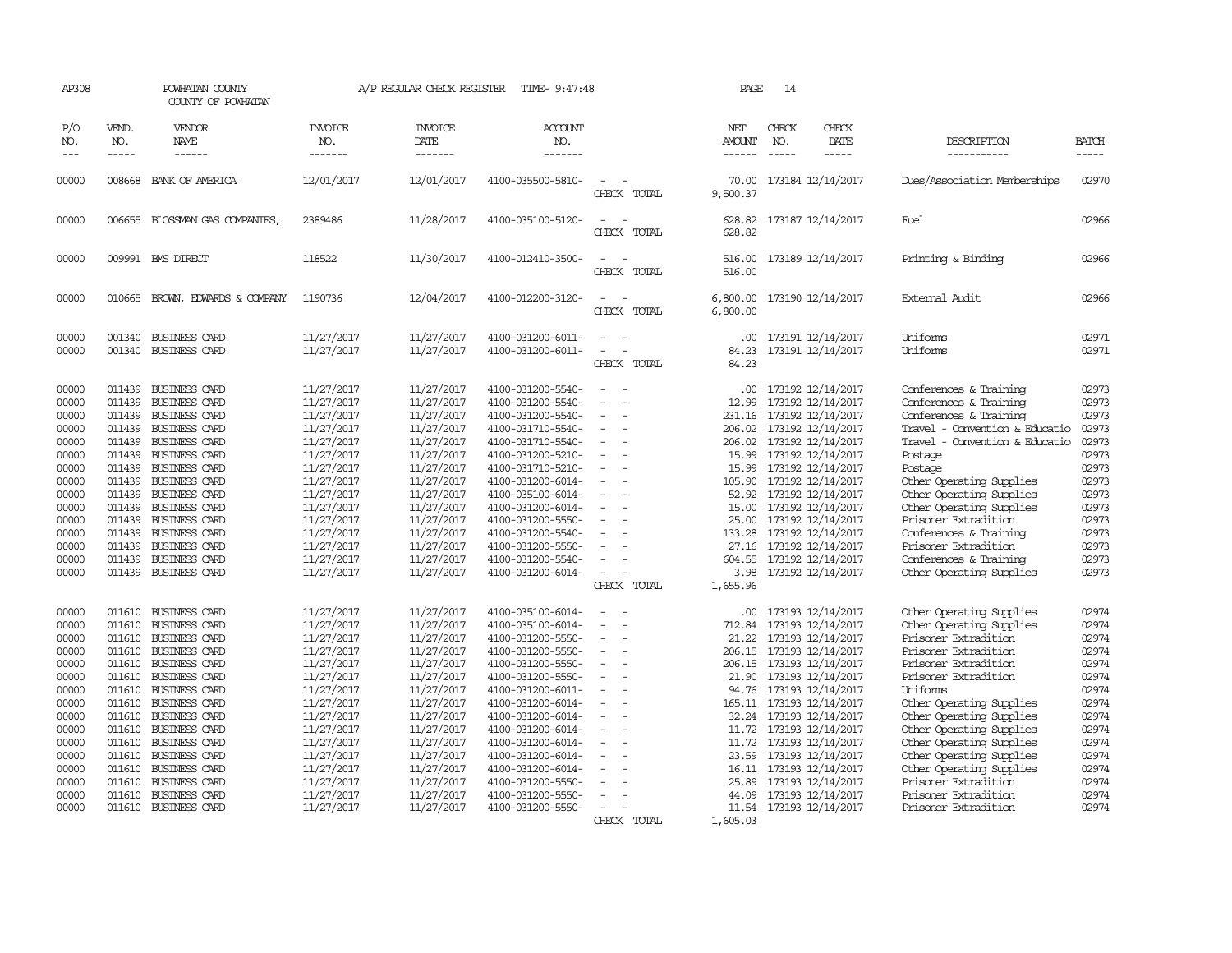| AP308                                                                                  |                                                                                                                                                                                                                                                                                                                                                                                                                                                                                                     | POWHATAN COUNTY<br>COUNTY OF POWHATAN                                                                                                                                                                                                                                                                                                                                                                                                                                              |                                                  | A/P REGULAR CHECK REGISTER                                                                                                               | TIME- 9:47:48                                                                                                                                                                                                  |                                                                                                                             | PAGE                                       | 15                            |                                                                                                                                                                                                                                                                  |                                                                                        |                                                                                        |
|----------------------------------------------------------------------------------------|-----------------------------------------------------------------------------------------------------------------------------------------------------------------------------------------------------------------------------------------------------------------------------------------------------------------------------------------------------------------------------------------------------------------------------------------------------------------------------------------------------|------------------------------------------------------------------------------------------------------------------------------------------------------------------------------------------------------------------------------------------------------------------------------------------------------------------------------------------------------------------------------------------------------------------------------------------------------------------------------------|--------------------------------------------------|------------------------------------------------------------------------------------------------------------------------------------------|----------------------------------------------------------------------------------------------------------------------------------------------------------------------------------------------------------------|-----------------------------------------------------------------------------------------------------------------------------|--------------------------------------------|-------------------------------|------------------------------------------------------------------------------------------------------------------------------------------------------------------------------------------------------------------------------------------------------------------|----------------------------------------------------------------------------------------|----------------------------------------------------------------------------------------|
| P/O<br>NO.<br>$---$                                                                    | VEND.<br>NO.<br>$\begin{tabular}{ccccc} \multicolumn{2}{c}{} & \multicolumn{2}{c}{} & \multicolumn{2}{c}{} & \multicolumn{2}{c}{} & \multicolumn{2}{c}{} & \multicolumn{2}{c}{} & \multicolumn{2}{c}{} & \multicolumn{2}{c}{} & \multicolumn{2}{c}{} & \multicolumn{2}{c}{} & \multicolumn{2}{c}{} & \multicolumn{2}{c}{} & \multicolumn{2}{c}{} & \multicolumn{2}{c}{} & \multicolumn{2}{c}{} & \multicolumn{2}{c}{} & \multicolumn{2}{c}{} & \multicolumn{2}{c}{} & \multicolumn{2}{c}{} & \mult$ | VENDOR<br>NAME<br>$\begin{tabular}{ccccc} \multicolumn{2}{c }{\multicolumn{2}{c }{\multicolumn{2}{c }{\multicolumn{2}{c}}{\hspace{-2.2cm}}}} \multicolumn{2}{c }{\end{tabular}} \end{tabular} \begin{tabular}{c c } \multicolumn{2}{c }{\multicolumn{2}{c }{\hspace{-2.2cm}}\hspace{-2.2cm}}}} \multicolumn{2}{c }{\end{tabular}} \end{tabular} \begin{tabular}{c c }{\multicolumn{2}{c }{\hspace{-2.2cm}}\hspace{-2.2cm}}}\hspace{-2.2cm}\multicolumn{2}{c }{\hspace{-2.2cm}}\hs$ | <b>INVOICE</b><br>NO.<br>-------                 | <b>INVOICE</b><br>DATE<br>-------                                                                                                        | <b>ACCOUNT</b><br>NO.<br>-------                                                                                                                                                                               |                                                                                                                             | NET<br>AMOUNT<br>------                    | CHECK<br>NO.<br>$\frac{1}{2}$ | CHECK<br>DATE<br>$\cdots \cdots \cdots$                                                                                                                                                                                                                          | DESCRIPTION<br>-----------                                                             | <b>BATCH</b><br>-----                                                                  |
| 00000<br>00000                                                                         |                                                                                                                                                                                                                                                                                                                                                                                                                                                                                                     | 011611 BUSINESS CARD<br>011611 BUSINESS CARD                                                                                                                                                                                                                                                                                                                                                                                                                                       | 11/27/2017<br>11/27/2017                         | 11/27/2017<br>11/27/2017                                                                                                                 | 4100-031200-6014-<br>4100-031200-6014-                                                                                                                                                                         | $\sim$<br>$\sim$<br>CHECK TOTAL                                                                                             | 127.59<br>127.59                           |                               | .00 173194 12/14/2017<br>173194 12/14/2017                                                                                                                                                                                                                       | Other Operating Supplies<br>Other Operating Supplies                                   | 02972<br>02972                                                                         |
| 00000                                                                                  |                                                                                                                                                                                                                                                                                                                                                                                                                                                                                                     | 012191 C.S. FLOURNOY INC.                                                                                                                                                                                                                                                                                                                                                                                                                                                          | 102317-013                                       | 11/28/2017                                                                                                                               | 4100-014500-3190-                                                                                                                                                                                              | $\sim$ 100 $\sim$<br>CHECK TOTAL                                                                                            | 2,800.00                                   |                               | 2,800.00 173195 12/14/2017                                                                                                                                                                                                                                       | Grounds Maintenance                                                                    | 02966                                                                                  |
| 00000<br>00000                                                                         | 000540                                                                                                                                                                                                                                                                                                                                                                                                                                                                                              | CENTRAL VIRGINIA WASTE<br>000540 CENTRAL VIRGINIA WASTE                                                                                                                                                                                                                                                                                                                                                                                                                            | 22812<br>22830                                   | 11/29/2017<br>12/07/2017                                                                                                                 | 4100-014300-3177-<br>4100-014300-3175-                                                                                                                                                                         | $\equiv$<br>CHECK TOTAL                                                                                                     | 18, 253. 21 173196 12/14/2017<br>19,250.52 |                               | 997.31 173196 12/14/2017                                                                                                                                                                                                                                         | Recycling-Scrap Tires<br>Waste Disposal                                                | 02966<br>02966                                                                         |
| 00000<br>00000<br>00000<br>00000                                                       | 006965<br>006965<br>006965<br>006965                                                                                                                                                                                                                                                                                                                                                                                                                                                                | CINTAS CORPORATION<br>CINIAS CORPORATION<br>CINIAS CORPORATION<br>CINIAS CORPORATION                                                                                                                                                                                                                                                                                                                                                                                               | 143290351<br>143294246<br>143298159<br>143298159 | 11/22/2017<br>11/29/2017<br>12/06/2017<br>12/06/2017                                                                                     | 4100-014300-6011-<br>4100-014300-6011-<br>4100-014100-6011-<br>4100-014500-6011-                                                                                                                               | $\sim$<br>$\sim$<br>$\overline{\phantom{a}}$<br>CHECK TOTAL                                                                 | 630.31                                     |                               | 259.64 173197 12/14/2017<br>234.16 173197 12/14/2017<br>67.54 173197 12/14/2017<br>68.97 173197 12/14/2017                                                                                                                                                       | <b>Iniforms</b><br>Uniforms<br>Uniforms<br>Uniforms                                    | 02966<br>02966<br>02966<br>02966                                                       |
| 00000                                                                                  |                                                                                                                                                                                                                                                                                                                                                                                                                                                                                                     | 007282 COBB TECHNOLOGIES, INC.                                                                                                                                                                                                                                                                                                                                                                                                                                                     | 892470                                           | 9/11/2017                                                                                                                                | 4100-032200-3320-                                                                                                                                                                                              | $\frac{1}{2} \left( \frac{1}{2} \right) \left( \frac{1}{2} \right) = \frac{1}{2} \left( \frac{1}{2} \right)$<br>CHECK TOTAL | 225.73                                     |                               | 225.73 173198 12/14/2017                                                                                                                                                                                                                                         | Maintenance & Service Contract                                                         | 02966                                                                                  |
| 00000                                                                                  |                                                                                                                                                                                                                                                                                                                                                                                                                                                                                                     | 033130 COUNTY OF HENRICO                                                                                                                                                                                                                                                                                                                                                                                                                                                           | 134454                                           | 12/01/2017                                                                                                                               | 4100-033400-3840-                                                                                                                                                                                              | $\frac{1}{2} \left( \frac{1}{2} \right) \left( \frac{1}{2} \right) = \frac{1}{2} \left( \frac{1}{2} \right)$<br>CHECK TOTAL | 19,407.60 173200 12/14/2017<br>19,407.60   |                               |                                                                                                                                                                                                                                                                  | Detention of Juveniles                                                                 | 02966                                                                                  |
| 00000<br>00000<br>00000<br>00000<br>00000<br>00000<br>00000<br>00000<br>00000<br>00000 | 006240<br>006240<br>006240<br>006240<br>006240                                                                                                                                                                                                                                                                                                                                                                                                                                                      | DIAMOND SPRINGS WATER, INC 1106070091<br>006240 DIAMOND SPRINGS WATER, INC 110607011011/17<br>006240 DIAMOND SPRINGS WATER, INC 1120070091<br>006240 DIAMOND SPRINGS WATER, INC 1120070120<br>006240 DIAMOND SPRINGS WATER, INC 1120070170<br>DIAMOND SPRINGS WATER, INC 1120070170S<br>DIAMOND SPRINGS WATER, INC<br>DIAMOND SPRINGS WATER, INC<br>DIAMOND SPRINGS WATER, INC<br>006240 DIAMOND SPRINGS WATER, INC 3036669                                                        | 1129075450S<br>3036662<br>3036664                | 11/06/2017<br>11/06/2017<br>11/20/2017<br>11/20/2017<br>11/06/2017<br>11/20/2017<br>11/29/2017<br>12/01/2017<br>12/01/2017<br>12/01/2017 | 4100-014100-5130-<br>4100-014100-5130-<br>4100-014100-5130-<br>4100-014100-5130-<br>4100-031200-5130-<br>4100-031200-5130-<br>4100-031200-5130-<br>4100-014100-5130-<br>4100-031200-5130-<br>4100-014100-5130- | $\sim$<br>$\overline{\phantom{a}}$<br>$\overline{\phantom{a}}$<br>$\sim$<br>$\sim$<br>$\sim$<br>CHECK TOTAL                 | 13.98<br>179.89                            |                               | 173202 12/14/2017<br>6.25 173202 12/14/2017<br>13.98 173202 12/14/2017<br>.99 173202 12/14/2017<br>48.93 173202 12/14/2017<br>34.95 173202 12/14/2017<br>27.96 173202 12/14/2017<br>11.95 173202 12/14/2017<br>11.95 173202 12/14/2017<br>8.95 173202 12/14/2017 | Water<br>Water<br>Water<br>Water<br>Water<br>Water<br>Water<br>Water<br>Water<br>Water | 02966<br>02966<br>02966<br>02966<br>02966<br>02966<br>02966<br>02966<br>02966<br>02966 |
| 00000                                                                                  |                                                                                                                                                                                                                                                                                                                                                                                                                                                                                                     | 006240 DIAMOND SPRINGS WATER, INC 3036679                                                                                                                                                                                                                                                                                                                                                                                                                                          |                                                  | 12/01/2017                                                                                                                               | 4100-014100-5130-                                                                                                                                                                                              | CHECK TOTAL                                                                                                                 | 9.95<br>9.95                               |                               | 173203 12/14/2017                                                                                                                                                                                                                                                | Water                                                                                  | 02966                                                                                  |
| 00000<br>00000                                                                         | 000860                                                                                                                                                                                                                                                                                                                                                                                                                                                                                              | DOMINION ENERGY VIRGINIA<br>000860 DOMINION ENERGY VIRGINIA                                                                                                                                                                                                                                                                                                                                                                                                                        | 1498464559 1217<br>7765134072 1117               | 12/04/2017<br>11/29/2017                                                                                                                 | 4100-014600-5110-<br>4100-014100-5110-                                                                                                                                                                         | $\sim$<br>$\sim$<br>CHECK TOTAL                                                                                             | 34.97<br>685.92                            |                               | 173204 12/14/2017<br>650.95 173204 12/14/2017                                                                                                                                                                                                                    | Electricity<br>Electricity                                                             | 02966<br>02966                                                                         |
| 00000                                                                                  |                                                                                                                                                                                                                                                                                                                                                                                                                                                                                                     | 006842 EAGLE FIRE INC.                                                                                                                                                                                                                                                                                                                                                                                                                                                             | <b>SRVCE108081</b>                               | 11/22/2017                                                                                                                               | 4100-032220-3310-                                                                                                                                                                                              | $\frac{1}{2} \left( \frac{1}{2} \right) \left( \frac{1}{2} \right) = \frac{1}{2} \left( \frac{1}{2} \right)$<br>CHECK TOTAL | 445.00                                     |                               | 445.00 173206 12/14/2017                                                                                                                                                                                                                                         | Repairs & Maintenance                                                                  | 02966                                                                                  |
| 00000                                                                                  |                                                                                                                                                                                                                                                                                                                                                                                                                                                                                                     | 008223 ELDER, DARRELL                                                                                                                                                                                                                                                                                                                                                                                                                                                              | 950625091US                                      | 12/08/2017                                                                                                                               | 4100-022100-5210-                                                                                                                                                                                              | $ -$<br>CHECK TOTAL                                                                                                         | 23.75                                      |                               | 23.75 173207 12/14/2017                                                                                                                                                                                                                                          | Postage                                                                                | 02966                                                                                  |
| 00000                                                                                  |                                                                                                                                                                                                                                                                                                                                                                                                                                                                                                     | 009763 ENGLISBY, MARK E. PC                                                                                                                                                                                                                                                                                                                                                                                                                                                        | 8290894                                          | 12/01/2017                                                                                                                               | 4100-021200-3150-                                                                                                                                                                                              | $\sim$<br>CHECK TOTAL                                                                                                       | 120.00                                     |                               | 120.00 173210 12/14/2017                                                                                                                                                                                                                                         | Outside Counsel                                                                        | 02966                                                                                  |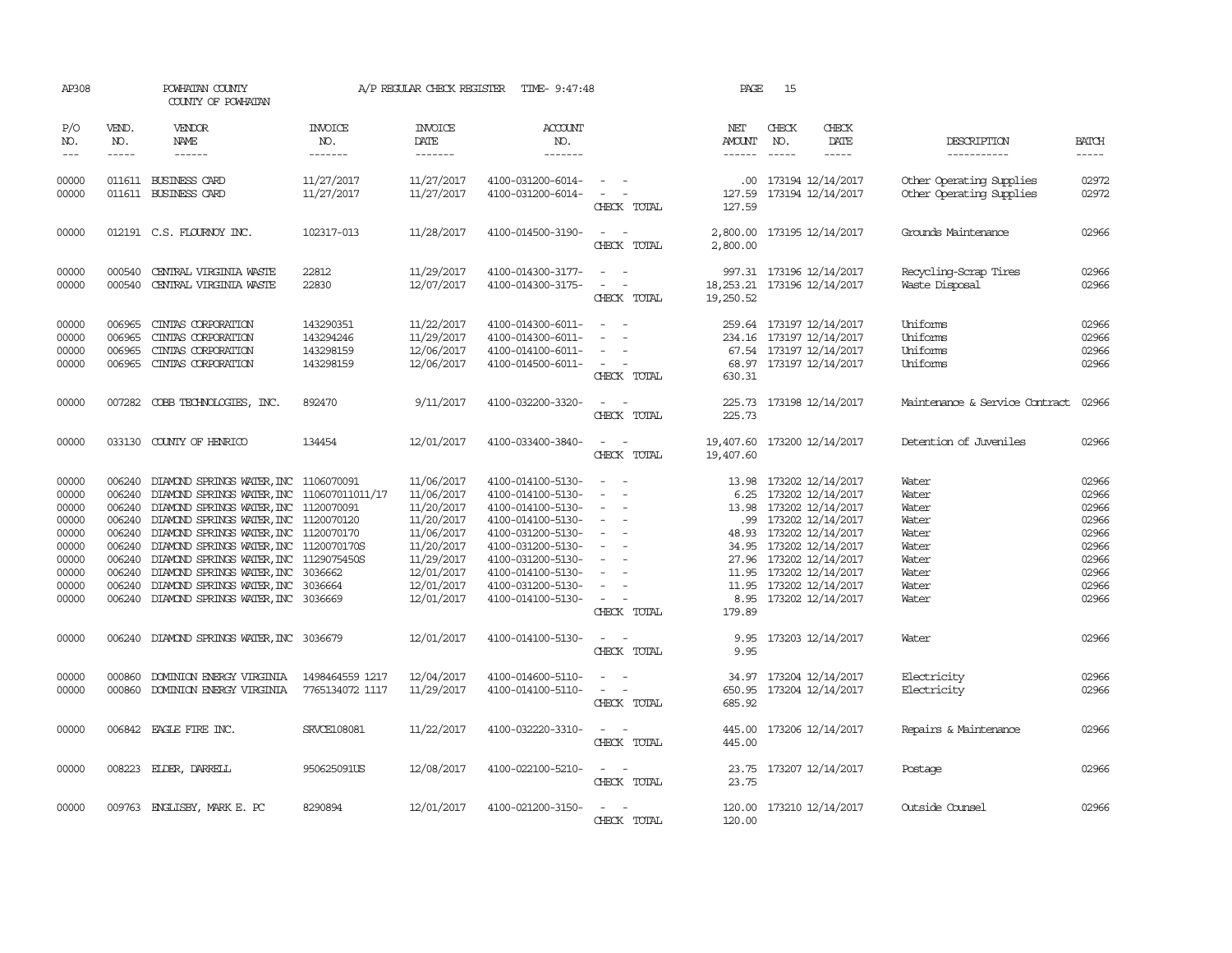| AP308                 |                               | POWHATAN COUNTY<br>COUNTY OF POWHATAN                        |                                    | A/P REGULAR CHECK REGISTER                | TIME- 9:47:48                          |                                                                           | PAGE                                  | 16           |                                                 |                                                  |                             |
|-----------------------|-------------------------------|--------------------------------------------------------------|------------------------------------|-------------------------------------------|----------------------------------------|---------------------------------------------------------------------------|---------------------------------------|--------------|-------------------------------------------------|--------------------------------------------------|-----------------------------|
| P/O<br>NO.<br>$- - -$ | VEND.<br>NO.<br>$\frac{1}{2}$ | VENDOR<br>NAME<br>------                                     | INVOICE<br>NO.<br>-------          | <b>INVOICE</b><br>DATE<br>$- - - - - - -$ | <b>ACCOUNT</b><br>NO.<br>-------       |                                                                           | NET<br><b>AMOUNT</b><br>$- - - - - -$ | CHECK<br>NO. | CHECK<br>DATE<br>$- - - - -$                    | DESCRIPTION<br>-----------                       | <b>BATCH</b><br>$- - - - -$ |
| 00000                 | 009093                        | FARMVILLE WHOLESALE                                          | 626955                             | 11/14/2017                                | 4100-014300-3310-                      | $\equiv$<br>$\sim$<br>CHECK TOTAL                                         | 158.40<br>158.40                      |              | 173213 12/14/2017                               | Repairs & Maintenance                            | 02966                       |
| 00000<br>00000        | 006606<br>006606              | FLATROCK GLASS & DOOR INC<br>FLATROCK GLASS & DOOR INC 18913 | 18880                              | 11/16/2017<br>12/01/2017                  | 4100-014100-3310-<br>4100-014100-3310- | $\sim$<br>$\sim$<br>$\sim$<br>$\overline{\phantom{a}}$<br>CHECK TOTAL     | 500.00<br>50.00<br>550.00             |              | 173214 12/14/2017<br>173214 12/14/2017          | Repairs & Maintenance<br>Repairs & Maintenance   | 02966<br>02966              |
| 00000<br>00000        |                               | 011339 GOVDEALS.COM<br>011339 GOVDEALS.COM                   | SALES0000057302<br>SALES0000057302 | 11/30/2017<br>11/30/2017                  | 3100-018990-0006-<br>3100-018990-0009- | $\overline{a}$<br>$\sim$<br>CHECK TOTAL                                   | 274.50<br>5.00<br>279.50              |              | 173216 12/14/2017<br>173216 12/14/2017          | Sale of Salvage and Surplus<br>Sale of Equipment | 02966<br>02966              |
| 00000                 | 008700                        | GRADWELL, MELISSA LOWE                                       | VEC CONF 12/17                     | 12/11/2017                                | 4100-012220-5540-                      | $\sim$<br>CHECK TOTAL                                                     | 42.16<br>42.16                        |              | 173217 12/14/2017                               | Travel and Education                             | 02966                       |
| 00000                 |                               | 006013 GRAINGER                                              | 9617202339                         | 11/15/2017                                | 4100-014100-3310-                      | $\sim$<br>CHECK TOTAL                                                     | 50.64                                 |              | 50.64 173219 12/14/2017                         | Repairs & Maintenance                            | 02966                       |
| 00000                 |                               | 010755 INNOVATIVE TURF                                       | 3653                               | 12/07/2017                                | 4100-014600-3320-                      | CHECK TOTAL                                                               | 1,580.95                              |              | 1,580.95 173220 12/14/2017                      | Maintenance/Service Contracts                    | 02967                       |
| 00000                 |                               | 001714 INTOXIMETERS, INC.                                    | 001-00-21078318                    | 12/06/2017                                | 4100-031200-6014-                      | CHECK TOTAL                                                               | 144.00<br>144.00                      |              | 173222 12/14/2017                               | Other Operating Supplies                         | 02967                       |
| 00000                 | 000157                        | KORMAN SIGNS, INC.                                           | 313062                             | 11/21/2017                                | 4100-081100-6021-                      | CHECK TOTAL                                                               | 420.89<br>420.89                      |              | 173226 12/14/2017                               | Street Signs                                     | 02967                       |
| 00000                 |                               | 010811 IAND AND COATES, INC                                  | 836097                             | 10/25/2017                                | 4100-014500-3319-                      | $\overline{\phantom{a}}$<br>$\sim$<br>CHECK TOTAL                         | 96.95<br>96.95                        |              | 173227 12/14/2017                               | Equipment Repairs and Maintena                   | 02967                       |
| 00000                 |                               | 011846 MATTHEW BENDER<br>PCARD                               | 97680141                           | 11/10/2017                                | 4100-031200-5810-                      | $\overline{\phantom{a}}$<br>$\sim$<br>CHECK TOTAL                         | 22.94<br>22.94                        |              | 173229 12/14/2017                               | Dues/Association Memberships                     | 02967                       |
| 00000                 |                               | 006610 MO-JOHNS SANITATION                                   | 105567                             | 12/01/2017                                | 4100-014600-3311-                      | $\sim$ $ \sim$<br>CHECK TOTAL                                             | 125.00<br>125.00                      |              | 173230 12/14/2017                               | Portable Bathrooms                               | 02967                       |
| 00000<br>00000        |                               | 000205 MUNICIPAL CODE CORP.<br>000205 MUNICIPAL CODE CORP.   | 00299579<br>00299580               | 11/17/2017<br>11/17/2017                  | 4100-011010-3002-<br>4100-011010-3002- | $\sim$<br>$\sim$ $-$<br>$\sim$<br>$\overline{\phantom{a}}$<br>CHECK TOTAL | 94.81<br>3,274.92                     |              | 3,180.11 173232 12/14/2017<br>173232 12/14/2017 | County Code<br>County Code                       | 02967<br>02967              |
| 00000                 |                               | 011114 J.D. POWER                                            | 000653630                          | 11/01/2017                                | 4100-012310-6001-                      | $\overline{\phantom{a}}$<br>$\sim$<br>CHECK TOTAL                         | 234.50<br>234.50                      |              | 173233 12/14/2017                               | Office Supplies                                  | 02967                       |
| 00000                 |                               | 007297 NAFECO, INC.                                          | 905307                             | 12/06/2017                                | 4100-032200-6011-                      | $\sim$<br>$\sim$<br>CHECK TOTAL                                           | 448.16<br>448.16                      |              | 173234 12/14/2017                               | Protective Gear/Uniforms                         | 02967                       |
| 00000                 |                               | 007700 NOLAND COMPANY                                        | 400217 00                          | 11/07/2017                                | 4100-014100-3310-                      | $\sim$ $\sim$<br>CHECK TOTAL                                              | 300.00<br>300.00                      |              | 173235 12/14/2017                               | Repairs & Maintenance                            | 02967                       |
| 00000                 |                               | 006832 POSTMASTER                                            | POSTAGE 12/17                      | 12/12/2017                                | 4100-012310-5210-                      | CHECK TOTAL                                                               | 1,000.00                              |              | 1,000.00 173238 12/14/2017                      | Postage                                          | 02968                       |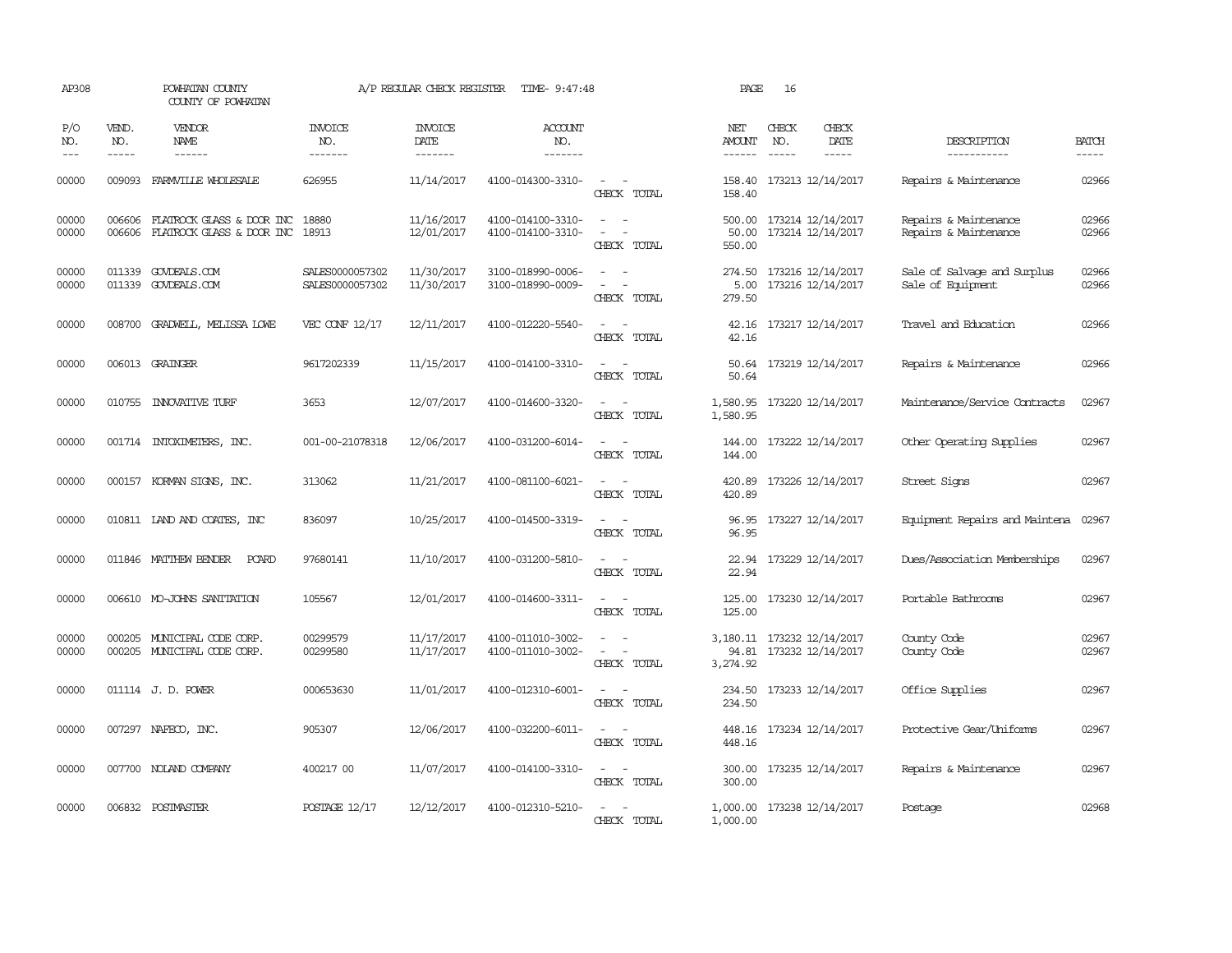| AP308          |                  | POWHATAN COUNTY<br>COUNTY OF POWHATAN                                        |                       | A/P REGULAR CHECK REGISTER    | TIME- 9:47:48                          |                                                                                                                             | PAGE                 | 17           |                                              |                                                |                |
|----------------|------------------|------------------------------------------------------------------------------|-----------------------|-------------------------------|----------------------------------------|-----------------------------------------------------------------------------------------------------------------------------|----------------------|--------------|----------------------------------------------|------------------------------------------------|----------------|
| P/O<br>NO.     | VEND.<br>NO.     | VENDOR<br><b>NAME</b>                                                        | <b>INVOICE</b><br>NO. | <b>INVOICE</b><br><b>DATE</b> | <b>ACCOUNT</b><br>NO.                  |                                                                                                                             | NET<br><b>AMOUNT</b> | CHECK<br>NO. | CHECK<br><b>DATE</b>                         | DESCRIPTION                                    | <b>BATCH</b>   |
| $\frac{1}{2}$  | $- - - - -$      | ------                                                                       | -------               | -------                       | -------                                |                                                                                                                             | $- - - - - -$        | $- - - - -$  | -----                                        | -----------                                    | $- - - - -$    |
| 00000<br>00000 | 001250<br>001250 | POWHATAN AUTO & TRACTOR<br>POWHATAN AUTO & TRACTOR                           | 475114<br>475276      | 11/15/2017<br>11/16/2017      | 4100-014100-6009-<br>4100-014500-6008- | $\sim$<br>$\overline{\phantom{a}}$                                                                                          | 73.82                |              | 1.99 173239 12/14/2017<br>173239 12/14/2017  | Auto Parts & Repairs<br>Gas/Grease/Oil         | 02967<br>02967 |
| 00000          | 001250           | POWHATAN AUTO & TRACTOR                                                      | 476224                | 11/25/2017                    | 4100-014300-3310-                      |                                                                                                                             |                      |              | .54 173239 12/14/2017                        | Repairs & Maintenance                          | 02967          |
| 00000          | 001250           | POWHATAN AUTO & TRACTOR                                                      | 473848                | 11/06/2017                    | 4100-032200-6009-                      | $\equiv$                                                                                                                    | 375.98               |              | 173239 12/14/2017                            | Auto Repairs and Parts                         | 02968          |
| 00000          | 001250           | POWHATAN AUTO & TRACTOR                                                      | 473858                | 11/06/2017                    | 4100-032200-6009-                      | $\overline{\phantom{a}}$                                                                                                    | 4.99                 |              | 173239 12/14/2017                            | Auto Repairs and Parts                         | 02968          |
| 00000          | 001250           | POWHATAN AUTO & TRACTOR                                                      | 474320                | 11/09/2017                    | 4100-032200-6009-                      | CHECK TOTAL                                                                                                                 | 42.98<br>500.30      |              | 173239 12/14/2017                            | Auto Repairs and Parts                         | 02968          |
| 00000          | 006914           | POWHATAN AUTO REPAIR                                                         | 932                   | 12/01/2017                    | 4100-031200-6009-                      | $\overline{\phantom{a}}$<br>$\sim$                                                                                          | 44.00                |              | 173240 12/14/2017                            | Auto Parts/Repairs                             | 02967          |
| 00000          |                  | 006914 POWHATAN AUTO REPAIR                                                  | 924                   | 11/08/2017                    | 4100-034100-6009-                      | $\overline{\phantom{a}}$<br>CHECK TOTAL                                                                                     | 172.95               |              | 128.95 173240 12/14/2017                     | Auto Parts/Repairs                             | 02968          |
| 00000          | 010905           | PRIORITY FIRE PROTECTION                                                     | 20539                 | 11/15/2017                    | 4100-014100-3320-                      |                                                                                                                             | 750.00               |              | 173241 12/14/2017                            | Maintenance & Service Contract                 | 02967          |
| 00000          | 010905           | PRIORITY FIRE PROTECTION                                                     | 20539                 | 11/15/2017                    | 4100-032210-3320-                      |                                                                                                                             | 250.00               |              | 173241 12/14/2017                            | Maintenance & Service Contract                 | 02967          |
|                |                  |                                                                              |                       |                               |                                        | CHECK TOTAL                                                                                                                 | 1,000.00             |              |                                              |                                                |                |
| 00000          |                  | 000620 R. C. GOODWYN & SONS, INC                                             | 0791010               | 11/13/2017                    | 4100-014100-3310-                      |                                                                                                                             |                      |              | 15.43 173242 12/14/2017                      | Repairs & Maintenance                          | 02967          |
| 00000          | 000620           | R. C. GOODWYN & SONS, INC                                                    | 0791114               | 11/13/2017                    | 4100-014100-3310-                      |                                                                                                                             | 13.98                |              | 173242 12/14/2017                            | Repairs & Maintenance                          | 02967          |
| 00000          | 000620           | R. C. GOODWYN & SONS, INC                                                    | 0791378               | 11/14/2017                    | 4100-014100-3310-                      | $\equiv$<br>$\equiv$                                                                                                        | 2.78                 |              | 173242 12/14/2017                            | Repairs & Maintenance                          | 02967<br>02967 |
| 00000<br>00000 |                  | 000620 R. C. GOODWYN & SONS, INC<br>000620 R. C. GOODWYN & SONS, INC 0791923 | 0791648               | 11/16/2017<br>11/17/2017      | 4100-014100-3310-<br>4100-014100-3310- |                                                                                                                             | 16.37                |              | 173242 12/14/2017<br>21.98 173242 12/14/2017 | Repairs & Maintenance<br>Repairs & Maintenance | 02967          |
|                |                  |                                                                              |                       |                               |                                        | CHECK TOTAL                                                                                                                 | 70.54                |              |                                              |                                                |                |
| 00000          |                  | 000620 R. C. GOODWYN & SONS, INC                                             | 0792589               | 11/24/2017                    | 4100-032220-3310-                      | $\sim$                                                                                                                      |                      |              | 34.14 173243 12/14/2017                      | Repairs & Maintenance                          | 02967          |
| 00000          | 000620           | R. C. GOODWYN & SONS, INC                                                    | 0792591               | 11/24/2017                    | 4100-014100-6004-                      |                                                                                                                             | 35.98                |              | 173243 12/14/2017                            | Tools and Equipment                            | 02967          |
| 00000          | 000620           | R. C. GOODWYN & SONS, INC                                                    | 0793005               | 11/28/2017                    | 4100-014600-3310-                      | $\overline{\phantom{a}}$                                                                                                    | 16.99                |              | 173243 12/14/2017                            | Repairs and Maintenance                        | 02967          |
| 00000          | 000620           | R. C. GOODWYN & SONS, INC                                                    | 0793324               | 11/30/2017                    | 4100-014500-3190-                      |                                                                                                                             | 17.99                |              | 173243 12/14/2017                            | Grounds Maintenance                            | 02967          |
| 00000<br>00000 |                  | 000620 R. C. GOODWYN & SONS, INC                                             | 0794058               | 12/05/2017                    | 4100-031200-6014-                      | $\overline{\phantom{a}}$                                                                                                    |                      |              | 15.20 173243 12/14/2017                      | Other Operating Supplies                       | 02967<br>02968 |
|                |                  | 000620 R. C. GOODWYN & SONS, INC 0793992                                     |                       | 12/05/2017                    | 4100-032200-6009-                      | CHECK TOTAL                                                                                                                 | 152.65               |              | 32.35 173243 12/14/2017                      | Auto Repairs and Parts                         |                |
| 00000          |                  | 006945 RECORDED BOOKS, LLC                                                   | 75637648              | 12/05/2017                    | 4100-073100-6012-                      | $\sim$ $\sim$<br>CHECK TOTAL                                                                                                | 29.95<br>29.95       |              | 173244 12/14/2017                            | Books & Subscriptions                          | 02968          |
|                |                  |                                                                              |                       |                               |                                        |                                                                                                                             |                      |              |                                              |                                                |                |
| 00000          |                  | 009047 RED WING SHOES                                                        | 484133083             | 12/01/2017                    | 4100-014100-6100-                      |                                                                                                                             |                      |              | 140.24 173245 12/14/2017                     | Personal Protective Equipment                  | 02967          |
| 00000          |                  | 009047 RED WING SHOES                                                        | 484133084             | 12/01/2017                    | 4100-035100-6011-                      | $\equiv$<br>CHECK TOTAL                                                                                                     | 192.49<br>332.73     |              | 173245 12/14/2017                            | Uniforms                                       | 02967          |
| 00000          |                  | 011228 RENGER, GARY C.                                                       | 2017 ELECTIONRI       | 11/07/2017                    | 4100-013200-1015-                      | $\frac{1}{2} \left( \frac{1}{2} \right) \left( \frac{1}{2} \right) = \frac{1}{2} \left( \frac{1}{2} \right)$<br>CHECK TOTAL | 150.00<br>150.00     |              | 173246 12/14/2017                            | COMP: Election Officials                       | 02968          |
| 00000          |                  | 007942 RICHMOND SUBURBAN                                                     | I00006478961115       | 11/15/2017                    | 4100-081100-3600-                      |                                                                                                                             | 234.00               |              | 173249 12/14/2017                            | Advertising                                    | 02968          |
| 00000          | 007942           | RICHMOND SUBURBAN                                                            | I00006478961122       | 11/22/2017                    | 4100-081100-3600-                      | $\sim$                                                                                                                      | 234.00               |              | 173249 12/14/2017                            | Advertising                                    | 02968          |
| 00000          |                  | 007942 RICHMOND SUBURBAN                                                     | 100006523111122       | 11/22/2017                    | 4100-081100-3600-                      | $\overline{\phantom{a}}$<br>CHECK TOTAL                                                                                     | 234.00<br>702.00     |              | 173249 12/14/2017                            | Advertising                                    | 02968          |
| 00000          |                  | 007096 SBA TOWERS, INC.                                                      | IN30431924            | 8/01/2017                     | 4100-031210-5421-                      | $\overline{\phantom{a}}$<br>$\sim$<br>CHECK TOTAL                                                                           | 3,742.08<br>3,742.08 |              | 173250 12/14/2017                            | Rent - Towers                                  | 02968          |
| 00000          |                  | 010435 SCITEST/SANAIR                                                        | 00000076              | 12/05/2017                    | 4100-012220-3141-                      | $\sim$<br>CHECK TOTAL                                                                                                       | 70.00<br>70.00       |              | 173251 12/14/2017                            | Dnuq Testinq                                   | 02968          |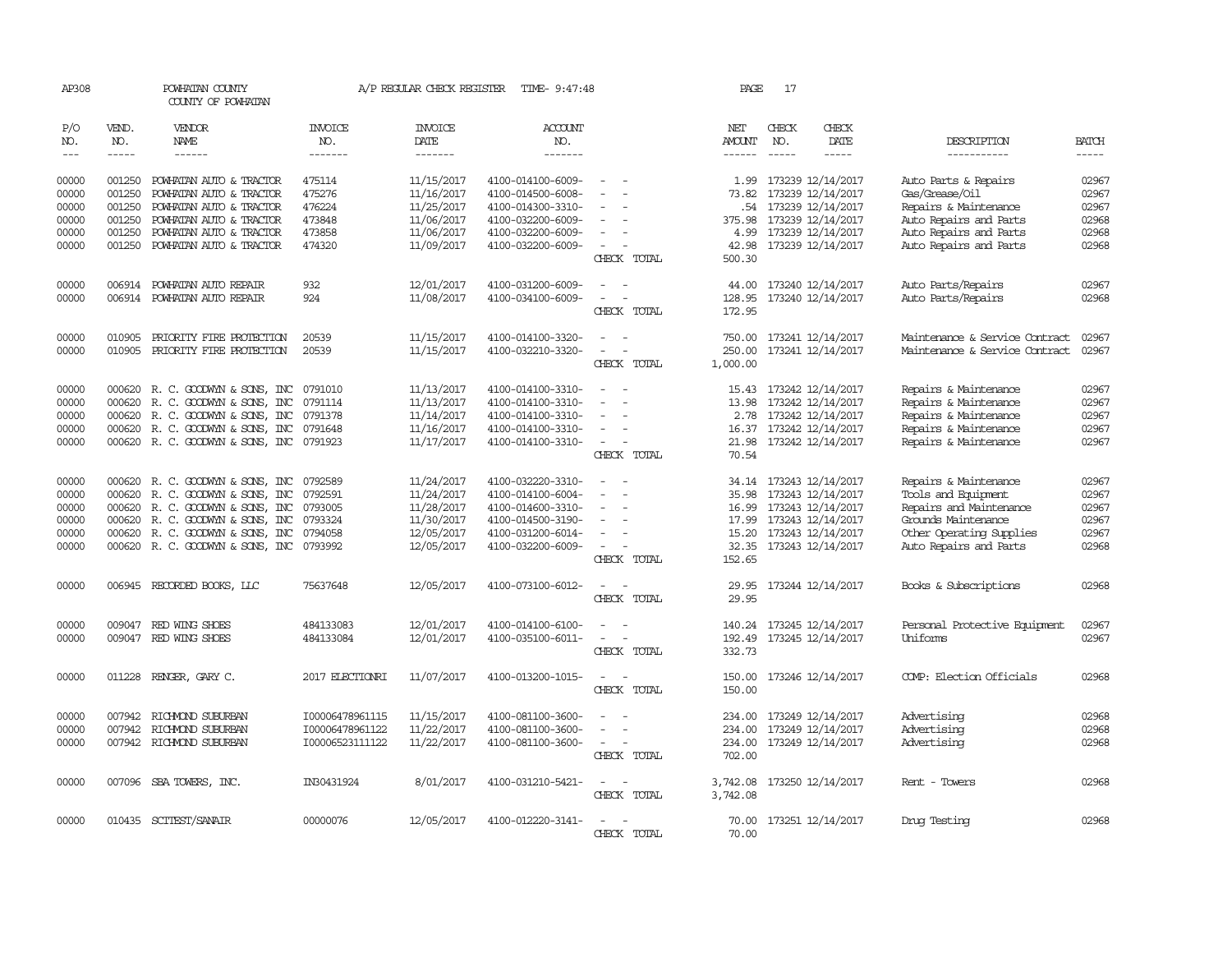| AP308          |                  | POWHATAN COUNTY<br>COUNTY OF POWHATAN                 |                               | A/P REGULAR CHECK REGISTER | TIME- 9:47:48                          |                                                      | PAGE                                   | 18           |                                                     |                                                           |                |
|----------------|------------------|-------------------------------------------------------|-------------------------------|----------------------------|----------------------------------------|------------------------------------------------------|----------------------------------------|--------------|-----------------------------------------------------|-----------------------------------------------------------|----------------|
| P/O<br>NO.     | VEND.<br>NO.     | VENDOR<br><b>NAME</b>                                 | INVOICE<br>NO.                | <b>INVOICE</b><br>DATE     | ACCOUNT<br>NO.                         |                                                      | NET<br>AMOUNT                          | CHECK<br>NO. | CHECK<br>DATE                                       | DESCRIPTION                                               | <b>BATCH</b>   |
| $---$          | $- - - - -$      | $- - - - - -$                                         | -------                       | -------                    | -------                                |                                                      | ------                                 | $- - - - -$  | $- - - - -$                                         | -----------                                               | -----          |
| 00000<br>00000 | 001940           | 001940 STANDBY SYSTEMS, INC.<br>STANDBY SYSTEMS, INC. | 11172526<br>11172526          | 11/17/2017<br>11/17/2017   | 4100-031210-3320-<br>4100-031210-3310- | $\sim$                                               | 256.43                                 |              | 285.00 173255 12/14/2017<br>173255 12/14/2017       | Maintenance and Service Contra<br>Repairs and Maintenance | 02967<br>02967 |
| 00000          | 001940           | STANDBY SYSTEMS, INC.                                 | 11172570                      | 11/21/2017                 | 4100-032220-3320-                      |                                                      |                                        |              | 325.00 173255 12/14/2017                            | Maintenance & Service Contract                            | 02967          |
| 00000<br>00000 | 001940<br>001940 | STANDBY SYSTEMS, INC.<br>STANDBY SYSTEMS, INC.        | 11172571<br>11172572          | 11/21/2017<br>11/21/2017   | 4100-031210-3320-<br>4100-031210-3310- | $\overline{\phantom{a}}$                             |                                        |              | 260.00 173255 12/14/2017<br>46.00 173255 12/14/2017 | Maintenance and Service Contra<br>Repairs and Maintenance | 02967<br>02967 |
|                |                  |                                                       |                               |                            |                                        | CHECK TOTAL                                          | 1,172.43                               |              |                                                     |                                                           |                |
| 00000<br>00000 | 008578<br>008578 | STAPLES BUSINESS AD-<br>STAPLES BUSINESS AD-          | 718806417900001<br>3358867130 | 12/05/2017<br>11/08/2017   | 4100-031200-6001-<br>4100-081100-6001- | $\overline{\phantom{a}}$<br>$\overline{\phantom{a}}$ | 84.31                                  |              | 70.95 173256 12/14/2017<br>173256 12/14/2017        | Office Supplies<br>Office Supplies                        | 02967<br>02968 |
| 00000          |                  | 008578 STAPLES BUSINESS AD-                           | 3358935294                    | 11/09/2017                 | 4100-081100-6001-                      |                                                      |                                        |              | 37.91 173256 12/14/2017                             | Office Supplies                                           | 02968          |
| 00000<br>00000 | 008578<br>008578 | STAPLES BUSINESS AD-<br>STAPLES BUSINESS AD-          | 3360075872<br>3360075873      | 11/21/2017<br>11/21/2017   | 4100-012100-6001-<br>4100-012100-6001- | $\overline{\phantom{a}}$                             |                                        |              | 20.99 173256 12/14/2017<br>14.49 173256 12/14/2017  | Office Supplies<br>Office Supplies                        | 02968<br>02968 |
| 00000          | 008578           | STAPLES BUSINESS AD-                                  | 3360855880                    | 11/29/2017                 | 4100-081100-6001-                      | $\overline{\phantom{a}}$                             |                                        |              | 45.74 173256 12/14/2017                             | Office Supplies                                           | 02968          |
|                |                  |                                                       |                               |                            |                                        | CHECK TOTAL                                          | 274.39                                 |              |                                                     |                                                           |                |
| 00000          |                  | 007397 STONEWALL TECHNOLOGIES,                        | 8955                          | 11/30/2017                 | 4100-012310-6014-                      | $\equiv$<br>CHECK TOTAL                              | 150.00<br>150.00                       |              | 173257 12/14/2017                                   | Other Operating Supplies                                  | 02968          |
| 00000          |                  | 009241 TOWERSENTRY PARTNERS, LLC 25092                |                               | 12/01/2017                 | 4100-031210-3320-                      | CHECK TOTAL                                          | 600.00                                 |              | 600.00 173259 12/14/2017                            | Maintenance and Service Contra                            | 02967          |
| 00000          | 008565           | TRACTOR SUPPLY CREDIT                                 | 100398257                     | 11/15/2017                 | 4100-035100-6022-                      | CHECK TOTAL                                          | 41.93<br>41.93                         |              | 173260 12/14/2017                                   | Dog Food/Supplies                                         | 02967          |
| 00000          | 010088           | TREASURER                                             | 12/13/2017                    | 12/13/2017                 | 4100-032200-6009-                      |                                                      |                                        |              | .00 173261 12/14/2017                               | Auto Repairs and Parts                                    | 02975          |
| 00000          | 010088           | TREASURER                                             | 12/13/2017                    | 12/13/2017                 | 4100-032200-6009-                      | $\overline{\phantom{a}}$<br>CHECK TOTAL              | 246.14                                 |              | 246.14 173261 12/14/2017                            | Auto Repairs and Parts                                    | 02975          |
| 00000          |                  | 012190 TREASURER VIRGINIA TECH                        | CC-043504                     | 12/08/2017                 | 4100-012220-3140-                      | $\sim$ $\sim$<br>CHECK TOTAL                         | 5,500.00 173262 12/14/2017<br>5,500.00 |              |                                                     | Professional Services                                     | 02968          |
| 00000          |                  | 009574 UNIQUE MANAGEMENT                              | 454206                        | 12/01/2017                 | 4100-073100-6012-                      | $\sim$ $\sim$<br>CHECK TOTAL                         | 89.55                                  |              | 89.55 173263 12/14/2017                             | Books & Subscriptions                                     | 02968          |
| 00000          | 012189 VALTA     |                                                       | 2018 DUES                     | 12/11/2017                 | 4100-012310-5810-                      | $\overline{\phantom{a}}$<br>CHECK TOTAL              | 80.00<br>80.00                         |              | 173264 12/14/2017                                   | Dues/Association Memberships                              | 02968          |
| 00000          | 010674 VEBA      |                                                       | 2018 DUES                     | 12/06/2017                 | 4100-013200-5810-                      | $\sim$<br>CHECK TOTAL                                | 180.00<br>180.00                       |              | 173265 12/14/2017                                   | Dues/Association Memberships                              | 02968          |
| 00000          |                  | 008126 VERIZON                                        | 9797287909                    | 12/01/2017                 | 4100-031200-5250-                      | $\equiv$                                             | 3,338.94 173266 12/14/2017             |              |                                                     | Cell Phones                                               | 02967          |
| 00000<br>00000 | 008126           | VERIZON<br>008126 VERIZON                             | 9796887960<br>9796898750      | 11/23/2017<br>11/23/2017   | 4100-032200-5260-<br>4100-032200-5260- | $\equiv$<br>$\sim 100$<br>$\overline{\phantom{a}}$   | 50.32                                  |              | 173266 12/14/2017<br>421.34 173266 12/14/2017       | Internet<br>Internet                                      | 02968<br>02968 |
|                |                  |                                                       |                               |                            |                                        | CHECK TOTAL                                          | 3,810.60                               |              |                                                     |                                                           |                |
| 00000          | 011169           | VERIZON                                               | 8045987939 1117               | 11/28/2017                 | 4100-022100-5230-                      |                                                      |                                        |              | 49.11 173267 12/14/2017                             | Telephone Services                                        | 02967          |
| 00000          | 011169           | VERIZON<br>011169 VERIZON                             | 8045983715 1017               | 10/28/2017                 | 4100-031210-5232-                      | $\sim$                                               |                                        |              | 128.17 173267 12/14/2017                            | Wireline 911<br>Wireline 911                              | 02968<br>02968 |
| 00000          |                  |                                                       | 8047061627 1217               | 12/01/2017                 | 4100-031210-5232-                      | CHECK TOTAL                                          | 1,412.18 173267 12/14/2017<br>1,589.46 |              |                                                     |                                                           |                |
| 00000          |                  | 008785 VERIZON CABS                                   | M550491706 1117               | 11/25/2017                 | 4100-031210-5232-                      | $\sim$<br>CHRCK TOTAL                                | 6.91                                   |              | 6.91 173268 12/14/2017                              | Wireline 911                                              | 02968          |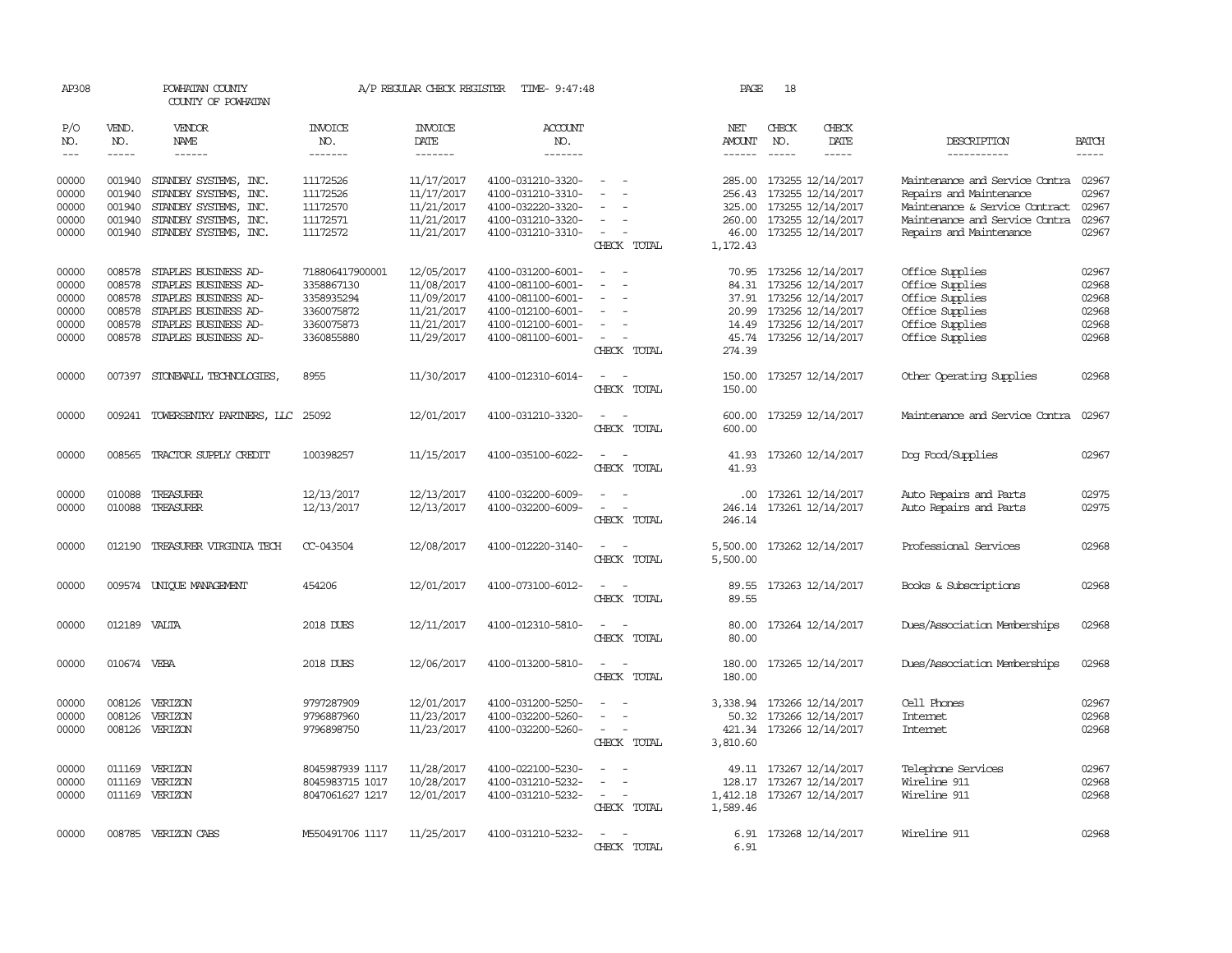| AP308                                                                                  |                                                                                                                                                                                                                                                                                                                                                                                                                                                                         | POWHATAN COUNTY<br>COUNTY OF POWHATAN                                                                                                                                                                                                                                                                    |                                                                                                                                                                        | A/P REGULAR CHECK REGISTER                                                                                                               | TIME- 9:47:48                                                                                                                                                                                                  |                                                                                                                                                                               | PAGE                                   | 19           |                                                                                                                                                                                                                                                                             |                                                                                                              |                                                                                        |
|----------------------------------------------------------------------------------------|-------------------------------------------------------------------------------------------------------------------------------------------------------------------------------------------------------------------------------------------------------------------------------------------------------------------------------------------------------------------------------------------------------------------------------------------------------------------------|----------------------------------------------------------------------------------------------------------------------------------------------------------------------------------------------------------------------------------------------------------------------------------------------------------|------------------------------------------------------------------------------------------------------------------------------------------------------------------------|------------------------------------------------------------------------------------------------------------------------------------------|----------------------------------------------------------------------------------------------------------------------------------------------------------------------------------------------------------------|-------------------------------------------------------------------------------------------------------------------------------------------------------------------------------|----------------------------------------|--------------|-----------------------------------------------------------------------------------------------------------------------------------------------------------------------------------------------------------------------------------------------------------------------------|--------------------------------------------------------------------------------------------------------------|----------------------------------------------------------------------------------------|
| P/O<br>NO.<br>$---$                                                                    | VEND.<br>NO.<br>$\begin{tabular}{ccccc} \multicolumn{2}{c }{\multicolumn{2}{c }{\multicolumn{2}{c }{\multicolumn{2}{c}}{\hspace{-2.2cm}}}} \multicolumn{2}{c }{\multicolumn{2}{c }{\hspace{-2.2cm}}\hline} \multicolumn{2}{c }{\hspace{-2.2cm}}\hline \multicolumn{2}{c }{\hspace{-2.2cm}}\hline \multicolumn{2}{c }{\hspace{-2.2cm}}\hline \multicolumn{2}{c }{\hspace{-2.2cm}}\hline \multicolumn{2}{c }{\hspace{-2.2cm}}\hline \multicolumn{2}{c }{\hspace{-2.2cm}}$ | VENDOR<br>NAME                                                                                                                                                                                                                                                                                           | <b>INVOICE</b><br>NO.<br>-------                                                                                                                                       | <b>INVOICE</b><br>DATE<br>-------                                                                                                        | <b>ACCOUNT</b><br>NO.<br>-------                                                                                                                                                                               |                                                                                                                                                                               | NET<br>AMOUNT<br>$- - - - - -$         | CHECK<br>NO. | CHECK<br>DATE<br>$- - - - -$                                                                                                                                                                                                                                                | DESCRIPTION<br>-----------                                                                                   | <b>BATCH</b><br>$- - - - -$                                                            |
| 00000<br>00000                                                                         | 009442 VESA<br>009442 VESA                                                                                                                                                                                                                                                                                                                                                                                                                                              |                                                                                                                                                                                                                                                                                                          | GROSSE DUE'17<br>HOWLAND DUES'17                                                                                                                                       | 12/06/2017<br>12/06/2017                                                                                                                 | 4100-083500-5810-<br>4100-083500-5810-                                                                                                                                                                         | $\sim$ 100 $\mu$<br>$\sim$<br>CHECK TOTAL                                                                                                                                     | 240.00                                 |              | 110.00 173269 12/14/2017<br>130.00 173269 12/14/2017                                                                                                                                                                                                                        | Dues/Association Memberships<br>Dues/Association Memberships                                                 | 02968<br>02968                                                                         |
| 00000                                                                                  |                                                                                                                                                                                                                                                                                                                                                                                                                                                                         | 008710 VIRGINIA BUSINESS SYSTEMS                                                                                                                                                                                                                                                                         | 21697968                                                                                                                                                               | 11/23/2017                                                                                                                               | 4100-012100-3320-                                                                                                                                                                                              | $\overline{\phantom{a}}$<br>CHECK TOTAL                                                                                                                                       | 157.65<br>157.65                       |              | 173270 12/14/2017                                                                                                                                                                                                                                                           | Maintenance & Service Contract                                                                               | 02968                                                                                  |
| 00000                                                                                  |                                                                                                                                                                                                                                                                                                                                                                                                                                                                         | 011995 WEST END MACHINE &                                                                                                                                                                                                                                                                                | 102317                                                                                                                                                                 | 11/30/2017                                                                                                                               | 4100-032200-6009-                                                                                                                                                                                              | $\sim$<br>CHECK TOTAL                                                                                                                                                         | 720.00<br>720.00                       |              | 173272 12/14/2017                                                                                                                                                                                                                                                           | Auto Repairs and Parts                                                                                       | 02968                                                                                  |
| 00000                                                                                  |                                                                                                                                                                                                                                                                                                                                                                                                                                                                         | 007545 WILSON'S CARPET SERVICE                                                                                                                                                                                                                                                                           | 3894                                                                                                                                                                   | 11/10/2017                                                                                                                               | 4100-014100-3310-                                                                                                                                                                                              | $\sim$<br>CHECK TOTAL                                                                                                                                                         | 175.00<br>175.00                       |              | 173273 12/14/2017                                                                                                                                                                                                                                                           | Repairs & Maintenance                                                                                        | 02967                                                                                  |
| 00000                                                                                  |                                                                                                                                                                                                                                                                                                                                                                                                                                                                         | 007755 WITMER ASSOCIATES INC.                                                                                                                                                                                                                                                                            | 1817295                                                                                                                                                                | 12/02/2017                                                                                                                               | 4100-031200-6011-                                                                                                                                                                                              | $\sim$<br>CHECK TOTAL                                                                                                                                                         | 180.00                                 |              | 180.00 173274 12/14/2017                                                                                                                                                                                                                                                    | Uniforms                                                                                                     | 02967                                                                                  |
| 00000                                                                                  |                                                                                                                                                                                                                                                                                                                                                                                                                                                                         | 009332 WITMER PUBLIC SAFETY                                                                                                                                                                                                                                                                              | 1816729                                                                                                                                                                | 12/04/2017                                                                                                                               | 4100-032200-6011-                                                                                                                                                                                              | $\sim$ $ \sim$<br>CHECK TOTAL                                                                                                                                                 | 1,117.00 173275 12/14/2017<br>1,117.00 |              |                                                                                                                                                                                                                                                                             | Protective Gear/Uniforms                                                                                     | 02968                                                                                  |
| 00000                                                                                  |                                                                                                                                                                                                                                                                                                                                                                                                                                                                         | 001890 X-ZACT                                                                                                                                                                                                                                                                                            | 3822<br>2017                                                                                                                                                           | 12/01/2017                                                                                                                               | 4100-031200-6001-                                                                                                                                                                                              | $\sim$ $  -$<br>CHECK TOTAL                                                                                                                                                   | 110.00                                 |              | 110.00 173277 12/14/2017                                                                                                                                                                                                                                                    | Office Supplies                                                                                              | 02967                                                                                  |
| 00000<br>00000                                                                         |                                                                                                                                                                                                                                                                                                                                                                                                                                                                         | 010688 A&B CLEANING SERVICE, INC. 12061<br>010688 A&B CLEANING SERVICE, INC. 12061                                                                                                                                                                                                                       |                                                                                                                                                                        | 12/13/2017<br>12/13/2017                                                                                                                 | 4100-014100-3180-<br>4100-032220-3180-                                                                                                                                                                         | $\overline{\phantom{a}}$<br>$\sim$<br>CHECK TOTAL                                                                                                                             | 5,441.38 173278 12/21/2017<br>5,687.53 |              | 246.15 173278 12/21/2017                                                                                                                                                                                                                                                    | Cleaning Service<br>Cleaning Service                                                                         | 02976<br>02976                                                                         |
| 00000                                                                                  |                                                                                                                                                                                                                                                                                                                                                                                                                                                                         | 007812 ABS TECHNOLOGY ARCHITECTS INV0029457                                                                                                                                                                                                                                                              |                                                                                                                                                                        | 12/13/2017                                                                                                                               | 4100-012510-3320-                                                                                                                                                                                              | $\omega_{\rm{max}}$ and $\omega_{\rm{max}}$<br>CHECK TOTAL                                                                                                                    | 3,479.68 173279 12/21/2017<br>3,479.68 |              |                                                                                                                                                                                                                                                                             | Maintenance & Service Contract                                                                               | 02976                                                                                  |
| 00000<br>00000<br>00000<br>00000<br>00000<br>00000<br>00000<br>00000<br>00000<br>00000 |                                                                                                                                                                                                                                                                                                                                                                                                                                                                         | 007436 AQUA VIRGINIA, INC.<br>007436 AQUA VIRGINIA, INC.<br>007436 AQUA VIRGINIA, INC.<br>007436 AQUA VIRGINIA, INC.<br>007436 AQUA VIRGINIA, INC.<br>007436 AQUA VIRGINIA, INC.<br>007436 AQUA VIRGINIA, INC.<br>007436 AQUA VIRGINIA, INC.<br>007436 AQUA VIRGINIA, INC.<br>007436 AQUA VIRGINIA, INC. | 0559913 12/17<br>0574622 12/17<br>0575072 12/17<br>0575528 12/17<br>0620830 12/17<br>0620830 12/17<br>0621132 12/17<br>0621730 12/17<br>0621781 12/17<br>0621784 12/17 | 12/08/2017<br>12/08/2017<br>12/08/2017<br>12/08/2017<br>12/08/2017<br>12/08/2017<br>12/08/2017<br>12/08/2017<br>12/08/2017<br>12/08/2017 | 4100-014100-5130-<br>4100-014100-5130-<br>4100-014100-5130-<br>4100-032210-5130-<br>4100-014100-5130-<br>4100-031200-5130-<br>4100-014600-5130-<br>4100-014100-5130-<br>4100-014100-5130-<br>4100-014100-5130- | $\sim$<br>$\overline{\phantom{a}}$<br>$\sim$<br>$\overline{\phantom{a}}$<br>$\overline{\phantom{a}}$<br>$\sim$<br>$\sim$<br>$\overline{\phantom{a}}$<br>$\sim$<br>CHECK TOTAL | 691.38                                 |              | 21.17 173281 12/21/2017<br>60.51 173281 12/21/2017<br>73.19 173281 12/21/2017<br>57.98 173281 12/21/2017<br>90.13 173281 12/21/2017<br>90.12 173281 12/21/2017<br>78.43 173281 12/21/2017<br>154.90 173281 12/21/2017<br>22.69 173281 12/21/2017<br>42.26 173281 12/21/2017 | Water<br>Water<br>Water<br>Water<br>Water<br>Water<br>- Field Irrigation<br>Water<br>Water<br>Water<br>Water | 02976<br>02976<br>02976<br>02976<br>02976<br>02976<br>02976<br>02976<br>02976<br>02976 |
| 00000<br>00000<br>00000<br>00000                                                       |                                                                                                                                                                                                                                                                                                                                                                                                                                                                         | 007436 AQUA VIRGINIA, INC.<br>007436 AQUA VIRGINIA, INC.<br>007436 AQUA VIRGINIA, INC.<br>007436 AQUA VIRGINIA, INC.                                                                                                                                                                                     | 0621880 12/17<br>1100656 12/17<br>1100657 12/17<br>1401897 12/17                                                                                                       | 12/08/2017<br>12/08/2017<br>12/08/2017<br>12/08/2017                                                                                     | 4100-014600-5130-<br>4100-014600-5130-<br>4100-014600-5130-<br>4100-014600-5130-                                                                                                                               | $\sim$<br>$\equiv$<br>$\sim$<br>CHECK TOTAL                                                                                                                                   | 109.27<br>258.85                       |              | 17.62 173282 12/21/2017<br>173282 12/21/2017<br>114.34 173282 12/21/2017<br>17.62 173282 12/21/2017                                                                                                                                                                         | Water - Field Irrigation<br>Water - Field Irrigation<br>Water - Field Irrigation<br>Water - Field Irrigation | 02976<br>02976<br>02976<br>02976                                                       |
| 00000                                                                                  |                                                                                                                                                                                                                                                                                                                                                                                                                                                                         | 011206 A1 DOOR COMPANY                                                                                                                                                                                                                                                                                   | 20064082                                                                                                                                                               | 11/24/2017                                                                                                                               | 4100-032210-3310-                                                                                                                                                                                              | $\sim$ $\sim$<br>CHECK TOTAL                                                                                                                                                  | 135.00                                 |              | 135.00 173283 12/21/2017                                                                                                                                                                                                                                                    | Repairs & Maintenance                                                                                        | 02976                                                                                  |
| 00000                                                                                  |                                                                                                                                                                                                                                                                                                                                                                                                                                                                         | 007941 BAKER & TAYLOR                                                                                                                                                                                                                                                                                    | 007680060                                                                                                                                                              | 12/02/2017                                                                                                                               | 4100-073100-6012-                                                                                                                                                                                              | $\sim$                                                                                                                                                                        |                                        |              | 41.36 173284 12/21/2017                                                                                                                                                                                                                                                     | Books & Subscriptions                                                                                        | 02976                                                                                  |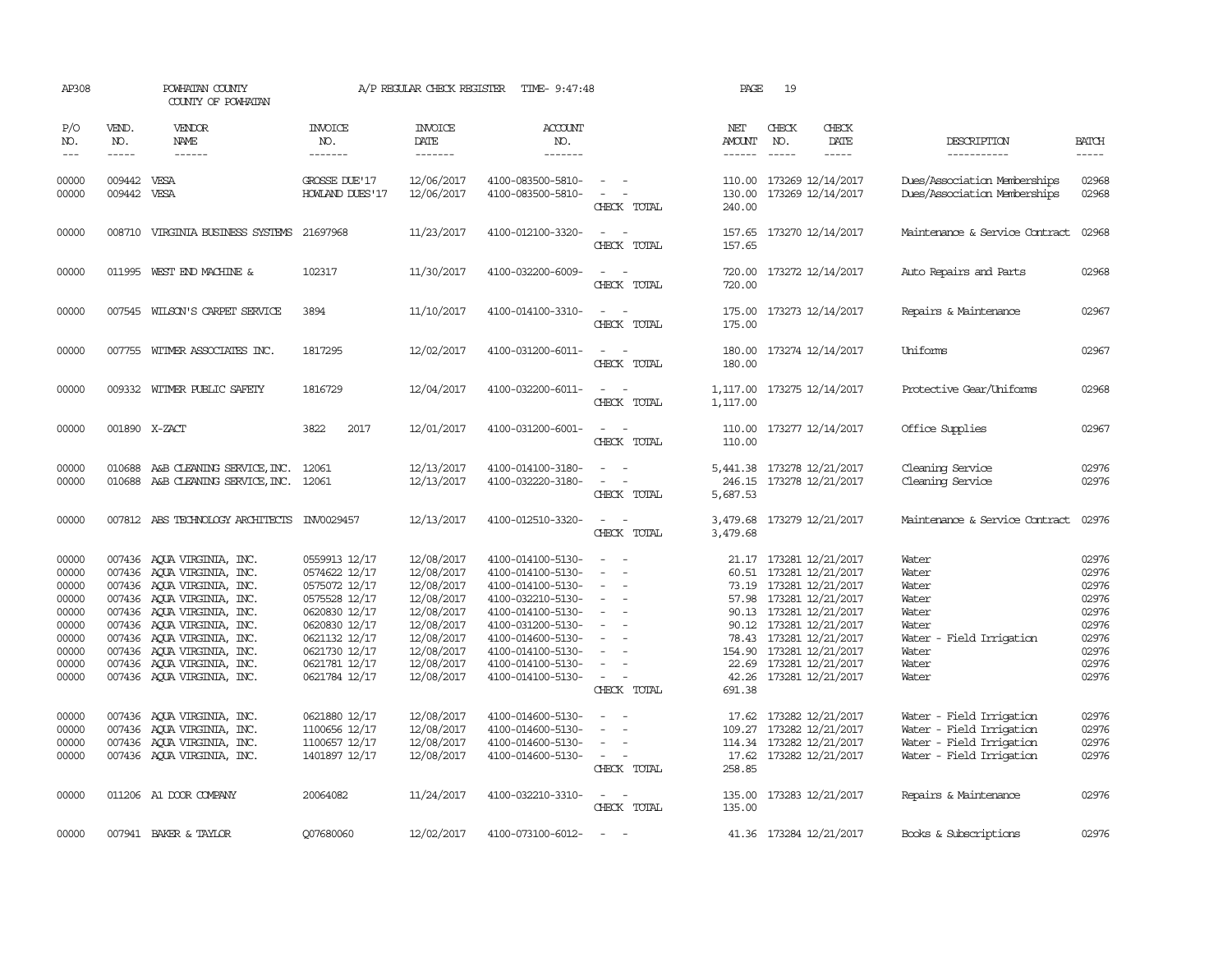| AP308                   |                             | POWHATAN COUNTY<br>COUNTY OF POWHATAN                          |                                     | A/P REGULAR CHECK REGISTER             | TIME- 9:47:48                                               |                                                                      | PAGE                    | 20                                                                                 |                                                                        |                         |
|-------------------------|-----------------------------|----------------------------------------------------------------|-------------------------------------|----------------------------------------|-------------------------------------------------------------|----------------------------------------------------------------------|-------------------------|------------------------------------------------------------------------------------|------------------------------------------------------------------------|-------------------------|
| P/O<br>NO.<br>$---$     | VEND.<br>NO.<br>$- - - - -$ | VENDOR<br>NAME<br>$- - - - - -$                                | <b>INVOICE</b><br>NO.<br>-------    | <b>INVOICE</b><br>DATE<br>-------      | <b>ACCOUNT</b><br>NO.<br>-------                            |                                                                      | NET<br>AMOUNT<br>------ | CHECK<br>CHECK<br>DATE<br>NO.<br>$- - - - -$<br>$- - - - -$                        | DESCRIPTION<br>-----------                                             | <b>BATCH</b>            |
| 00000<br>00000          |                             | 007941 BAKER & TAYLOR<br>007941 BAKER & TAYLOR                 | 007680061<br>Q07680062              | 12/02/2017<br>12/12/2017               | 4100-073100-6012-<br>4100-073100-6012-                      | $\omega_{\rm{max}}$ and $\omega_{\rm{max}}$<br>$\sim$<br>CHECK TOTAL | 61.83                   | 3.24 173284 12/21/2017<br>17.23 173284 12/21/2017                                  | Books & Subscriptions<br>Books & Subscriptions                         | 02976<br>02976          |
| 00000                   | 012207                      | BATTERIES PLUS BULBS                                           | 199-115447-01                       | 11/09/2017                             | 4100-014100-3310-                                           | $\overline{\phantom{a}}$<br>$\sim$<br>CHECK TOTAL                    | 28.61<br>28.61          | 173285 12/21/2017                                                                  | Repairs & Maintenance                                                  | 02976                   |
| 00000                   | 012197                      | BENIZIO, JANINE MARIE                                          | <b>GRAND JURY 2017</b>              | 12/14/2017                             | 4100-021100-1700-                                           | $\sim$<br>$\sim$<br>CHECK TOTAL                                      | 30.00<br>30.00          | 173287 12/21/2017                                                                  | COMP: Jurors & Witnesses                                               | 02977                   |
| 00000                   |                             | 006655 BLOSSMAN GAS COMPANIES                                  | 2329874                             | 11/22/2017                             | 4100-032220-5120-                                           | $\overline{\phantom{a}}$<br>CHECK TOTAL                              | 338.80<br>338.80        | 173288 12/21/2017                                                                  | Fuel                                                                   | 02976                   |
| 00000<br>00000          |                             | 008713 BLUE RIDGE RESCUE<br>008713 BLUE RIDGE RESCUE           | 42723<br>42725                      | 12/12/2017<br>12/12/2017               | 4100-032200-6011-<br>4100-032200-6011-                      | $\sim$ $\sim$<br>$\sim$<br>$\overline{\phantom{a}}$<br>CHECK TOTAL   | 3,620.00<br>5,430.00    | 1,810.00 173289 12/21/2017<br>173289 12/21/2017                                    | Protective Gear/Uniforms<br>Protective Gear/Uniforms                   | 02976<br>02976          |
| 00000<br>00000<br>00000 |                             | 009991 BMS DIRECT<br>009991 BMS DIRECT<br>009991 BMS DIRECT    | 120466<br>121793P<br>121796P        | 12/08/2017<br>12/12/2017<br>12/12/2017 | 4100-012320-5210-<br>4100-012410-5210-<br>4100-012410-5210- | CHECK TOTAL                                                          | 3,092.05                | 162.05 173290 12/21/2017<br>2,538.00 173290 12/21/2017<br>392.00 173290 12/21/2017 | Postage<br>Postage<br>Postage                                          | 02976<br>02976<br>02976 |
| 00000                   |                             | 012201 BOWAN, KELLY BRIANNA                                    | <b>GRAND JURY 2017</b>              | 12/14/2017                             | 4100-021100-1700-                                           | CHECK TOTAL                                                          | 30.00<br>30.00          | 173291 12/21/2017                                                                  | COMP: Jurors & Witnesses                                               | 02977                   |
| 00000                   | 007509                      | CAPITALIRISTATE                                                | S031215220.001                      | 12/05/2017                             | 4100-014100-3310-                                           | $ -$<br>CHECK TOTAL                                                  | 108.46                  | 108.46 173292 12/21/2017                                                           | Repairs & Maintenance                                                  | 02976                   |
| 00000                   | 008723                      | CAS SEVERN                                                     | 431437                              | 11/30/2017                             | 4100-012510-3320-                                           | CHECK TOTAL                                                          | 2,900.00<br>2,900.00    | 173293 12/21/2017                                                                  | Maintenance & Service Contract                                         | 02976                   |
| 00000                   | 000540                      | CENTRAL VIRGINIA WASTE                                         | 22859                               | 12/11/2017                             | 4100-014300-3176-                                           | $\sim$<br>$\sim$<br>CHECK TOTAL                                      | 183.72<br>183.72        | 173295 12/21/2017                                                                  | Recycling Pulls                                                        | 02976                   |
| 00000<br>00000<br>00000 | 006965<br>006965<br>006965  | CINIAS CORPORATION<br>CINIAS CORPORATION<br>CINIAS CORPORATION | 143301985<br>143301985<br>143301986 | 12/13/2017<br>12/13/2017<br>12/13/2017 | 4100-014100-6011-<br>4100-014500-6011-<br>4100-014300-6011- | CHECK TOTAL                                                          | 267.89                  | 67.54 173296 12/21/2017<br>82.11 173296 12/21/2017<br>118.24 173296 12/21/2017     | Uniforms<br>Uniforms<br>Uniforms                                       | 02976<br>02976<br>02976 |
| 00000                   |                             | 009178 COMCAST                                                 | 012008985912/17                     | 12/07/2017                             | 4100-014300-5260-                                           | CHECK TOTAL                                                          | 94.85<br>94.85          | 173297 12/21/2017                                                                  | Internet                                                               | 02976                   |
| 00000                   |                             | 010949 COMCAST                                                 | 59442653                            | 12/01/2017                             | 4100-012510-5260-                                           | CHECK TOTAL                                                          | 2,254.00<br>2,254.00    | 173298 12/21/2017                                                                  | Internet Usage                                                         | 02976                   |
| 00000                   | 012200                      | COUSINS, CRAIG ROLLIN                                          | <b>GRAND JURY 2017</b>              | 12/14/2017                             | 4100-021100-1700-                                           | CHECK TOTAL                                                          | 30.00<br>30.00          | 173299 12/21/2017                                                                  | COMP: Jurors & Witnesses                                               | 02977                   |
| 00000<br>00000          | 006042                      | DEPT. OF MOTOR VEHICLES<br>006042 DEPT. OF MOTOR VEHICLES      | 17324273<br>17334771                | 11/20/2017<br>11/30/2017               | 4100-012410-3320-<br>4100-012410-3320-                      | $\overline{a}$<br>$\overline{\phantom{a}}$<br>CHECK TOTAL            | 20.00<br>2,220.00       | 173302 12/21/2017<br>2,200.00 173302 12/21/2017                                    | Maintenance & Service Contract<br>Maintenance & Service Contract 02976 | 02976                   |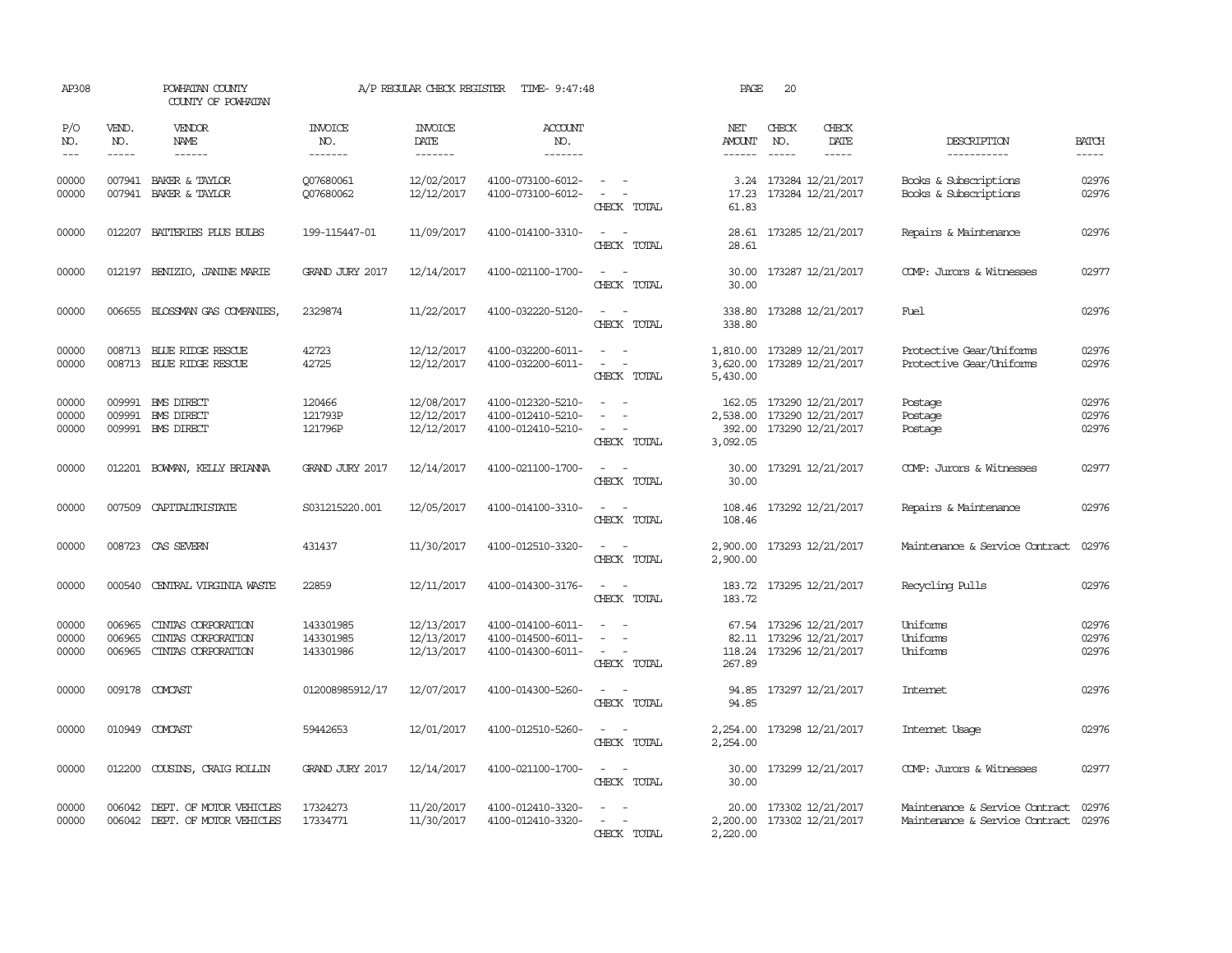| AP308                                                                                  |                                                                                                  | POWHATAN COUNTY<br>COUNTY OF POWHATAN                                                                                                                                                                                                                                                |                                                                                                                                                                                            | A/P REGULAR CHECK REGISTER                                                                                                               | TIME- 9:47:48                                                                                                                                                                                                  |                                                                                                                           |             | PAGE                    | 21                            |                                                                                                                                                                                                                                                                                       |                                                                                                                                                                                                          |                                                                                        |
|----------------------------------------------------------------------------------------|--------------------------------------------------------------------------------------------------|--------------------------------------------------------------------------------------------------------------------------------------------------------------------------------------------------------------------------------------------------------------------------------------|--------------------------------------------------------------------------------------------------------------------------------------------------------------------------------------------|------------------------------------------------------------------------------------------------------------------------------------------|----------------------------------------------------------------------------------------------------------------------------------------------------------------------------------------------------------------|---------------------------------------------------------------------------------------------------------------------------|-------------|-------------------------|-------------------------------|---------------------------------------------------------------------------------------------------------------------------------------------------------------------------------------------------------------------------------------------------------------------------------------|----------------------------------------------------------------------------------------------------------------------------------------------------------------------------------------------------------|----------------------------------------------------------------------------------------|
| P/O<br>NO.<br>$\frac{1}{2}$                                                            | VEND.<br>NO.<br>$- - - - -$                                                                      | VENDOR<br>NAME<br>$- - - - - -$                                                                                                                                                                                                                                                      | INVOICE<br>NO.<br>-------                                                                                                                                                                  | <b>INVOICE</b><br>DATE<br>--------                                                                                                       | <b>ACCOUNT</b><br>NO.<br>-------                                                                                                                                                                               |                                                                                                                           |             | NET<br>AMOUNT<br>------ | CHECK<br>NO.<br>$\frac{1}{2}$ | CHECK<br>DATE<br>$\frac{1}{2}$                                                                                                                                                                                                                                                        | DESCRIPTION<br>-----------                                                                                                                                                                               | <b>BATCH</b><br>-----                                                                  |
| 00000<br>00000                                                                         | 006240<br>006240                                                                                 | DIAMOND SPRINGS WATER, INC 1128074500<br>DIAMOND SPRINGS WATER, INC 3036903                                                                                                                                                                                                          |                                                                                                                                                                                            | 11/28/2017<br>12/01/2017                                                                                                                 | 4100-014300-5130-<br>4100-014300-5130-                                                                                                                                                                         | $\sim$<br>$\sim$ $ -$                                                                                                     | CHECK TOTAL | 6.99<br>25.93<br>32.92  |                               | 173303 12/21/2017<br>173303 12/21/2017                                                                                                                                                                                                                                                | Water<br>Water                                                                                                                                                                                           | 02976<br>02976                                                                         |
| 00000                                                                                  |                                                                                                  | 008750 DOMINION ENERGY                                                                                                                                                                                                                                                               | 1395164567 1217                                                                                                                                                                            | 12/05/2017                                                                                                                               | 4100-053910-5642-                                                                                                                                                                                              | $\sim$ $-$                                                                                                                | CHECK TOTAL | 682.65                  |                               | 682.65 173304 12/21/2017                                                                                                                                                                                                                                                              | PCCAA Services - TANF                                                                                                                                                                                    | 02976                                                                                  |
| 00000<br>00000<br>00000<br>00000<br>00000<br>00000<br>00000<br>00000<br>00000<br>00000 | 000860<br>000860<br>000860<br>000860<br>000860<br>000860<br>000860<br>000860<br>000860<br>000860 | DOMINION ENERGY VIRGINIA<br>DOMINION ENERGY VIRGINIA<br>DOMINION ENERGY VIRGINIA<br>DOMINION ENERGY VIRGINIA<br>DOMINION ENERGY VIRGINIA<br>DOMINION ENERGY VIRGINIA<br>DOMINION ENERGY VIRGINIA<br>DOMINION ENERGY VIRGINIA<br>DOMINION ENERGY VIRGINIA<br>DOMINION ENERGY VIRGINIA | 0432180008 1217<br>0863807277 1217<br>0962041034 1217<br>1221667833 1217<br>1223507334 1217<br>1982170001 1217<br>2142337506 1217<br>2312285006 1217<br>2346327501 1217<br>2346327501 1217 | 12/04/2017<br>12/04/2017<br>12/04/2017<br>12/04/2017<br>12/04/2017<br>12/04/2017<br>12/04/2017<br>12/04/2017<br>12/04/2017<br>12/04/2017 | 4100-014600-5110-<br>4100-014600-5110-<br>4100-032210-5110-<br>4100-031210-5110-<br>4100-014300-5110-<br>4100-014100-5110-<br>4100-014600-5110-<br>4100-014100-5110-<br>4100-014100-5110-<br>4100-031200-5110- | $\equiv$<br>$\overline{\phantom{a}}$<br>$\sim$<br>$\sim$<br>$\sim$<br>$\sim$<br>$\sim$ $-$<br>$\sim$<br>$\sim$<br>$\sim$  | CHECK TOTAL | 5,660.37                |                               | 406.22 173305 12/21/2017<br>29.17 173305 12/21/2017<br>921.98 173305 12/21/2017<br>237.60 173305 12/21/2017<br>236.68 173305 12/21/2017<br>11.75 173305 12/21/2017<br>98.38 173305 12/21/2017<br>243.99 173305 12/21/2017<br>1,737.30 173305 12/21/2017<br>1,737.30 173305 12/21/2017 | Electricity<br>Electricity<br>Electricity<br>Electricity - Comunications H<br>Electricity<br>Electricity<br>Electricity<br>Electricity<br>Electricity<br>Electricity                                     | 02976<br>02976<br>02976<br>02976<br>02976<br>02976<br>02976<br>02976<br>02976<br>02976 |
| 00000<br>00000<br>00000<br>00000<br>00000<br>00000<br>00000<br>00000                   | 000860<br>000860<br>000860<br>000860<br>000860<br>000860<br>000860<br>000860                     | DOMINION ENERGY VIRGINIA<br>DOMINION ENERGY VIRGINIA<br>DOMINION ENERGY VIRGINIA<br>DOMINION ENERGY VIRGINIA<br>DOMINION ENERGY VIRGINIA<br>DOMINION ENERGY VIRGINIA<br>DOMINION ENERGY VIRGINIA<br>DOMINION ENERGY VIRGINIA                                                         | 2352270009 1217<br>2442170003 1217<br>2462222502 1217<br>2476067034 1217<br>2613832712 1217<br>2912605595 1217<br>2932352368 1217<br>2972120006 1217                                       | 12/04/2017<br>12/04/2017<br>12/04/2017<br>12/04/2017<br>12/04/2017<br>12/04/2017<br>12/04/2017<br>12/04/2017                             | 4100-014100-5110-<br>4100-014100-5110-<br>4100-014100-5110-<br>4100-014100-5110-<br>4100-022100-5110-<br>4100-014100-5110-<br>4100-032220-5110-<br>4100-014100-5110-                                           | $\sim$<br>$\sim$<br>$\sim$ $-$<br>$\sim 100$<br>$\sim$<br>$\overline{\phantom{a}}$<br>$\sim$                              | CHECK TOTAL | 7,963.17                |                               | 153.92 173306 12/21/2017<br>1,856.61 173306 12/21/2017<br>3,891.33 173306 12/21/2017<br>195.57 173306 12/21/2017<br>249.33 173306 12/21/2017<br>124.00 173306 12/21/2017<br>20.68 173306 12/21/2017<br>1,471.73 173306 12/21/2017                                                     | Electricity<br>Electricity<br>Electricity<br>Electricity<br>Electricity<br>Electricity<br>Electricity<br>Electricity                                                                                     | 02976<br>02976<br>02976<br>02976<br>02976<br>02976<br>02976<br>02976                   |
| 00000<br>00000<br>00000<br>00000<br>00000<br>00000<br>00000<br>00000<br>00000<br>00000 | 000860<br>000860<br>000860<br>000860<br>000860<br>000860<br>000860<br>000860<br>000860<br>000860 | DOMINION ENERGY VIRGINIA<br>DOMINION ENERGY VIRGINIA<br>DOMINION ENERGY VIRGINIA<br>DOMINION ENERGY VIRGINIA<br>DOMINION ENERGY VIRGINIA<br>DOMINION ENERGY VIRGINIA<br>DOMINION ENERGY VIRGINIA<br>DOMINION ENERGY VIRGINIA<br>DOMINION ENERGY VIRGINIA<br>DOMINION ENERGY VIRGINIA | 3451094936 1217<br>3496131156 1217<br>3507951824 1217<br>4062035391 1217<br>4165680929 1217<br>4691491015 1217<br>4732217502 1217<br>5652237503 1217<br>6024003557 1217<br>6211789810 1217 | 12/04/2017<br>12/04/2017<br>12/04/2017<br>12/04/2017<br>12/05/2017<br>12/05/2017<br>12/04/2017<br>12/04/2017<br>12/05/2017<br>12/04/2017 | 4100-014600-5110-<br>4100-014100-5110-<br>4100-014600-5110-<br>4100-031210-5110-<br>4100-031210-5110-<br>4100-014600-5110-<br>4100-014600-5110-<br>4100-014600-5110-<br>4100-014100-5110-<br>4100-031210-5110- | $\sim$ $-$<br>$\sim$<br>$\sim$<br>$\sim$<br>$\sim$<br>$\sim$<br>$\sim$ $-$<br>$\sim$<br>$\sim$<br>$\sim$<br>$\sim$        | CHECK TOTAL | 128.07<br>862.93        |                               | 198.17 173307 12/21/2017<br>6.59 173307 12/21/2017<br>30.43 173307 12/21/2017<br>138.23 173307 12/21/2017<br>138.97 173307 12/21/2017<br>38.69 173307 12/21/2017<br>101.49 173307 12/21/2017<br>58.35 173307 12/21/2017<br>23.94 173307 12/21/2017<br>173307 12/21/2017               | Electricity<br>Electricity<br>Electricity<br>Electricity - Comunications H<br>Electricity - Comunications H<br>Electricity<br>Electricity<br>Electricity<br>Electricity<br>Electricity - Comunications H | 02976<br>02976<br>02976<br>02976<br>02976<br>02976<br>02976<br>02976<br>02976<br>02976 |
| 00000<br>00000<br>00000                                                                | 000860<br>000860<br>000860                                                                       | DOMINION ENERGY VIRGINIA<br>DOMINION ENERGY VIRGINIA<br>DOMINION ENERGY VIRGINIA                                                                                                                                                                                                     | 8009370571 1217<br>8971069334 1217<br>9750120975 1217                                                                                                                                      | 12/05/2017<br>12/04/2017<br>12/04/2017                                                                                                   | 4100-031210-5110-<br>4100-014300-5110-<br>4100-032220-5110-                                                                                                                                                    | $\overline{\phantom{a}}$<br>$\sim$<br>$\sim$ 100 $\mu$                                                                    | CHECK TOTAL | 33.96<br>2,333.11       |                               | 173308 12/21/2017<br>90.85 173308 12/21/2017<br>2,208.30 173308 12/21/2017                                                                                                                                                                                                            | Electricity - Comunications H<br>Electricity<br>Electricity                                                                                                                                              | 02976<br>02976<br>02976                                                                |
| 00000                                                                                  |                                                                                                  | 001910 DUNN GAS COMPANY                                                                                                                                                                                                                                                              | 68705                                                                                                                                                                                      | 12/11/2017                                                                                                                               | 4100-014100-5120-                                                                                                                                                                                              | $\frac{1}{2} \left( \frac{1}{2} \right) \left( \frac{1}{2} \right) \left( \frac{1}{2} \right) \left( \frac{1}{2} \right)$ | CHECK TOTAL | 2,652.97                |                               | 2,652.97 173309 12/21/2017                                                                                                                                                                                                                                                            | Fuel                                                                                                                                                                                                     | 02976                                                                                  |
| 00000<br>00000                                                                         | 006585<br>006585                                                                                 | ELECTRICAL CONNECTION<br>ELECTRICAL CONECTION                                                                                                                                                                                                                                        | 4028<br>4028                                                                                                                                                                               | 12/01/2017<br>12/01/2017                                                                                                                 | 4100-014100-3310-<br>4100-032210-3310-                                                                                                                                                                         | $\sim$<br>$\sim$                                                                                                          |             |                         |                               | 342.76 173310 12/21/2017<br>168.75 173310 12/21/2017                                                                                                                                                                                                                                  | Repairs & Maintenance<br>Repairs & Maintenance                                                                                                                                                           | 02976<br>02976                                                                         |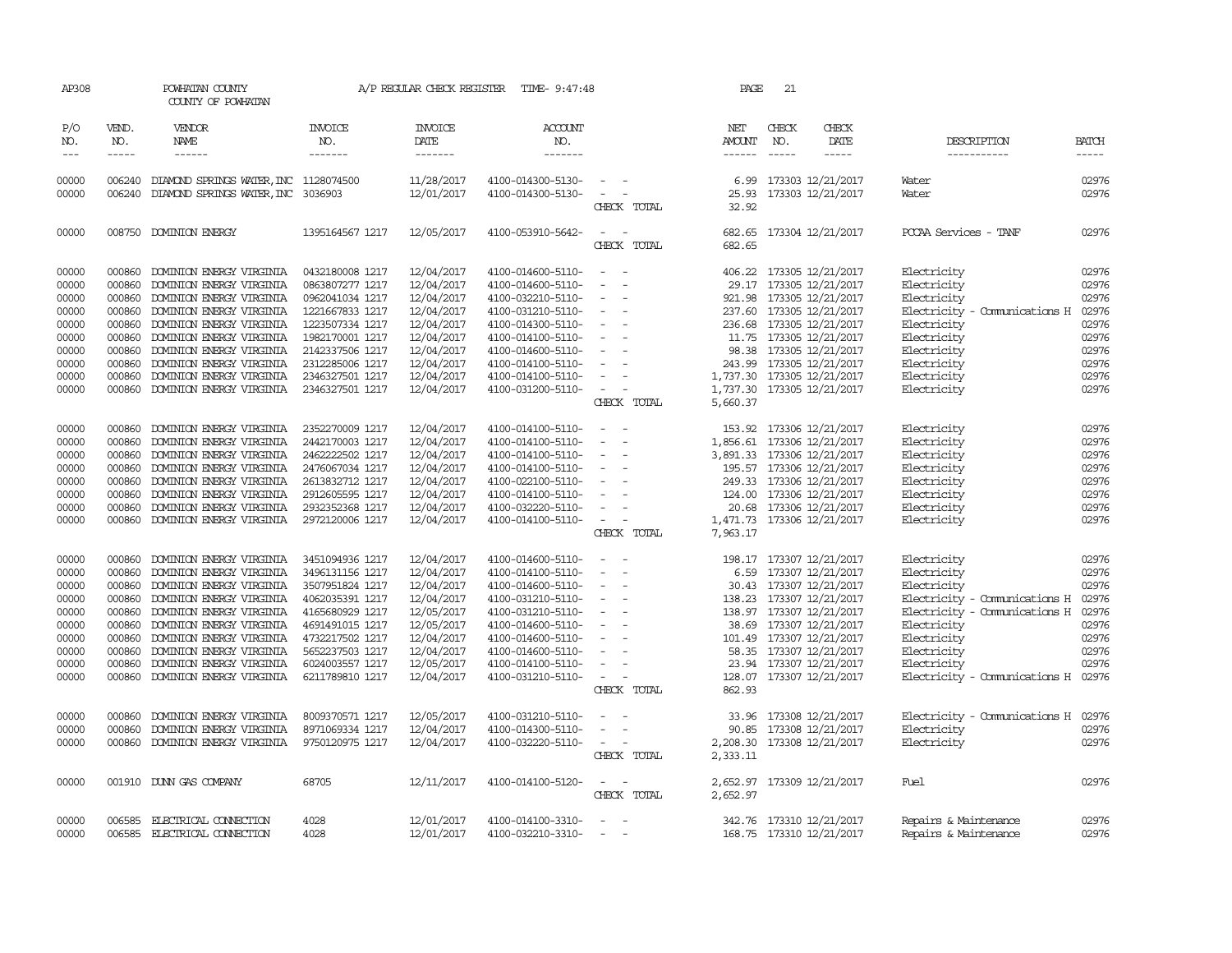| AP308                            |                                      | POWHATAN COUNTY<br>COUNTY OF POWHATAN                                                  |                                      | A/P REGULAR CHECK REGISTER                           | TIME- 9:47:48                                                                    |                                                   | PAGE                                   | 22                          |                                                                                         |                                                                                                              |                                  |
|----------------------------------|--------------------------------------|----------------------------------------------------------------------------------------|--------------------------------------|------------------------------------------------------|----------------------------------------------------------------------------------|---------------------------------------------------|----------------------------------------|-----------------------------|-----------------------------------------------------------------------------------------|--------------------------------------------------------------------------------------------------------------|----------------------------------|
| P/O<br>NO.<br>$\frac{1}{2}$      | VEND.<br>NO.<br>$- - - - -$          | <b>VENDOR</b><br>NAME<br>$- - - - - -$                                                 | <b>INVOICE</b><br>NO.<br>-------     | <b>INVOICE</b><br><b>DATE</b><br>-------             | <b>ACCOUNT</b><br>NO.<br>-------                                                 |                                                   | NET<br>AMOUNT                          | CHECK<br>NO.<br>$- - - - -$ | CHECK<br>DATE<br>-----                                                                  | DESCRIPTION<br>-----------                                                                                   | <b>BATCH</b><br>$- - - - -$      |
| 00000<br>00000                   | 006585<br>006585                     | ELECTRICAL CONNECTION<br>ELECTRICAL CONNECTION                                         | 4028<br>4028                         | 12/01/2017<br>12/01/2017                             | 4100-032220-3310-<br>4100-014300-3310-                                           | $\overline{\phantom{a}}$<br>$\sim$<br>CHECK TOTAL | 168.75<br>225.00<br>905.26             |                             | 173310 12/21/2017<br>173310 12/21/2017                                                  | Repairs & Maintenance<br>Repairs & Maintenance                                                               | 02976<br>02976                   |
| 00000                            | 008336                               | FERGUSON ENTERPRISES INC.                                                              | 4698650                              | 11/27/2017                                           | 4100-014100-3310-                                                                | $\sim$<br>$\sim$<br>CHECK TOTAL                   | 234.40<br>234.40                       |                             | 173311 12/21/2017                                                                       | Repairs & Maintenance                                                                                        | 02976                            |
| 00000<br>00000                   |                                      | 006013 GRAINGER<br>006013 GRAINGER                                                     | 9631332625<br>9632708856             | 12/01/2017<br>12/04/2017                             | 4100-032220-3310-<br>4100-014100-3310-                                           | $\equiv$<br>$\sim$<br>$\sim$<br>CHECK TOTAL       | 29.79<br>18.60<br>48.39                |                             | 173312 12/21/2017<br>173312 12/21/2017                                                  | Repairs & Maintenance<br>Repairs & Maintenance                                                               | 02976<br>02976                   |
| 00000<br>00000<br>00000<br>00000 | 000120<br>000120<br>000120<br>000120 | JAMES RIVER AIR<br><b>JAMES RIVER AIR</b><br><b>JAMES RIVER AIR</b><br>JAMES RIVER AIR | S86951<br>S87003<br>S87612<br>S87693 | 11/30/2017<br>11/30/2017<br>11/30/2017<br>11/30/2017 | 4100-014100-3308-<br>4100-014100-3308-<br>4100-014100-3308-<br>4100-014100-3308- | $\sim$<br>$\sim$<br>CHECK TOTAL                   | 688.00<br>651.20<br>688.00<br>2,647.51 |                             | 173315 12/21/2017<br>173315 12/21/2017<br>173315 12/21/2017<br>620.31 173315 12/21/2017 | HVAC Service and Repairs<br>HVAC Service and Repairs<br>HVAC Service and Repairs<br>HVAC Service and Repairs | 02977<br>02977<br>02977<br>02977 |
| 00000                            |                                      | 012203 LEWIS, SR., BRUCE C.                                                            | GRAND JURY 2017                      | 12/14/2017                                           | 4100-021100-1700-                                                                | CHECK TOTAL                                       | 30.00<br>30.00                         |                             | 173316 12/21/2017                                                                       | COMP: Jurors & Witnesses                                                                                     | 02977                            |
| 00000                            |                                      | 012202 LLEWELLYN, JESSICA A.                                                           | GRAND JURY 2017                      | 12/14/2017                                           | 4100-021100-1700-                                                                | $\sim$<br>$\equiv$<br>CHECK TOTAL                 | 30.00<br>30.00                         |                             | 173317 12/21/2017                                                                       | COMP: Jurors & Witnesses                                                                                     | 02977                            |
| 00000<br>00000                   | 000166                               | LUCK STONE CORP.<br>000166 LUCK STONE CORP.                                            | 398825<br>398861                     | 11/17/2017<br>11/17/2017                             | 4100-014600-3310-<br>4100-014500-3190-                                           | $\equiv$<br>CHECK TOTAL                           | 63.00<br>40.19<br>103.19               |                             | 173318 12/21/2017<br>173318 12/21/2017                                                  | Repairs and Maintenance<br>Grounds Maintenance                                                               | 02977<br>02977                   |
| 00000                            | 011268                               | MAILFINANCE                                                                            | N6894732                             | 12/12/2017                                           | 100-000100-0017-                                                                 | CHECK TOTAL                                       | 516.27<br>516.27                       |                             | 173319 12/21/2017                                                                       | Postage Lease                                                                                                | 02977                            |
| 00000                            | 012199                               | MASON, GEORGE DAVID                                                                    | GRAND JURY 2017                      | 12/14/2017                                           | 4100-021100-1700-                                                                | CHECK TOTAL                                       | 30.00<br>30.00                         |                             | 173320 12/21/2017                                                                       | COMP: Jurors & Witnesses                                                                                     | 02977                            |
| 00000                            | 012196                               | NACIO MEMBERSHIP                                                                       | <b>COUNTY MEMBERSP</b>               | 12/12/2017                                           | 4100-012510-5540-                                                                | CHECK TOTAL                                       | 85.00<br>85.00                         |                             | 173322 12/21/2017                                                                       | Conferences and Training                                                                                     | 02978                            |
| 00000                            | 008967                               | PACIELLO, BRIGID                                                                       | MILEAGE NOV/DEC                      | 12/18/2017                                           | 4100-012510-5510-                                                                | CHECK TOTAL                                       | 77.54<br>77.54                         |                             | 173323 12/21/2017                                                                       | Travel/Mileage/Parking/Tolls                                                                                 | 02978                            |
| 00000                            |                                      | 009153 PITNEY BOWES GLOBAL                                                             | 3304964309                           | 11/30/2017                                           | 4100-021200-8002-                                                                | $\equiv$<br>CHECK TOTAL                           | 151.49<br>151.49                       |                             | 173324 12/21/2017                                                                       | Copier Lease Agreement                                                                                       | 02978                            |
| 00000                            |                                      | 001250 POWHATAN AUTO & TRACTOR                                                         | 476986                               | 11/30/2017                                           | 4100-014100-3310-                                                                | CHECK TOTAL                                       | 8.98<br>8.98                           |                             | 173325 12/21/2017                                                                       | Repairs & Maintenance                                                                                        | 02978                            |
| 00000<br>00000                   | 006914                               | POWHATAN AUTO REPAIR<br>006914 POWHATAN AUTO REPAIR                                    | 2003 GMC SONOMA<br>921               | 11/20/2017<br>10/27/2017                             | 4100-034100-6009-<br>4100-034100-6009-                                           | $\equiv$<br>CHECK TOTAL                           | 33.00<br>49.70<br>82.70                |                             | 173326 12/21/2017<br>173326 12/21/2017                                                  | Auto Parts/Repairs<br>Auto Parts/Repairs                                                                     | 02978<br>02978                   |
| 00000                            | 006928                               | POWHATAN COUNTY DEPT. OF                                                               | 720645013712/17                      | 12/04/2017                                           | 4100-053910-5642-                                                                | $\overline{\phantom{a}}$<br>CHECK TOTAL           | 261.19<br>261.19                       |                             | 173327 12/21/2017                                                                       | PCCAA Services - TANF                                                                                        | 02978                            |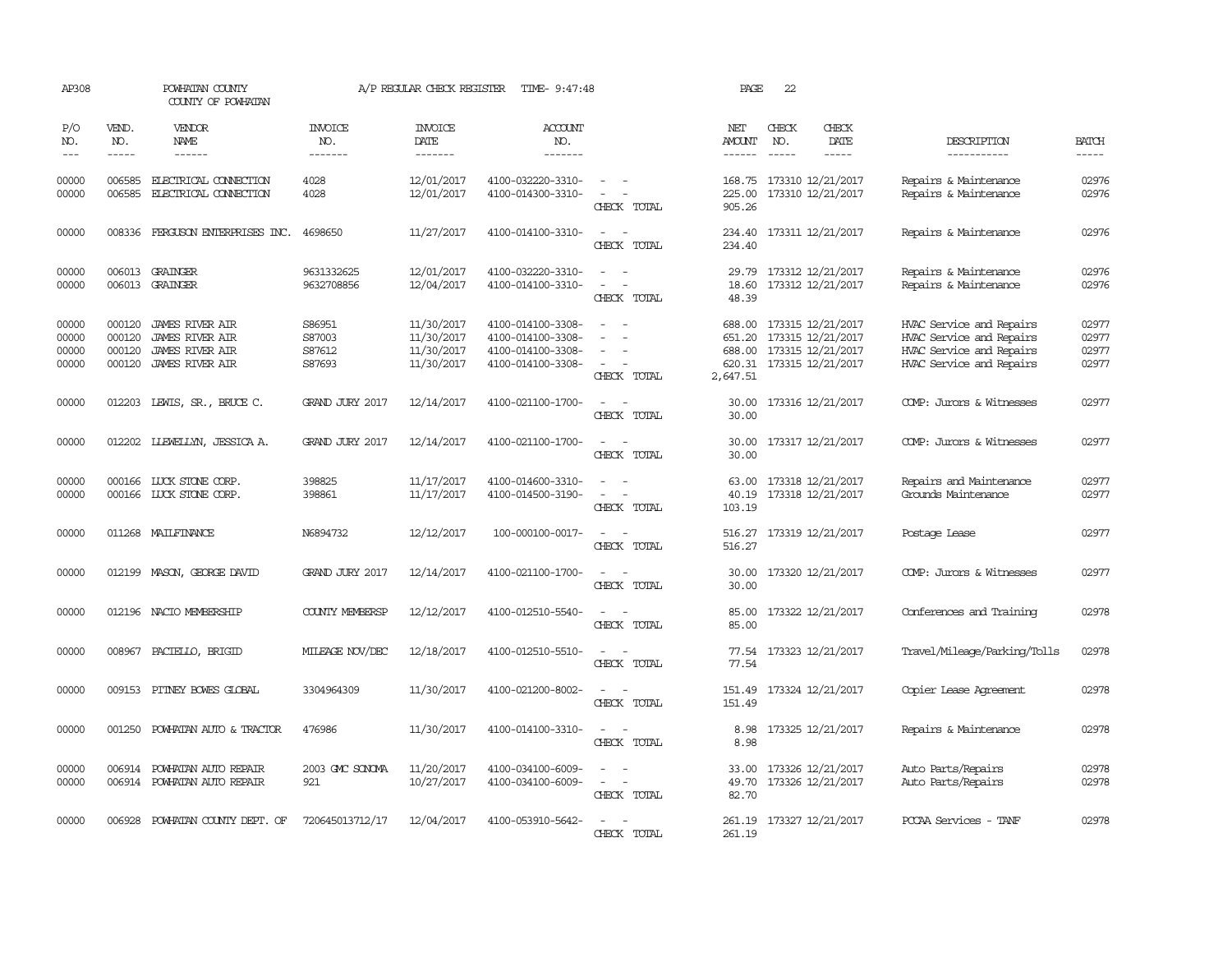| AP308                |                                                                                                                                                                                                                                                                                                                                                                                                                                                                         | POWHATAN COUNTY<br>COUNTY OF POWHATAN                         |                                    | A/P REGULAR CHECK REGISTER        | TIME- 9:47:48                          |                          | PAGE                    | 23                          |                                                     |                                                |                                                                                                                                                                                                                                                                                                                                                                                                                                                                                                     |
|----------------------|-------------------------------------------------------------------------------------------------------------------------------------------------------------------------------------------------------------------------------------------------------------------------------------------------------------------------------------------------------------------------------------------------------------------------------------------------------------------------|---------------------------------------------------------------|------------------------------------|-----------------------------------|----------------------------------------|--------------------------|-------------------------|-----------------------------|-----------------------------------------------------|------------------------------------------------|-----------------------------------------------------------------------------------------------------------------------------------------------------------------------------------------------------------------------------------------------------------------------------------------------------------------------------------------------------------------------------------------------------------------------------------------------------------------------------------------------------|
| P/O<br>NO.<br>$--\,$ | VEND.<br>NO.<br>$\begin{tabular}{ccccc} \multicolumn{2}{c }{\multicolumn{2}{c }{\multicolumn{2}{c }{\multicolumn{2}{c}}{\hspace{-2.2cm}}}} \multicolumn{2}{c }{\multicolumn{2}{c }{\hspace{-2.2cm}}\hline} \multicolumn{2}{c }{\hspace{-2.2cm}}\hline \multicolumn{2}{c }{\hspace{-2.2cm}}\hline \multicolumn{2}{c }{\hspace{-2.2cm}}\hline \multicolumn{2}{c }{\hspace{-2.2cm}}\hline \multicolumn{2}{c }{\hspace{-2.2cm}}\hline \multicolumn{2}{c }{\hspace{-2.2cm}}$ | <b>VENDOR</b><br>NAME<br>$- - - - - -$                        | INVOICE<br>NO.<br>-------          | <b>INVOICE</b><br>DATE<br>------- | <b>ACCOUNT</b><br>NO.<br>-------       |                          | NET<br>AMOUNT<br>------ | CHECK<br>NO.<br>$- - - - -$ | CHECK<br>DATE                                       | DESCRIPTION<br>-----------                     | <b>BATCH</b><br>$\begin{tabular}{ccccc} \multicolumn{2}{c}{} & \multicolumn{2}{c}{} & \multicolumn{2}{c}{} & \multicolumn{2}{c}{} & \multicolumn{2}{c}{} & \multicolumn{2}{c}{} & \multicolumn{2}{c}{} & \multicolumn{2}{c}{} & \multicolumn{2}{c}{} & \multicolumn{2}{c}{} & \multicolumn{2}{c}{} & \multicolumn{2}{c}{} & \multicolumn{2}{c}{} & \multicolumn{2}{c}{} & \multicolumn{2}{c}{} & \multicolumn{2}{c}{} & \multicolumn{2}{c}{} & \multicolumn{2}{c}{} & \multicolumn{2}{c}{} & \mult$ |
|                      |                                                                                                                                                                                                                                                                                                                                                                                                                                                                         |                                                               |                                    |                                   |                                        |                          |                         |                             |                                                     |                                                |                                                                                                                                                                                                                                                                                                                                                                                                                                                                                                     |
| 00000<br>00000       |                                                                                                                                                                                                                                                                                                                                                                                                                                                                         | 000620 R. C. GOODWYN & SONS, INC                              | 0790341                            | 11/07/2017                        | 4100-014100-3310-                      |                          | 4.29                    |                             | 173329 12/21/2017                                   | Repairs & Maintenance                          | 02978<br>02978                                                                                                                                                                                                                                                                                                                                                                                                                                                                                      |
| 00000                | 000620                                                                                                                                                                                                                                                                                                                                                                                                                                                                  | R. C. GOODWYN & SONS, INC<br>000620 R. C. GOODWYN & SONS, INC | 0792473<br>0793420                 | 11/22/2017<br>11/30/2017          | 4100-032220-3310-<br>4100-014100-3310- |                          | 25.99<br>13.47          |                             | 173329 12/21/2017<br>173329 12/21/2017              | Repairs & Maintenance<br>Repairs & Maintenance | 02978                                                                                                                                                                                                                                                                                                                                                                                                                                                                                               |
|                      |                                                                                                                                                                                                                                                                                                                                                                                                                                                                         |                                                               |                                    |                                   |                                        | CHECK TOTAL              | 43.75                   |                             |                                                     |                                                |                                                                                                                                                                                                                                                                                                                                                                                                                                                                                                     |
| 00000                | 006253                                                                                                                                                                                                                                                                                                                                                                                                                                                                  | SALISBURY TIRE & SERVICE                                      | 0099938                            | 12/11/2017                        | 4100-014500-6009-                      |                          | 16.00                   |                             | 173331 12/21/2017                                   | Auto Parts & Repairs                           | 02978                                                                                                                                                                                                                                                                                                                                                                                                                                                                                               |
| 00000                | 006253                                                                                                                                                                                                                                                                                                                                                                                                                                                                  | SALISBURY TIRE & SERVICE                                      | 0099971                            | 12/12/2017                        | 4100-014500-6009-                      |                          | 504.72                  |                             | 173331 12/21/2017                                   | Auto Parts & Repairs                           | 02978                                                                                                                                                                                                                                                                                                                                                                                                                                                                                               |
|                      |                                                                                                                                                                                                                                                                                                                                                                                                                                                                         |                                                               |                                    |                                   |                                        | CHECK TOTAL              | 520.72                  |                             |                                                     |                                                |                                                                                                                                                                                                                                                                                                                                                                                                                                                                                                     |
| 00000                |                                                                                                                                                                                                                                                                                                                                                                                                                                                                         | 006594 SOUTHSIDE ELECTRIC COOP                                | 63504005 12/17                     | 12/11/2017                        | 4100-031210-5110-                      |                          | 105.17                  |                             | 173333 12/21/2017                                   | Electricity - Comunications H                  | 02978                                                                                                                                                                                                                                                                                                                                                                                                                                                                                               |
|                      |                                                                                                                                                                                                                                                                                                                                                                                                                                                                         |                                                               |                                    |                                   |                                        | CHECK TOTAL              | 105.17                  |                             |                                                     |                                                |                                                                                                                                                                                                                                                                                                                                                                                                                                                                                                     |
| 00000                | 008578                                                                                                                                                                                                                                                                                                                                                                                                                                                                  | STAPLES BUSINESS AD-                                          | 3359486858                         | 11/15/2017                        | 4100-031210-6001-                      |                          | 13.99                   |                             | 173334 12/21/2017                                   | Office Supplies                                | 02978                                                                                                                                                                                                                                                                                                                                                                                                                                                                                               |
| 00000                | 008578                                                                                                                                                                                                                                                                                                                                                                                                                                                                  | STAPLES BUSINESS AD-                                          | 3359486858                         | 11/15/2017                        | 4100-012510-6001-                      |                          | 18.49                   |                             | 173334 12/21/2017                                   | Office Supplies                                | 02978                                                                                                                                                                                                                                                                                                                                                                                                                                                                                               |
| 00000                | 008578                                                                                                                                                                                                                                                                                                                                                                                                                                                                  | STAPLES BUSINESS AD-                                          | 3359486858                         | 11/15/2017                        | 4100-012100-6001-                      |                          | 27.78                   |                             | 173334 12/21/2017                                   | Office Supplies                                | 02978                                                                                                                                                                                                                                                                                                                                                                                                                                                                                               |
| 00000                |                                                                                                                                                                                                                                                                                                                                                                                                                                                                         | 008578 STAPLES BUSINESS AD-                                   | 3361756602                         | 12/06/2017                        | 4100-032200-6001-                      | $\equiv$                 | 150.82                  |                             | 173334 12/21/2017                                   | Stationery/Office Supplies                     | 02978                                                                                                                                                                                                                                                                                                                                                                                                                                                                                               |
|                      |                                                                                                                                                                                                                                                                                                                                                                                                                                                                         |                                                               |                                    |                                   |                                        | CHECK TOTAL              | 211.08                  |                             |                                                     |                                                |                                                                                                                                                                                                                                                                                                                                                                                                                                                                                                     |
| 00000                | 008126                                                                                                                                                                                                                                                                                                                                                                                                                                                                  | VERIZON                                                       | 8045985600 1117                    | 11/28/2017                        | 100-000100-0006-                       |                          | 112.58                  |                             | 173337 12/21/2017                                   | Due from Other Agencies                        | 02978                                                                                                                                                                                                                                                                                                                                                                                                                                                                                               |
| 00000                | 008126                                                                                                                                                                                                                                                                                                                                                                                                                                                                  | VERIZON                                                       | 9797556224                         | 12/06/2017                        | 100-000100-0006-                       | $\sim$<br>÷.             | 82.79                   |                             | 173337 12/21/2017                                   | Due from Other Agencies                        | 02978                                                                                                                                                                                                                                                                                                                                                                                                                                                                                               |
| 00000                | 008126                                                                                                                                                                                                                                                                                                                                                                                                                                                                  | VERIZON                                                       | 8045985600 1117                    | 11/28/2017                        | 4100-012310-5230-                      | $\overline{\phantom{a}}$ | 47.95                   |                             | 173337 12/21/2017                                   | Telephone Services                             | 02978                                                                                                                                                                                                                                                                                                                                                                                                                                                                                               |
| 00000                | 008126                                                                                                                                                                                                                                                                                                                                                                                                                                                                  | VERIZON                                                       | 8045985600 1117                    | 11/28/2017                        | 4100-012410-5230-                      |                          |                         |                             | 17.59- 173337 12/21/2017                            | Telephone Services                             | 02978                                                                                                                                                                                                                                                                                                                                                                                                                                                                                               |
| 00000                |                                                                                                                                                                                                                                                                                                                                                                                                                                                                         | 008126 VERIZON                                                | 8045985600 1117                    | 11/28/2017                        | 4100-012510-5230-                      | $\overline{\phantom{a}}$ |                         |                             | 134.42 173337 12/21/2017                            | Telephone Services                             | 02978                                                                                                                                                                                                                                                                                                                                                                                                                                                                                               |
| 00000                | 008126                                                                                                                                                                                                                                                                                                                                                                                                                                                                  | VERIZON                                                       | 8045985600 1117                    | 11/28/2017                        | 4100-014100-5230-                      |                          | 198.56                  |                             | 173337 12/21/2017                                   | Telephone Services                             | 02978                                                                                                                                                                                                                                                                                                                                                                                                                                                                                               |
| 00000                | 008126                                                                                                                                                                                                                                                                                                                                                                                                                                                                  | VERIZON                                                       | 8045985600 1117                    | 11/28/2017                        | 4100-014300-5230-                      | $\sim$                   | 79.86                   |                             | 173337 12/21/2017                                   | Telephone Services                             | 02978                                                                                                                                                                                                                                                                                                                                                                                                                                                                                               |
| 00000                | 008126                                                                                                                                                                                                                                                                                                                                                                                                                                                                  | VERIZON                                                       | 8045985600 1117                    | 11/28/2017                        | 4100-021200-5230-                      |                          |                         |                             | 42.17 173337 12/21/2017                             | Telephone Services                             | 02978                                                                                                                                                                                                                                                                                                                                                                                                                                                                                               |
| 00000                |                                                                                                                                                                                                                                                                                                                                                                                                                                                                         | 008126 VERIZON                                                | 8045985600 1117                    | 11/28/2017                        | 4100-031200-5230-                      | $\sim$                   |                         |                             | 159.11 173337 12/21/2017                            | Telephone Services                             | 02978                                                                                                                                                                                                                                                                                                                                                                                                                                                                                               |
| 00000                |                                                                                                                                                                                                                                                                                                                                                                                                                                                                         | 008126 VERIZON                                                | 8045985600 1117                    | 11/28/2017                        | 4100-031710-5230-                      |                          | 47.95                   |                             | 173337 12/21/2017                                   | Telephone Services                             | 02978                                                                                                                                                                                                                                                                                                                                                                                                                                                                                               |
| 00000                | 008126                                                                                                                                                                                                                                                                                                                                                                                                                                                                  | VERIZON                                                       | 8045985600 1117                    | 11/28/2017                        | 4100-021200-5230-                      |                          | 14.12                   |                             | 173337 12/21/2017                                   | Telephone Services                             | 02978                                                                                                                                                                                                                                                                                                                                                                                                                                                                                               |
| 00000                | 008126                                                                                                                                                                                                                                                                                                                                                                                                                                                                  | VERIZON                                                       | 8045985600 1117                    | 11/28/2017                        | 4100-031210-5230-                      |                          |                         |                             | 42.17 173337 12/21/2017                             | Telephone Services                             | 02978                                                                                                                                                                                                                                                                                                                                                                                                                                                                                               |
| 00000                | 008126<br>008126                                                                                                                                                                                                                                                                                                                                                                                                                                                        | VERIZON<br>VERIZON                                            | 8045985600 1117                    | 11/28/2017                        | 4100-032200-5230-                      |                          | 282.63                  |                             | 173337 12/21/2017                                   | Telephone Services<br>Internet                 | 02978<br>02978                                                                                                                                                                                                                                                                                                                                                                                                                                                                                      |
| 00000                |                                                                                                                                                                                                                                                                                                                                                                                                                                                                         |                                                               | 8045985600 1117                    | 11/28/2017                        | 4100-032200-5260-                      |                          | 173.81                  |                             | 173337 12/21/2017                                   |                                                |                                                                                                                                                                                                                                                                                                                                                                                                                                                                                                     |
| 00000<br>00000       | 008126<br>008126                                                                                                                                                                                                                                                                                                                                                                                                                                                        | VERIZON<br>VERIZON                                            | 8045985600 1117<br>8045985600 1117 | 11/28/2017<br>11/28/2017          | 4100-032210-5230-<br>4100-034100-5230- | $\overline{\phantom{a}}$ |                         |                             | 69.37 173337 12/21/2017<br>17.59- 173337 12/21/2017 | Telephone Services<br>Telephone Services       | 02978<br>02978                                                                                                                                                                                                                                                                                                                                                                                                                                                                                      |
| 00000                | 008126                                                                                                                                                                                                                                                                                                                                                                                                                                                                  | VERIZON                                                       | 8045985600 1117                    | 11/28/2017                        | 4100-035500-5230-                      |                          |                         |                             | 42.17 173337 12/21/2017                             | Telephone Services                             | 02978                                                                                                                                                                                                                                                                                                                                                                                                                                                                                               |
| 00000                | 008126                                                                                                                                                                                                                                                                                                                                                                                                                                                                  | VERIZON                                                       | 8045985600 1117                    | 11/28/2017                        | 4100-071110-5230-                      | $\equiv$                 |                         |                             | 42.17 173337 12/21/2017                             | Telephone Services                             | 02978                                                                                                                                                                                                                                                                                                                                                                                                                                                                                               |
| 00000                | 008126                                                                                                                                                                                                                                                                                                                                                                                                                                                                  | VERIZON                                                       | 8045985600 1117                    | 11/28/2017                        | 4100-073100-5230-                      |                          | 95.90                   |                             | 173337 12/21/2017                                   | Telephone Services                             | 02978                                                                                                                                                                                                                                                                                                                                                                                                                                                                                               |
| 00000                |                                                                                                                                                                                                                                                                                                                                                                                                                                                                         | 008126 VERIZON                                                | 9797260023                         | 12/24/2017                        | 4100-012100-5250-                      | $\equiv$                 |                         |                             | 99.80 173337 12/21/2017                             | Cell Phones                                    | 02978                                                                                                                                                                                                                                                                                                                                                                                                                                                                                               |
| 00000                |                                                                                                                                                                                                                                                                                                                                                                                                                                                                         | 008126 VERIZON                                                | 9797260023                         | 12/24/2017                        | 4100-012510-5250-                      |                          |                         |                             | 22.50- 173337 12/21/2017                            | Cell Phones                                    | 02978                                                                                                                                                                                                                                                                                                                                                                                                                                                                                               |
| 00000                |                                                                                                                                                                                                                                                                                                                                                                                                                                                                         | 008126 VERIZON                                                | 9797260023                         | 12/24/2017                        | 4100-012510-5270-                      |                          |                         |                             | 232.02 173337 12/21/2017                            | Network Service Connection                     | 02978                                                                                                                                                                                                                                                                                                                                                                                                                                                                                               |
| 00000                |                                                                                                                                                                                                                                                                                                                                                                                                                                                                         | 008126 VERIZON                                                | 9797260023                         | 12/24/2017                        | 4100-014100-5250-                      |                          |                         |                             | 456.46 173337 12/21/2017                            | Cell Phones                                    | 02978                                                                                                                                                                                                                                                                                                                                                                                                                                                                                               |
| 00000                | 008126                                                                                                                                                                                                                                                                                                                                                                                                                                                                  | VERIZON                                                       | 9797260023                         | 12/24/2017                        | 4100-031210-5250-                      |                          | 259.93                  |                             | 173337 12/21/2017                                   | CELL PHONES                                    | 02978                                                                                                                                                                                                                                                                                                                                                                                                                                                                                               |
| 00000                | 008126                                                                                                                                                                                                                                                                                                                                                                                                                                                                  | VERIZON                                                       | 9797260023                         | 12/24/2017                        | 4100-032200-5250-                      |                          | 335.05                  |                             | 173337 12/21/2017                                   | Cell Phones                                    | 02978                                                                                                                                                                                                                                                                                                                                                                                                                                                                                               |
| 00000                | 008126                                                                                                                                                                                                                                                                                                                                                                                                                                                                  | VERIZON                                                       | 9797260023                         | 12/24/2017                        | 4100-033300-5250-                      |                          | 15.91                   |                             | 173337 12/21/2017                                   | Cell Phones                                    | 02978                                                                                                                                                                                                                                                                                                                                                                                                                                                                                               |
| 00000                |                                                                                                                                                                                                                                                                                                                                                                                                                                                                         | 008126 VERIZON                                                | 9797260023                         | 12/24/2017                        | 4100-034100-5250-                      |                          |                         |                             | 149.70 173337 12/21/2017                            | Cell Phones                                    | 02978                                                                                                                                                                                                                                                                                                                                                                                                                                                                                               |
| 00000                |                                                                                                                                                                                                                                                                                                                                                                                                                                                                         | 008126 VERIZON                                                | 9797260023                         | 12/24/2017                        | 4100-035500-5250-                      |                          | 49.90                   |                             | 173337 12/21/2017                                   | Cell Phones                                    | 02978                                                                                                                                                                                                                                                                                                                                                                                                                                                                                               |
| 00000                |                                                                                                                                                                                                                                                                                                                                                                                                                                                                         | 008126 VERIZON                                                | 9797260023                         | 12/24/2017                        | 4100-071110-5250-                      |                          | 35.20                   |                             | 173337 12/21/2017                                   | Cell Phones                                    | 02978                                                                                                                                                                                                                                                                                                                                                                                                                                                                                               |
| 00000                |                                                                                                                                                                                                                                                                                                                                                                                                                                                                         | 008126 VERIZON                                                | 9797260023                         | 12/24/2017                        | 4100-073100-5250-                      |                          | 70.40                   |                             | 173337 12/21/2017                                   | Cell Phones                                    | 02978                                                                                                                                                                                                                                                                                                                                                                                                                                                                                               |
| 00000                |                                                                                                                                                                                                                                                                                                                                                                                                                                                                         | 008126 VERIZON                                                | 9797260023                         | 12/24/2017                        | 4100-081100-5250-                      |                          | 40.01                   |                             | 173337 12/21/2017                                   | Cell Phones                                    | 02978                                                                                                                                                                                                                                                                                                                                                                                                                                                                                               |
| 00000                |                                                                                                                                                                                                                                                                                                                                                                                                                                                                         | 008126 VERIZON                                                | 9797556224                         | 12/06/2017                        | 4100-012510-5260-                      |                          | 40.01                   |                             | 173337 12/21/2017                                   | Internet Usage                                 | 02978                                                                                                                                                                                                                                                                                                                                                                                                                                                                                               |
| 00000                |                                                                                                                                                                                                                                                                                                                                                                                                                                                                         | 008126 VERIZON                                                | 9797556224                         | 12/06/2017                        | 4100-035500-5260-                      |                          |                         |                             | 40.01 173337 12/21/2017                             | <b>Internet</b>                                | 02978                                                                                                                                                                                                                                                                                                                                                                                                                                                                                               |
|                      |                                                                                                                                                                                                                                                                                                                                                                                                                                                                         |                                                               |                                    |                                   |                                        | CHECK TOTAL              | 3,434.45                |                             |                                                     |                                                |                                                                                                                                                                                                                                                                                                                                                                                                                                                                                                     |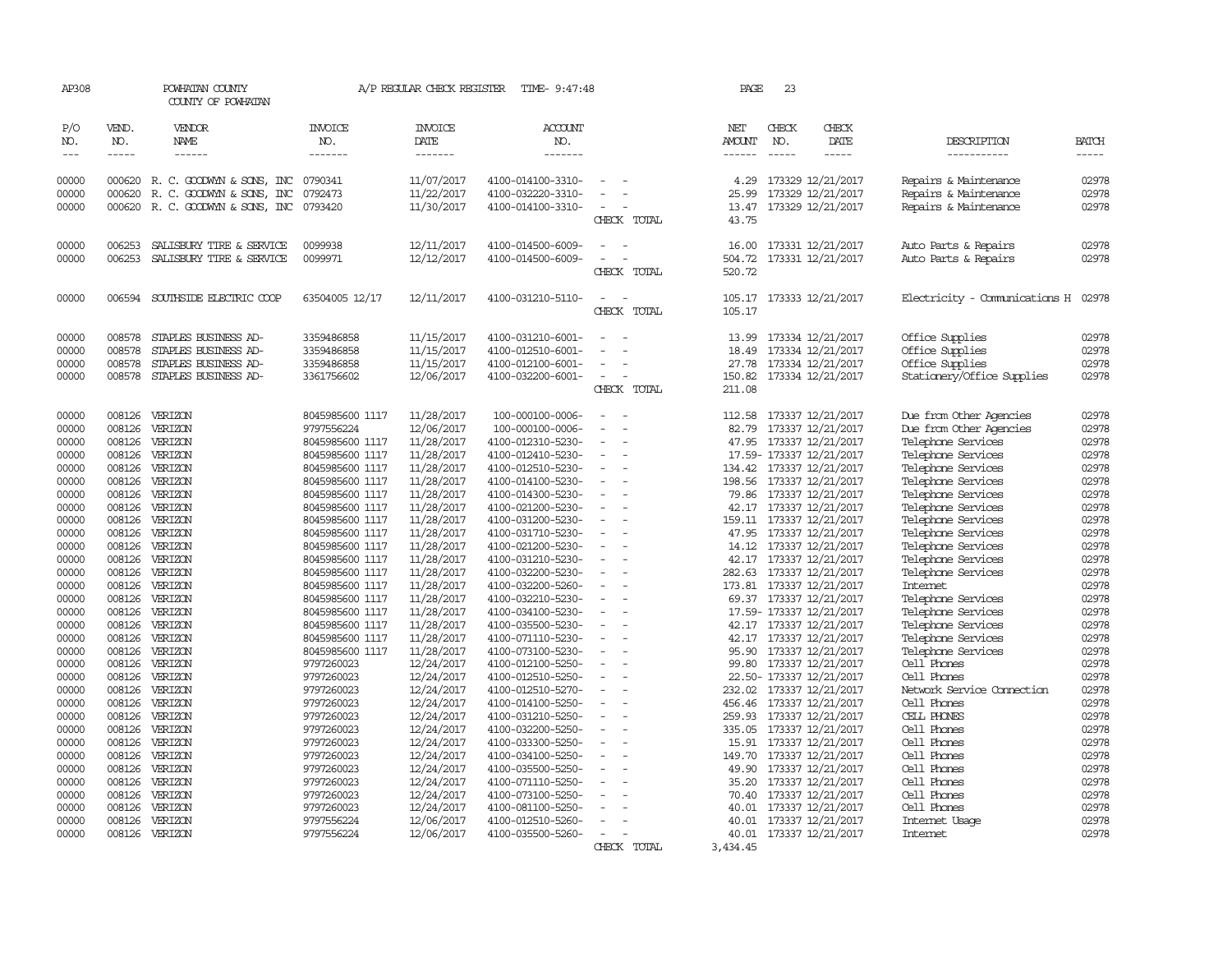| AP308                                                                                                    |                                                                                                                      | POWHATAN COUNTY<br>COUNTY OF POWHATAN                                                                                                                                                                                                                                                                |                                                                                                                                              | A/P REGULAR CHECK REGISTER                                                                                                                                        | TIME- 9:47:48                                                                                                                                                                                                                                    |                                                                                                                    |                            | PAGE                                                                   | 24                       |                                                                                                                                                                                                                                                                        |                                                                                                                                                                                                                                                                                          |                                                                                                          |
|----------------------------------------------------------------------------------------------------------|----------------------------------------------------------------------------------------------------------------------|------------------------------------------------------------------------------------------------------------------------------------------------------------------------------------------------------------------------------------------------------------------------------------------------------|----------------------------------------------------------------------------------------------------------------------------------------------|-------------------------------------------------------------------------------------------------------------------------------------------------------------------|--------------------------------------------------------------------------------------------------------------------------------------------------------------------------------------------------------------------------------------------------|--------------------------------------------------------------------------------------------------------------------|----------------------------|------------------------------------------------------------------------|--------------------------|------------------------------------------------------------------------------------------------------------------------------------------------------------------------------------------------------------------------------------------------------------------------|------------------------------------------------------------------------------------------------------------------------------------------------------------------------------------------------------------------------------------------------------------------------------------------|----------------------------------------------------------------------------------------------------------|
| P/O<br>NO.<br>$---$                                                                                      | VEND.<br>NO.<br>$- - - - -$                                                                                          | VENDOR<br><b>NAME</b><br>$- - - - - -$                                                                                                                                                                                                                                                               | INVOICE<br>NO.<br>-------                                                                                                                    | <b>INVOICE</b><br>DATE<br>-------                                                                                                                                 | <b>ACCOUNT</b><br>NO.<br>-------                                                                                                                                                                                                                 |                                                                                                                    |                            | NET<br><b>AMOUNT</b><br>------                                         | CHECK<br>NO.<br>$\cdots$ | CHECK<br>DATE<br>-----                                                                                                                                                                                                                                                 | DESCRIPTION<br>-----------                                                                                                                                                                                                                                                               | <b>BATCH</b>                                                                                             |
| 00000<br>00000<br>00000<br>00000                                                                         | 011169<br>011169<br>011169<br>011169                                                                                 | VERIZON<br>VERIZON<br>VERIZON<br>VERIZON                                                                                                                                                                                                                                                             | 8043780915 1117<br>8045981340 1217<br>8045986057 1117<br>8045986057 1117                                                                     | 11/25/2017<br>12/01/2017<br>11/28/2017<br>11/28/2017                                                                                                              | 4100-032220-5230-<br>4100-021100-5230-<br>4100-031200-5230-<br>4100-031210-5230-                                                                                                                                                                 |                                                                                                                    | CHECK TOTAL                | 96.19<br>53.06<br>64.82<br>305.03<br>519.10                            |                          | 173338 12/21/2017<br>173338 12/21/2017<br>173338 12/21/2017<br>173338 12/21/2017                                                                                                                                                                                       | Telephone System<br>Telephone Services<br>Telephone Services<br>Telephone Services                                                                                                                                                                                                       | 02978<br>02978<br>02978<br>02978                                                                         |
| 00000<br>00000<br>00000<br>00000<br>00000<br>00000<br>00000<br>00000<br>00000<br>00000<br>00000<br>00000 | 011187<br>011187<br>011187<br>011187<br>011187<br>011187<br>011187<br>011187<br>011187<br>011187<br>011187<br>011187 | VERIZON BUSINESS<br><b>VERIZON BUSINESS</b><br><b>VERIZON BUSINESS</b><br><b>VERIZON BUSINESS</b><br><b>VERIZON BUSINESS</b><br>VERIZON BUSINESS<br>VERIZON BUSINESS<br><b>VERIZON BUSINESS</b><br><b>VERIZON BUSINESS</b><br>VERIZON BUSINESS<br><b>VERIZON BUSINESS</b><br><b>VERIZON BUSINESS</b> | 07097978<br>07097978<br>07866029<br>07866029<br>08633939<br>08633939<br>66397442<br>66397442<br>07097978<br>07866029<br>08633939<br>66397442 | 9/10/2017<br>9/10/2017<br>10/10/2017<br>10/10/2017<br>11/10/2017<br>11/10/2017<br>12/10/2017<br>12/10/2017<br>9/10/2017<br>10/10/2017<br>11/10/2017<br>12/10/2017 | 100-000100-0006-<br>100-000100-0006-<br>100-000100-0006-<br>100-000100-0006-<br>100-000100-0006-<br>100-000100-0006-<br>100-000100-0006-<br>100-000100-0006-<br>4100-012510-5240-<br>4100-012510-5240-<br>4100-012510-5240-<br>4100-012510-5240- | $\sim$<br>$\sim$<br>$\sim$<br>$\overline{\phantom{a}}$<br>$\sim$<br>$\overline{\phantom{a}}$<br>$\equiv$<br>$\sim$ |                            | 3.27<br>.92<br>2.11<br>2.98<br>1.64<br>1.69<br>41.20<br>30.19<br>40.49 |                          | .62 173339 12/21/2017<br>173339 12/21/2017<br>173339 12/21/2017<br>173339 12/21/2017<br>.56 173339 12/21/2017<br>173339 12/21/2017<br>173339 12/21/2017<br>173339 12/21/2017<br>173339 12/21/2017<br>173339 12/21/2017<br>173339 12/21/2017<br>36.96 173339 12/21/2017 | Due from Other Agencies<br>Due from Other Agencies<br>Due from Other Agencies<br>Due from Other Agencies<br>Due from Other Agencies<br>Due from Other Agencies<br>Due from Other Agencies<br>Due from Other Agencies<br>Long Distance<br>Long Distance<br>Long Distance<br>Long Distance | 02978<br>02978<br>02978<br>02978<br>02978<br>02978<br>02978<br>02978<br>02978<br>02978<br>02978<br>02978 |
| 00000<br>00000<br>00000                                                                                  | 009768<br>009768<br>001680                                                                                           | WAMPLER EANES APPRAISAL<br>WAMPLER EANES APPRAISAL<br>WASTE MANAGEMENT OF                                                                                                                                                                                                                            | $013 - 18$<br>$013 - 18$<br>3239404-2424-1                                                                                                   | 12/08/2017<br>12/08/2017<br>12/04/2017                                                                                                                            | 100-000200-0009-<br>4100-012320-3160-<br>4100-014300-3175-                                                                                                                                                                                       |                                                                                                                    | CHECK TOTAL<br>CHECK TOTAL | 162.63<br>21,734.63<br>5,000.00<br>26,734.63<br>294.09                 |                          | 173340 12/21/2017<br>173340 12/21/2017<br>173341 12/21/2017                                                                                                                                                                                                            | Retainage Payable<br>Reassessment, Services<br>Waste Disposal                                                                                                                                                                                                                            | 02978<br>02978<br>02978                                                                                  |
| 00000<br>00000                                                                                           |                                                                                                                      | 012204 WOODSON, JALESE M.<br>008224 WORLDVIEW SOLUTIONS, INC.                                                                                                                                                                                                                                        | GRAND JURY 2017<br>13423                                                                                                                     | 12/14/2017<br>12/07/2017                                                                                                                                          | 4100-021100-1700-<br>4100-012510-3320-                                                                                                                                                                                                           |                                                                                                                    | CHECK TOTAL<br>CHECK TOTAL | 294.09<br>30.00<br>30.00<br>189.08                                     |                          | 173342 12/21/2017<br>173343 12/21/2017                                                                                                                                                                                                                                 | COMP: Jurors & Witnesses<br>Maintenance & Service Contract                                                                                                                                                                                                                               | 02977<br>02978                                                                                           |
| 00000                                                                                                    | 012198                                                                                                               | ZAMBITO, BARBARA J.                                                                                                                                                                                                                                                                                  | GRAND JURY 2017                                                                                                                              | 12/14/2017                                                                                                                                                        | 4100-021100-1700-                                                                                                                                                                                                                                |                                                                                                                    | CHECK TOTAL<br>CHECK TOTAL | 189.08<br>30.00<br>30.00                                               |                          | 173344 12/21/2017                                                                                                                                                                                                                                                      | COMP: Jurors & Witnesses                                                                                                                                                                                                                                                                 | 02977                                                                                                    |

CHECK TYPE TOTAL 582,370.57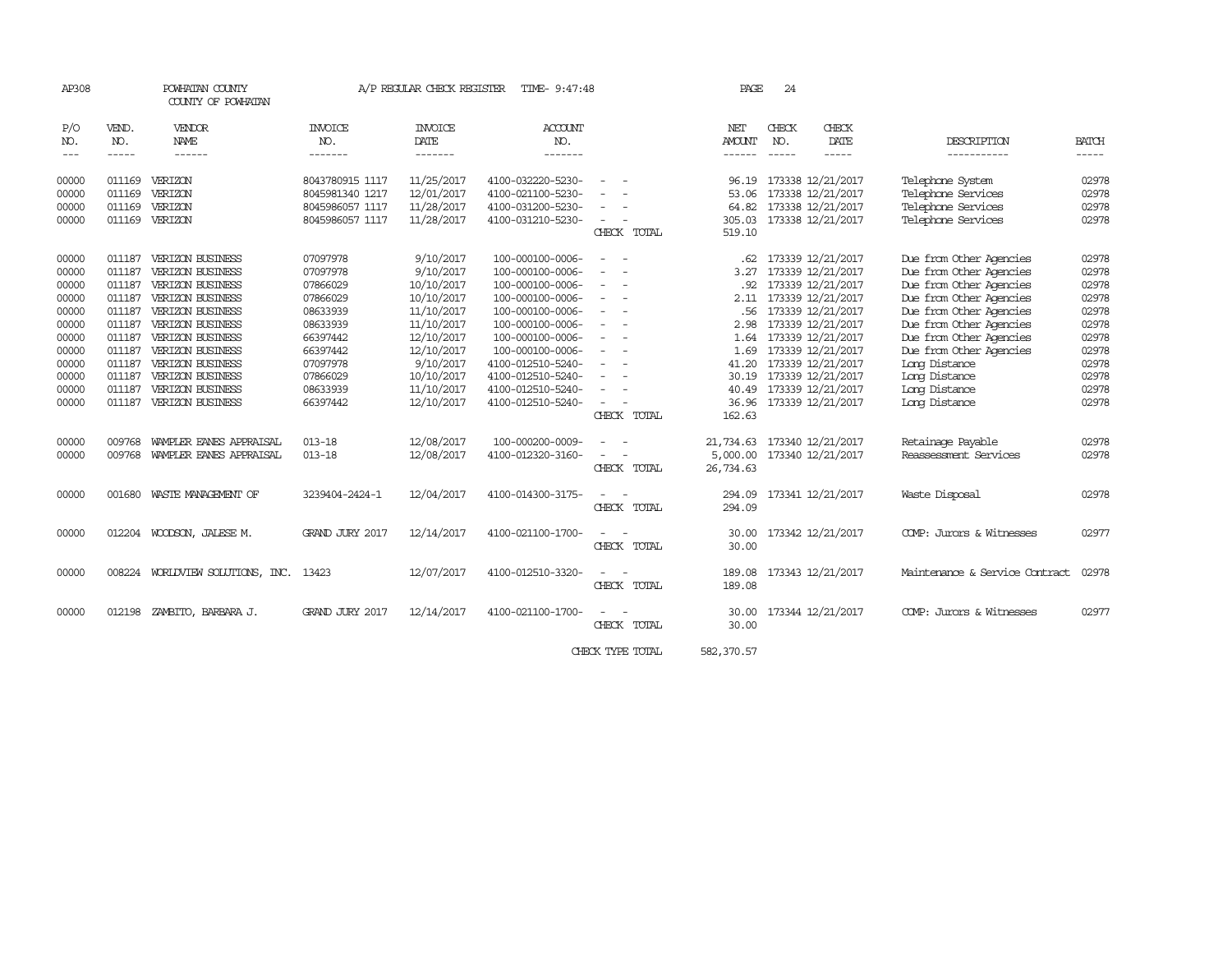| AP308      |                       | POWHATAN COUNTY<br>COUNTY OF POWHATAN |                           | A/P VOID CHECK REGISTER           | TIME- 9:47:48             |                                                                                                                                          | PAGE          | 25           |                              |                            |                       |
|------------|-----------------------|---------------------------------------|---------------------------|-----------------------------------|---------------------------|------------------------------------------------------------------------------------------------------------------------------------------|---------------|--------------|------------------------------|----------------------------|-----------------------|
| P/O<br>NO. | VEND.<br>NO.<br>----- | VENDOR<br>NAME<br>------              | INVOICE<br>NO.<br>------- | <b>INVOICE</b><br>DATE<br>------- | ACCOUNT<br>NO.<br>------- |                                                                                                                                          | NET<br>AMOUNT | CHECK<br>NO. | CHECK<br>DATE<br>------      | DESCRIPTION<br>----------- | <b>BATCH</b><br>----- |
| 00000      |                       | 012116 DAVIS, DAWN                    | <b>OCTOBER'17 TERM</b>    | 10/31/2017                        | 4100-021100-1700-         | $\frac{1}{2} \left( \frac{1}{2} \right) \left( \frac{1}{2} \right) \left( \frac{1}{2} \right) \left( \frac{1}{2} \right)$<br>CHECK TOTAL | $30.00 -$     |              | 30.00- 172621 11/09/2017     | COMP: Jurors & Witnesses   | 00408                 |
| 00000      |                       | 011228 RENGER, GARY C.                | 2017 ELECTION             | 11/07/2017                        | 4100-013200-1015-         | $ -$<br>CHECK TOTAL                                                                                                                      | $150.00 -$    |              | 150.00- 172838 11/17/2017    | COMP: Election Officials   | 00409                 |
| 00000      | 008190                | RICHMOND REGIONAL PLAN-               | 2018 DUES                 | 6/16/2017                         | 4100-081200-0020-         | $\sim$ $ \sim$<br>CHECK TOTAL                                                                                                            | 17,393.00-    |              | 17,393.00- 172941 12/01/2017 | RRPDC-Dues                 | 00410                 |
|            |                       |                                       |                           |                                   |                           | CHECK TYPE TOTAL                                                                                                                         | 17,573.00-    |              |                              |                            |                       |
|            |                       |                                       |                           |                                   |                           | FINAL TOTAL                                                                                                                              | 564,797.57    |              |                              |                            |                       |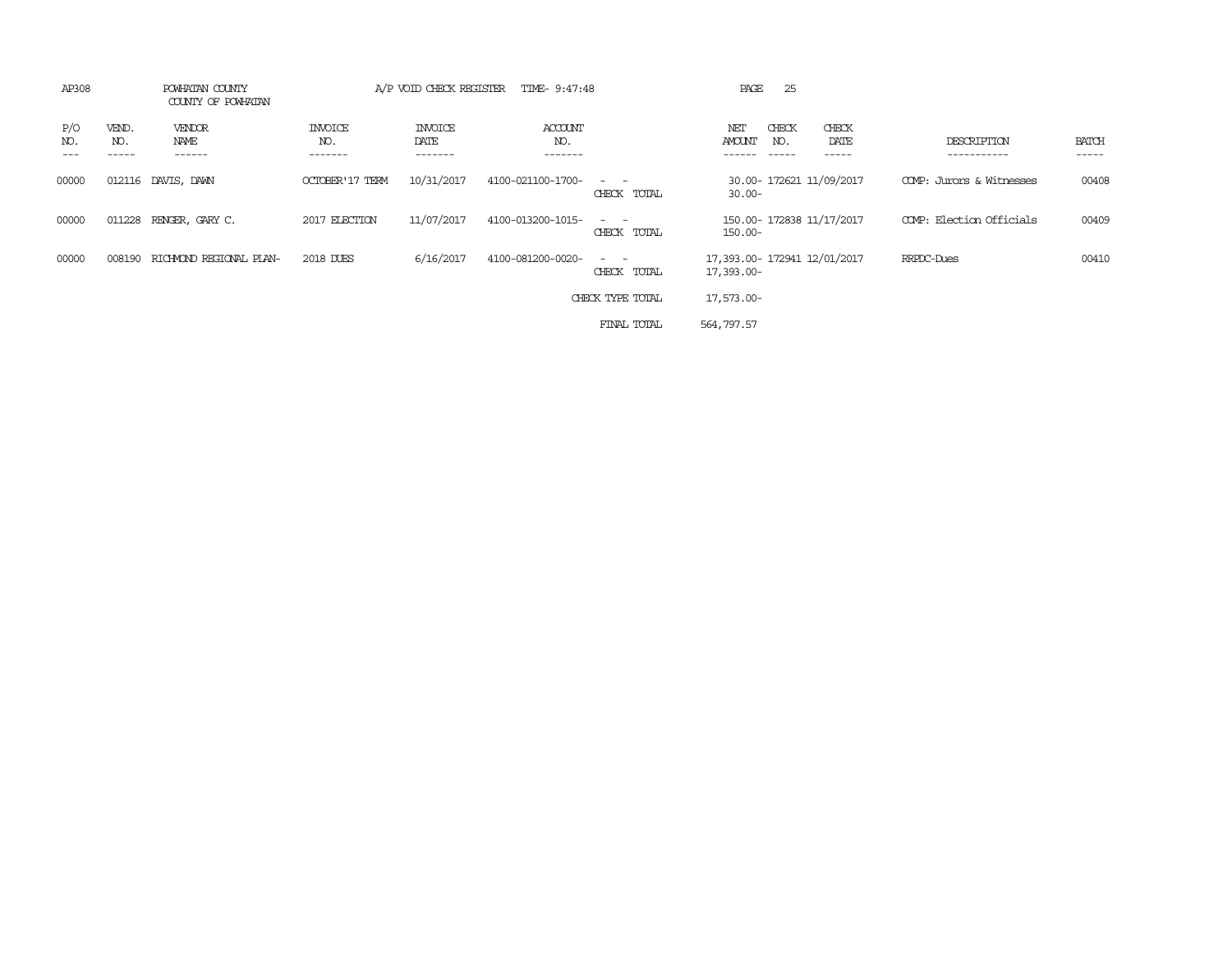| AP308         |              | POWHATAN COUNTY<br>COUNTY OF POWHATAN      |                              |                        | A/P REGULAR CHECK REGISTER TIME- 9:48:54 |                                             | PAGE                   | 1            |                            |                                |               |
|---------------|--------------|--------------------------------------------|------------------------------|------------------------|------------------------------------------|---------------------------------------------|------------------------|--------------|----------------------------|--------------------------------|---------------|
| P/O<br>NO.    | VEND.<br>NO. | <b>VENDOR</b><br>NAME                      | <b>INVOICE</b><br>NO.        | <b>INVOICE</b><br>DATE | <b>ACCOUNT</b><br>NO.                    |                                             | NET<br>AMOUNT          | CHECK<br>NO. | CHECK<br>DATE              | DESCRIPTION                    | <b>BATCH</b>  |
| $\frac{1}{2}$ |              |                                            | -------                      | --------               | $- - - - - - -$                          |                                             |                        | $- - - - -$  | $\frac{1}{2}$              | ------------                   | $\frac{1}{2}$ |
| 00000         |              | 009183 AIR, WATER & SOIL LABORA- V17008252 |                              | 11/15/2017             | 4501-043600-3142-                        | $\sim$ 100 $\sim$                           |                        |              | 180.60 172894 12/01/2017   | Professional Services - Sewer  | 02959         |
| 00000         | 009183       | AIR, WATER & SOIL LABORA- V17008253        |                              | 11/15/2017             | 4501-043600-3142-                        | $\sim$                                      |                        |              | 265.20 172894 12/01/2017   | Professional Services - Sewer  | 02959         |
| 00000         | 009183       | AIR, WATER & SOIL LABORA- V17008290        |                              | 11/15/2017             | 4501-043600-3142-                        | $\overline{\phantom{a}}$                    |                        |              | 236.00 172894 12/01/2017   | Professional Services - Sewer  | 02959         |
| 00000         |              | 009183 AIR, WATER & SOIL LABORA- V17008293 |                              | 11/15/2017             | 4501-043600-3142-                        | $\sim$                                      |                        |              | 221.80 172894 12/01/2017   | Professional Services - Sewer  | 02959         |
| 00000         |              | 009183 AIR, WATER & SOIL LABORA- V17008344 |                              | 11/17/2017             | 4501-043500-3140-                        | $\sim$                                      |                        |              | 40.00 172894 12/01/2017    | Professional Services - Water  | 02959         |
| 00000         | 009183       | AIR, WATER & SOIL LABORA- V17008345        |                              | 11/17/2017             | 4501-043600-3142-                        | $\sim$<br>$\sim$                            |                        |              | 40.00 172894 12/01/2017    | Professional Services - Sewer  | 02959         |
| 00000         |              | 009183 AIR, WATER & SOIL LABORA- V17008346 |                              | 11/17/2017             | 4501-043600-3142-                        | $\overline{\phantom{a}}$<br>$\sim$          |                        |              | 40.00 172894 12/01/2017    | Professional Services - Sewer  | 02959         |
| 00000         |              | 009183 AIR, WATER & SOIL LABORA- V17008440 |                              | 11/21/2017             | 4501-043600-3142-                        | $\sim$                                      |                        |              | 152.60 172894 12/01/2017   | Professional Services - Sewer  | 02959         |
| 00000         | 009183       | AIR, WATER & SOIL LABORA- V17008461        |                              | 11/22/2017             | 4501-043600-3142-                        | $\sim$                                      |                        |              | 40.00 172894 12/01/2017    | Professional Services - Sewer  | 02959         |
| 00000         |              | 009183 AIR, WATER & SOIL LABORA- V17008504 |                              | 11/22/2017             | 4501-043600-3142-                        | $\sim$<br>$\overline{\phantom{a}}$          |                        |              | 112.10 172894 12/01/2017   | Professional Services - Sewer  | 02959         |
|               |              |                                            |                              |                        |                                          | CHECK TOTAL                                 | 1,328.30               |              |                            |                                |               |
|               |              |                                            |                              |                        |                                          |                                             |                        |              |                            |                                |               |
| 00000         |              | 007436 AQUA VIRGINIA, INC.                 | 0574661 11/17                | 11/08/2017             | 4501-043400-5130-                        | $\omega_{\rm{max}}$ and $\omega_{\rm{max}}$ |                        |              | 24.72 172897 12/01/2017    | Water                          | 02959         |
| 00000         |              | 007436 AQUA VIRGINIA, INC.                 | 1188328 11/17                | 11/08/2017             | 4501-043600-5130-                        | $\omega_{\rm{max}}$ and $\omega_{\rm{max}}$ | 17.62                  |              | 172897 12/01/2017          | Water - Sewer Facilities       | 02959         |
|               |              |                                            |                              |                        |                                          | CHECK TOTAL                                 | 42.34                  |              |                            |                                |               |
|               |              |                                            |                              |                        |                                          | $\sim$                                      |                        |              |                            |                                |               |
| 00000         | 006655       | BLOSSMAN GAS COMPANIES,                    | 2329934                      | 11/21/2017             | 4501-043600-5120-                        |                                             | 424.44                 |              | 172900 12/01/2017          | Fuel (htg)                     | 02959         |
| 00000         | 006655       | BLOSSMAN GAS COMPANIES,                    | 2329995                      | 11/22/2017             | 4501-043600-5120-                        | $\sim$                                      |                        |              | 412.75 172900 12/01/2017   | Fuel (htg)                     | 02959         |
| 00000         |              | 006655 BLOSSMAN GAS COMPANIES,             | 2389707                      | 11/28/2017             | 4501-043600-5120-                        | $\sim$<br>CHECK TOTAL                       | 1,415.48               |              | 578.29 172900 12/01/2017   | Fuel (htg)                     | 02959         |
|               |              |                                            |                              |                        |                                          |                                             |                        |              |                            |                                |               |
| 00000         |              | 008713 BLUE RIDGE RESCUE                   | 42501                        | 11/13/2017             | 4120-032200-8215-                        | $\sim$ $ -$                                 | 5,430.00               |              | 172901 12/01/2017          | State Dept of Fire Programs Fu | 02958         |
| 00000         |              | 008713 BLUE RIDGE RESCUE                   | 42570                        | 11/17/2017             | 4120-032200-8215-                        | $\sim$ $ -$                                 | 5,430.00               |              | 172901 12/01/2017          | State Dept of Fire Programs Fu | 02958         |
|               |              |                                            |                              |                        |                                          | CHECK TOTAL                                 | 10,860.00              |              |                            |                                |               |
|               |              |                                            |                              |                        |                                          |                                             |                        |              |                            |                                |               |
| 00000         |              | 007353 CDW GOVERNMENT, INC.                | KIM1272                      | 11/10/2017             | 4301-032200-0005-                        | $\sim$ $ -$                                 | 54,600.00              |              | 172904 12/01/2017          | CAD System                     | 02957         |
|               |              |                                            |                              |                        |                                          | CHECK TOTAL                                 | 54,600.00              |              |                            |                                |               |
| 00000         |              | 006965 CINTAS CORPORATION                  | 143286363                    | 11/15/2017             | 4501-043400-6011-                        | $\sim$ $ \sim$                              |                        |              | 94.79 172906 12/01/2017    | Uniforms                       | 02959         |
|               |              |                                            |                              |                        |                                          | CHECK TOTAL                                 | 94.79                  |              |                            |                                |               |
|               |              |                                            |                              |                        |                                          |                                             |                        |              |                            |                                |               |
| 00000         |              | 007147 DRAPER ADEN ASSOCIATES,             | 2017100561                   | 10/31/2017             | 4501-043500-3140-                        | $\equiv$                                    |                        |              | 2,000.00 172912 12/01/2017 | Professional Services - Water  | 02959         |
| 00000         |              | 007147 DRAPER ADEN ASSOCIATES,             | 2017100561                   | 10/31/2017             | 4501-043600-3142-                        | $\omega_{\rm{max}}$ and $\omega_{\rm{max}}$ |                        |              | 2,000.00 172912 12/01/2017 | Professional Services - Sewer  | 02959         |
|               |              |                                            |                              |                        |                                          | CHECK TOTAL                                 | 4,000.00               |              |                            |                                |               |
| 00000         |              | 006405 HACH COMPANY                        | QUOTE#100297643V1 11/13/2017 |                        | 4502-044000-0002-                        | $\sim$ $ -$                                 |                        |              |                            |                                | 02960         |
|               |              |                                            |                              |                        |                                          | CHECK TOTAL                                 | 13,818.00<br>13,818.00 |              | 172917 12/01/2017          | Dutoy Creek WITP Upgrades      |               |
|               |              |                                            |                              |                        |                                          |                                             |                        |              |                            |                                |               |
| 00000         |              | 012085 HIKO, INC.                          | 44624                        | 11/13/2017             | 4301-042000-8301-                        |                                             | 38,690.56              |              | 172919 12/01/2017          | Joint Maintenance Garage       | 02957         |
| 00000         |              | 012085 HIKO, INC.                          | 44625                        | 11/13/2017             | 4301-042000-8301-                        | $\sim$ $ -$                                 |                        |              | 6,390.46 172919 12/01/2017 | Joint Maintenance Garage       | 02957         |
|               |              |                                            |                              |                        |                                          | CHECK TOTAL                                 | 45,081.02              |              |                            |                                |               |
|               |              |                                            |                              |                        |                                          |                                             |                        |              |                            |                                |               |
| 00000         |              | 012162 INGERSOLL RAND COMPANY              | 24208397                     | 11/08/2017             | 4301-042000-8301-                        | $\omega_{\rm{max}}$ and $\omega_{\rm{max}}$ |                        |              | 2,365.00 172920 12/01/2017 | Joint Maintenance Garage       | 02957         |
|               |              |                                            |                              |                        |                                          | CHECK TOTAL                                 | 2,365.00               |              |                            |                                |               |
|               |              |                                            |                              |                        |                                          |                                             |                        |              |                            |                                |               |
| 00000         |              | 010811 IAND AND COATES, INC                | 839439                       | 11/08/2017             | 4501-043600-3142-                        | $\sim$ $ -$                                 |                        |              | 215.95 172922 12/01/2017   | Professional Services - Sewer  | 02960         |
|               |              |                                            |                              |                        |                                          | CHECK TOTAL                                 | 215.95                 |              |                            |                                |               |
| 00000         |              | 006985 NUNNALLY, BRADFORD W.               | 11282017                     | 11/28/2017             | 4116-031212-6015-                        | $\sim$ $-$                                  |                        |              | 600.00 172929 12/01/2017   | Ancillary Expenses             | 02961         |
|               |              |                                            |                              |                        |                                          | CHECK TOTAL                                 | 600.00                 |              |                            |                                |               |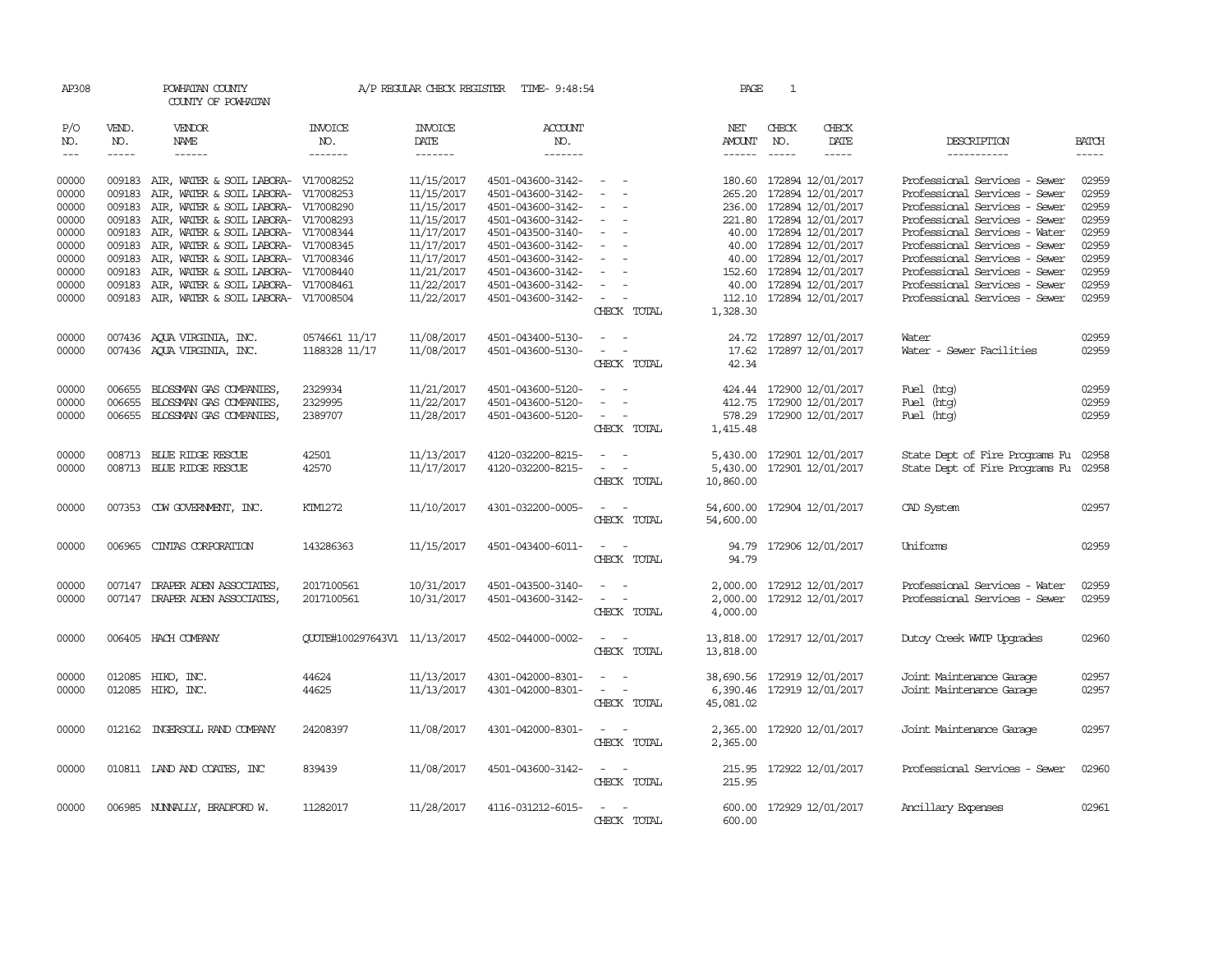| AP308                            |                             | POWHATAN COUNTY<br>COUNTY OF POWHATAN                                                                                                                 |                                  | A/P REGULAR CHECK REGISTER                           | TIME- 9:48:54                                                                    |                                                                 | PAGE                                   | 2            |                                                                                        |                                                                                                                                  |                                  |
|----------------------------------|-----------------------------|-------------------------------------------------------------------------------------------------------------------------------------------------------|----------------------------------|------------------------------------------------------|----------------------------------------------------------------------------------|-----------------------------------------------------------------|----------------------------------------|--------------|----------------------------------------------------------------------------------------|----------------------------------------------------------------------------------------------------------------------------------|----------------------------------|
| P/O<br>NO.<br>$---$              | VEND.<br>NO.<br>$- - - - -$ | VENDOR<br><b>NAME</b><br>$- - - - - -$                                                                                                                | <b>INVOICE</b><br>NO.<br>------- | <b>INVOICE</b><br><b>DATE</b><br>-------             | <b>ACCOUNT</b><br>NO.<br>-------                                                 |                                                                 | NET<br><b>AMOUNT</b>                   | CHECK<br>NO. | CHECK<br>DATE<br>-----                                                                 | DESCRIPTION<br>-----------                                                                                                       | <b>BATCH</b><br>$- - - - -$      |
| 00000                            | 008448                      | <b>CUINN CONSULTING</b>                                                                                                                               | CO001OCS012001                   | 11/06/2017                                           | 4301-046000-8301-                                                                | $\overline{\phantom{a}}$<br>$\sim$<br>CHECK TOTAL               | 2,104.76                               |              | 2, 104.76 172937 12/01/2017                                                            | Water Tower - Village Area                                                                                                       | 02960                            |
| 00000<br>00000<br>00000          |                             | 000620 R. C. GOODWYN & SONS, INC<br>000620 R. C. GOODWYN & SONS, INC<br>000620 R. C. GOODWYN & SONS, INC                                              | 0788761<br>0790320<br>0791480    | 10/26/2017<br>11/07/2017<br>11/15/2017               | 4301-014500-0023-<br>4501-043600-3310-<br>4501-043600-3310-                      | $\overline{\phantom{a}}$<br>CHECK TOTAL                         | 58.96<br>80.94<br>145.46               |              | 172938 12/01/2017<br>172938 12/01/2017<br>5.56 172938 12/01/2017                       | Human Services Carpet<br>Repairs and Maintenance<br>Repairs and Maintenance                                                      | 02957<br>02960<br>02960          |
| 00000<br>00000                   | 006466                      | RADIO COMMUNICATION OF VA 602001276-1<br>006466 RADIO COMMUNICATION OF VA 602001277-1                                                                 |                                  | 11/15/2017<br>11/15/2017                             | 4301-032200-0005-<br>4301-032200-0005-                                           | $\sim$<br>$\overline{\phantom{a}}$<br>CHECK TOTAL               | 2,979.00<br>59,500.00<br>62,479.00     |              | 172939 12/01/2017<br>172939 12/01/2017                                                 | CAD System<br>CAD System                                                                                                         | 02958<br>02958                   |
| 00000                            |                             | 012167 SHEPPERSON, STEVEN                                                                                                                             | 2017-007024                      | 4/16/2017                                            | 3120-016050-0001-                                                                | CHECK TOTAL                                                     | 811.18                                 |              | 811.18 172943 12/01/2017                                                               | Fees for Rescue Transport Serv                                                                                                   | 02957                            |
| 00000                            |                             | 006594 SOUTHSIDE ELECTRIC COOP                                                                                                                        | 63504003 11/17                   | 11/16/2017                                           | 4501-043600-5110-                                                                | $\sim$ $\sim$<br>CHECK TOTAL                                    | 2,039.46                               |              | 2,039.46 172945 12/01/2017                                                             | Electricity                                                                                                                      | 02960                            |
| 00000                            |                             | 009450 SPEC (SLUDGE PROCESS                                                                                                                           | 2170211-PCU                      | 11/15/2017                                           | 4501-043600-6016-                                                                | $\sim$ $ \sim$<br>CHECK TOTAL                                   | 1,950.00                               |              | 1,950.00 172946 12/01/2017                                                             | Chemicals                                                                                                                        | 02960                            |
| 00000<br>00000                   |                             | 011988 SUMMIT MEDIA LLC<br>011988 SUMMIT MEDIA LLC                                                                                                    | 847-12482<br>889-2858            | 11/02/2017<br>11/02/2017                             | 4116-032200-0010-<br>4116-032200-0010-                                           | CHECK TOTAL                                                     | 3,580.00<br>2,037.00<br>5,617.00       |              | 172948 12/01/2017<br>172948 12/01/2017                                                 | SAFER Expenses<br>SAFER Expenses                                                                                                 | 02958<br>02958                   |
| 00000                            |                             | 008365 VA ASSOC. OF MUNICIPAL                                                                                                                         | NOV 2017                         | 11/22/2017                                           | 4501-043400-5810-                                                                | $\sim$ $\sim$<br>CHECK TOTAL                                    | 55.66<br>55.66                         |              | 172952 12/01/2017                                                                      | Dues/Association Membership                                                                                                      | 02960                            |
| 00000                            |                             | 012177 A SPECIALITY GROUP, LID                                                                                                                        | 14929                            | 11/30/2017                                           | 4301-014500-0001-                                                                | CHECK TOTAL                                                     | 6,320.19<br>6,320.19                   |              | 173073 12/08/2017                                                                      | Facility Improvements                                                                                                            | 02962                            |
| 00000<br>00000<br>00000<br>00000 | 009183<br>009183<br>009183  | AIR, WATER & SOIL LABORA-<br>AIR, WATER & SOIL LABORA- V17008657<br>AIR, WATER & SOIL LABORA- V17008696<br>009183 AIR, WATER & SOIL LABORA- V17008697 | V17008640                        | 11/30/2017<br>12/01/2017<br>12/01/2017<br>12/01/2017 | 4501-043600-3142-<br>4501-043600-3142-<br>4501-043600-3142-<br>4501-043600-3142- | $\equiv$<br>$\equiv$<br>$\overline{\phantom{a}}$<br>CHECK TOTAL | 133.60<br>142.20<br>40.00<br>355.80    |              | 173076 12/08/2017<br>173076 12/08/2017<br>173076 12/08/2017<br>40.00 173076 12/08/2017 | Professional Services - Sewer<br>Professional Services - Sewer<br>Professional Services - Sewer<br>Professional Services - Sewer | 02962<br>02962<br>02962<br>02962 |
| 00000                            | 012096                      | AMERICAN WIRELESS                                                                                                                                     | 104989                           | 11/28/2017                                           | 4120-032200-8215-                                                                | CHECK TOTAL                                                     | 7,243.00<br>7,243.00                   |              | 173079 12/08/2017                                                                      | State Dept of Fire Programs Fu                                                                                                   | 02962                            |
| 00000                            |                             | 006655 BLOSSMAN GAS COMPANIES,                                                                                                                        | 2415286                          | 11/29/2017                                           | 4501-043600-5120-                                                                | CHECK TOTAL                                                     | 584.64<br>584.64                       |              | 173086 12/08/2017                                                                      | Fuel (htg)                                                                                                                       | 02962                            |
| 00000<br>00000<br>00000          | 006192<br>006192            | BUSINESS DATA OF VIRGINIA 20171033<br>BUSINESS DATA OF VIRGINIA<br>006192 BUSINESS DATA OF VIRGINIA 20171038                                          | 20171034                         | 11/06/2017<br>11/03/2017<br>11/13/2017               | 4501-043400-3146-<br>4501-043400-3146-<br>4501-043400-3146-                      | $\sim$ 100 $\mu$<br>$\sim$<br>CHECK TOTAL                       | 630.00<br>350.00<br>230.00<br>1,210.00 |              | 173093 12/08/2017<br>173093 12/08/2017<br>173093 12/08/2017                            | Professional Services<br>Professional Services<br>Professional Services                                                          | 02962<br>02962<br>02962          |
| 00000                            | 010937                      | CARLITON'S CUSTOM PAINTING FINAL HUMANSERV                                                                                                            |                                  | 11/27/2017                                           | 4301-014500-0022-                                                                | CHECK TOTAL                                                     | 1,391.00                               |              | 1,391.00 173095 12/08/2017                                                             | Interior Painting                                                                                                                | 02962                            |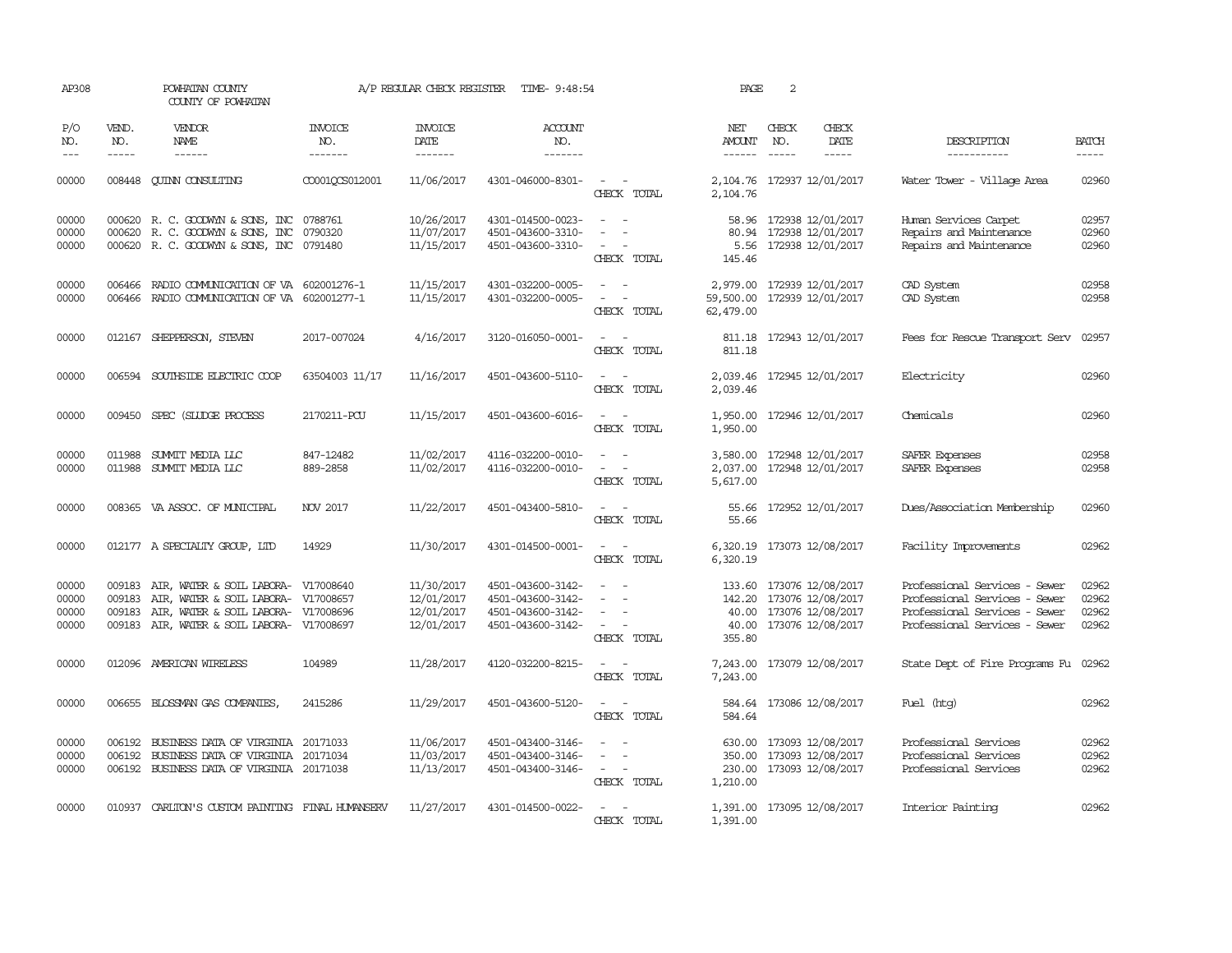| AP308                                              |                                           | POWHATAN COUNTY<br>COUNTY OF POWHATAN                                                                                                                       |                                                          | A/P REGULAR CHECK REGISTER                                                       | TIME- 9:48:54                                                                                                              |                                                                                                                             | PAGE                                      | 3                           |                                                                                                                                                                 |                                                                                                                      |                                                    |
|----------------------------------------------------|-------------------------------------------|-------------------------------------------------------------------------------------------------------------------------------------------------------------|----------------------------------------------------------|----------------------------------------------------------------------------------|----------------------------------------------------------------------------------------------------------------------------|-----------------------------------------------------------------------------------------------------------------------------|-------------------------------------------|-----------------------------|-----------------------------------------------------------------------------------------------------------------------------------------------------------------|----------------------------------------------------------------------------------------------------------------------|----------------------------------------------------|
| P/O<br>NO.<br>$- - -$                              | VEND.<br>NO.<br>$- - - - -$               | VENDOR<br>NAME<br>$- - - - - -$                                                                                                                             | <b>INVOICE</b><br>NO.<br>-------                         | <b>INVOICE</b><br>DATE<br>-------                                                | <b>ACCOUNT</b><br>NO.<br>-------                                                                                           |                                                                                                                             | NET<br>AMOUNT<br>$- - - - - -$            | CHECK<br>NO.<br>$- - - - -$ | CHECK<br>DATE<br>-----                                                                                                                                          | DESCRIPTION<br>-----------                                                                                           | <b>BATCH</b><br>$- - - - -$                        |
| 00000                                              | 000540                                    | CENTRAL VIRGINIA WASTE                                                                                                                                      | 22769                                                    | 11/13/2017                                                                       | 4501-043400-3185-                                                                                                          | $\sim$<br>$\sim$<br>CHECK TOTAL                                                                                             | 48.93                                     |                             | 48.93 173096 12/08/2017                                                                                                                                         | Trash Removal                                                                                                        | 02962                                              |
| 00000<br>00000                                     | 006965<br>006965                          | CINIAS CORPORATION<br>CINIAS CORPORATION                                                                                                                    | 143290349<br>143294244                                   | 11/22/2017<br>11/29/2017                                                         | 4501-043400-6011-<br>4501-043400-6011-                                                                                     | $\sim$ $ -$<br>$\overline{\phantom{a}}$<br>$\overline{\phantom{a}}$<br>CHECK TOTAL                                          | 94.79<br>223.71                           |                             | 128.92 173098 12/08/2017<br>173098 12/08/2017                                                                                                                   | Uniforms<br>Uniforms                                                                                                 | 02962<br>02962                                     |
| 00000                                              | 011224                                    | ELECTRONIC SYSTEMS, INC.                                                                                                                                    | IN832708                                                 | 11/22/2017                                                                       | 4501-043400-3320-                                                                                                          | $\sim$<br>$\sim$<br>CHECK TOTAL                                                                                             | 39.83<br>39.83                            |                             | 173104 12/08/2017                                                                                                                                               | Maintenance and Service Contra                                                                                       | 02962                                              |
| 00000                                              |                                           | 008336 FERGUSON ENTERPRISES INC. 1929353                                                                                                                    |                                                          | 11/01/2017                                                                       | 4501-043600-3310-                                                                                                          | $\overline{\phantom{a}}$<br>CHECK TOTAL                                                                                     | 26.14                                     |                             | 26.14 173105 12/08/2017                                                                                                                                         | Repairs and Maintenance                                                                                              | 02962                                              |
| 00000<br>00000                                     |                                           | 007587 GRAINGER<br>007587 GRAINGER                                                                                                                          | 9605083915<br>9618635461                                 | 11/03/2017<br>11/16/2017                                                         | 4301-042000-8301-<br>4301-042000-8301-                                                                                     | $\overline{\phantom{a}}$<br>- -<br>$\overline{\phantom{a}}$<br>$\sim$<br>CHECK TOTAL                                        | 5,637.60<br>7,545.60                      |                             | 1,908.00 173107 12/08/2017<br>173107 12/08/2017                                                                                                                 | Joint Maintenance Garage<br>Joint Maintenance Garage                                                                 | 02962<br>02962                                     |
| 00000                                              | 012162                                    | INGERSOLL RAND COMPANY                                                                                                                                      | 24219229                                                 | 11/16/2017                                                                       | 4301-042000-8301-                                                                                                          | $\sim$<br>$\sim$ $-$<br>CHECK TOTAL                                                                                         | 650.00<br>650.00                          |                             | 173111 12/08/2017                                                                                                                                               | Joint Maintenance Garage                                                                                             | 02963                                              |
| 00000<br>00000<br>00000                            | 012171 LYON<br>012171 LYON<br>012171 LYON |                                                                                                                                                             | 0169754<br>2000667<br>2001413                            | 11/22/2017<br>11/10/2017<br>11/21/2017                                           | 4301-042000-8301-<br>4301-042000-8301-<br>4301-042000-8301-                                                                | $\sim$<br>$\sim$<br>$\sim$ $ \sim$<br>CHECK TOTAL                                                                           | 12, 213.10 173116 12/08/2017<br>13,716.46 |                             | 207.84- 173116 12/08/2017<br>1,711.20 173116 12/08/2017                                                                                                         | Joint Maintenance Garage<br>Joint Maintenance Garage<br>Joint Maintenance Garage                                     | 02963<br>02963<br>02963                            |
| 00000                                              |                                           | 011110 MOSELEY ARCHITECTS                                                                                                                                   | 550492-023                                               | 11/30/2017                                                                       | 4301-031200-6002-                                                                                                          | $\sim$ $ \sim$<br>CHECK TOTAL                                                                                               | 8,840.00                                  |                             | 8,840.00 173123 12/08/2017                                                                                                                                      | Sally Port & Courthouse Expans                                                                                       | 02963                                              |
| 00000                                              |                                           | 011987 NEWCOMBS RENOVATIONS LLC                                                                                                                             | 1318                                                     | 11/28/2017                                                                       | 4301-014500-0023-                                                                                                          | $\sim$<br>CHECK TOTAL                                                                                                       | 650.00                                    |                             | 650.00 173124 12/08/2017                                                                                                                                        | Human Services Carpet                                                                                                | 02963                                              |
| 00000                                              |                                           | 006985 NUNNALLY, BRADFORD W.                                                                                                                                | XMAS PRTY 2017                                           | 11/28/2017                                                                       | 4116-031212-6015-                                                                                                          | $\sim$<br>$\sim$<br>CHECK TOTAL                                                                                             | 300.00<br>300.00                          |                             | 173125 12/08/2017                                                                                                                                               | Ancillary Expenses                                                                                                   | 02963                                              |
| 00000<br>00000                                     | 012003                                    | PHOENIX FABRICATORS AND<br>012003 PHOENIX FABRICATORS AND                                                                                                   | <b>FOUR</b><br><b>FOUR</b>                               | 11/30/2017<br>11/30/2017                                                         | 301-000200-0008-<br>4301-046000-8301-                                                                                      | $\omega_{\rm{max}}$ and $\omega_{\rm{max}}$<br>$\sim$ 100 $\sim$<br>CHECK TOTAL                                             | 45,500.00 173126 12/08/2017<br>43,225.00  |                             | 2,275.00- 173126 12/08/2017                                                                                                                                     | Retainages Payable<br>Water Tower - Village Area                                                                     | 02963<br>02963                                     |
| 00000                                              | 008579                                    | POWHATAN COMMERCIAL                                                                                                                                         | 0085201712                                               | 12/07/2017                                                                       | 4501-043400-5420-                                                                                                          | CHECK TOTAL                                                                                                                 | 2,509.70                                  |                             | 2,509.70 173134 12/08/2017                                                                                                                                      | Rent - Office Space                                                                                                  | 02965                                              |
| 00000                                              |                                           | 000780 CUILL CORPORATION                                                                                                                                    | 2672875                                                  | 11/21/2017                                                                       | 4501-043400-6001-                                                                                                          | $\sim$ 100 $\sim$<br>CHECK TOTAL                                                                                            | 18.68<br>18.68                            |                             | 173140 12/08/2017                                                                                                                                               | Office Supplies                                                                                                      | 02964                                              |
| 00000<br>00000<br>00000<br>00000<br>00000<br>00000 | 007325<br>007325<br>007325                | RICHMOND OXYGEN CO.<br>RICHMOND OXYGEN CO.<br>007325 RICHMOND OXYGEN CO.<br>007325 RICHMOND OXYGEN CO.<br>RICHMOND OXYGEN CO.<br>007325 RICHMOND OXYGEN CO. | 266859<br>266860<br>268310<br>268491<br>268942<br>268943 | 11/01/2017<br>11/01/2017<br>11/09/2017<br>11/15/2017<br>11/29/2017<br>11/29/2017 | 4120-032301-6013-<br>4120-032301-6013-<br>4120-032301-6013-<br>4120-032301-6013-<br>4120-032301-6013-<br>4120-032301-6013- | $\overline{\phantom{a}}$<br>$\overline{\phantom{a}}$<br>$\overline{\phantom{a}}$<br>$\overline{\phantom{a}}$<br>CHECK TOTAL | 335.00                                    |                             | 40.00 173147 12/08/2017<br>31.00 173147 12/08/2017<br>78.00 173147 12/08/2017<br>30.00 173147 12/08/2017<br>109.00 173147 12/08/2017<br>47.00 173147 12/08/2017 | Medical Supplies<br>Medical Supplies<br>Medical Supplies<br>Medical Supplies<br>Medical Supplies<br>Medical Supplies | 02964<br>02964<br>02964<br>02964<br>02964<br>02964 |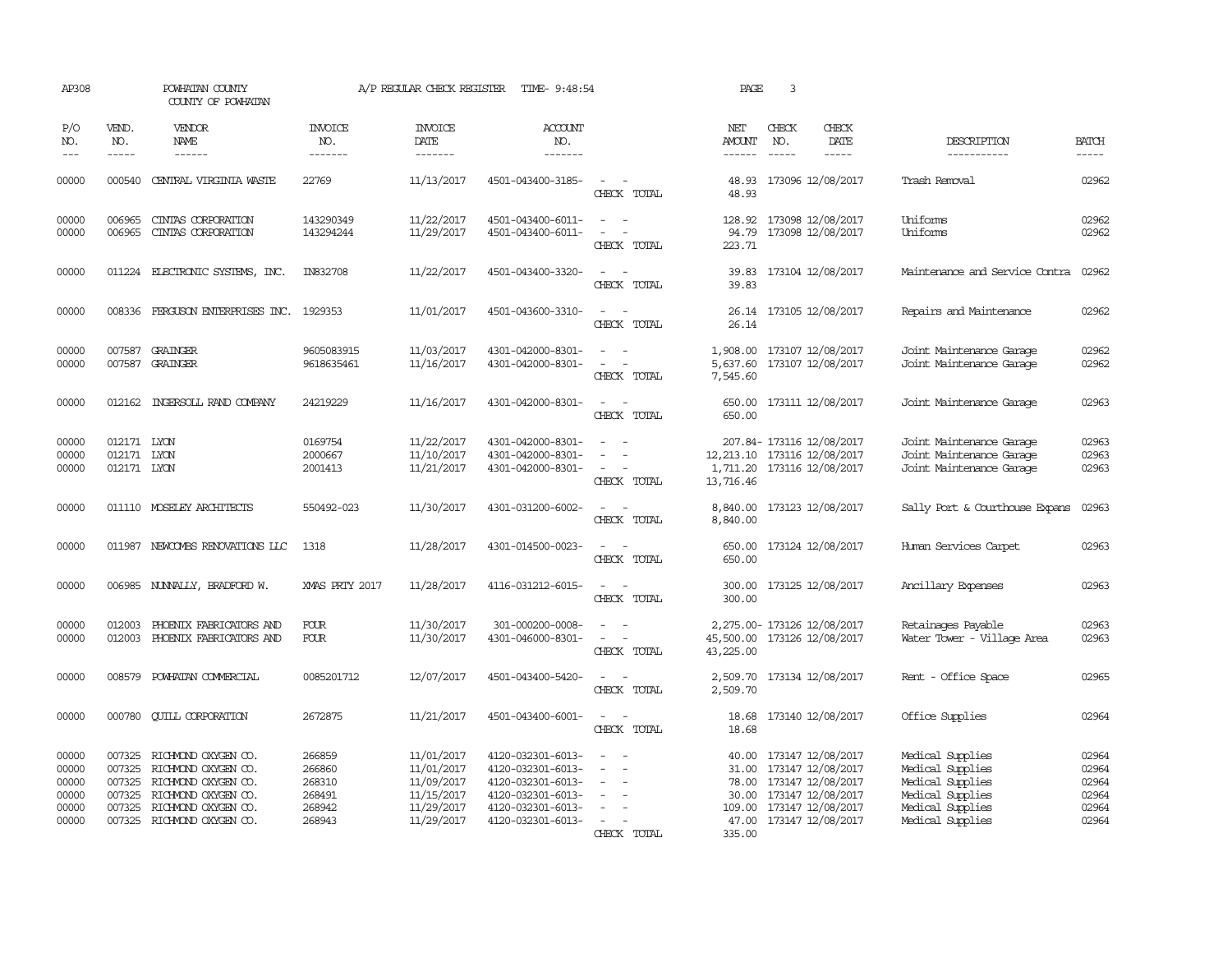| AP308                                                                                                                               |                                                                              | POWHATAN COUNTY<br>COUNTY OF POWHATAN                                                                                                                                                                                                                                                                                                      |                                                                                                                                                                                                                | A/P REGULAR CHECK REGISTER                                                                                                                                                                                     | TIME- 9:48:54                                                                                                                                                                                                                                                                                                           |                                                                                                                                                                                                                                                     | PAGE                                  | $\overline{4}$                |                                                                                                                                                                                                                                                                                                                                                                                                          |                                                                                                                                                                                                                                                                                                                                                                                                  |                                                                                                                                     |
|-------------------------------------------------------------------------------------------------------------------------------------|------------------------------------------------------------------------------|--------------------------------------------------------------------------------------------------------------------------------------------------------------------------------------------------------------------------------------------------------------------------------------------------------------------------------------------|----------------------------------------------------------------------------------------------------------------------------------------------------------------------------------------------------------------|----------------------------------------------------------------------------------------------------------------------------------------------------------------------------------------------------------------|-------------------------------------------------------------------------------------------------------------------------------------------------------------------------------------------------------------------------------------------------------------------------------------------------------------------------|-----------------------------------------------------------------------------------------------------------------------------------------------------------------------------------------------------------------------------------------------------|---------------------------------------|-------------------------------|----------------------------------------------------------------------------------------------------------------------------------------------------------------------------------------------------------------------------------------------------------------------------------------------------------------------------------------------------------------------------------------------------------|--------------------------------------------------------------------------------------------------------------------------------------------------------------------------------------------------------------------------------------------------------------------------------------------------------------------------------------------------------------------------------------------------|-------------------------------------------------------------------------------------------------------------------------------------|
| P/O<br>NO.<br>$---$                                                                                                                 | VEND.<br>NO.<br>$- - - - -$                                                  | VENDOR<br>NAME<br>------                                                                                                                                                                                                                                                                                                                   | <b>INVOICE</b><br>NO.<br>-------                                                                                                                                                                               | <b>INVOICE</b><br><b>DATE</b><br>-------                                                                                                                                                                       | ACCOUNT<br>NO.<br>-------                                                                                                                                                                                                                                                                                               |                                                                                                                                                                                                                                                     | NET<br>AMOUNT<br>$- - - - - -$        | CHECK<br>NO.<br>$\frac{1}{2}$ | CHECK<br>DATE<br>$- - - - -$                                                                                                                                                                                                                                                                                                                                                                             | DESCRIPTION<br>-----------                                                                                                                                                                                                                                                                                                                                                                       | <b>BATCH</b>                                                                                                                        |
| 00000                                                                                                                               |                                                                              | 007400 SAFE AIR SYSTEMS, INC.                                                                                                                                                                                                                                                                                                              | 0083431                                                                                                                                                                                                        | 11/21/2017                                                                                                                                                                                                     | 4301-032200-0006-                                                                                                                                                                                                                                                                                                       | $\sim$<br>CHECK TOTAL                                                                                                                                                                                                                               | 36,693.00                             |                               | 36,693.00 173150 12/08/2017                                                                                                                                                                                                                                                                                                                                                                              | Self Contained Breathing Appar 02964                                                                                                                                                                                                                                                                                                                                                             |                                                                                                                                     |
| 00000                                                                                                                               |                                                                              | 007182 SUPPLY ROOM COMPANIES INC 3108746-1                                                                                                                                                                                                                                                                                                 |                                                                                                                                                                                                                | 11/17/2017                                                                                                                                                                                                     | 4301-042000-8301-                                                                                                                                                                                                                                                                                                       | $\overline{\phantom{a}}$<br>CHECK TOTAL                                                                                                                                                                                                             | 1,355.10                              |                               | 1,355.10 173167 12/08/2017                                                                                                                                                                                                                                                                                                                                                                               | Joint Maintenance Garage                                                                                                                                                                                                                                                                                                                                                                         | 02964                                                                                                                               |
| 00000                                                                                                                               |                                                                              | 007450 THOMSON REUTERS -                                                                                                                                                                                                                                                                                                                   | 837115266                                                                                                                                                                                                      | 11/01/2017                                                                                                                                                                                                     | 4116-021100-6012-                                                                                                                                                                                                                                                                                                       | $\equiv$<br>CHECK TOTAL                                                                                                                                                                                                                             | 404.32                                |                               | 404.32 173168 12/08/2017                                                                                                                                                                                                                                                                                                                                                                                 | Law Library Expenses                                                                                                                                                                                                                                                                                                                                                                             | 02964                                                                                                                               |
| 00000                                                                                                                               |                                                                              | 006679 TREASURER, CHESTERFIELD                                                                                                                                                                                                                                                                                                             | 2015393 10/2017                                                                                                                                                                                                | 10/25/2017                                                                                                                                                                                                     | 4501-043400-5112-                                                                                                                                                                                                                                                                                                       | $\frac{1}{2} \left( \frac{1}{2} \right) \left( \frac{1}{2} \right) = \frac{1}{2} \left( \frac{1}{2} \right)$<br>CHECK TOTAL                                                                                                                         | 47,109.82                             |                               | 47,109.82 173169 12/08/2017                                                                                                                                                                                                                                                                                                                                                                              | Chesterfield Water Bi-monthly                                                                                                                                                                                                                                                                                                                                                                    | 02964                                                                                                                               |
| 00000                                                                                                                               |                                                                              | 011181 WELLS FARGO FINANCIAL                                                                                                                                                                                                                                                                                                               | 5004407845                                                                                                                                                                                                     | 11/26/2017                                                                                                                                                                                                     | 4501-043400-3320-                                                                                                                                                                                                                                                                                                       | $\sim$<br>CHECK TOTAL                                                                                                                                                                                                                               | 234.46                                |                               | 234.46 173172 12/08/2017                                                                                                                                                                                                                                                                                                                                                                                 | Maintenance and Service Contra                                                                                                                                                                                                                                                                                                                                                                   | 02964                                                                                                                               |
| 00000<br>00000<br>00000<br>00000<br>00000                                                                                           | 009183<br>009183<br>009183<br>009183<br>009183                               | AIR, WATER & SOIL LABORA- V17008758<br>AIR, WATER & SOIL LABORA- V17008759<br>AIR, WATER & SOIL LABORA- V17008815<br>AIR, WATER & SOIL LABORA- V17008866<br>AIR, WATER & SOIL LABORA- V17008867                                                                                                                                            |                                                                                                                                                                                                                | 12/05/2017<br>12/05/2017<br>12/07/2017<br>12/08/2017<br>12/08/2017                                                                                                                                             | 4501-043600-3142-<br>4501-043600-3142-<br>4501-043500-3140-<br>4501-043600-3142-<br>4501-043600-3142-                                                                                                                                                                                                                   | $\sim$<br>$\equiv$<br>$\sim$<br>CHECK TOTAL                                                                                                                                                                                                         | 142.20<br>395.80                      |                               | 133.60 173179 12/14/2017<br>173179 12/14/2017<br>40.00 173179 12/14/2017<br>40.00 173179 12/14/2017<br>40.00 173179 12/14/2017                                                                                                                                                                                                                                                                           | Professional Services - Sewer<br>Professional Services - Sewer<br>Professional Services - Water<br>Professional Services - Sewer<br>Professional Services - Sewer                                                                                                                                                                                                                                | 02966<br>02966<br>02966<br>02966<br>02966                                                                                           |
| 00000<br>00000<br>00000<br>00000<br>00000<br>00000<br>00000<br>00000<br>00000<br>00000<br>00000<br>00000<br>00000<br>00000<br>00000 | 008668<br>008668<br>008668<br>008668<br>008668<br>008668<br>008668<br>008668 | BANK OF AMERICA<br>BANK OF AMERICA<br>BANK OF AMERICA<br>BANK OF AMERICA<br>BANK OF AMERICA<br>008668 BANK OF AMERICA<br>008668 BANK OF AMERICA<br>008668 BANK OF AMERICA<br>BANK OF AMERICA<br>008668 BANK OF AMERICA<br>008668 BANK OF AMERICA<br>BANK OF AMERICA<br>008668 BANK OF AMERICA<br>BANK OF AMERICA<br>008668 BANK OF AMERICA | 12/01/2017<br>12/01/2017<br>12/01/2017<br>12/01/2017<br>12/01/2017<br>12/01/2017<br>12/01/2017<br>12/01/2017<br>12/01/2017<br>12/01/2017<br>12/01/2017<br>12/01/2017<br>12/01/2017<br>12/01/2017<br>12/01/2017 | 12/01/2017<br>12/01/2017<br>12/01/2017<br>12/01/2017<br>12/01/2017<br>12/01/2017<br>12/01/2017<br>12/01/2017<br>12/01/2017<br>12/01/2017<br>12/01/2017<br>12/01/2017<br>12/01/2017<br>12/01/2017<br>12/01/2017 | 4116-032203-0001-<br>4116-035500-0017-<br>4120-032301-6013-<br>4301-032200-0006-<br>4301-014500-0026-<br>4301-032200-0006-<br>4501-043600-3310-<br>4501-043600-3310-<br>4501-043500-3310-<br>4501-043600-3310-<br>4501-043600-3310-<br>4501-043500-3310-<br>4501-043600-6015-<br>4501-043600-3310-<br>4501-043400-5540- | $\overline{\phantom{a}}$<br>$\overline{\phantom{a}}$<br>$\equiv$<br>$\equiv$<br>$\sim$<br>$\overline{\phantom{a}}$<br>$\sim$<br>$\overline{\phantom{a}}$<br>$\overline{\phantom{a}}$<br>$\equiv$<br>$\equiv$<br>$\equiv$<br>$\equiv$<br>CHECK TOTAL | 63.95<br>731.62<br>825.00<br>4,410.02 |                               | 173184 12/14/2017<br>173184 12/14/2017<br>130.80 173184 12/14/2017<br>33.29 173184 12/14/2017<br>189.94 173184 12/14/2017<br>317.50 173184 12/14/2017<br>173184 12/14/2017<br>19.81 173184 12/14/2017<br>137.66 173184 12/14/2017<br>48.29 173184 12/14/2017<br>501.37 173184 12/14/2017<br>319.79 173184 12/14/2017<br>743.84 173184 12/14/2017<br>187.96 173184 12/14/2017<br>159.20 173184 12/14/2017 | <b>JET</b> Program<br>EOC Backup Amateur Radio Comm<br>Medical Supplies<br>Self Contained Breathing Appar<br>UPS Closet<br>Self Contained Breathing Appar<br>Repairs and Maintenance<br>Repairs and Maintenance<br>Repairs and Maintenance<br>Repairs and Maintenance<br>Repairs and Maintenance<br>Repairs and Maintenance<br>Lab Supplies<br>Repairs and Maintenance<br>Conferences & Training | 02970<br>02970<br>02970<br>02970<br>02970<br>02970<br>02970<br>02970<br>02970<br>02970<br>02970<br>02970<br>02970<br>02970<br>02970 |
| 00000                                                                                                                               |                                                                              | 006986 BCWH, INC.                                                                                                                                                                                                                                                                                                                          | 107087                                                                                                                                                                                                         | 11/30/2017                                                                                                                                                                                                     | 4301-042000-8301-                                                                                                                                                                                                                                                                                                       | $\sim$<br>CHECK TOTAL                                                                                                                                                                                                                               | 12,580.34                             |                               | 12,580.34 173185 12/14/2017                                                                                                                                                                                                                                                                                                                                                                              | Joint Maintenance Garage                                                                                                                                                                                                                                                                                                                                                                         | 02966                                                                                                                               |
| 00000<br>00000                                                                                                                      | 006655                                                                       | BLOSSMAN GAS COMPANIES,<br>006655 BLOSSMAN GAS COMPANIES,                                                                                                                                                                                                                                                                                  | 2284759<br>2285192                                                                                                                                                                                             | 11/15/2017<br>11/14/2017                                                                                                                                                                                       | 4501-043600-5120-<br>4501-043600-5120-                                                                                                                                                                                                                                                                                  | $\sim$<br>CHECK TOTAL                                                                                                                                                                                                                               | 530.66<br>1,046.20                    |                               | 173187 12/14/2017<br>515.54 173187 12/14/2017                                                                                                                                                                                                                                                                                                                                                            | Fuel (htg)<br>Fuel (htg)                                                                                                                                                                                                                                                                                                                                                                         | 02966<br>02966                                                                                                                      |
| 00000                                                                                                                               |                                                                              | 008713 BLUE RIDGE RESCUE                                                                                                                                                                                                                                                                                                                   | 42696                                                                                                                                                                                                          | 12/07/2017                                                                                                                                                                                                     | 4120-032200-8215-                                                                                                                                                                                                                                                                                                       | $\sim$ 10 $\,$<br>$\sim$<br>CHECK TOTAL                                                                                                                                                                                                             | 7,240.00                              |                               | 7,240.00 173188 12/14/2017                                                                                                                                                                                                                                                                                                                                                                               | State Dept of Fire Programs Fu 02966                                                                                                                                                                                                                                                                                                                                                             |                                                                                                                                     |
| 00000                                                                                                                               |                                                                              | 006965 CINTAS CORPORATION                                                                                                                                                                                                                                                                                                                  | 143298158                                                                                                                                                                                                      | 12/06/2017                                                                                                                                                                                                     | 4501-043400-6011-                                                                                                                                                                                                                                                                                                       | $\sim$<br>CHECK TOTAL                                                                                                                                                                                                                               | 94.79                                 |                               | 94.79 173197 12/14/2017                                                                                                                                                                                                                                                                                                                                                                                  | Uniforms                                                                                                                                                                                                                                                                                                                                                                                         | 02966                                                                                                                               |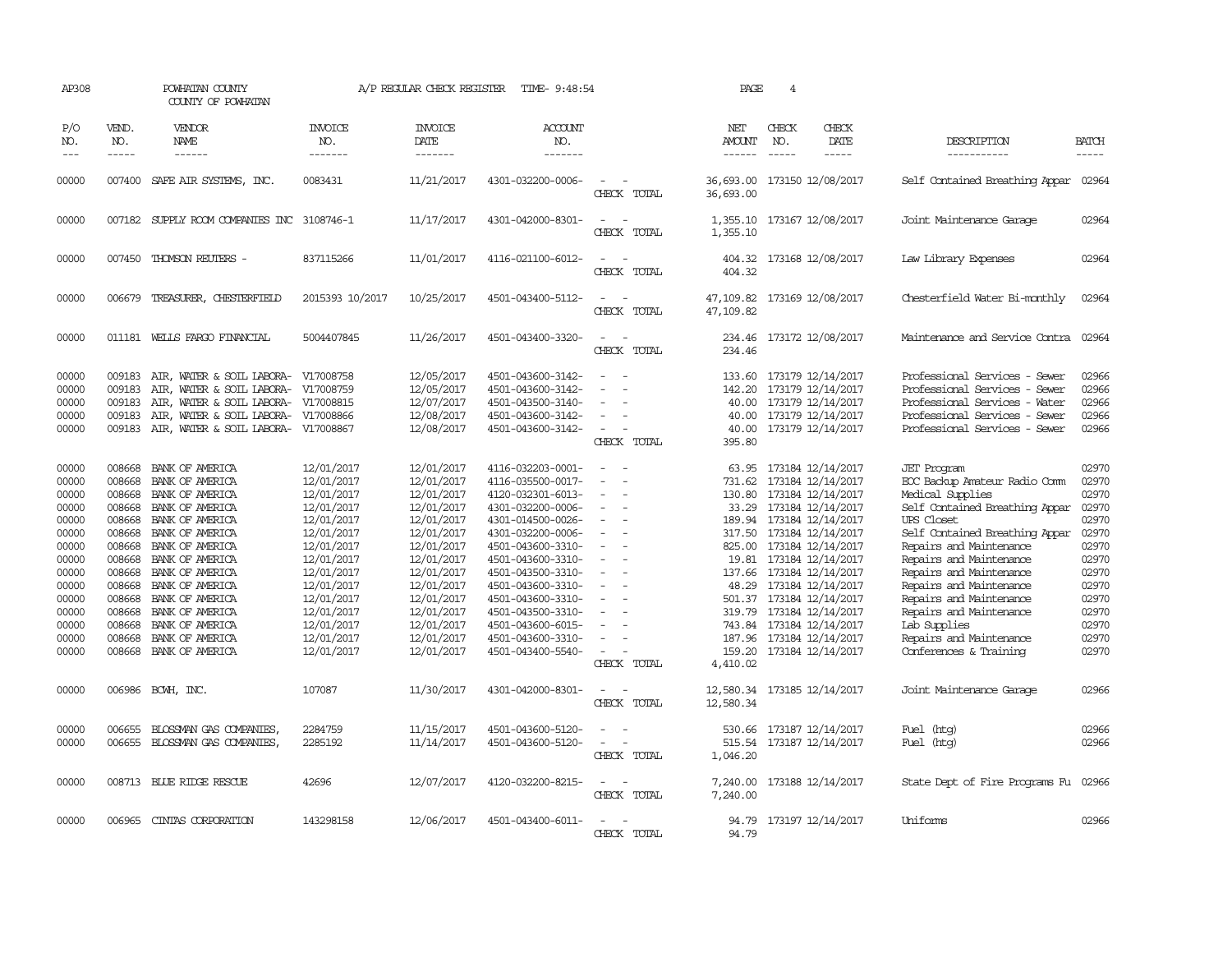| AP308                                     |                             | POWHATAN COUNTY<br>COUNTY OF POWHATAN                                                                                                                               |                                          | A/P REGULAR CHECK REGISTER                                         | TIME- 9:48:54                                                                                         |                                                                                                                             | PAGE                                           | 5                           |                                                                                                            |                                                                                                           |                                           |
|-------------------------------------------|-----------------------------|---------------------------------------------------------------------------------------------------------------------------------------------------------------------|------------------------------------------|--------------------------------------------------------------------|-------------------------------------------------------------------------------------------------------|-----------------------------------------------------------------------------------------------------------------------------|------------------------------------------------|-----------------------------|------------------------------------------------------------------------------------------------------------|-----------------------------------------------------------------------------------------------------------|-------------------------------------------|
| P/O<br>NO.<br>$---$                       | VEND.<br>NO.<br>$- - - - -$ | <b>VENDOR</b><br>NAME<br>$- - - - - -$                                                                                                                              | <b>INVOICE</b><br>NO.<br>-------         | <b>INVOICE</b><br><b>DATE</b><br>-------                           | <b>ACCOUNT</b><br>NO.<br>$- - - - - - -$                                                              |                                                                                                                             | NET<br><b>AMOUNT</b><br>$- - - - - -$          | CHECK<br>NO.<br>$- - - - -$ | CHECK<br>DATE<br>-----                                                                                     | DESCRIPTION<br>-----------                                                                                | <b>BATCH</b><br>$- - - - -$               |
| 00000<br>00000                            | 011728                      | 011728 DANIEL & COMPANY, INC.<br>DANIEL & COMPANY, INC.                                                                                                             | COURTHOUSE #2<br>COURTHOUSE #2           | 11/30/2017<br>11/30/2017                                           | 301-000200-0008-<br>4301-031200-6002-                                                                 | $\sim$ $ \sim$<br>$\sim$<br>CHECK TOTAL                                                                                     | 358,439.00<br>340,517.00                       |                             | 17,922.00- 173201 12/14/2017<br>173201 12/14/2017                                                          | Retainages Payable<br>Sally Port & Courthouse Expans                                                      | 02966<br>02966                            |
| 00000                                     | 000860                      | DOMINION ENERGY VIRGINIA                                                                                                                                            | 1875198911 1217                          | 12/05/2017                                                         | 4501-043400-5110-                                                                                     | $\sim$ $ \sim$<br>CHECK TOTAL                                                                                               | 142.32<br>142.32                               |                             | 173204 12/14/2017                                                                                          | Electricity                                                                                               | 02966                                     |
| 00000                                     |                             | 006510 EMERGENCY SERVICES                                                                                                                                           | 254                                      | 12/06/2017                                                         | 4120-032300-3110-                                                                                     | $\sim$ $ -$<br>CHECK TOTAL                                                                                                  | 23,917.76<br>23, 917.76                        |                             | 173208 12/14/2017                                                                                          | Contract Services-Daytime Cove                                                                            | 02966                                     |
| 00000                                     |                             | 009639 EMS MANAGEMENT &                                                                                                                                             | 031954                                   | 11/30/2017                                                         | 4120-032300-5845-                                                                                     | $\frac{1}{2} \left( \frac{1}{2} \right) \left( \frac{1}{2} \right) = \frac{1}{2} \left( \frac{1}{2} \right)$<br>CHECK TOTAL | 1,846.39<br>1,846.39                           |                             | 173209 12/14/2017                                                                                          | EMS Transport Third Party Bill                                                                            | 02966                                     |
| 00000<br>00000                            | 010755                      | <b>INVOVATIVE TURF</b><br>010755 INNOVATIVE TURF                                                                                                                    | 3644<br>3645                             | 12/04/2017<br>12/04/2017                                           | 4301-071120-8301-<br>4301-071120-8301-                                                                | $\sim$<br>$\overline{\phantom{a}}$<br>CHECK TOTAL                                                                           | 8,500.00<br>6,480.00<br>14,980.00              |                             | 173220 12/14/2017<br>173220 12/14/2017                                                                     | Field Improvements - Bonds<br>Field Improvements - Bonds                                                  | 02967<br>02967                            |
| 00000                                     |                             | 001714 INTOXIMETERS, INC.                                                                                                                                           | 001-00-21078318                          | 12/06/2017                                                         | 4116-031202-8101-                                                                                     | $\sim$<br>$\equiv$<br>CHECK TOTAL                                                                                           | 816.00<br>816.00                               |                             | 173222 12/14/2017                                                                                          | Byrne Grant - Capital Outlay                                                                              | 02967                                     |
| 00000                                     |                             | 012161 JMS GROUP, LLC                                                                                                                                               | 45027                                    | 9/26/2017                                                          | 4301-042000-8301-                                                                                     | $\frac{1}{2} \left( \frac{1}{2} \right) \left( \frac{1}{2} \right) = \frac{1}{2} \left( \frac{1}{2} \right)$<br>CHECK TOTAL | 1,679.25                                       |                             | 1,679.25 173224 12/14/2017                                                                                 | Joint Maintenance Garage                                                                                  | 02966                                     |
| 00000<br>00000                            |                             | 011701 KENBRIDGE CONSTRUCTION<br>011701 KENBRIDGE CONSTRUCTION                                                                                                      | APPLICATION #12<br>APPLICATION #12       | 11/30/2017<br>11/30/2017                                           | 301-000200-0008-<br>4301-062100-8302-                                                                 | $\sim$ 100 $\sim$<br>CHECK TOTAL                                                                                            | 1,858,048.18 173225 12/14/2017<br>1,765,145.77 |                             | 92, 902.41- 173225 12/14/2017                                                                              | Retainages Payable<br>RJHS Replacement/Renovation De                                                      | 02967<br>02967                            |
| 00000                                     |                             | 009775 LONG, COLBY F.                                                                                                                                               | <b>INSTALL HEATERS</b>                   | 1/09/2017                                                          | 4301-014500-0027-                                                                                     | $\sim$<br>CHECK TOTAL                                                                                                       | 1,650.00<br>1,650.00                           |                             | 173228 12/14/2017                                                                                          | Upqrade to CO 2 Bathrooms                                                                                 | 02967                                     |
| 00000                                     |                             | 011110 MOSELEY ARCHITECTS                                                                                                                                           | 550394-026                               | 11/30/2017                                                         | 4301-062100-8302-                                                                                     | $\sim$<br>$\overline{\phantom{a}}$<br>CHECK TOTAL                                                                           | 21,982.40<br>21,982.40                         |                             | 173231 12/14/2017                                                                                          | RJHS Replacement/Renovation De                                                                            | 02967                                     |
| 00000<br>00000<br>00000<br>00000<br>00000 | 000620<br>000620<br>000620  | 000620 R. C. GOODWYN & SONS, INC<br>R. C. GOODWYN & SONS, INC<br>R. C. GOODWYN & SONS, INC<br>R. C. GOODWYN & SONS, INC<br>000620 R. C. GOODWYN & SONS, INC 0792178 | 0789555<br>0789836<br>0790422<br>0791078 | 11/01/2017<br>11/03/2017<br>11/08/2017<br>11/13/2017<br>11/20/2017 | 4301-014500-0022-<br>4301-014500-0022-<br>4301-014500-0023-<br>4301-014500-0022-<br>4301-014500-0022- | CHECK TOTAL                                                                                                                 | 16.24<br>47.98<br>30.65<br>10.99<br>108.24     |                             | 173242 12/14/2017<br>2.38 173242 12/14/2017<br>173242 12/14/2017<br>173242 12/14/2017<br>173242 12/14/2017 | Interior Painting<br>Interior Painting<br>Human Services Carpet<br>Interior Painting<br>Interior Painting | 02967<br>02967<br>02967<br>02967<br>02967 |
| 00000                                     |                             | 000620 R. C. GOODWYN & SONS, INC 0792592                                                                                                                            |                                          | 11/24/2017                                                         | 4301-014500-0023-                                                                                     | $\sim$<br>$\sim$<br>CHECK TOTAL                                                                                             | 4.99<br>4.99                                   |                             | 173243 12/14/2017                                                                                          | Human Services Carpet                                                                                     | 02967                                     |
| 00000                                     |                             | 012187 RENTAL WORKS                                                                                                                                                 | RES#243164                               | 12/01/2017                                                         | 4301-042000-8301-                                                                                     | $\frac{1}{2} \left( \frac{1}{2} \right) \left( \frac{1}{2} \right) = \frac{1}{2} \left( \frac{1}{2} \right)$<br>CHECK TOTAL | 404.95<br>404.95                               |                             | 173247 12/14/2017                                                                                          | Joint Maintenance Garage                                                                                  | 02968                                     |
| 00000                                     |                             | 006579 RICHMOND ALARM COMPANY                                                                                                                                       | 215652                                   | 11/17/2017                                                         | 4301-042000-8301-                                                                                     | $\overline{\phantom{a}}$<br>$\sim$<br>CHECK TOTAL                                                                           | 19,791.25                                      |                             | 19,791.25 173248 12/14/2017                                                                                | Joint Maintenance Garage                                                                                  | 02968                                     |
| 00000                                     |                             | 009450 SPEC (SLUDGE PROCESS                                                                                                                                         | 2172410-PCU                              | 11/02/2017                                                         | 4501-043600-6016-                                                                                     | $\sim$ $ -$<br>CHECK TOTAL                                                                                                  | 1,960.00                                       |                             | 1,960.00 173252 12/14/2017                                                                                 | Chemicals                                                                                                 | 02967                                     |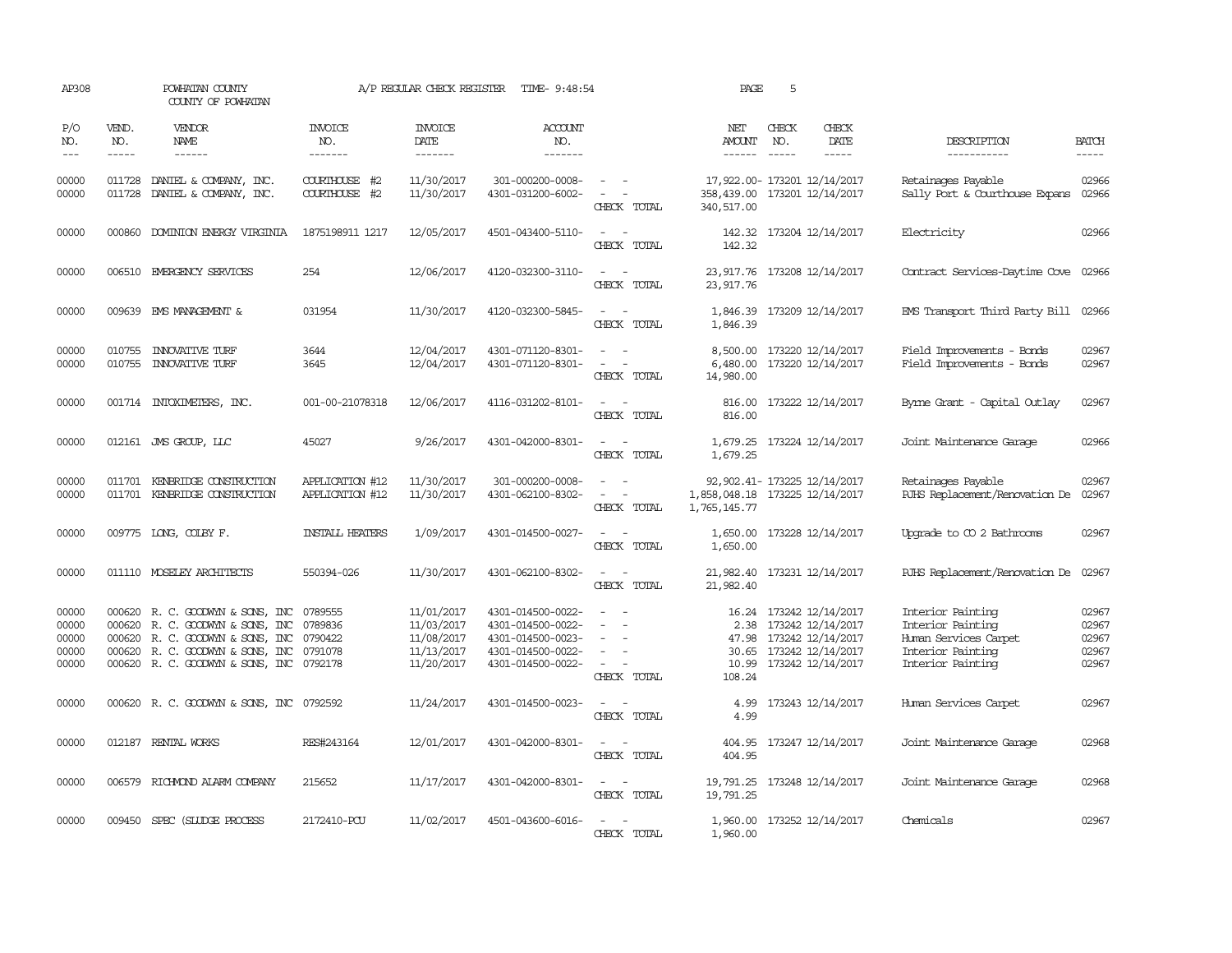| AP308               |                             | POWHATAN COUNTY<br>COUNTY OF POWHATAN                                      |                                  | A/P REGULAR CHECK REGISTER        | TIME- 9:48:54                          |                                                                                                              | PAGE                   | 6            |                                        |                                                                |                       |
|---------------------|-----------------------------|----------------------------------------------------------------------------|----------------------------------|-----------------------------------|----------------------------------------|--------------------------------------------------------------------------------------------------------------|------------------------|--------------|----------------------------------------|----------------------------------------------------------------|-----------------------|
| P/O<br>NO.<br>$---$ | VEND.<br>NO.<br>$- - - - -$ | <b>VENDOR</b><br>NAME<br>------                                            | <b>INVOICE</b><br>NO.<br>------- | <b>INVOICE</b><br>DATE<br>------- | ACCOUNT<br>NO.<br>-------              |                                                                                                              | NET<br>AMOUNT          | CHECK<br>NO. | CHECK<br>DATE<br>-----                 | DESCRIPTION<br>-----------                                     | <b>BATCH</b><br>----- |
| 00000               |                             | 007415 VIRGINIA UTILITY                                                    | 11170342                         | 11/30/2017                        | 4501-043600-3142-                      | $\frac{1}{2} \left( \frac{1}{2} \right) \left( \frac{1}{2} \right) = \frac{1}{2} \left( \frac{1}{2} \right)$ |                        |              | 51.98 173271 12/14/2017                | Professional Services - Sewer                                  | 02967                 |
| 00000               | 007415                      | VIRGINIA UTILITY                                                           | 11170342                         | 11/30/2017                        | 4501-043500-3140-                      | $\sim$ $ -$<br>CHECK TOTAL                                                                                   | 51.97<br>103.95        |              | 173271 12/14/2017                      | Professional Services - Water                                  | 02967                 |
| 00000               |                             | 008224 WORLDVIEW SOLUTIONS, INC. 13416                                     |                                  | 12/05/2017                        | 4116-012520-0001-                      | $\sim$ $ \sim$<br>CHECK TOTAL                                                                                | 10,778.00<br>10,778.00 |              | 173276 12/14/2017                      | GIS PSAP Expenses                                              | 02968                 |
| 00000<br>00000      | 009183<br>009183            | AIR, WATER & SOIL LABORA- V17009006<br>AIR, WATER & SOIL LABORA- V17009007 |                                  | 12/14/2017<br>12/14/2017          | 4501-043600-3142-<br>4501-043600-3142- | $\sim$<br>$\overline{\phantom{a}}$                                                                           | 362.40<br>306.00       |              | 173280 12/21/2017<br>173280 12/21/2017 | Professional Services - Sewer<br>Professional Services - Sewer | 02976<br>02976        |
| 00000               | 009183                      | AIR, WATER & SOIL LABORA- V17009008                                        |                                  | 12/14/2017                        | 4501-043600-3142-                      |                                                                                                              | 40.00                  |              | 173280 12/21/2017                      | Professional Services - Sewer                                  | 02976                 |
| 00000               | 009183                      | AIR, WATER & SOIL LABORA- V17009018                                        |                                  | 12/14/2017                        | 4501-043600-3142-                      |                                                                                                              | 40.00                  |              | 173280 12/21/2017                      | Professional Services - Sewer                                  | 02976                 |
| 00000               |                             | 009183 AIR, WATER & SOIL LABORA- V17009027                                 |                                  | 12/14/2017                        | 4501-043500-3140-                      | $\sim$                                                                                                       | 40.00                  |              | 173280 12/21/2017                      | Professional Services - Water                                  | 02976                 |
|                     |                             |                                                                            |                                  |                                   |                                        | CHECK TOTAL                                                                                                  | 788.40                 |              |                                        |                                                                |                       |
| 00000               |                             | 007436 AQUA VIRGINIA, INC.                                                 | 0574661 12/17                    | 12/08/2017                        | 4501-043400-5130-                      | $\sim$ $ -$<br>CHECK TOTAL                                                                                   | 23.70                  |              | 23.70 173281 12/21/2017                | Water                                                          | 02976                 |
| 00000               |                             | 007436 AQUA VIRGINIA, INC.                                                 | 1188328 12/17                    | 12/08/2017                        | 4501-043600-5130-                      | CHECK TOTAL                                                                                                  | 17.62                  |              | 17.62 173282 12/21/2017                | Water - Sewer Facilities                                       | 02976                 |
| 00000               |                             | 009944 BELTON, SR., AVERY SHABAR 991076                                    |                                  | 12/15/2017                        | 4501-043400-3320-                      | CHECK TOTAL                                                                                                  | 600.00<br>600.00       |              | 173286 12/21/2017                      | Maintenance and Service Contra                                 | 02976                 |
| 00000               | 006655                      | BLOSSMAN GAS COMPANIES,                                                    | 2169133                          | 11/10/2017                        | 4501-043600-3310-                      |                                                                                                              |                        |              | 149.41 173288 12/21/2017               | Repairs and Maintenance                                        | 02976                 |
| 00000               | 006655                      | BLOSSMAN GAS COMPANIES,                                                    | 2457981                          | 12/05/2017                        | 4501-043600-5120-                      | $\sim$                                                                                                       |                        |              | 549.02 173288 12/21/2017               | Fuel (htg)                                                     | 02976                 |
| 00000               | 006655                      | BLOSSMAN GAS COMPANIES,                                                    | 2457982                          | 12/06/2017                        | 4501-043600-5120-                      |                                                                                                              |                        |              | 421.33 173288 12/21/2017               | Fuel (htg)                                                     | 02976                 |
| 00000               | 006655                      | BLOSSMAN GAS COMPANIES,                                                    | 2550397                          | 12/12/2017                        | 4501-043600-5120-                      |                                                                                                              |                        |              | 566.13 173288 12/21/2017               | Fuel (htg)                                                     | 02976                 |
| 00000               |                             | 006655 BLOSSMAN GAS COMPANIES,                                             | 2550398                          | 12/13/2017                        | 4501-043600-5120-                      | $\sim$<br>CHECK TOTAL                                                                                        | 2,283.36               |              | 597.47 173288 12/21/2017               | Fuel (htg)                                                     | 02976                 |
| 00000               | 007509                      | CAPITALIRISTATE                                                            | S030735004.002                   | 12/01/2017                        | 4301-014200-6004-                      | $\sim$                                                                                                       | 236.60                 |              | 173292 12/21/2017                      | Paving Village Building                                        | 02976                 |
| 00000               |                             | 007509 CAPITALIRISTATE                                                     | S031162100.001                   | 11/29/2017                        | 4301-014500-0026-                      | $\sim$<br>$\overline{\phantom{a}}$                                                                           |                        |              | 92.40 173292 12/21/2017                | UPS Closet                                                     | 02976                 |
|                     |                             |                                                                            |                                  |                                   |                                        | CHECK TOTAL                                                                                                  | 329.00                 |              |                                        |                                                                |                       |
| 00000               |                             | 007353 CDW GOVERNMENT, INC.                                                | KZF0447                          | 11/30/2017                        | 4301-032200-0005-                      | $\sim$ 100 $\sim$                                                                                            | 19,226.48              |              | 173294 12/21/2017                      | CAD System                                                     | 02976                 |
|                     |                             |                                                                            |                                  |                                   |                                        | CHECK TOTAL                                                                                                  | 19,226.48              |              |                                        |                                                                |                       |
| 00000               | 006965                      | CINTAS CORPORATION                                                         | 143301984                        | 12/13/2017                        | 4501-043400-6011-                      | $\sim$                                                                                                       | 94.79                  |              | 173296 12/21/2017                      | Uniforms                                                       | 02976                 |
|                     |                             |                                                                            |                                  |                                   |                                        | CHECK TOTAL                                                                                                  | 94.79                  |              |                                        |                                                                |                       |
| 00000               | 010309                      | CRITICAL & EMERGENCY                                                       | 215000177                        | 11/30/2017                        | 4301-014500-0026-                      |                                                                                                              | 16,641.00              |              | 173300 12/21/2017                      | UPS Closet                                                     | 02976                 |
|                     |                             |                                                                            |                                  |                                   |                                        | CHECK TOTAL                                                                                                  | 16,641.00              |              |                                        |                                                                |                       |
| 00000               |                             | 012206 CUMMINS-WAGNER                                                      | 20022053-00                      | 12/04/2017                        | 4301-042000-8301-                      | $\overline{\phantom{a}}$<br>$\sim$<br>CHECK TOTAL                                                            | 5,200.00<br>5,200.00   |              | 173301 12/21/2017                      | Joint Maintenance Garage                                       | 02976                 |
| 00000               | 000860                      | DOMINION ENERGY VIRGINIA                                                   | 0998223150 1217                  | 12/04/2017                        | 4501-043600-5110-                      | $\sim$<br>$\sim$<br>CHECK TOTAL                                                                              | 134.37                 |              | 134.37 173305 12/21/2017               | Electricity                                                    | 02976                 |
| 00000               | 000860                      | DOMINION ENERGY VIRGINIA                                                   | 2907028530 1217                  | 12/04/2017                        | 4501-043400-5110-                      |                                                                                                              |                        |              | 55.11 173306 12/21/2017                | Electricity                                                    | 02976                 |
| 00000               |                             | 000860 DOMINION ENERGY VIRGINIA                                            | 3085476897 1217                  | 12/04/2017                        | 4501-043600-5110-                      | $\sim$<br>CHECK TOTAL                                                                                        | 214.97                 |              | 159.86 173306 12/21/2017               | Electricity                                                    | 02976                 |